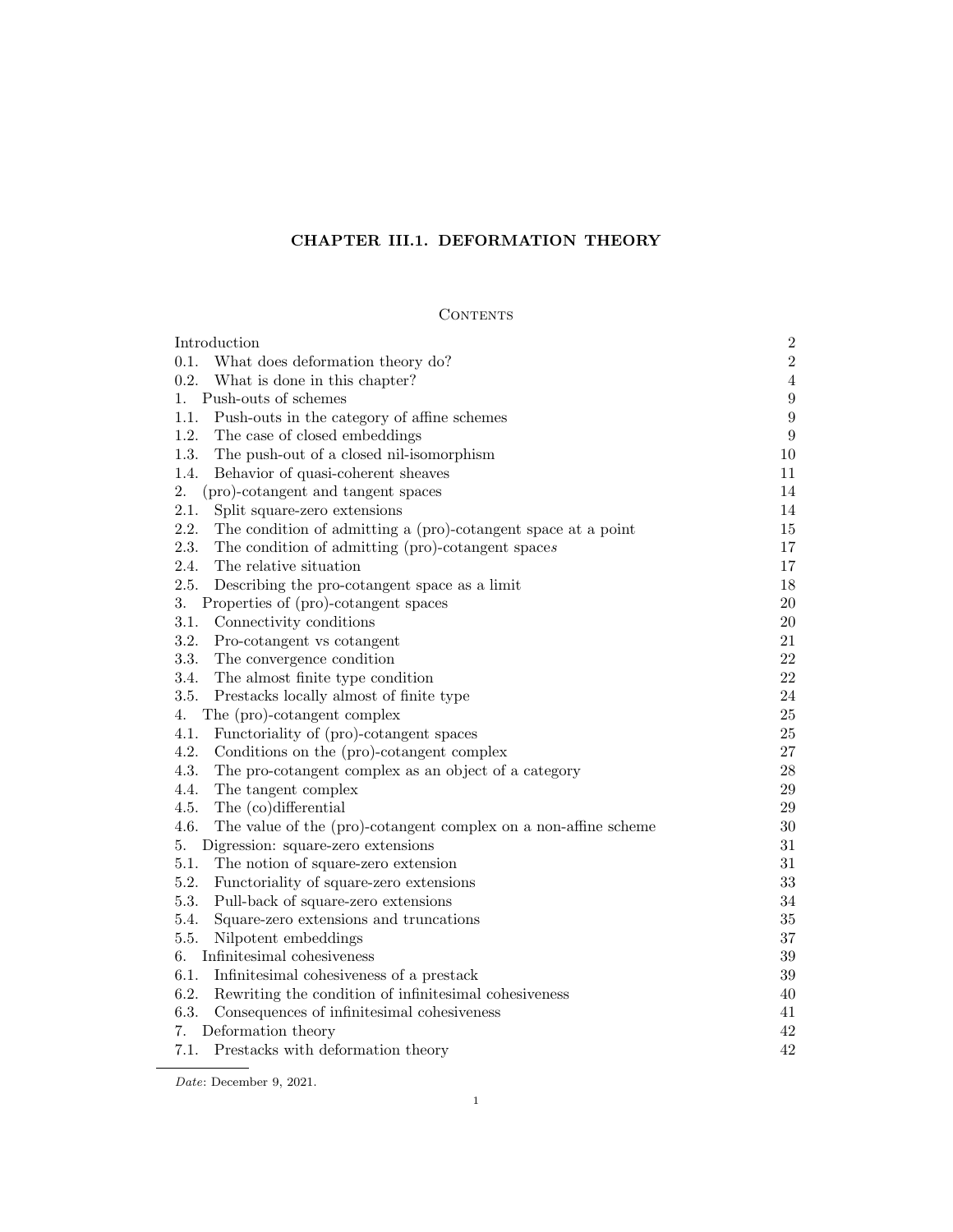$\begin{minipage}{.4\linewidth} 2 & \multicolumn{3}{c|}{\textbf{DEFORMATION THEORY}} \end{minipage}$ 

| Compatibility with push-outs<br>7.2.                           | 43 |
|----------------------------------------------------------------|----|
| Formal smoothness<br>7.3.                                      | 44 |
| Artin stacks<br>7.4.                                           | 46 |
| Consequences of admitting deformation theory<br>8.             | 47 |
| Digression: properties of maps of prestacks<br>8.1.            | 47 |
| Descent properties<br>8.2.                                     | 49 |
| Isomorphism properties<br>8.3.                                 | 50 |
| A criterion for being locally almost of finite type<br>9.      | 51 |
| Statement of the result<br>9.1.                                | 51 |
| 9.2.<br>Step 1                                                 | 53 |
| Resetting the problem<br>9.3.                                  | 53 |
| Step 2<br>9.4.                                                 | 54 |
| 9.5.<br>Step 3                                                 | 55 |
| Proof of Theorem 9.1.4<br>9.6.                                 | 56 |
| 10.<br>Square-zero extensions of prestacks                     | 58 |
| The notion of square-zero extension of a prestack<br>10.1.     | 58 |
| 10.2.<br>From square-zero extensions to maps in QCoh           | 59 |
| 10.3.<br>Classifying square-zero extensions                    | 60 |
| 10.4.<br>Deformation theory property of square-zero extensions | 61 |

#### **INTRODUCTION**

### 0.1. What does deformation theory do?

0.1.1. Deformation theory via pullbacks. 'Admitting deformation theory' refers to a certain property of a prestack. Namely, although the initial definition will be different, according to Proposition 7.2.2, a prestack  $X$  admits deformation theory if:

(a) It is convergent, i.e., for  $S \in Sch^{aff}$  the map  $\text{Maps}(S, \mathcal{X}) \to \lim_{n} \text{Maps}({}^{\leq n}S, \mathcal{X})$  is an isomorphism;

(b) For a push-out diagram of objects of  $Sch<sup>aff</sup>$ 



where the map  $S_1 \rightarrow S'_1$  is a *nilpotent embedding* (i.e., the map of classical affine schemes  ${}^{cl}S_1 \rightarrow {}^{cl}S_2$  is a closed embedding, whose ideal of definition vanishes to some power), the resulting diagram in Spc

$$
Maps(S_1, \mathcal{X}) \longleftarrow Maps(S_2, \mathcal{X})
$$
\n
$$
\uparrow \qquad \qquad \uparrow
$$
\n
$$
Maps(S'_1, \mathcal{X}) \longleftarrow Maps(S'_2, \mathcal{X})
$$

is a pullback diagram.

The reason that this notion is useful is that it allows to study the infinitesimal behavior of X (i.e., properties of the map  $\text{Maps}(S', \mathcal{X}) \to \text{Maps}(S, \mathcal{X})$  whenever  $S \to S'$  is a nilpotent embedding) by using *linear* objects. Let us explain this in more detail.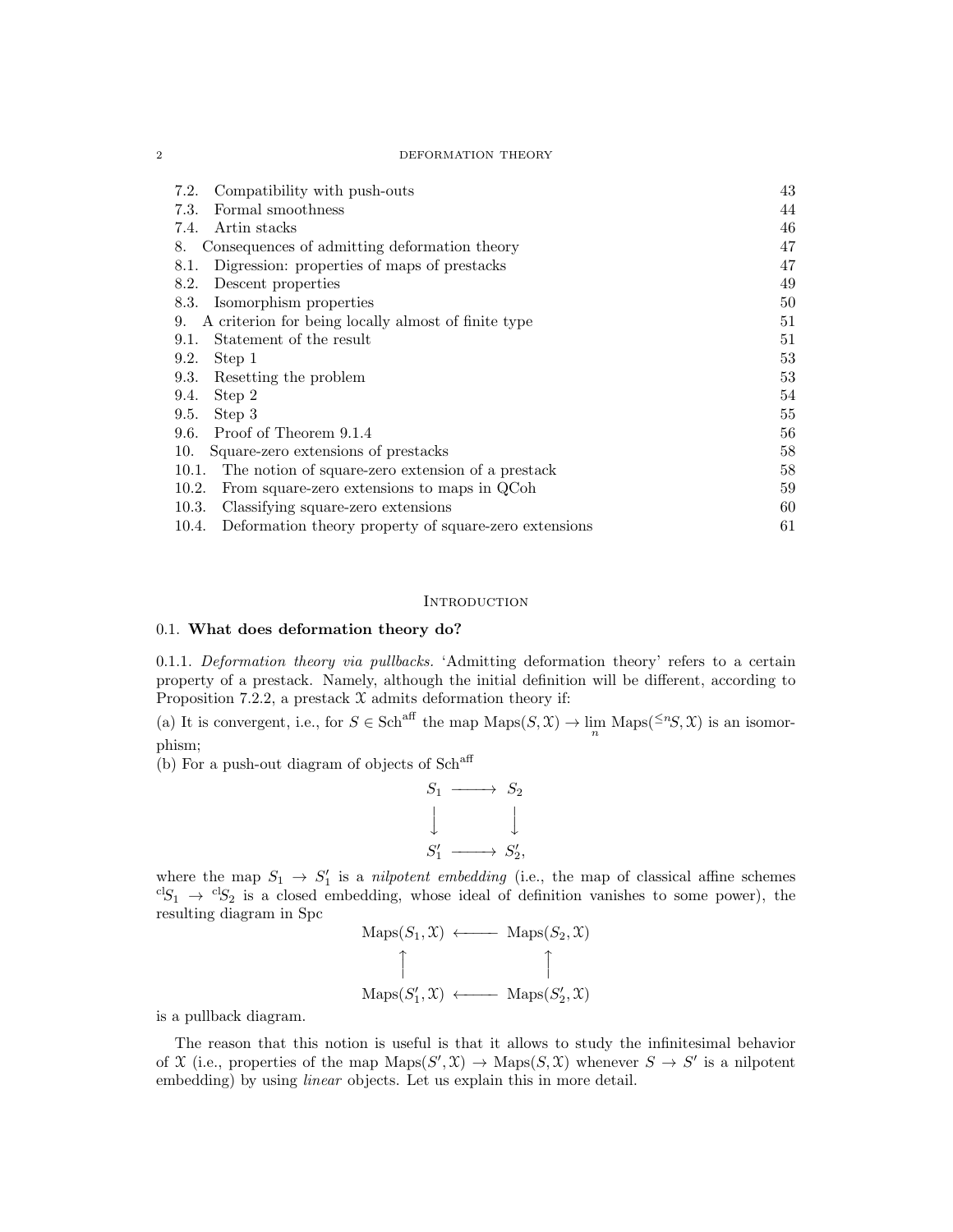0.1.2. Pro-cotangent fibers and cotangent complex. For  $S = \text{Spec}(A)$ , by considering nilpotent embeddings of the form  $S \to S'$  for

$$
S' = S_{\mathcal{I}} := \operatorname{Spec}(A \oplus M), \quad M = \Gamma(S, \mathcal{I}), \quad \mathcal{I} \in \operatorname{QCoh}(S)^{\leq 0},
$$

one shows that the functor

(0.1) 
$$
\mathcal{I} \mapsto \text{Maps}_{S/}(S_{\mathcal{I}}, \mathfrak{X}), \quad \text{QCoh}(S)^{\leq 0} \to \text{Spc}
$$

is given by a well-defined object

$$
T_x(\mathfrak{X}) \in \mathrm{Pro}(\mathrm{QCoh}(S)^-),
$$

called the pro-cotangent space of  $\mathfrak X$  at x. We emphasize that the fact that the functor  $(0.1)$  comes from such an object is already a non-trivial condition and amounts to this functor commuting with certain pullbacks that are among the pullbacks in Sect. 0.1.1.

Next, one shows that the assignments

(0.2) 
$$
(S, x) \in (\text{Sch}^{\text{aff}})_{/\mathfrak{X}} \quad \leadsto \quad T_x^*(\mathfrak{X}) \in \text{Pro}(\text{QCoh}(S)^{-}),
$$

are compatible in the sense that for

$$
f: S_1 \to S_2, \quad x_2 \in \text{Maps}(S_2, \mathfrak{X}), \quad x_1 = x_2 \circ f,
$$

the natural map in  $\text{Pro}(\text{QCoh}(S_1)^-)$ 

$$
T^*_{x_1}(\mathfrak{X}) \to \mathrm{Pro}(f^*)(T^*_{x_2}(\mathfrak{X}))
$$

is an isomorphism. This follows from the condition in Sect. 0.1.1 applied to the push-out diagram

$$
S_1 \xrightarrow{f} S_2
$$
  
\n
$$
\downarrow \qquad \qquad \downarrow
$$
  
\n
$$
(S_1)_\mathfrak{I} \longrightarrow (S_2)_{f_*(\mathfrak{I})}.
$$

Furthermore, one shows that for  $\mathfrak{X} = X \in \text{Sch}$ , we have  $T_x^*(X) \in \text{QCoh}(S)^{\leq 0}$ , so that the assignment (0.2) comes from a well-defined object  $T^*(X) \in \text{QCoh}(X)^{\leq 0}$ , called the *cotangent* complex of X.

By functoriality, for  $(S, x) \in (\text{Sch}^{\text{aff}})_{/\mathfrak{X}}$ , we have a canonically defined map in  $\text{Pro}(\text{QCoh}(S)^-)$ 

$$
T_x^*(\mathfrak{X}) \to T^*(S),
$$

called the *co-differential* of  $x$ .

0.1.3. Square-zero extensions. Among nilpotent embeddings  $S \to S'$  one singles out a particular class, called *square-zero extensions*. Namely, one shows that for every object  $\mathcal{I} \in \text{QCoh}(S)^{\leq 0}$ equipped with a map

$$
T^*(S) \stackrel{\gamma}{\to} \mathfrak{I}[1]
$$

one can canonically attach a nilpotent embedding

$$
S \stackrel{i}{\to} S_{\mathfrak{I}, \gamma},
$$

such that

$$
\mathrm{Fib}(\mathcal{O}_{S_{\mathfrak{I},\gamma}} \to i_*(\mathcal{O}_S)) \simeq i_*(\mathfrak{I}).
$$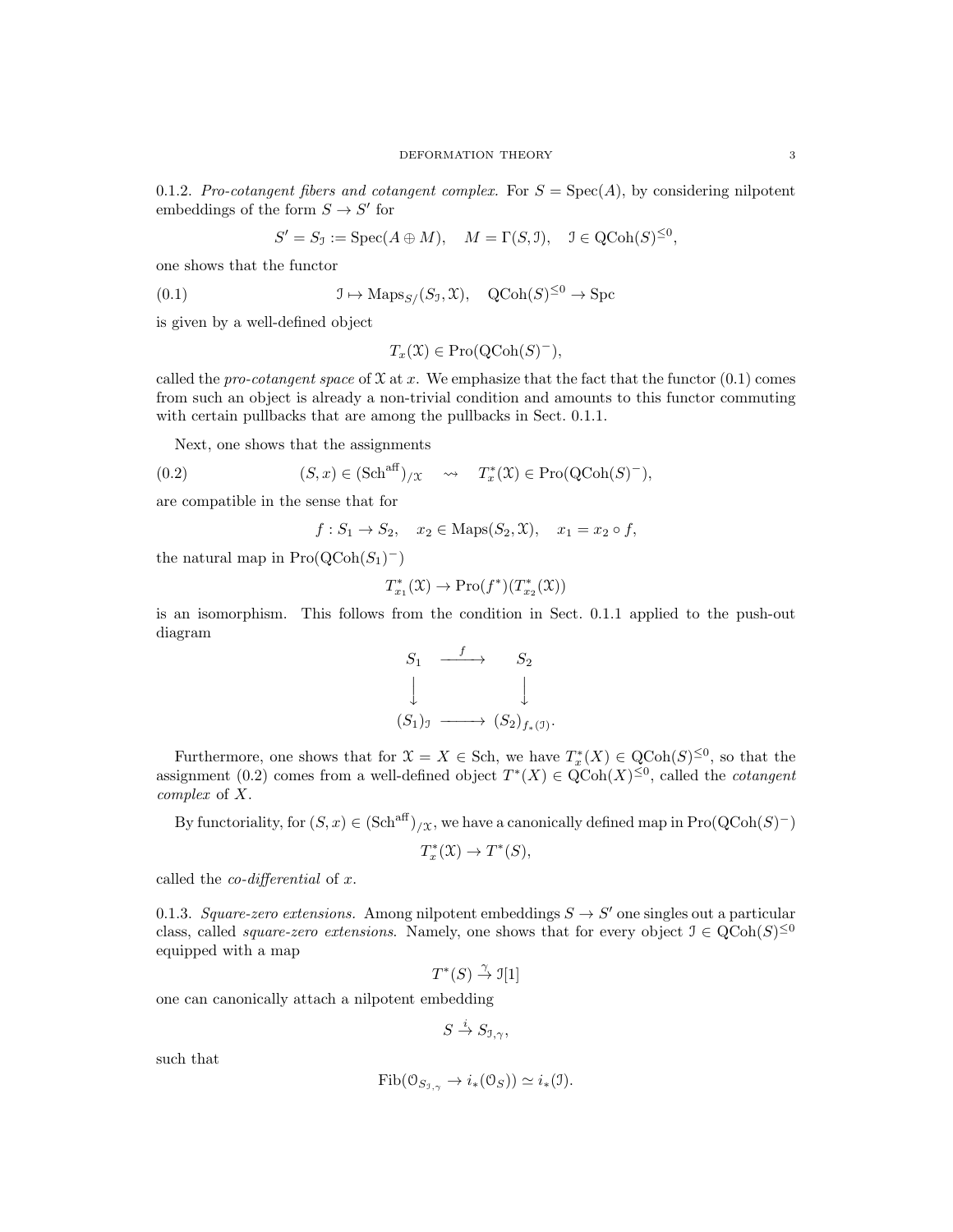#### 4 DEFORMATION THEORY

In fact, the pair  $(i, S_{\mathcal{I}, \gamma})$  can be uniquely characterized by the property that for a map  $f: S \to U$  in Sch<sup>aff</sup>, the data of extension of f to a map  $S_{\mathcal{I}, \gamma} \to U$  is equivalent to that of a null-homotopy of the composed map

$$
f^*(T^*(U)) \to T^*(S) \stackrel{\gamma}{\to} \mathfrak{I}[1],
$$

where the map  $f^*(T^*(U)) \to T^*(S)$  is the co-differential of f.

In particular, for  $\gamma = 0$  we have tautologically  $S_{\gamma,0} = S_{\gamma}$ , where  $S_{\gamma}$  is as in Sect. 0.1.2.

When S is classical and  $\mathcal{I} \in \text{QCoh}(S)^{\heartsuit}$ , one shows that the above assignment

$$
(\mathfrak{I}, \gamma) \leadsto S_{\mathfrak{I}, \gamma}
$$

is an equivalence between  $\mathrm{QCoh}_{T^*(S)[-1]/}^{\heartsuit}$  and the category of closed embeddings  $S \to S'$  with  $S'$  being a classical scheme such that the ideal of definition of S in  $S'$  squares to 0.

0.1.4. From square-zero extensions to all nilpotent extensions. A fact of crucial importance is that any nilpotent embedding  $S \to S'$  can be obtained as a composition of square-zero extensions, up to any given truncation. More precisely, there exists a sequence of affine schemes

$$
S = S_0 \to S_1 \to S_2 \to \dots \to S_n \to \dots \to S'
$$

such that each  $S_i \rightarrow S_{i+1}$  is a square-zero extension, and for every n there exists m such that the maps

$$
{}^{\leq n}\!S_m \to {}^{\leq n}\!S_{m+1} \to \dots \to {}^{\leq n}\!S'
$$

are all isomorphisms.

Thus, if  $X$  is *convergent*, then if we can control the map

$$
Maps(S', \mathcal{X}) \to Maps(S, \mathcal{X})
$$

when  $S \to S'$  is a square-zero extension, we can control it for any nilpotent embedding.

0.1.5. Back to deformation theory. One shows that if  $\mathfrak X$  admits deformation theory, then, given a point  $S \stackrel{x}{\to} \mathfrak{X}$ , the datum of its extension to a point  $S_{\mathfrak{I},\gamma} \to \mathfrak{X}$  is equivalent to the datum of a null-homotopy for the map

(0.3) 
$$
T_x^*(\mathfrak{X}) \to T^*(S) \stackrel{\gamma}{\to} \mathfrak{I}[1].
$$

The latter fact, combined with Sect. 0.1.4, is the precise expression of the above-mentioned principle that extensions of a given map  $S \to \mathfrak{X}$  to a map  $S' \to \mathfrak{X}$  (for a nilpotent embedding  $S \to S'$  are controlled by linear objects, the latter being the objects in Pro( $Q\text{Coh}(S)^-$ ) appearing in (0.3).

0.2. What is done in this chapter? This chapter splits naturally into two halves: the build-up to the formulation of what it means to admit deformation theory (Sects. 1-6) and consequences of the property of admitting deformation theory (Sects. 7-10).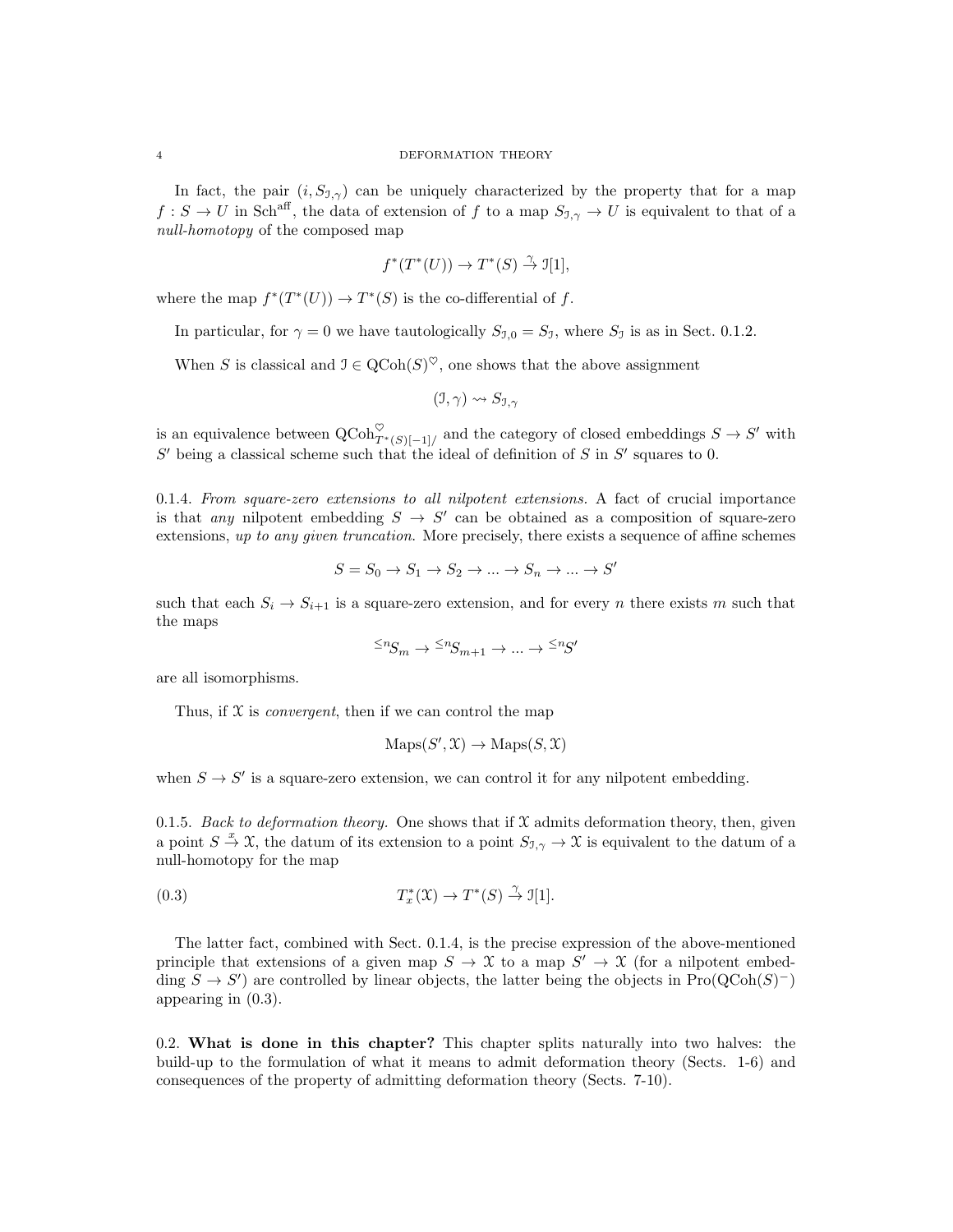0.2.1. Push-outs. In Sect. 1, we study the operation of push-out on affine schemes. The reason we need to do this is, as was mentioned above, we formulate the property of a prestack  $\mathfrak X$  to admit deformation theory in terms of push-outs.

Note that the operation of push-out is not so ubiquitous in algebraic geometry–we are much more used to pullbacks. In terms of rings, pullbacks are given by

$$
(A_1 \leftarrow A \rightarrow A_2) \quad \mapsto \quad A_1 \underset{A}{\otimes} A_2,
$$

while push-outs by

$$
(A_1 \to A \leftarrow A_2) \quad \mapsto \tau^{\leq 0}(A_1 \underset{A}{\times} A_2).
$$

The operation of push-out on affine schemes is not so well-behaved (for example, a push-out of affine schemes may not be a push-out in the category of all schemes). However, there is one case in which it is well-behaved: namely, when we consider push-out diagrams

$$
S_1 \longrightarrow S_2
$$
  

$$
\downarrow \qquad \qquad \downarrow
$$
  

$$
S'_1 \longrightarrow S'_2,
$$

in which  $S_1 \to S'_1$  is a nilpotent embedding.

0.2.2. (Pro)-cotangent spaces. In Sect. 2 we define what it means for a prestack  $\mathfrak X$  to admit a (pro)-cotangent space at a given S-point

$$
S\stackrel{x}\to \mathfrak{X}.
$$

By definition, a (pro)-cotangent space, if it exists, is an object

$$
T_x^*(\mathfrak{X}) \in \mathrm{Pro}(\mathrm{QCoh}(S)^-).
$$

The definition is given in terms of the notion of split-square zero extension,  $S \to S_{\mathcal{F}}$ , see Sect. 0.1.2.

We shall say that X admits a *cotangent space* at x if  $T_x^*(\mathfrak{X})$  actually belongs to  $Q\text{Coh}(S)^-$ .

One result in this section that goes beyond definitions is Proposition 2.5.3 that gives the expression of the (pro)-cotangent space of a prestack  $\mathfrak X$  that is itself given as a colimit of prestacks  $\mathfrak{X}_{\alpha}$ . Namely, if both  $\mathfrak{X}$  and all  $\mathfrak{X}_{\alpha}$  admit (pro)-cotangent spaces, then the (pro)cotangent space of X is the limit of the (pro)-cotangent spaces of  $\mathcal{X}_{\alpha}$  (as is natural to expect).

0.2.3. The tangent space. In Sect. 3 we discuss various conditions on objects of  $\text{Pro}(\text{QCoh}(S)^-)$ that one can impose on pro-cotangent spaces. We would like to draw the reader's attention to two of these properties: one is convergence and the other is laft-ness.

An object  $\Phi \in \text{Pro}(\text{QCoh}(S)^-)$  is said to be *convergent* it for  $\mathcal{F} \in \text{QCoh}(S)^-$ , the map

$$
Maps(\Phi, \mathcal{F}) \to \lim_{n} Maps(\Phi, \tau^{\geq -n}(\mathcal{F}))
$$

is an isomorphism.

It follows almost tautologically that if  $\mathfrak X$  is convergent (in the sense of Sect. 0.1.1), then its pro-cotangent spaces are convergent in the above sense.

An object  $\Phi \in \text{Pro}(\text{QCoh}(S)^-)$  is said to be *laft* if it is convergent and for every  $m_1, m_2$ , the functor

 $\mathcal{F} \mapsto \text{Maps}(\Phi, \mathcal{F}), \quad \mathcal{F} \in \text{QCoh}(S)^{\geq -m_1, \leq m_2}$ 

commutes with filtered colimits.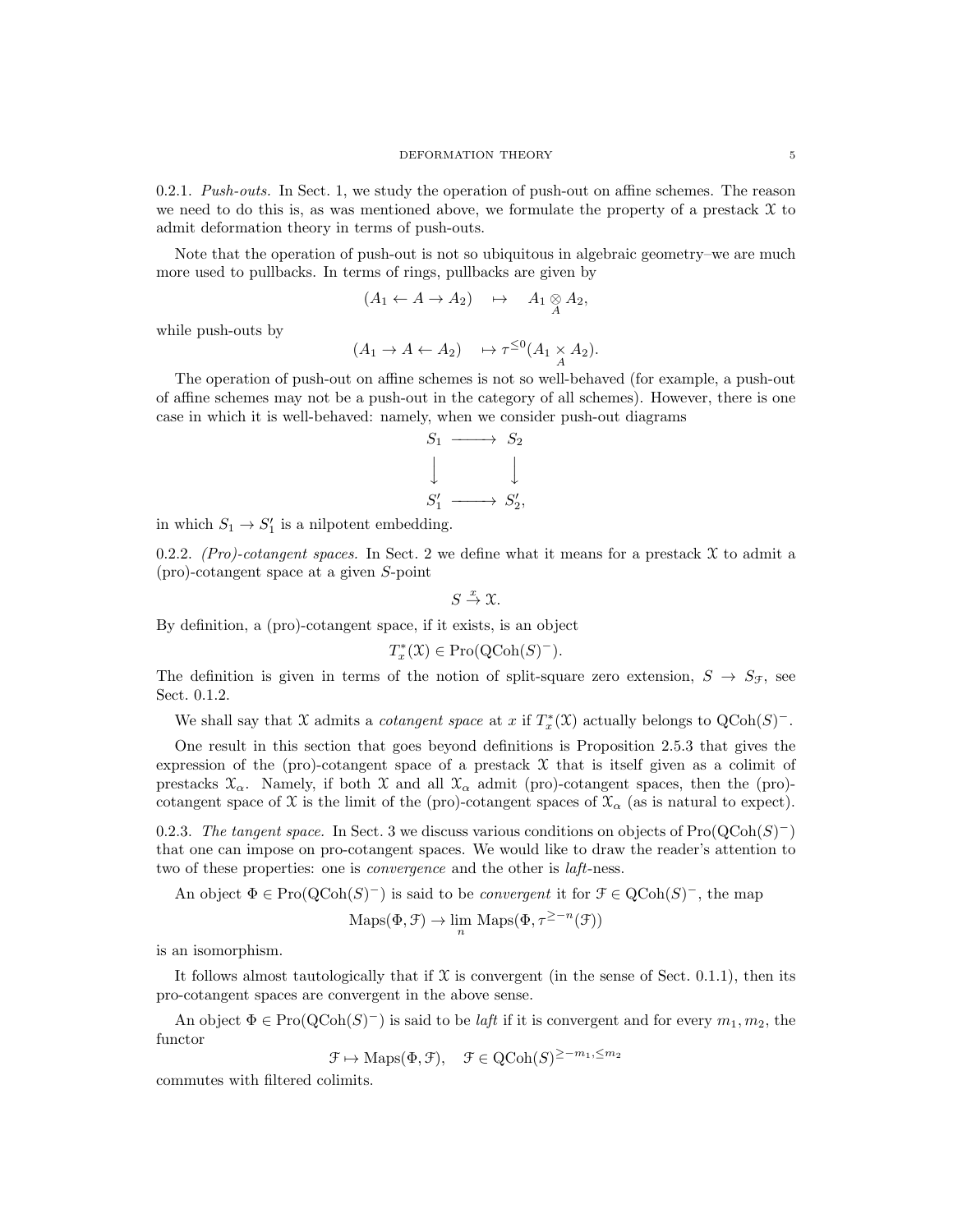Again, it follows almost tautologically that if  $X$  is laft, then its pro-cotangent spaces are laft in the above sense.

If  $S$  is itself laft, the full subcategory

$$
\mathrm{Pro}({\rm QCoh}(S)^{-})_{\mathrm{laft}} \subset \mathrm{Pro}({\rm QCoh}(S)^{-})
$$

has the following nice interpretation: Serre duality identifies it with the opposite of the category  $IndCoh(S)$ .

So, instead of thinking of  $T_x^*({\mathfrak{X}})$  as an object of  $Pro(QCoh(S)^-)$ , we can think of its formal dual, denoted

$$
T_x(\mathfrak{X}) \in \mathrm{IndCoh}(S),
$$

and called the *tangent* space of  $\mathfrak X$  at  $x$ .

0.2.4. The naive tangent space. We want to emphasize that in our interpretation, the tangent space is not the naive dual of the (pro)-cotangent space, but rather the Serre dual. One can define the naive duality functor

(0.4) 
$$
(\text{Pro}(\text{QCoh}(S)^-)_{\text{laft}})^{\text{op}} \to \text{QCoh}(S)
$$

by sending

$$
\Phi \in \mathrm{Pro}(\mathrm{QCoh}(S)^-)_{\mathrm{laft}} \quad \mapsto \quad \Phi(\mathfrak{O}_S),
$$

where  $\Phi(\mathcal{O}_S)$  is regarded as an A-module if  $S = \text{Spec}(A)$ .

However, the above functor is the composition of the Serre duality equivalence

 $(Pro(QCoh(S)^-)_{\text{laft}})^{\text{op}} \to \text{IndCoh}(S),$ 

followed by the functor

$$
IndCoh(S) \to QCoh(S), \quad \mathcal{F} \mapsto \underline{Hom}(\omega_S, \mathcal{F}),
$$

while the latter fails to be conservative (even for S eventually coconnective).

So, in general, the naive duality functor (0.4) loses information, and hence it is not a good idea to think of the tangent space as an object of  $\mathrm{QCoh}(S)$  equal to the naive dual of the (pro)-cotangent case.

In the case when  $S$  is eventually coconnective, one can explicitly describe a full subcategory inside  $\text{Pro}(\text{QCoh}(S)^-)_{\text{last}}$  on which the naive duality functor  $(0.4)$  is fully faithful:

This is the image of the fully faithful embedding

$$
Q\text{Coh}(S) \to (\text{Pro}(Q\text{Coh}(S)^{-})_{\text{laft}})^{\text{op}},
$$

given by

$$
\mathcal{F} \in \mathrm{QCoh}(S) \mapsto \Phi_{\mathcal{F}}, \quad \Phi_{\mathcal{F}}(\mathcal{F}_1) = \mathrm{colim}_{n} \Gamma(S, \mathcal{F} \otimes \tau^{\geq -n}(\mathcal{F}_1)), \quad \mathcal{F}_1 \in \mathrm{QCoh}(S)^{-}.
$$

0.2.5. The (pro)-cotangent complex. In Sect. 4 we impose a condition on a prestack  $\mathfrak X$  that its (pro)-cotangent spaces are compatible under pullbacks, see Sect. 0.1.2. If this condition is satisfied, we say that  $\mathfrak X$  admits a (pro)-cotangent complex.

If  $\mathfrak X$  is laft, we show (using Sect. 0.2.3 above) that if it admits a pro-cotangent complex, then it admits a *tangent complex*, which is an object of  $IndCoh(\mathcal{X})$ .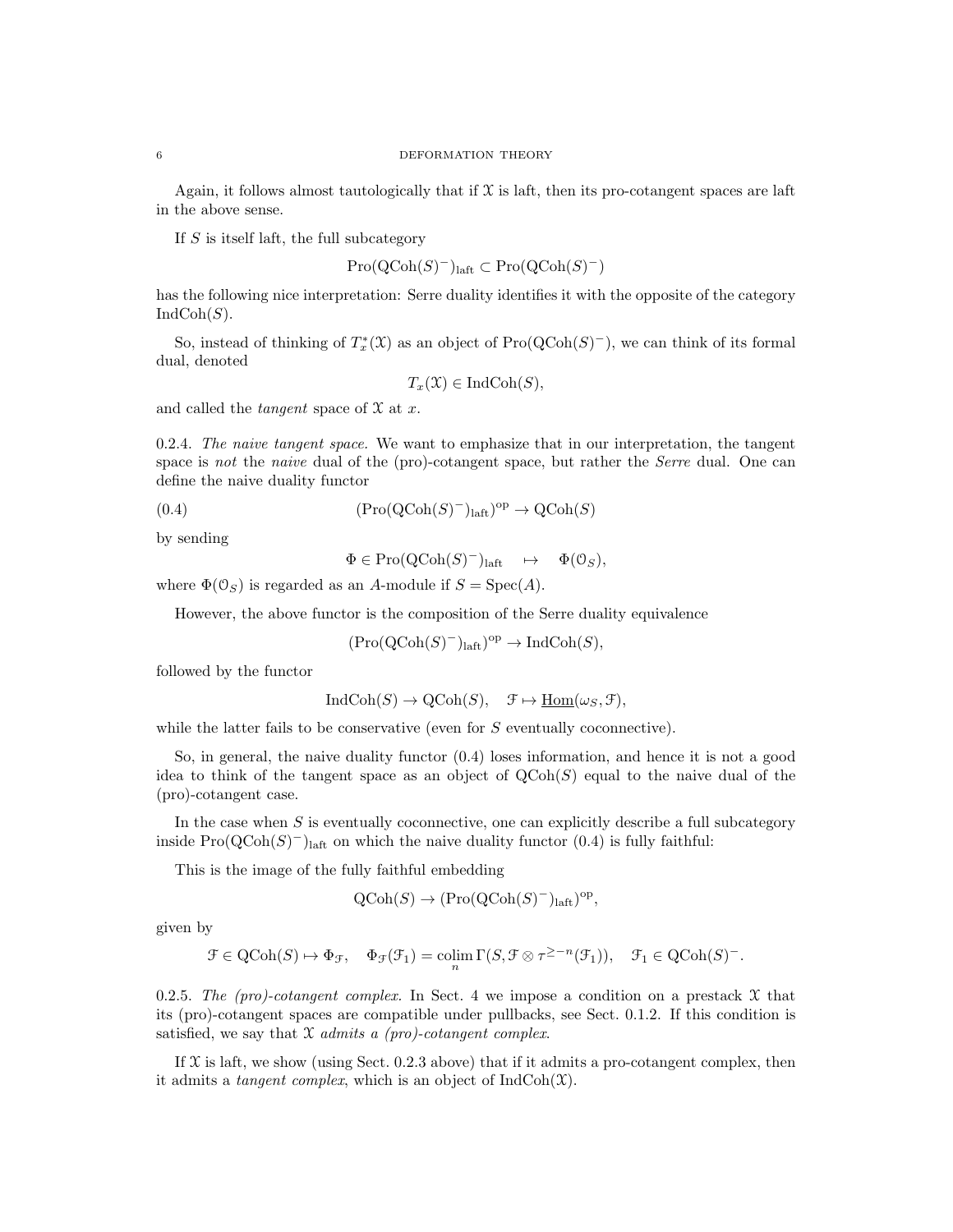0.2.6. Square-zero extensions. In Sect. 5 we introduce the category of square-zero extensions of a scheme, already mentioned in Sect. 0.1.3 above.

By definition, the category of square-zero extensions of  $X$ , denoted  $SqZ(X)$ , is

$$
((Q\text{Coh}(X)^{\leq 0})_{T(X)[-1]/})^{\text{op}}.
$$

As was explained in Sect. 0.1.3 we have a functor

$$
\text{RealSqZ}: \text{SqZ}(X) \to (\text{Sch})_{X}.
$$

We note, however, that unless X is classical and we restrict ourselves to the part of  $SqZ(X)$ that corresponds to  $((QCoh(X)^{\heartsuit})_{T(X)[-1]/})^{\text{op}},$  the functor RealSqZ is not fully faithful. I.e., being a square-zero extension is not a condition but additional structure.

We proceed to study several crucial pieces of structure pertaining to square-zero extensions: (i) A canonical structure of square-zero extension on an  $(n+1)$ -coconnective scheme of squarezero extension of its *n*-coconnective truncation;

(ii) The approximation of any nilpotent embedding by a series of square-zero extensions, already mentioned in Sect. 0.1.4;

(iii) Functoriality of square-zero extension under push-forwards: given a square-zero extension  $X_1 \to X_1'$  by means of  $\mathcal{I} \in \text{QCoh}(X_1)^{\leq 0}$  and an affine morphism  $f : X_1 \to X_2$ , we obtain a canonically defined structure of square-zero extension by means of  $f_*(1)$  on  $X_2 \to X_2' :=$  $X'_1 \underset{X_1}{\sqcup} X_2.$ 

(iv) Functoriality of square-zero extension under pullbacks: given a square-zero extension  $X_2 \rightarrow$  $X_2'$  by means of  $\mathcal{I} \in \text{QCoh}(X_2)^{\leq 0}$  and a map  $f' : X_1' \to X_2'$ , we obtain a canonically defined structure of square-zero extension on  $X_2 \underset{X_2'}{\times}$  $X'_1 =: X_1 \to X'_1$  by means of  $f^*(\mathfrak{I})$ , where f is the

resulting map  $X_1 \to X_2$ .

0.2.7. Infinitesimal cohesiveness. In Sect. 6 we define what it means for a prestack  $\mathfrak X$  to be *infinitesimally cohesive.* Namely, we say that X is infinitesimally cohesive if whenever  $S \to S'$ is a square-zero extension of affine schemes given by

$$
T^*(S) \stackrel{\gamma}{\to} \mathcal{I}[1], \quad \mathcal{I} \in \text{QCoh}(S)^{\leq 0},
$$

and  $x : S \to \mathfrak{X}$  is a map, the (naturally defined) map from the space of extensions of x to a map  $x': S' \to \mathfrak{X}$  to the space of *null-homotopies* of the composed map

$$
T_x^*(\mathfrak{X}) \to T^*(S) \stackrel{\gamma}{\to} \mathfrak{I}[1]
$$

is an isomorphism.

We explain that this property can also be interpreted as the fact that  $\mathfrak X$  takes certain pushouts in Sch<sup>aff</sup> to pullbacks in Spc.

0.2.8. Finally: deformation theory! In Sect. 7 we finally introduce what it means for a prestack  $\mathfrak X$  to admit deformation theory. We define it as follows: we say that  $\mathfrak X$  admits deformation theory if:

(a) It is convergent;

(b') It admits a pro-cotangent complex;

(b") It is infinitesimally cohesive.

However, as was mentioned in Sect. 0.1.1, in Proposition 7.2.2, we show that one can replace conditions (b') and (b'') by just one condition (b) from Sect. 0.1.1, namely that  $\mathfrak X$  takes certain push-out to pullbacks.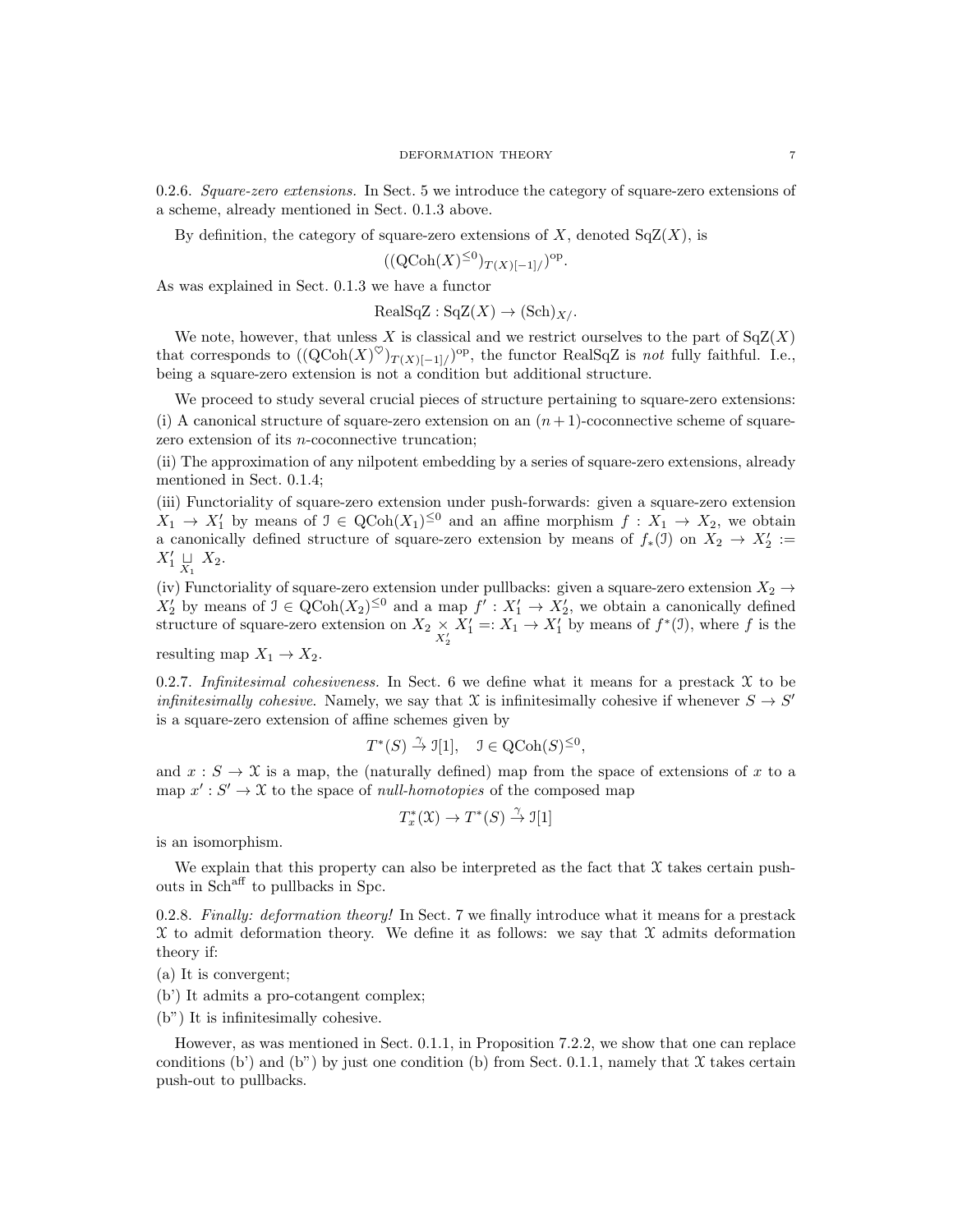#### 8 DEFORMATION THEORY

We proceed to study some properties of prestacks associated with the notion of admitting deformation theory:

(i) We introduce and study the notion of formal smoothness of a prestack;

(ii) We show that for any integer  $k$ , prestacks that are  $k$ -Artin stacks admit deformation theory.

0.2.9. Consequences of admitting deformation theory. In Sect. 8 we derive some consequences of the fact that a given prestack admits deformation theory:

(i) If  $\mathfrak{X}_0$  is a classical prestack and  $i : \mathfrak{X}_0 \to {}^{cl}\mathfrak{X}$  is a nilpotent embedding, then if  $\mathfrak{X}_0$  satisfies  $\acute{e}$ tale descent, then so does  $\mathfrak{X}$ ;

(ii) In the above situation, if  $f: \mathfrak{X} \to \mathfrak{X}'$  is a map where  $\mathfrak{X}'$  admits deformation theory such that for any classical affine scheme S and a map  $x_0 : S \to \mathfrak{X}_0$ , the map

$$
T^*_{f \circ i \circ x_0}(\mathcal{X}') \to T^*_{i \circ x_0}(\mathcal{X})
$$

is an isomorphism, then  $f$  itself is an isomorphism.

0.2.10. Deformation theory and laft-ness. In Sect. 9 we prove two assertions related to the interaction of deformation theory with the property of a prestack to be laft (locally almost of finite type).

The first assertion, Theorem 9.1.2, gives the following infinitesimal criterion to determine whether  $\mathfrak X$  is laft. Namely, it says that a prestack  $\mathfrak X$  admitting deformation theory is laft if and only if:

(i)  $\mathrm{d}\mathfrak{X}$  is locally of finite type;

(ii) For any classical scheme of finite type S and a point  $x : S \to {}^{cl}\mathfrak{X}$ , we have  $T_x^*(\mathfrak{X}) \in$  $Pro(QCoh(S)^-)_{\text{laft}},$ 

The second assertion, Theorem 9.1.4, says that if  $X$  admits deformation theory, its laft-ness property implies something stronger than for arbitrary laft prestacks. Namely, it says that  $\mathfrak{X}$ , when viewed as a functor

$$
(\mathbf{Sch}^{\mathrm{aff}})^{\mathrm{op}} \to \mathbf{Spc}
$$

is the left Kan extension from

$$
(\mathrm{Sch}^{\mathrm{aff}}_{\mathrm{aft}})^\mathrm{op} \subset (\mathrm{Sch}^{\mathrm{aff}})^\mathrm{op}.
$$

I.e., for any  $(S, x) \in (\text{Sch}^{\text{aff}})_{/\mathfrak{X}}$ , the space of factoring x as

$$
S \to U \to \mathfrak{X}, \quad U \in \mathbf{Sch}^{\mathrm{aff}}_{\mathrm{aft}}
$$

is contractible.

Note that for arbitrary prestacks such a property holds not on all  $S \in \text{Sch}^{\text{aff}}$  but only on truncated ones.

0.2.11. Square-zero extensions of prestacks. In Sect. 10 we define the notion of square-zero extension of a given prestack X by means of  $\mathcal{I} \in \mathrm{QCoh}(\mathcal{X})^{\leq 0}$ . This is defined via the functoriality of square-zero extensions under pullbacks, see Sect. 0.2.6(iv).

Assuming that  $\mathfrak X$  admits deformation theory, we prove that under certain circumstances, the map from  $SqZ(\mathfrak{X},\mathfrak{I})$  to  $Maps(T^*(\mathfrak{X}),\mathfrak{I}[1])$  is an isomorphism, and that any prestack obtained as a square-zero extension of  $X$  itself admits deformation theory.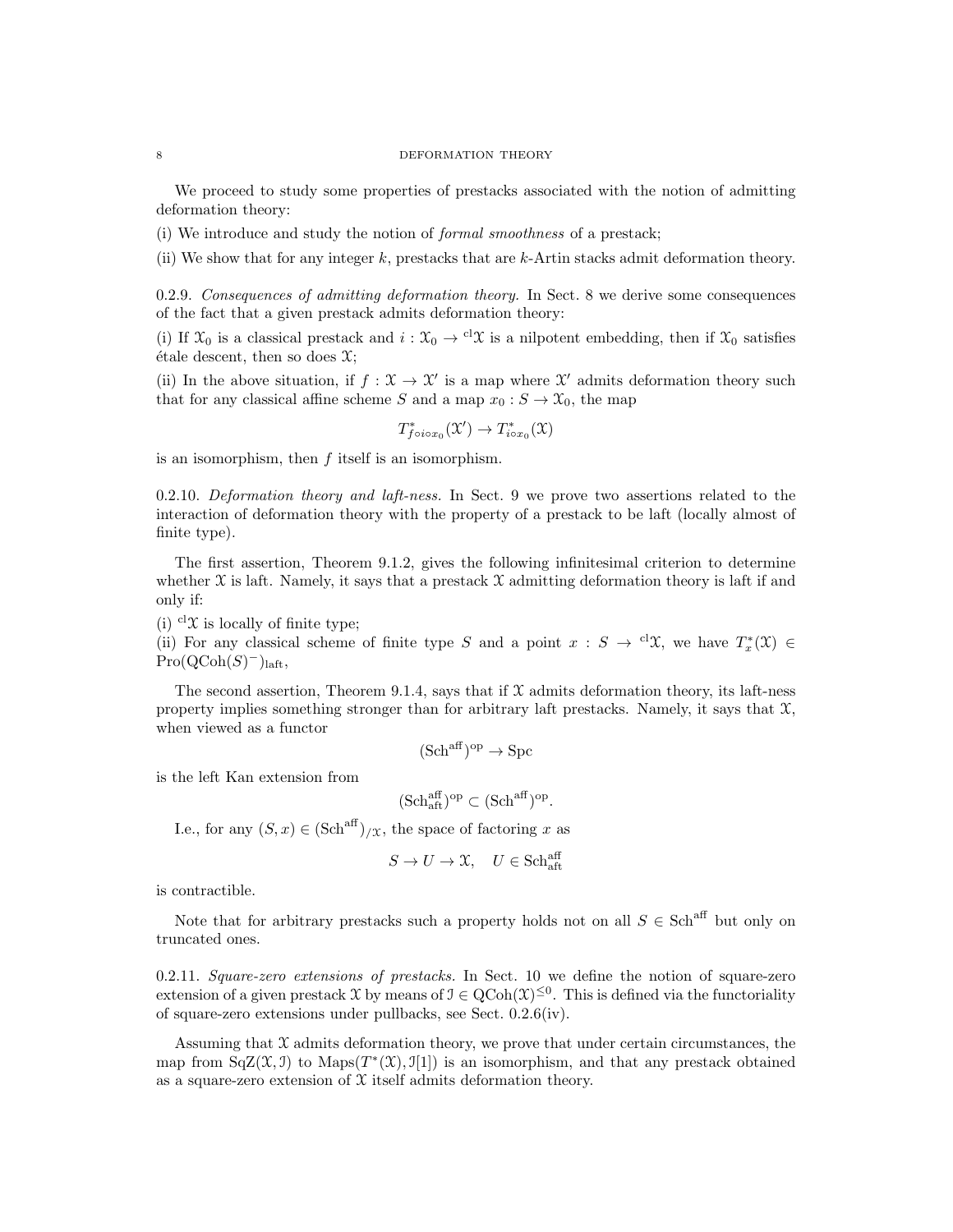#### DEFORMATION THEORY 9

#### 1. Push-outs of schemes

In this subsection we study the operation of push-out on schemes. This operation is not so ubiqutous in algebraic geometry. However, it is crucial for deformation theory. In fact, deformation theory is defined in terms of compatibility with certain push-outs.

1.1. Push-outs in the category of affine schemes. In this subsection we describe what push-outs look like in the category of affine schemes.

1.1.1. Let

 $i \mapsto X_i, \quad i \in \mathbf{I}$ 

be an I-diagram in Sch<sup>aff</sup> for some  $I \in 1$ -Cat.

Let Y denote its colimit in the category Sch<sup>aff</sup>. I.e., if  $X_i = \text{Spec}(A_i)$ , then  $Y = \text{Spec}(B)$ , where

$$
B=\lim_i A_i,
$$

where the limit is taken in the category of *connective* commutative  $k$ -algebras.

Remark 1.1.2. Note that in the above formula  $B = \tau^{\leq 0}(B')$ , where

$$
B'=\lim_i A_i,
$$

the limit is taken in the category  $ComAlg(Vect)$  of all commutative  $k$ -algebras. Note also that the forgetful functor

 $oblv_{Com} : ComAlg(Vect) \rightarrow Vect$ 

commutes with limits, so that it is easy to understand what  $B'$  looks like.

The functor  $\tau^{\leq 0}$  of connective truncation used above is also very explicit. Namely, by definition, the category of connective commutative k-algebras is  $\text{ComAlg}(\text{Vect}^{\leq 0})$ , and the functor  $\tau^{\leq 0}$  is the right adjoint to the embedding

$$
ComAlg(Vect^{\leq 0}) \to ComAlg(Vect).
$$

This functor makes the diagram

$$
\begin{array}{ccc}\n\text{ComAlg}(\text{Vect}^{\leq 0}) & \xleftarrow{\tau^{\leq 0}} & \text{ComAlg}(\text{Vect}) \\
\downarrow^{\text{oblv}} & \downarrow^{\text{oblv}} & \\
\text{Vect}^{\leq 0} & \xleftarrow{\tau^{\leq 0}} & \text{Vect}\n\end{array}
$$

commute.

1.1.3. In particular, consider a diagram  $X_1 \leftarrow X \rightarrow X_2$  in Sch<sup>aff</sup> and set  $Y := X_1 \sqcup_{X} X_2$ , where the push-out is taken in Sch<sup>aff</sup>. I.e., if  $X_i = \text{Spec}(A_i)$  and  $X = \text{Spec}(A)$ , then  $Y = \text{Spec}(B)$ , where

$$
B := A_1 \underset{A}{\times} A_2.
$$

Note that if  $X \to X_1$  is a closed embedding, then so is the map  $X_2 \to Y$ .

1.2. The case of closed embeddings. In this subsection we show that if we take push-outs with respect to maps that are closed embeddings, then this operation is well-behaved.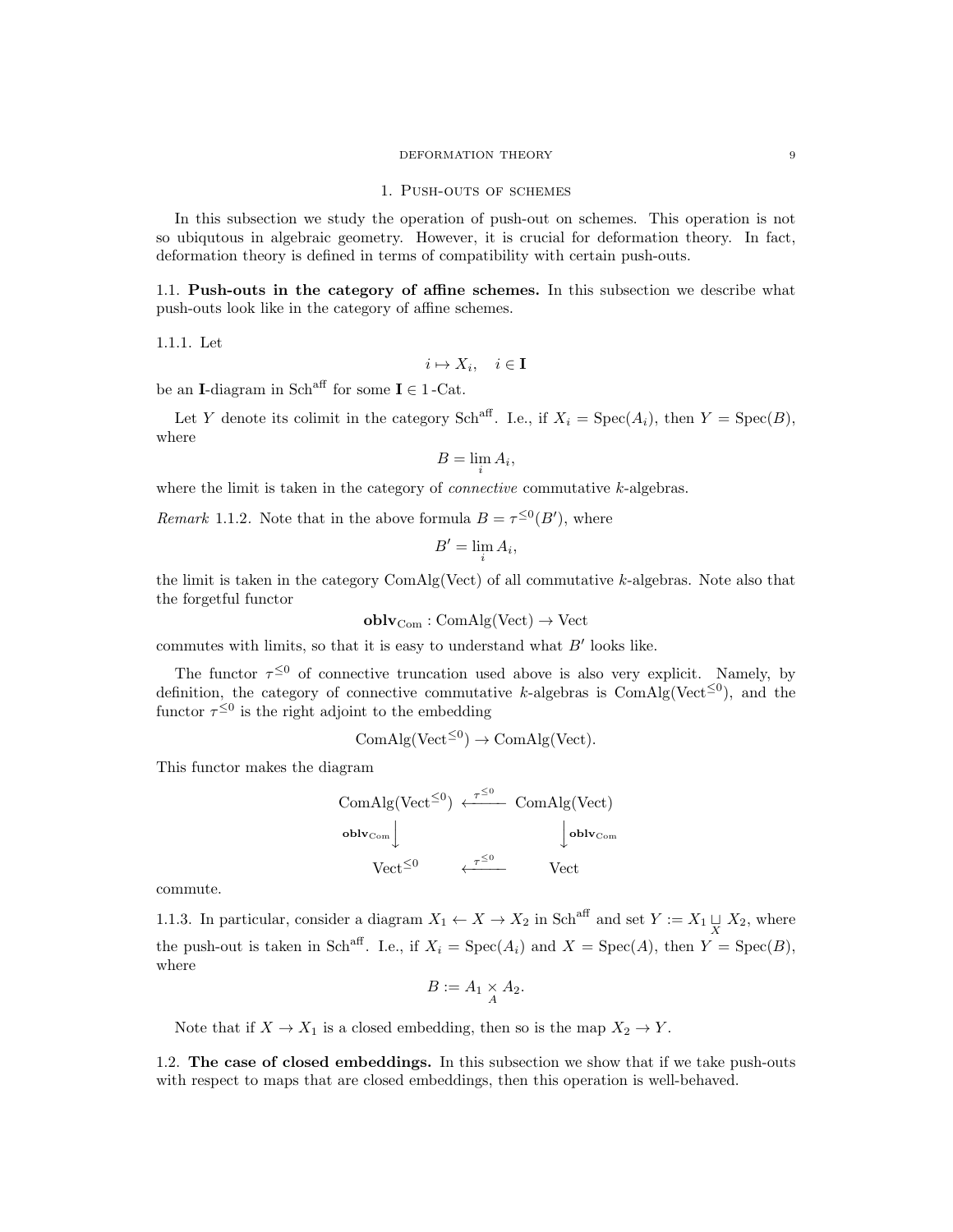1.2.1. Suppose we are in the context of Sect. 1.1.3. We observe the following:

**Lemma 1.2.2.** Suppose that both maps  $X \to X_i$  are closed embeddings. Then:

(a) The Zariski topology on Y is induced by that on  $X_1 \sqcup X_2$ .

(b) For open affine subschemes  $X_i \subset X_i$  such that  $X_1 \cap X = X_2 \cap X = \overline{X}$ , and the corresponding (by point (a)) open subscheme  $\hat{Y} \subset Y$ , the map

$$
\overset{\circ}{X}_1 \underset{\overset{\circ}{X}}{ \sqcup} \overset{\circ}{X}_2 \to \overset{\circ}{Y}
$$

is an isomorphism, where the push-out is taken in  $Sch<sup>aff</sup>$ . (c) The diagram



is also a push-out diagram also in Sch.

1.2.3. From here we obtain:

Corollary 1.2.4. Let  $X_1 \leftarrow X \rightarrow X_2$  be a diagram in Sch, where both maps  $X_i \rightarrow X$  are closed embeddings. Then:

- (a) The push-out  $Y := X_1 \sqcup_X X_2$  in Sch exists.
- (b) The Zariski topology on Y is induced by that on  $X_1 \sqcup X_2$ .

(c) For open subschemes  $\hat{X}_i \subset X_i$  such that  $\hat{X}_1 \cap X = \hat{X}_2 \cap X =: X$ , and the corresponding

(by point (b)) open subscheme  $\hat{Y} \subset Y$ , the map

$$
\overset{\circ}{X}_1 \sqcup \overset{\circ}{X}_2 \to \overset{\circ}{Y}
$$

is an isomorphism.

1.3. The push-out of a closed nil-isomorphism. The situation studied in this subsection is of crucial importance for deformation theory.

1.3.1. We recall (see [Chapter II.1, Sect. 6.1.4]) that a map  $X \to Y$  is Sch is called a nilisomorphism if it induces an isomorphism

$$
{}^{\text{red}}X \to {}^{\text{red}}Y,
$$

where the notation  $\text{red}X$  means the reduced classical scheme underlying  $\text{cl}X$ .

We emphasize that 'nil-isomorphism' *does not* imply 'closed embedding'.

1.3.2. Let

$$
X_1 \to X_1'
$$

be a *closed* nil-isomorphism of affine schemes, and let  $f: X_1 \to X_2$  be a map, where  $X_2 \in \text{Sch}^{\text{aff}}$ .

Let  $X_2' = X_1' \sqcup_{X_1} X_2$ , where the colimit is taken in Sch<sup>aff</sup>. Note that the map

$$
X_2\to X_2'
$$

is also a closed nil-isomorphism.

We observe: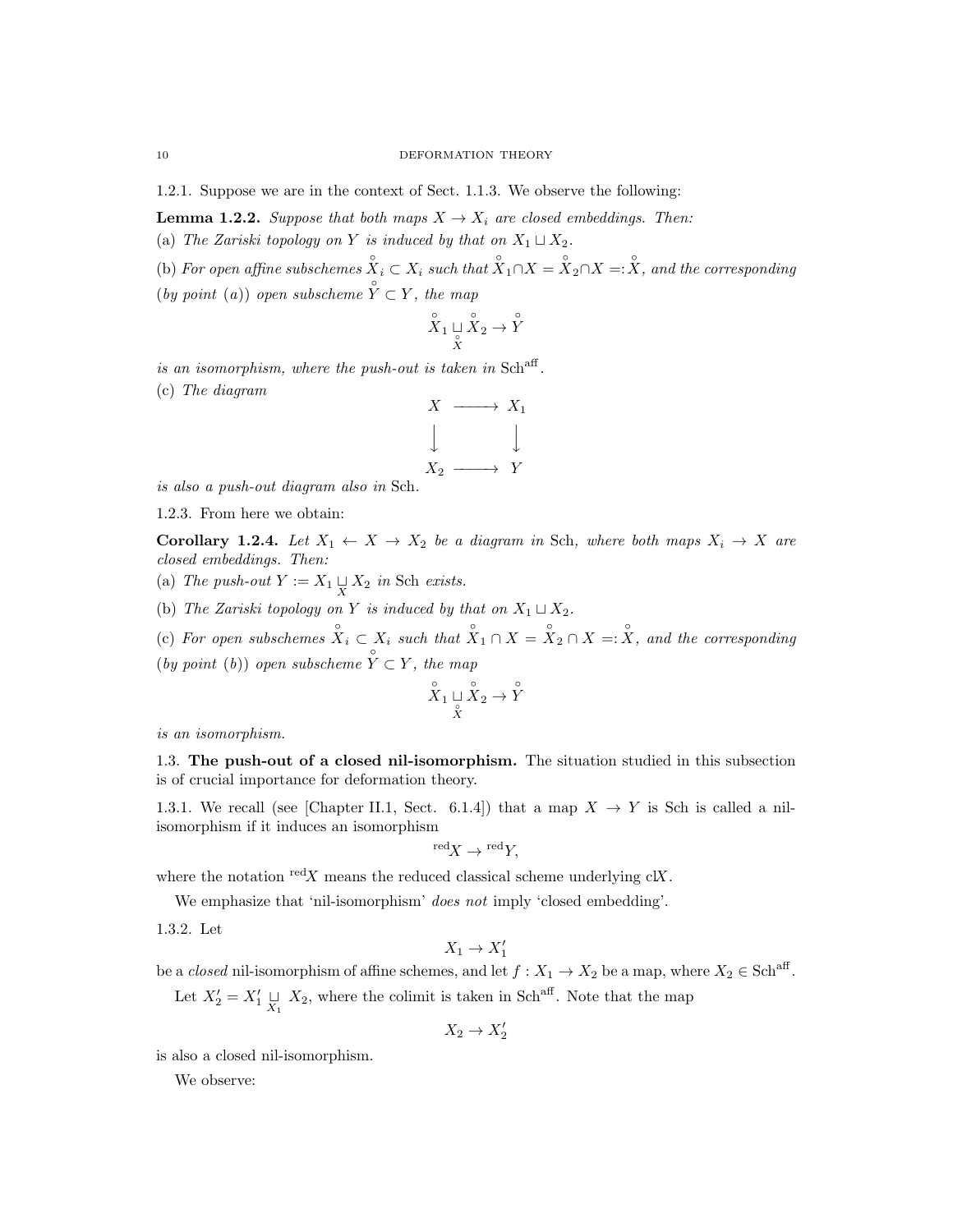Lemma 1.3.3. In the above situation we have:

(a) For an open affine subscheme  $\hat{X}_2 \subset X_2$ ,  $f^{-1}(\hat{X}_2) =: \hat{X}_1 \subset X_1$ , and the corresponding open affine subschemes  $\overset{\circ}{X}'_i \subset X'_i$  for  $i = 1, 2$ , the map

$$
\overset{\circ}{X}'_1\underset{\overset{\circ}{X}_1}{\sqcup}\overset{\circ}{X}_2\to\overset{\circ}{X}'_2
$$

is an isomorphism, where the push-out is taken in  $\text{Sch}^{\text{aff}}$ . (b) The diagram

$$
X'_1 \longrightarrow X'_2
$$
  
\n
$$
\uparrow \qquad \qquad \uparrow
$$
  
\n
$$
X_1 \longrightarrow X_2
$$

is also a push-out diagram in Sch.

1.3.4. As a corollary we obtain:

**Corollary 1.3.5.** Let  $X_1 \to X_1'$  be a closed nil-isomorphism of (not necessarily affine) schemes, and let  $f: X_1 \to X_2$  be an affine map between schemes. Then:

(a) The push-out  $X_2' := X_1' \sqcup_{X_1} X_2$  in Sch exists, the map  $X_2 \to X_2'$  is a closed nil-isomorphism (and in particular affine).

(b) For an open subscheme  $\overset{\circ}{X}_2 \subset X_2$ ,  $f^{-1}(\overset{\circ}{X}_2) =: \overset{\circ}{X}_1 \subset X_1$ , and the corresponding open affine subscheme  $\mathring{X}'_i \subset X'_i$ , the map

$$
\overset{\circ}{X}_1' \mathrel{\mathop{\sqcup}\limits_{\overset{\circ}{X}_1}} \overset{\circ}{X}_2 \to \overset{\circ}{X}_2'
$$

is an isomorphism, where the push-out is taken in Sch.

(c) If f is an open embedding, then so is the map  $X'_1 \to X'_2$ .

*Proof.* By Lemma 1.3.3, it suffices to prove the corollary when  $X_2$  is affine, in which case it also follows from Lemma 1.3.3.

 $\Box$ 

Remark 1.3.6. Note that in the situation of Corollary 1.3.5(a), if the map  $X_1 \to X_2$  is not affine, the map  $X_2 \to X_2'$  is not necessarily a closed embedding. In fact, it can look like a "pinching":

Let  $X_2 := \mathbb{A}^2$ , and let  $X_1$  be its blow-up at the origin. Let  $X_1 \hookrightarrow X'_1$  be the square-zero extension supported on exceptional divisor with ideal  $O(-2)^{\oplus 2}$ , given by the canonical element in  $\text{Ext}^1(\mathcal{O}(1), \mathcal{O}(-2)^{\oplus 2})$ . Then  $X_2'$  is the spectrum of the algebra consisting of polynomials with a vanishing derivative at the origin.

1.4. Behavior of quasi-coherent sheaves. In this subsection we will describe how the categories QCoh and IndCoh behave with respect to the operation of push-out.

1.4.1. Let  $f: X_1 \to X_2$  and  $g_1: X_1 \to X'_1$  be maps of affine schemes with  $g_1$  being a closed embedding. Let

$$
X'_2:=X'_1\mathop{\sqcup}\limits_{X_1} \, X_2
$$

be the push-out in the category Sch<sup>aff</sup>.

We claim: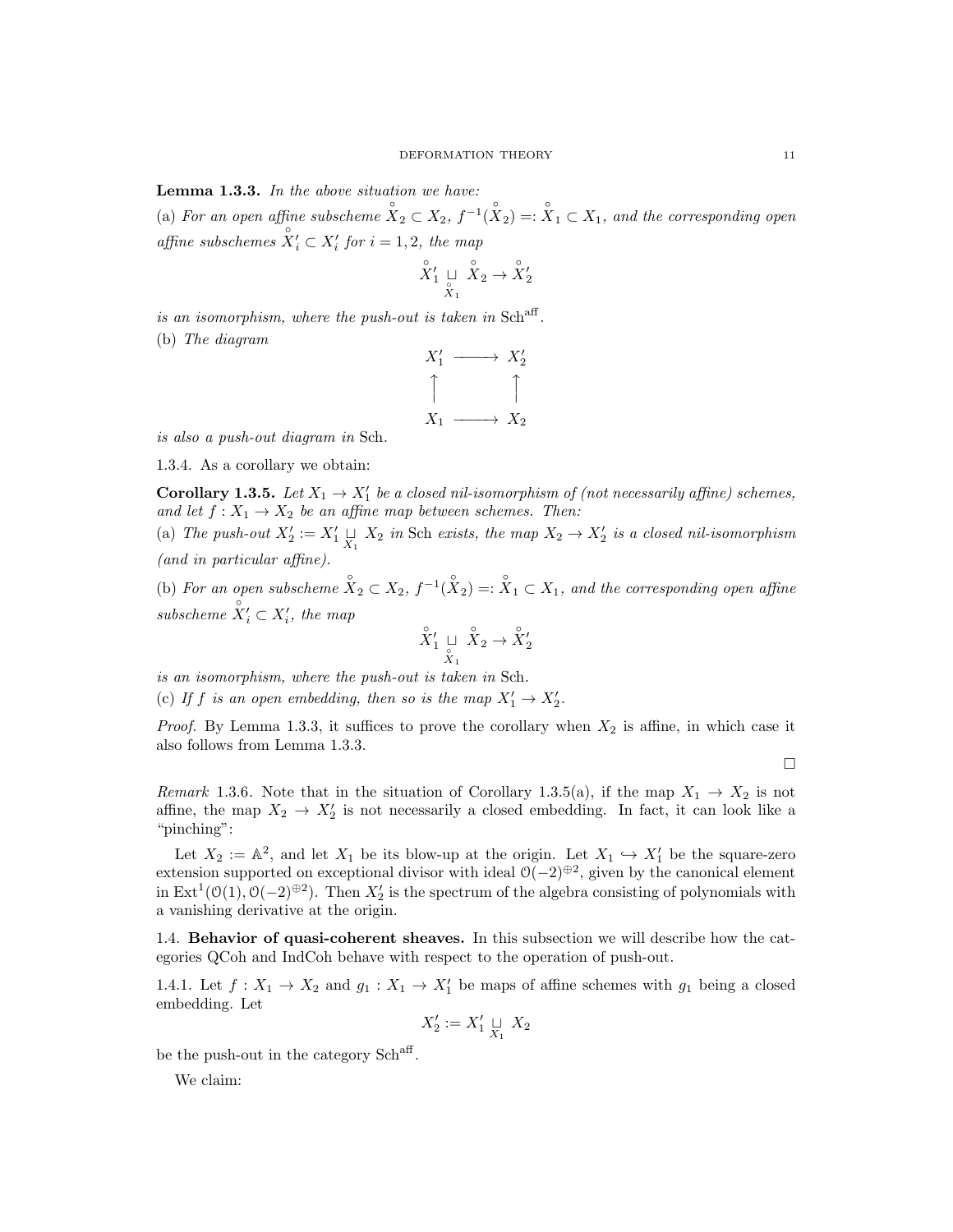Proposition 1.4.2. In the diagram

(1.1) 
$$
\operatorname{QCoh}(X_1) \xleftarrow{g_1^*} \operatorname{QCoh}(X_1')
$$

$$
f^* \upharpoonright
$$

$$
\qquad \qquad \upharpoonright f'^*
$$

$$
\text{QCoh}(X_2) \leftarrow \overset{g_2^*}{\longrightarrow} \text{QCoh}(X_2'),
$$

the map

$$
\operatorname{QCoh}(X_2') \to \operatorname{QCoh}(X_2) \underset{\operatorname{QCoh}(X_1)}{\times} \operatorname{QCoh}(X_1')
$$

is fully faithful.

Remark 1.4.3. We note that even when the maps  $f$  and  $g_1$  are closed embeddings, the diagram (1.1) is generally not<sup>1</sup> a pullback square in DGCat<sub>cont</sub>. Indeed, this fails already for  $X_1 = pt$ ,  $X_2 \simeq X'_1 \simeq \mathbb{A}^1.$ 

That said, one can show that the diagram consisting of perfect complexes

$$
\begin{aligned} \label{eq:QCo} \mathrm{QCoh}(X_1)^\mathrm{perf} &\longleftarrow \mathop{\mathrm{QCoh}\nolimits}(X_1')^\mathrm{perf} \\ &f^*\Big\uparrow \qquad \qquad \qquad \qquad \uparrow f'^* \\ \mathrm{QCoh}(X_2)^\mathrm{perf} &\longleftarrow \mathop{\mathrm{QCoh}\nolimits}(X_2')^\mathrm{perf}, \end{aligned}
$$

is a pullback square, see [Chapter IV.4, Sect. A.2].

We note that there is no contradiction between the above two facts: if

$$
\mathbf{C} \to \mathbf{D} \leftarrow \mathbf{E}
$$

is a diagram of compactly generated categories with functors preserving compact objects, the inclusion

$$
(\mathbf{C}^c \underset{\mathbf{D}^c}{\times} \mathbf{E}^c) \hookrightarrow (\mathbf{C} \underset{\mathbf{D}}{\times} \mathbf{E})^c
$$

is in general not an equality (although the corresponding fact is true for filtered limits).

*Proof of Proposition 1.4.2.* One readily reduces the assertion to the case when  $X_2$  (and hence also  $X_1$  and  $X_1'$  are affine. In the latter case, we will prove the proposition just assuming that the map  $g_1$  is a closed embedding.

We construct a functor

$$
\operatorname{QCoh}(X'_1) \underset{\operatorname{QCoh}(X_1)}{\times} \operatorname{QCoh}(X_2) \to \operatorname{QCoh}(X'_2),
$$

right adjoint to the tautological functor

$$
(f'^* \times g_2^*): \text{QCoh}(X'_2) \to \text{QCoh}(X'_1) \underset{\text{QCoh}(X_1)}{\times} \text{QCoh}(X_2),
$$

by sending a datum  $($ 

$$
\mathcal{F}_1' \in \mathrm{QCoh}(X_1'), \ \mathcal{F}_2 \in \mathrm{QCoh}(X_2), \ \mathcal{F}_1 \in \mathrm{QCoh}(X_1), \ g_1^*(\mathcal{F}_1') \simeq \mathcal{F}_1 \simeq f^*(\mathcal{F}_2))
$$

to

$$
\mathrm{Fib}\left(f'_*(\mathcal{F}'_1)\oplus g_{2*}(\mathcal{F}_2)\to h_*(\mathcal{F}_1)\right),\,
$$

where h denotes the map  $X_1 \to X_2'$ .

<sup>1</sup>We are grateful to D. Nadler who pointed this out to us, thereby correcting a mistake in the previous version.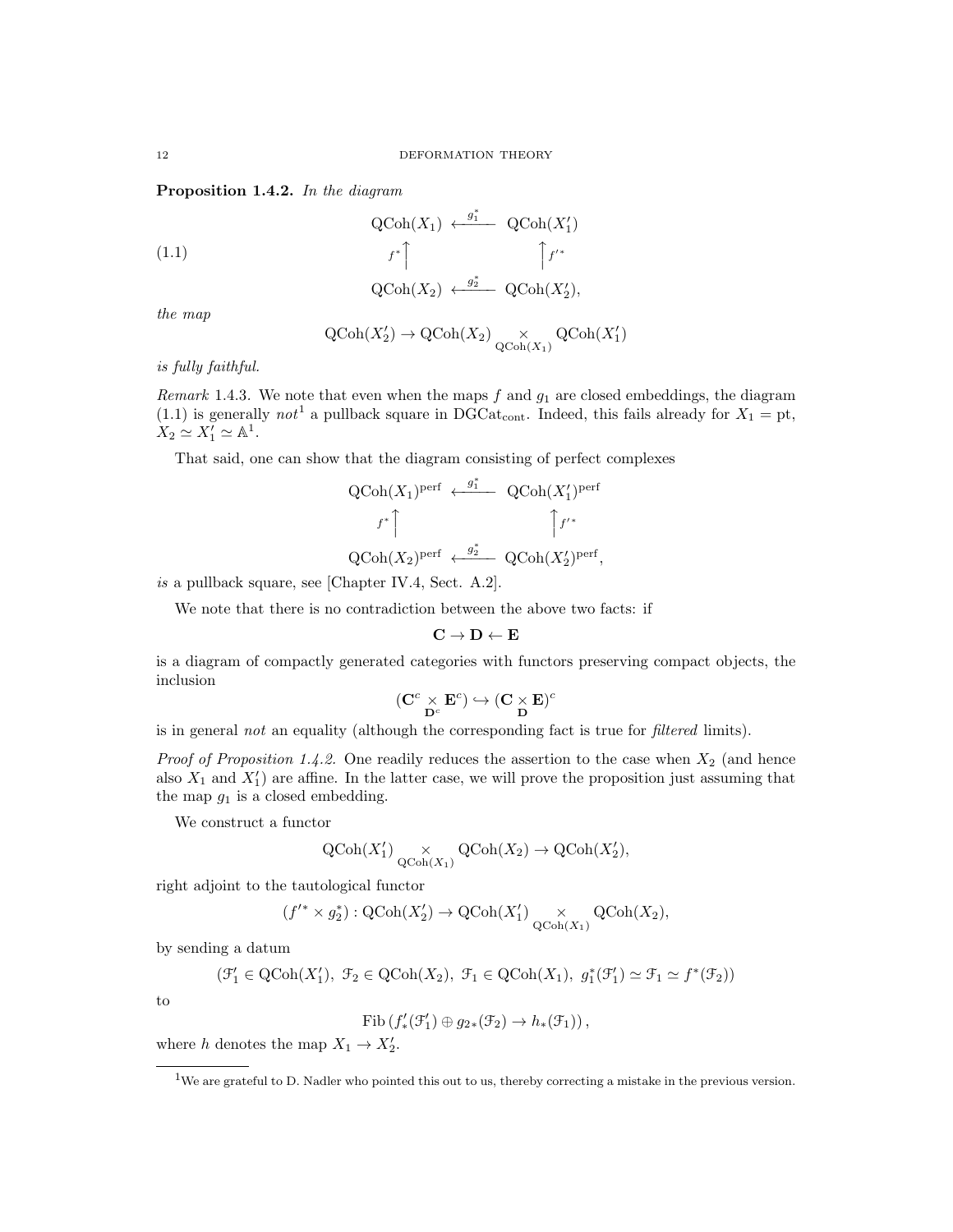We claim that the unit of the adjunction is an isomorphism. Indeed, we have to check that for  $\mathcal{F} \in \mathrm{QCoh}(X_2')$ , the map

$$
\mathcal{F} \to \mathrm{Fib} \left( f'_* \circ f'^*(\mathcal{F}) \oplus g_{2*} \circ g_2^*(\mathcal{F}) \to h_* \circ h^*(\mathcal{F}) \right)
$$

is an isomorphism. However, the above map is obtained by tensoring  $\mathcal F$  with the corresponding map for  $\mathfrak{F} = \mathfrak{O}_X$ . Hence, since X is affine, it suffices to check that the map

$$
\Gamma(X'_2, \mathcal{O}_{X'_2}) \to \mathrm{Fib}\left(\Gamma(X'_1, \mathcal{O}_{X'_1}) \oplus \Gamma(X_2, \mathcal{O}_{X_2}) \to \Gamma(X_1, \mathcal{O}_{X_1})\right)
$$

is an isomorphism. However, the latter follows from the construction of the push-out

 $\Box$ 

1.4.4. Assume now that in the above situation,  $X_1, X_2, X'_1$  belong to Sch<sub>aft</sub> and the map f:  $X_1 \rightarrow X_2$  is finite so that  $X_2'$  also belongs to Schaff.

We claim:

Proposition 1.4.5. In the diagram

(1.2)  
\n
$$
\operatorname{IndCoh}(X_1) \xleftarrow{g_1^l} \operatorname{IndCoh}(X_1')
$$
\n
$$
f' \uparrow \qquad \qquad \uparrow f'^{l}
$$
\n
$$
\operatorname{IndCoh}(X_2) \xleftarrow{g_2^l} \operatorname{IndCoh}(X_2'),
$$

the map

$$
\operatorname{IndCoh}(X_2')\to\operatorname{IndCoh}(X_2)\underset{\operatorname{IndCoh}(X_1)}{\times}\operatorname{IndCoh}(X_1')
$$

is fully faithful.

Remark 1.4.6. Unlike the situation with QCoh, in [Chapter IV.4, Sect. A.1], we will see that  $(1.2)$  is a pullback square<sup>2</sup>.

Proof of Proposition 1.4.5. We construct the left adjoint to the

$$
(f'^1 \times g_2^1)
$$
: IndCoh $(X'_2)$   $\to$  IndCoh $(X'_1)$  $\underset{\text{IndCoh}(X_1)}{\times}$  IndCoh $(X_2)$ ,

by sending a datum

$$
(\mathcal{F}_1' \in \text{IndCoh}(X_1'), \mathcal{F}_2 \in \text{IndCoh}(X_2), \mathcal{F}_1 \in \text{IndCoh}(X_1), g_1'(\mathcal{F}_1') \simeq \mathcal{F}_1 \simeq f'(\mathcal{F}_2))
$$

to

$$
\mathrm{coFib}\left(h^{\mathrm{IndCoh}}_*(\mathcal{F}_1)\to (f')^{\mathrm{IndCoh}}_*(\mathcal{F}'_1)\oplus (g_2)^{\mathrm{IndCoh}}_*(\mathcal{F}_2)\right).
$$

We claim that the co-unit of the adjunction is an isomorphism. I.e., we claim that for  $\mathcal{F} \in \text{IndCoh}(X_2')$ , the map

(1.3) coFib 
$$
(h_*^{\text{IndCoh}} \circ h^!(\mathcal{F}) \to (f')_*^{\text{IndCoh}} \circ (f')^!(\mathcal{F}) \oplus (g_2)_*^{\text{IndCoh}} \circ g_2^!(\mathcal{F})) \to \mathcal{F}
$$

is an isomorphism.

Note that in order to check this, it is enough to take  $\mathcal{F} \in \text{Coh}(X_2)$ , in which case, both sides in (1.3) belong to  $\text{IndCoh}(X_2')^+$ . Hence, it is enough to show that the map (1.3) becomes an isomorphism after applying the functor

$$
\Gamma^{\text{IndCoh}}(X_2', -) : \text{IndCoh}(X_2') \to \text{Vect}.
$$

<sup>2</sup>We are again grateful to D. Nadler, who pointed out a gap in the proof of this assertion in an earlier version.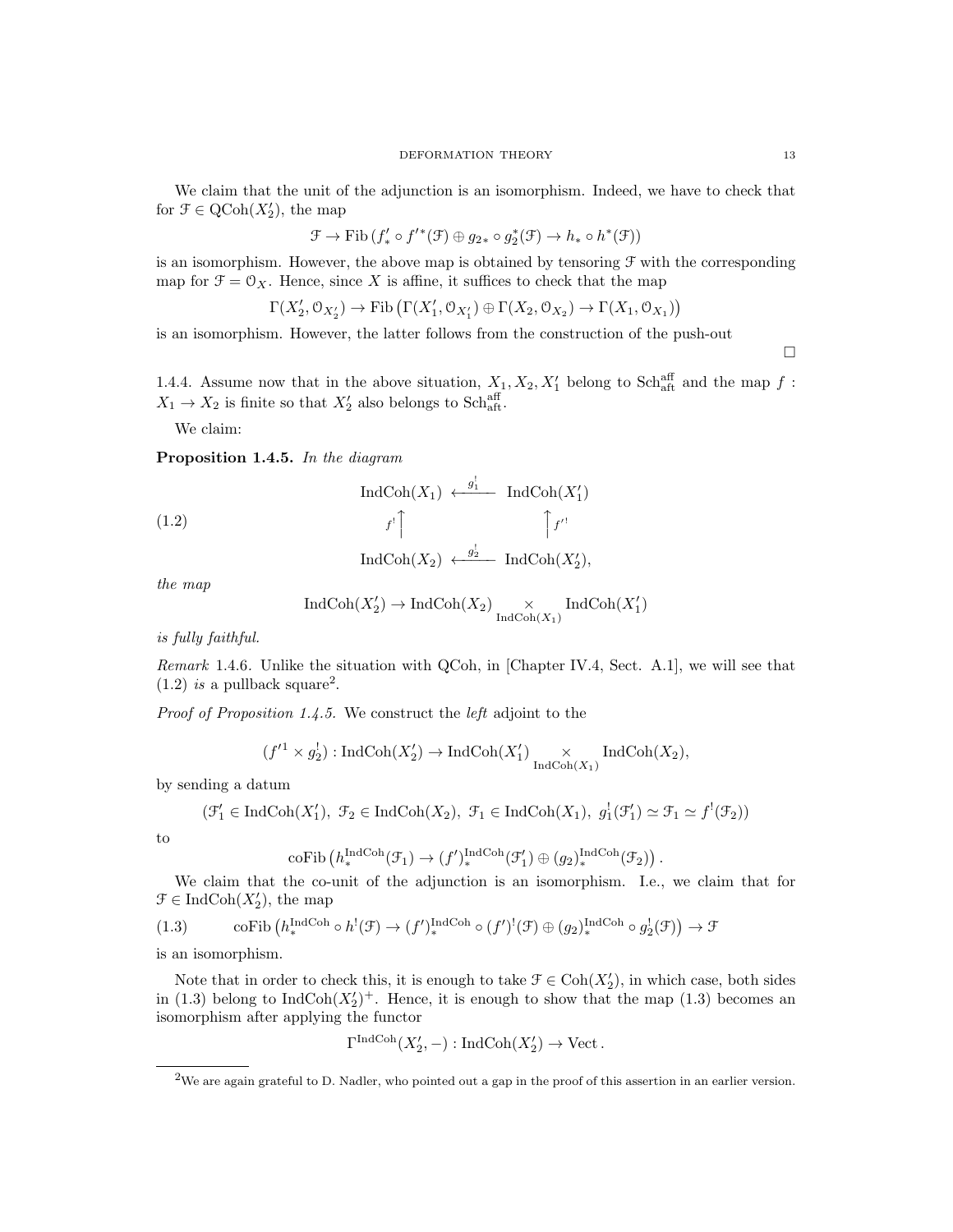Denote

$$
A_i=\Gamma(X_i,\mathbb{O}_{X_i}),\ A'_i=\Gamma(X'_i,\mathbb{O}_{X'_i}),\quad i=1,2.
$$

Denote  $\mathcal{M} := \Gamma^{\text{IndCoh}}(X_2', \mathcal{F})$ . After applying  $\Gamma^{\text{IndCoh}}(X_2', -)$  to the left-hand side in (1.3) we obtain

$$
\mathrm{coFib}\left(\mathrm{Maps}_{A_2'\text{-mod}}(A_1, M) \to \mathrm{Maps}_{A_2'\text{-mod}}(A_1', M) \oplus \mathrm{Maps}_{A_2'\text{-mod}}(A_2, M)\right),
$$

and that maps isomorphically to  $M$ , since

$$
A'_2 \to \mathrm{Fib}(A'_1 \oplus A_2 \to A_1)
$$

is an isomorphism.

 $\Box$ 

# 2. (pro)-cotangent and tangent spaces

In this section we define what it means for a prestack to admit a  $(pro)-cotangent\ space$  at a given S-point, where  $S \in Sch^{aff}$ . The definition is given in terms of the construction known as the split zero extension.

2.1. Split square-zero extensions. In this subsection we review the construction of split zero extensions; see [Lu1, Sect. 7.3.4].

2.1.1. Let S be an object of Sch<sup>aff</sup>. There is a natural functor

$$
\text{RealSplitSqZ} : (\text{QCoh}(S)^{\leq 0})^{\text{op}} \to (\text{Sch}^{\text{aff}})_{S/}
$$

that assigns to  $\mathcal{F} \in \text{QCoh}(S)^{\leq 0}$  the corresponding *split square-zero extension* RealSplitSqZ(F), also denoted by  $S_{\mathcal{F}}$ .

Namely, if  $S = \text{Spec}(A)$  and  $\Gamma(S, \mathcal{F}) = M \in A$ -mod,

$$
S_{\mathcal{F}} = \mathrm{Spec}(A \oplus M).
$$

2.1.2. One can show (see [Lu1, Theorem 7.3.4.13] or [Chapter IV.2, Proposition 1.8.3]) that the functor RealSplitSqZ defines an equivalence

$$
\mathrm{QCoh}(S)^{\leq 0} \simeq \mathrm{ComMonoid}(((\mathrm{Sch}^{\mathrm{aff}})_{S//S})^{\mathrm{op}}),
$$

where  $ComMonoid(-)$  denotes the category of commutative monoids in a given  $(\infty, 1)$ -category, see [Chapter I.1, Sect. 3.3.3].

2.1.3. The following is nearly tautological:

Lemma 2.1.4. The functor

$$
\text{RealSplitSqZ} : (\text{QCoh}(S)^{\leq 0})^{\text{op}} \to (\text{Sch}^{\text{aff}})_{S/}
$$

commutes with colimits.

In addition, as in Lemma 1.3.3 one shows:

Lemma 2.1.5. The composite functor

$$
\text{RealSplitSqZ} : (\text{QCoh}(S)^{\leq 0})^{\text{op}} \to (\text{Sch}^{\text{aff}})_{S/} \to \text{Sch}_{S/}
$$

also commutes with colimits.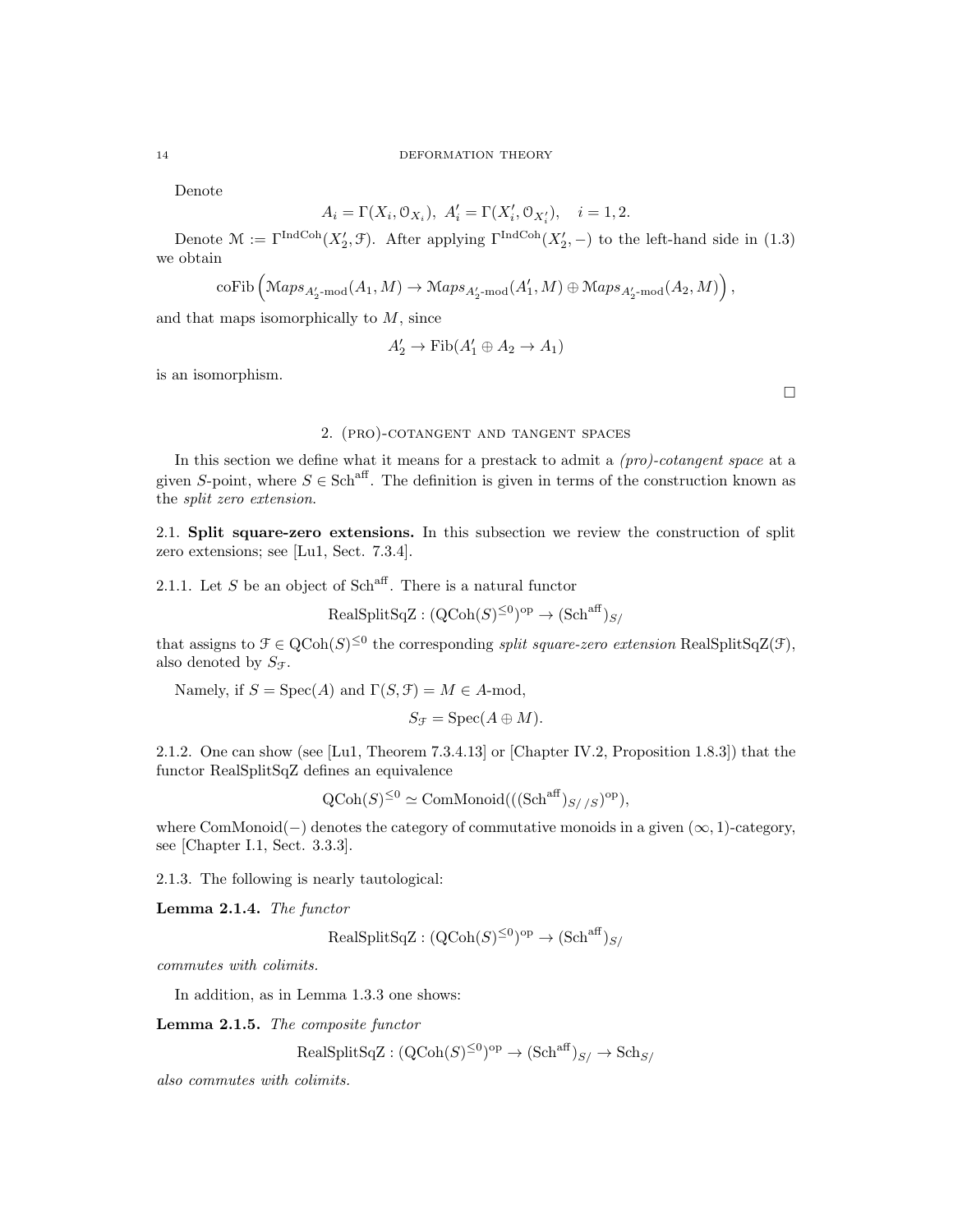2.1.6. Terminology. In what follows, for an affine scheme S, we will also use the notation

 $\text{SplitSqZ}(S) := (\text{QCoh}(S)^{\leq 0})^{\text{op}},$ 

so that RealSplitSqZ is a functor

$$
SplitSqZ(S) \to (Schaff)_{S/}.
$$

2.2. The condition of admitting a (pro)-cotangent space at a point. The condition that a given prestack admit a (pro)-cotangent space at a point means that it is infinitesimally linearizable, i.e., defines an exact (=excisive) functor on split square-zero extensions.

2.2.1. Let X be an arbitrary object of PreStk, and let  $(S, x)$  be an object of  $(\text{Sch}^{\text{aff}})_{\ell}$ .

We consider the functor  $\text{QCoh}(S)^{\leq 0} \to \text{Spc}$ , given by

(2.1) 
$$
\mathfrak{F} \in \mathrm{QCoh}(S)^{\leq 0} \, \mapsto \, \mathrm{Maps}_{S/}(S_{\mathcal{F}}, \mathfrak{X}) \in \mathrm{Spc}.
$$

2.2.2. Let  $\mathfrak{F}_1 \to \mathfrak{F}_2$  be a map in  $\text{QCoh}(S)^{\leq 0}$ , such that  $H^0(\mathfrak{F}_1) \to H^0(\mathfrak{F}_2)$  is a surjection. Set

$$
\mathcal{F}:=0\underset{\mathcal{F}_2}{\times}\mathcal{F}_1.
$$

By assumption,  $\mathcal{F} \in \mathrm{QCoh}(S)^{\leq 0}$ .

Note that by Lemma 2.1.4,

$$
(2.2) \t\t SST2 ST1 \to SF
$$

is a push-out diagram in  $Sch<sup>aff</sup>$  (and, by Lemma 2.1.5 or Lemma 1.3.3(b), also in Sch).

Consider the corresponding map

(2.3) 
$$
\text{Maps}_{S/}(S_{\mathcal{F}}, \mathcal{X}) \to * \underset{\text{Maps}_{S/}(S_{\mathcal{F}_2}, \mathcal{X})}{\times} \text{Maps}_{S/}(S_{\mathcal{F}_1}, \mathcal{X}).
$$

**Definition 2.2.3.** Let  $X$  be an object of PreStk. We shall say that  $X$  admits a pro-cotangent space at the point x, if the map (2.3) is an isomorphism for all  $\mathfrak{F}_1 \to \mathfrak{F}_2$  as above.

2.2.4. For example, from Lemma 1.3.3(b) we obtain:

Corollary 2.2.5. If  $\mathfrak{X} = X \in \text{Sch}$ , then X admits a pro-cotangent space at any  $(S, x) \in$  $(\text{Sch}^{\text{aff}})_{/X}.$ 

2.2.6. Suppose that  $\mathfrak X$  admits a pro-cotangent space at x. Note that the functor (2.1) can be extended to a functor

$$
Q\text{Coh}(S)^{-} \to \text{Spc},
$$

by sending  $\mathcal{F} \in \mathrm{QCoh}(S)^{\leq k}$  to

 $\Omega^i(\mathrm{Maps}_{S}/(S_{\mathcal{F}[i]}, \mathfrak{X}))$ 

for  $i \geq k$ . The fact that this is well-defined is guaranteed by the isomorphism (2.3).

In addition, the isomorphism  $(2.3)$  implies that the functor  $(2.4)$  is exact. Hence, it is procorepresentable by an object of  $Pro(QCoh(S)^-)$ . In what follows we shall denote this object by

$$
T^*_x(\mathfrak{X})\in \mathrm{Pro}({\rm QCoh}(S)^-)
$$

and refer to it as the *pro-cotangent space to*  $\mathfrak X$  *at x*.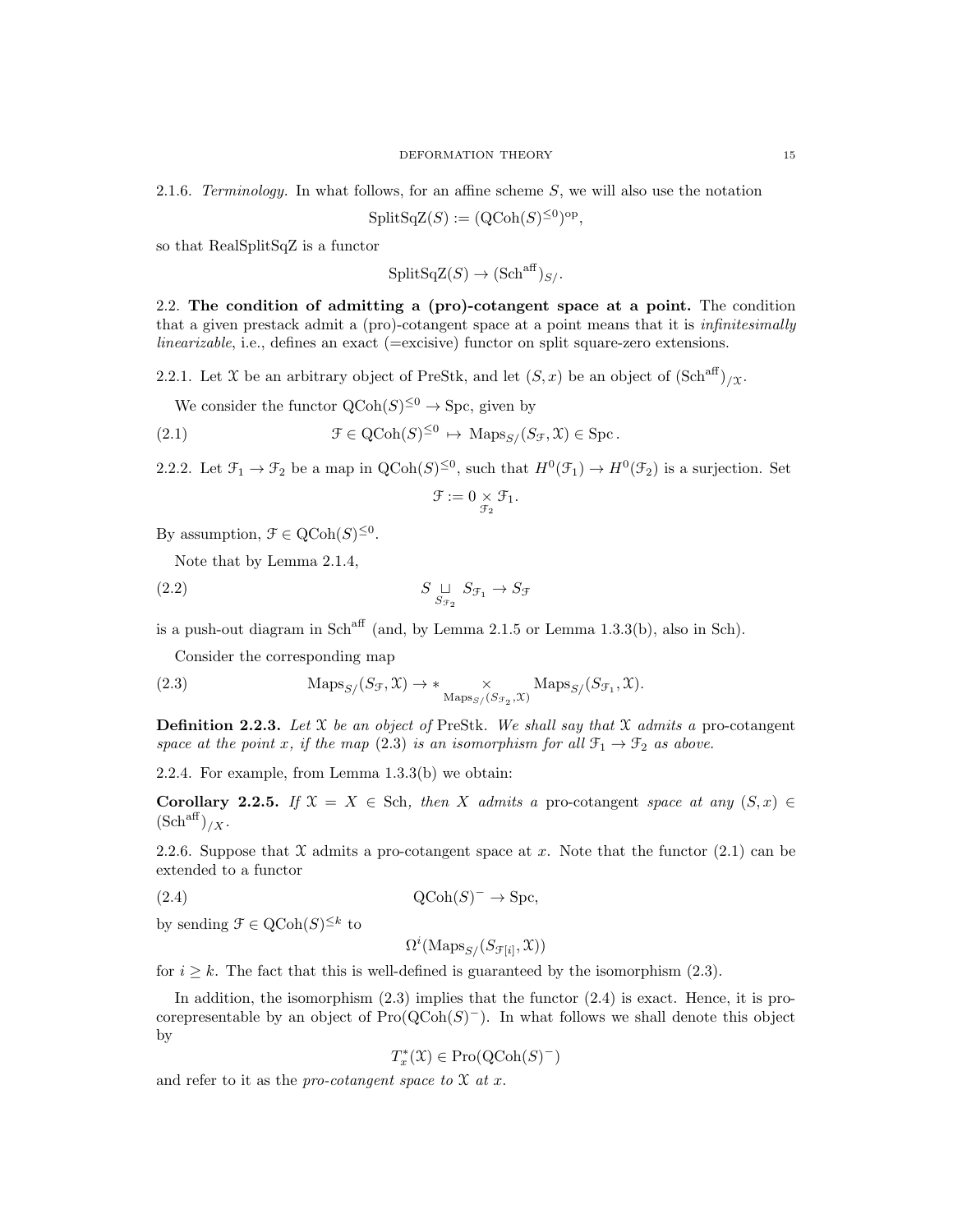2.2.7. Let us recall (see [Lu1, Corollary 5.3.5.4]) that for any (accessible)  $(\infty, 1)$ -category C with finite limits, the category  $(Pro(C))^{\text{op}}$  is the full subcategory of Funct $(C, Spc)$  that consists of (accessible) functors that preserve finite limits.

Recall also (see [Chapter I.1, Sects. 7.2.1]) that if C is stable, we can identify this category with that of exact functors

$$
\mathbf{C}\rightarrow \mathrm{Sptr},
$$

by composing with the forgetful functor  $\Omega^{\infty}$  : Sptr  $\rightarrow$  Spc.

Finally, if C is a k-linear DG category (such in our case of interest  $QCoh(S)^{-}$ )), we can identify it also with that of  $k$ -linear exact functors

$$
\mathbf{C} \to \mathrm{Vect},
$$

by composing with the Dold-Kan functor

$$
Dold-Kan^{Sptr}: Vect \rightarrow Sptr,
$$

see [Chapter I.1, Sect. 10.2].)

Given an object  $\Phi \in \text{Pro}(\mathbf{C})$ , the corresponding functor  $\mathbf{C} \to \text{Vect}$  is explicitly given by

$$
\mathcal{F}\mapsto \mathbf{Maps}_{\mathrm{Pro}(\mathbf{C})}(\Phi,\mathcal{F}),
$$

where we regard  $\text{Pro}(\mathbf{C})$  also as a k-linear DG category, and C as its full subcategory.

2.2.8. Suppose that

(2.5) 
$$
\begin{array}{ccc}\n & \mathcal{F}'_1 \longrightarrow \mathcal{F}_1 \\
 & \downarrow \qquad \qquad \downarrow \\
 & \mathcal{F}'_2 \longrightarrow \mathcal{F}_2\n\end{array}
$$

is a pullback diagram in the category  $\text{QCoh}(S)$ , where all objects belong to  $\text{QCoh}(S)^{\leq 0}$ . I.e., we have  $\mathfrak{F}_1, \mathfrak{F}_2, \mathfrak{F}'_2 \in \mathrm{QCoh}(S)^{\leq 0}$ , and we require that

$$
\mathcal{F}_1':=\mathcal{F}_1\times \mathcal{F}_2'
$$

also belongs to  $\mathrm{QCoh}(S)^{\leq 0}$ .

Note that by Lemma 2.1.4,

$$
S_{\mathcal{F}_1'} \longleftarrow S_{\mathcal{F}_1}
$$
\n
$$
\uparrow \qquad \qquad \uparrow
$$
\n
$$
S_{\mathcal{F}_2'} \longleftarrow S_{\mathcal{F}_2}
$$

is a push-out diagram in  $(\text{Sch}^{\text{aff}})_{S}$ .

For a given map  $x : S \to \mathfrak{X}$ , consider the corresponding map

(2.6) 
$$
\operatorname{Maps}_{S/}(S_{\mathcal{F}'_1}, \mathcal{X}) \to \operatorname{Maps}_{S/}(S_{\mathcal{F}_1}, \mathcal{X}) \underset{\operatorname{Maps}_{S/}(S_{\mathcal{F}_2}, \mathcal{X})}{\times} \operatorname{Maps}_{S/}(S_{\mathcal{F}'_2}, \mathcal{X}).
$$

We have:

**Lemma 2.2.9.** Suppose X admits a pro-cotangent space at x. Then  $(2.6)$  is an isomorphism. *Proof.* Follows from the commutation of  $Maps(T^*_x(\mathfrak{X}),-)$  with finite limits.  $□$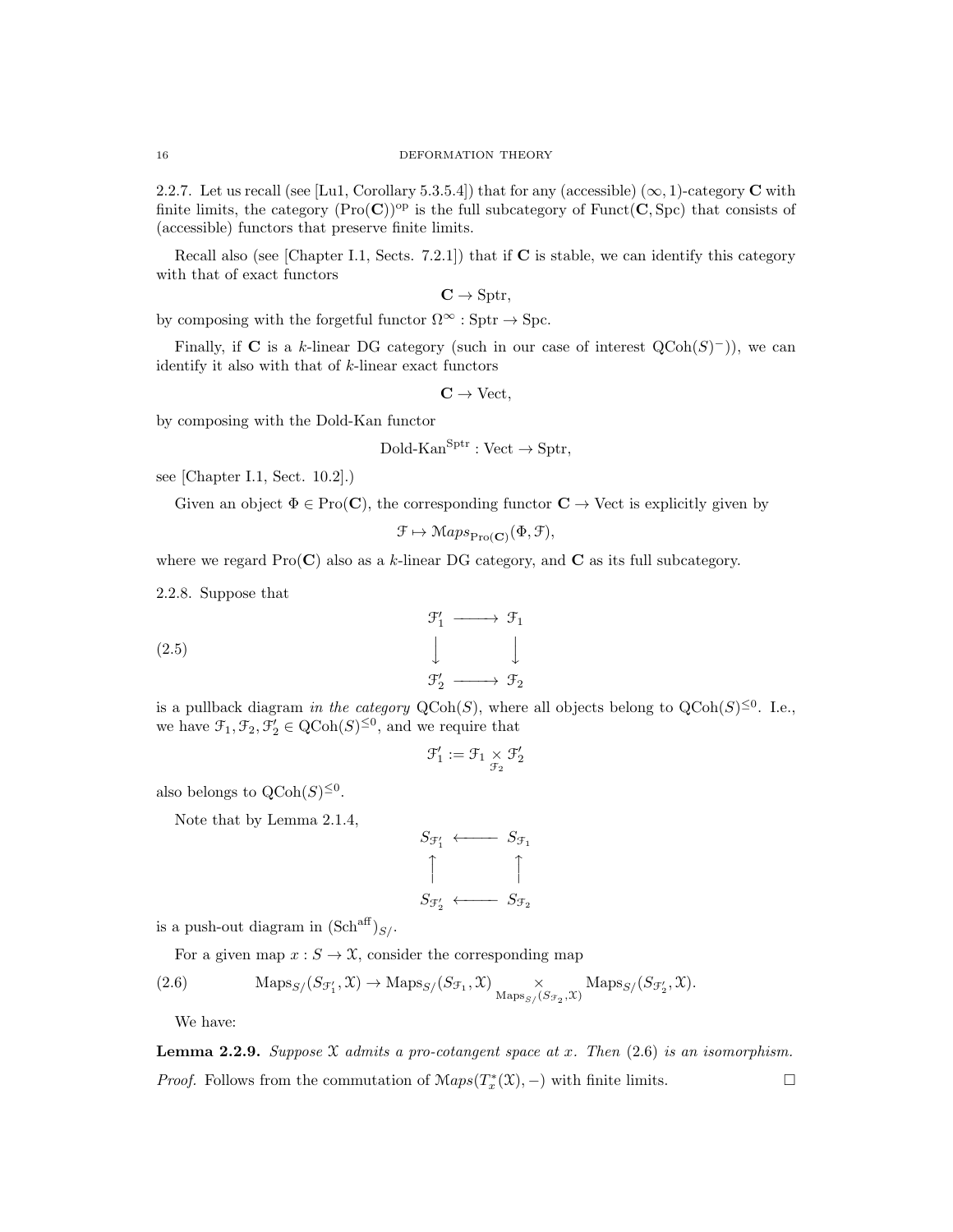2.2.10. We end this subsection with the following definition:

**Definition 2.2.11.** Let  $X$  be an object of PreStk. We shall say that  $X$  admits a cotangent space at  $(S, x) \in (\text{Sch}^{\text{aff}})_{/\mathfrak{X}}$  if it admits a pro-cotangent space, and  $T_x^*(\mathfrak{X})$  belongs to

$$
\mathrm{QCoh}(S)^{-} \subset \mathrm{Pro}(\mathrm{QCoh}(S)^{-}).
$$

# 2.3. The condition of admitting (pro)-cotangent spaces.

2.3.1. We give the following definition:

**Definition 2.3.2.** Let  $X$  be an object of PreStk.

(a) We shall say that  $X$  admits pro-cotangent spaces, if admits a pro-cotangent space for every  $(S, x) \in (\text{Sch}^{\text{aff}})_{\ell}$ 

(b) We shall say that X admits cotangent spaces, if admits a cotangent space for every  $(S, x) \in$  $(Sch<sup>aff</sup>)/\chi$ .

2.3.3. For example, Corollary 2.2.5 can be reformulated as saying that any scheme admits pro-cotangent spaces.

Remark 2.3.4. We shall soon see that every  $X \in$  Sch actually admits *cotangent* spaces, see Proposition 3.2.6.

2.3.5. Zariski gluing allows us to extend the construction of split square-zero extensions to schemes that are not necessarily affine. Thus, for  $Z \in$  Sch, we obtain a well-defined functor:

 $\text{RealSplitSqZ} : (\text{QCoh}(Z)^{\leq 0})^{\text{op}} \to \text{Sch}_{Z/\ }$ ,  $\mathcal{F} \mapsto Z_{\mathcal{F}}$ .

Let  $\mathfrak X$  be an object of PreStk that admits pro-cotangent spaces. Assume also that  $\mathfrak X$  is a sheaf in the Zariski topology.

Fix a map  $x: Z \to \mathfrak{X}$ . It follows formally that the functor

$$
Q\text{Coh}(Z)^{\leq 0} \to \text{Spc}, \quad \mathcal{F} \mapsto \text{Maps}_{Z}/(Z_{\mathcal{F}}, \mathcal{X})
$$

is pro-corepresentable by an object

$$
T_x^*(\mathfrak{X}) \in \mathrm{Pro}(\mathrm{QCoh}(Z)^-).
$$

2.4. The relative situation. The same definitions apply when we work over a fixed prestack  $\mathfrak{X}_0$ .

2.4.1. For  $\mathfrak{X} \in \text{PreStk}_{/\mathfrak{X}_0}$  and  $(S, x) \in (\text{Sch}^{\text{aff}})_{/\mathfrak{X}}$ , we shall say that  $\mathfrak{X}$  admits a pro-cotangent space at x relative to  $\mathcal{X}_0$  if in the situation of Sect. 2.2.2, the diagram

$$
\operatorname{Maps}_{S/}(S_{\mathcal{F}}, \mathcal{X}) \longrightarrow * \underset{\operatorname{Maps}_{S}/(S_{\mathcal{F}_2}, \mathcal{X})}{\times} \operatorname{Maps}_{S}/(S_{\mathcal{F}_1}, \mathcal{X})
$$
\n
$$
\downarrow \qquad \qquad \downarrow
$$
\n
$$
\operatorname{Maps}_{S}/(S_{\mathcal{F}}, \mathcal{X}_0) \longrightarrow * \underset{\operatorname{Maps}_{S}/(S_{\mathcal{F}_2}, \mathcal{X}_0)}{\times} \operatorname{Maps}_{S}/(S_{\mathcal{F}_1}, \mathcal{X}_0)
$$

is a pullback square, i.e., if the fibers of the map

$$
\mathrm{Maps}_{S/}(S_{\mathcal{F}}, \mathcal{X}) \to * \underset{\mathrm{Maps}_{S}/(S_{\mathcal{F}_2}, \mathcal{X})}{\times} \mathrm{Maps}_{S}/(S_{\mathcal{F}_1}, \mathcal{X})
$$

map isomorphically to the fibers of the map

$$
\mathrm{Maps}_{S/}(S_{\mathcal{F}}, \mathfrak{X}_0) \to * \underset{\mathrm{Maps}_{S/}(S_{\mathcal{F}_2}, \mathfrak{X}_0)}{\times} \mathrm{Maps}_{S/}(S_{\mathcal{F}_1}, \mathfrak{X}_0).
$$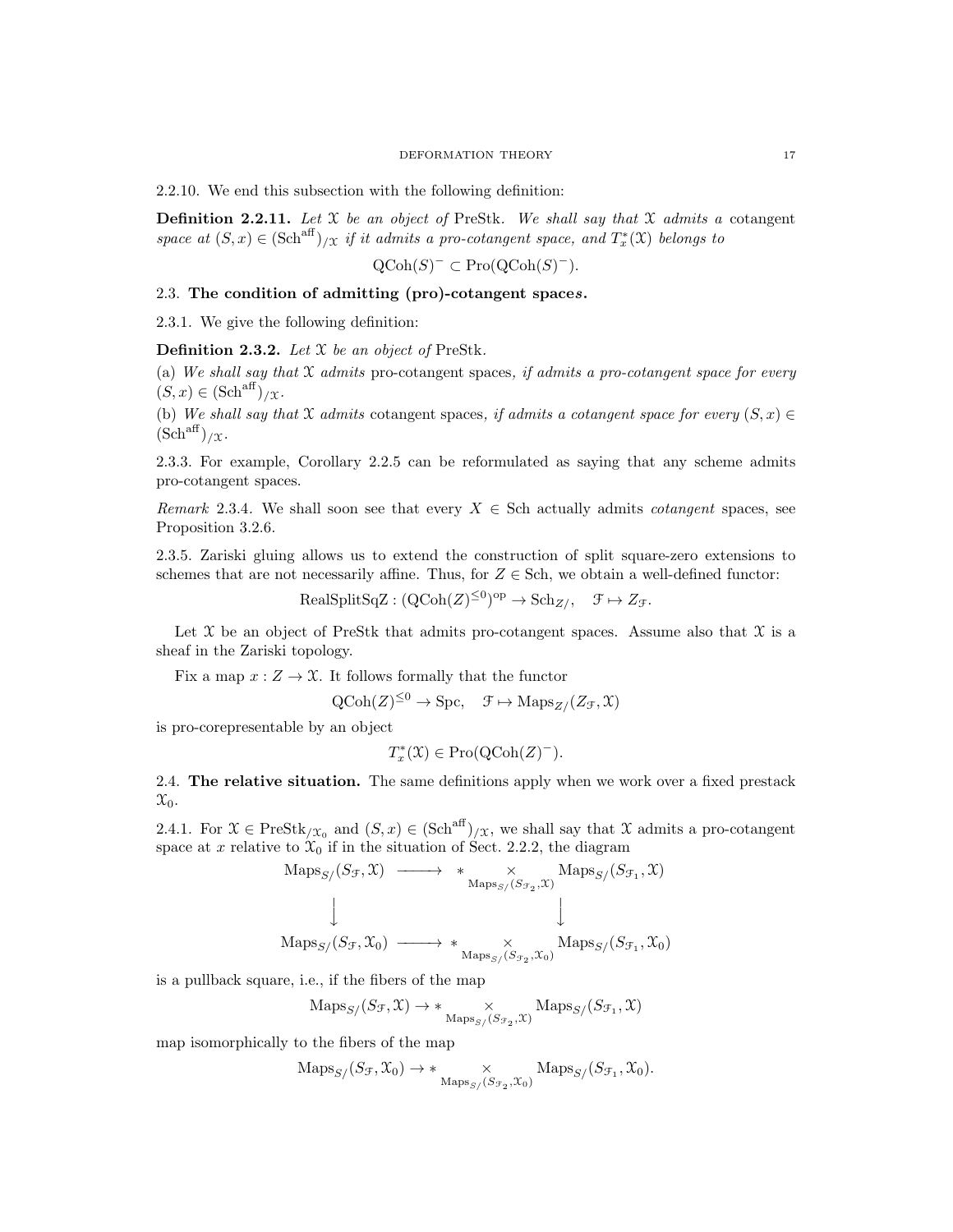2.4.2. If this condition holds, we will denote by

$$
T_x^*(\mathfrak{X}/\mathfrak{X}_0) \in \mathrm{Pro}(\mathrm{QCoh}(S)^-)
$$

the object that pro-corepresents the functor

$$
\mathcal{F} \mapsto \text{Maps}_{S/}(S_{\mathcal{F}}, \mathcal{X}) \underset{\text{Maps}_{S/}(S_{\mathcal{F}}, \mathcal{X}_0)}{\times} *.
$$

2.4.3. Note that if in the above situation  $\mathfrak{X}_0$  admits a pro-cotangent space at  $x_0 : S \to \mathfrak{X} \to \mathfrak{X}_0$ , then  $X$  admits a pro-cotangent space at x if and only if  $X$  admits a pro-cotangent space at x relative to  $\mathfrak{X}_0$  and

$$
T_x^*(\mathfrak{X}/\mathfrak{X}_0) \simeq \mathrm{coFib}(T_{x_0}^*(\mathfrak{X}_0) \to T_x^*(\mathfrak{X})).
$$

2.4.4. The next assertion easily results from the definitions:

**Lemma 2.4.5.** A prestack X admits pro-cotangent spaces relative to  $\mathfrak{X}_0$  if and only if for every  $S_0 \in (\text{Sch}^{\text{aff}})_{/\mathfrak{X}_0}$ , the prestack  $S_0 \underset{\mathfrak{X}_0}{\times} \mathfrak{X}$  admits pro-cotangent spaces.

2.5. Describing the pro-cotangent space as a limit. In this subsection we will study (pro)-cotangent spaces of prestacks that are presented as colimits.

2.5.1. Let  $\mathfrak X$  be an object of PreStk, written as

$$
\mathfrak{X} = \operatornamewithlimits{colim}_{a \in A} \mathfrak{X}_a,
$$

where the colimit is taken in PreStk.

Assume that each  $\mathfrak{X}_a$  admits pro-cotangent spaces. We wish to express the pro-cotangent spaces of  $\mathfrak X$  (if they exist) in terms of those of  $\mathfrak X_a$ .

2.5.2. For  $(S, x) \in (\text{Sch}^{\text{aff}})_{X}$ , let  $A_{x}$  denote the category co-fibered over A, whose fiber over a given  $a \in A$  is the space of factorizations of x as

$$
S \xrightarrow{x_a} \mathfrak{X}_a \to \mathfrak{X}.
$$

We claim:

**Proposition 2.5.3.** Suppose that  $T_x^*(\mathfrak{X})$  exists and that the category  $A_{x/2}$  is sifted<sup>3</sup>. Then the natural map

(2.8) 
$$
T_x^*(\mathfrak{X}) \to \lim_{(a,x_a)\in (A_x/\mathfrak{g})^{\mathrm{op}}} T_{x_a}^*(\mathfrak{X}_a),
$$

where the limit is taken in  $\text{Pro}(\text{QCoh}(S)^-)$ , is an isomorphism.

*Proof.* We need to show that for  $\mathcal{F} \in \mathrm{QCoh}(S)^{\leq 0}$ , the map

(2.9) 
$$
\underset{(a,x_a)\in A_{x'}}{\text{colim}} \text{Maps}(T_{x_a}^*(\mathfrak{X}_a),\mathfrak{F}) \to \text{Maps}(T_x^*(\mathfrak{X}),\mathfrak{F}),
$$

where the colimit is taken in Vect, is an isomorphism.

Denote  $V_a := \mathcal{M}aps(T^*_{x_a}(\mathcal{X}_a), \mathcal{F}), V := \mathcal{M}aps(T^*_{x}(\mathcal{X}), \mathcal{F}).$  We claim that it is enough to show that for every  $n \in \mathbb{N}$ , the resulting composite map

(2.10) 
$$
\underset{(a,x_a)\in A_{x/}}{\text{colim}} \tau^{\leq n}(V_a) \to \tau^{\leq n}(\underset{(a,x_a)\in A_{x/}}{\text{colim}} V_a) \to \tau^{\leq n}(V)
$$

is an isomorphism.

 ${}^{3}$ See [Lu1, Sect. 5.5.8] for what this means.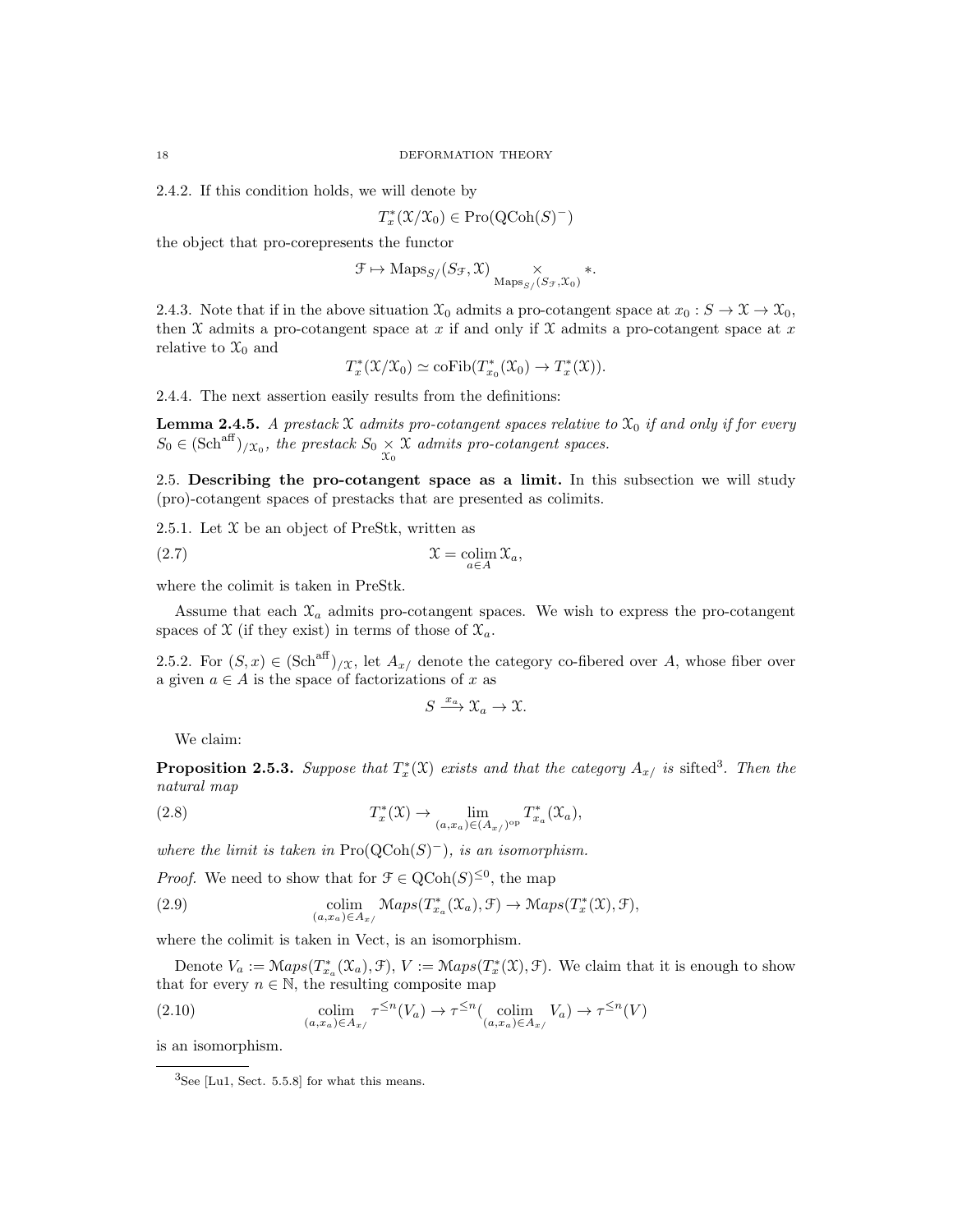Indeed, if (2.10) is an isomorphism, then the map

 $\operatorname{colim}_{(a,x_a)\in A_{x'}} V_a \simeq \operatorname{colim}_{(a,x_a)\in A_{x'}} \operatorname{colim}_{n} \tau^{\leq n}(V_a) \simeq \operatorname{colim}_{n} \operatorname{colim}_{(a,x_a)\in A_{x'}} \tau^{\leq n}(V_a) \to \operatorname{colim}_{n} \tau^{\leq n}(V) \simeq V_a$ 

is an isomorphism as well.

We note that the composite map in  $(2.10)$  can be interpreted as the shift by  $[-n]$  of the map

(2.11) 
$$
\underset{(a,x_a)\in A_{x/}}{\text{colim}} \tau^{\leq 0} \left( \mathcal{M}aps(T^*_{x_a}(\mathfrak{X}_a), \mathcal{F}[n]) \right) \to \tau^{\leq 0} \left( \mathcal{M}aps(T^*_{x}(\mathfrak{X}), \mathcal{F}[n]) \right)
$$

in Vect<sup> $\leq 0$ </sup>. So, it suffices to show that the map (2.11) is an isomorphism.

Now, using the assumption that  $A_{x}$  is sifted and the fact that the functor

 $Dold-Kan : Vect^{\leq 0} \rightarrow Spec$ 

commutes with sifted colimits (see [Chapter I.1, Sect. 10.2.3]), when we apply it to  $(2.11)$ , we obtain the map

(2.12) 
$$
\underset{(a,x_a)\in A_{x/}}{\text{colim}} \text{Maps}_{S/}(S_{\mathcal{F}[n]}, \mathfrak{X}_a) \to \text{Maps}_{S/}(S_{\mathcal{F}[n]}, \mathfrak{X}).
$$

Thus, since Dold-Kan is conservative, we obtain that it suffices to show that (2.12) is an isomorphism.

Hence, it remains to show that for a  $S' \in \text{Sch}^{\text{aff}}_{S'}$ , the map

$$
\operatornamewithlimits{colim}_{(a,x_a)\in A_{x/}}\ \operatorname{Maps}_{S/}(S',\mathfrak{X}_a)\rightarrow \operatorname{Maps}_{S/}(S',\mathfrak{X})
$$

is an isomorphism. However, this follows from the isomorphism (2.7).

#### 2.5.4. We now claim:

**Lemma 2.5.5.** Suppose that in the situation of (2.7), the category A is filtered. Then  $\mathcal{X}$  admits pro-cotangent spaces, and there is a canonical isomorphism

$$
T_x^*(\mathfrak{X}) \to \lim_{(a,x_a)\in (A_x/\mathfrak{g})^{\rm op}} T_{x_a}^*(\mathfrak{X}_a).
$$

Proof. As in (2.11), we have an identification

$$
\mathrm{Maps}_{S/}(S_{\mathcal{F}}, \mathfrak{X}) \simeq \underset{(a, x_a) \in A_{x/}}{\mathrm{colim}} \mathrm{Dold\text{-}Kan}\left(\tau^{\leq 0}\left(\mathrm{Maps}(T_{x_a}^*(\mathfrak{X}_a), \mathfrak{F})\right)\right),
$$

functorial in  $\mathfrak{F} \in \mathrm{QCoh}(S)^{\leq 0}$ .

First, we note that the filteredness assumption on A implies that all the categories  $A_{x/}$  are filtered and in particular sifted. Hence,

$$
\operatorname{colim}_{(a,x_a)\in A_{x/}} \operatorname{Dold-Kan}\left(\tau^{\leq 0} \left(\operatorname{Maps}(T_{x_a}^*(\mathfrak{X}_a), \mathfrak{F})\right)\right) \simeq
$$
  

$$
\simeq \operatorname{Dold-Kan}\left(\operatorname{colim}_{(a,x_a)\in A_{x/}} \tau^{\leq 0} \left(\operatorname{Maps}(T_{x_a}^*(\mathfrak{X}_a), \mathfrak{F})\right)\right).
$$

Since  $A_{x}$  is filtered, the functor  $\tau^{\leq 0}$  : Vect  $\to$  Vect<sup> $\leq 0$ </sup> commutes with colimits along  $A_{x}$ , and we obtain:

$$
\underset{(a,x_a)\in A_{x/}}{\text{colim}} \tau^{\leq 0} \left( \text{Maps}(T_{x_a}^*(\mathfrak{X}_a), \mathcal{F}) \right) \simeq \tau^{\leq 0} \left( \underset{(a,x_a)\in A_{x/}}{\text{colim}} \text{Maps}(T_{x_a}^*(\mathfrak{X}_a), \mathcal{F}) \right).
$$

This implies the assertion of the lemma.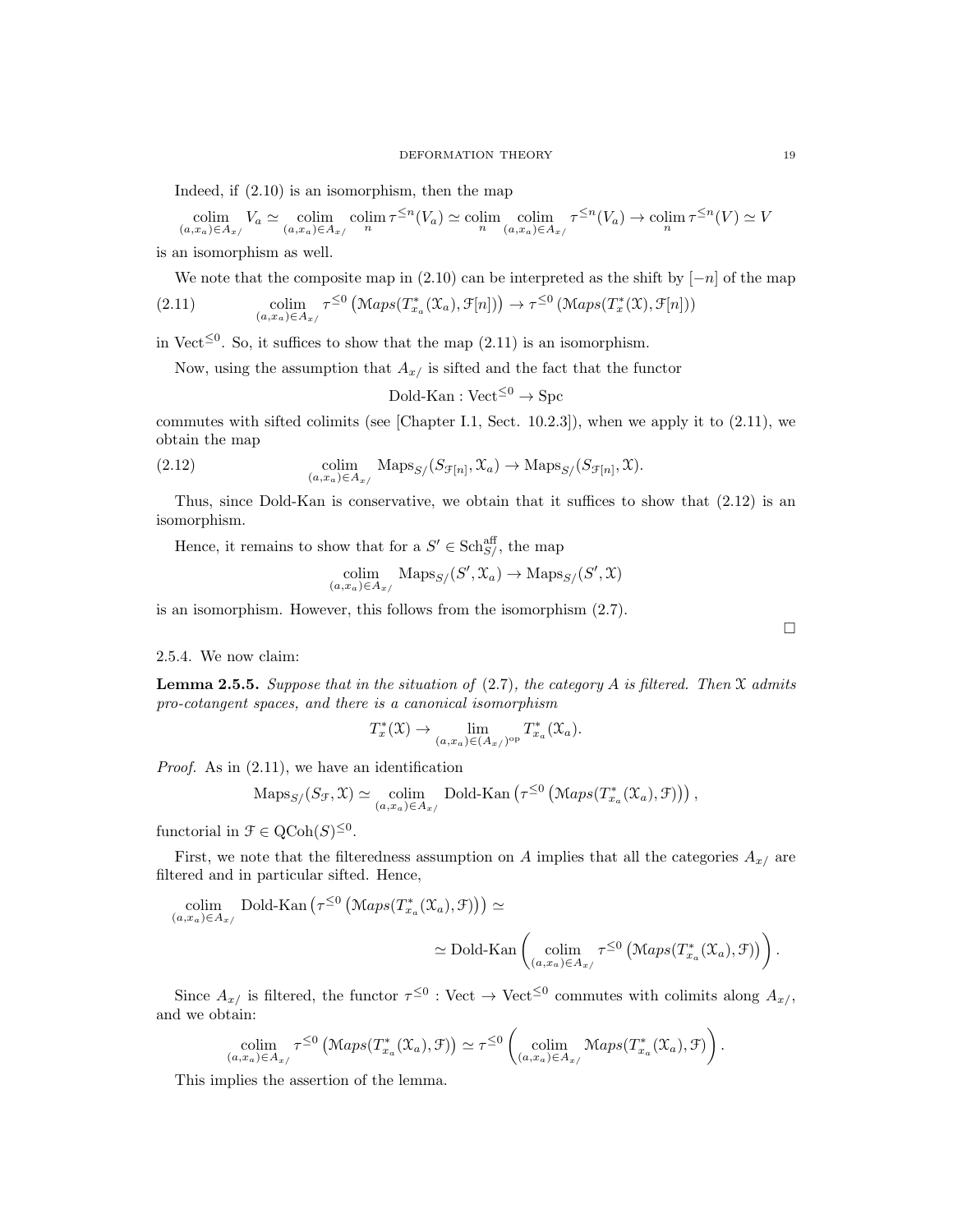#### 20 DEFORMATION THEORY

 $\Box$ 

#### 3. Properties of (pro)-cotangent spaces

By definition, the (pro)-cotangent space of a prestack at a given S-point is an object of  $Pro(QCoh(S)^-)$ . One can impose the condition that the (pro)-cotangent space belong to a given subcategory of  $\text{Pro}(\text{QCoh}(S)^-)$ , and obtain more restricted infinitesimal behavior. In this section, we will study various such conditions.

3.1. Connectivity conditions. The first type of condition is obtained by requiring that the (pro)-cotangent space be bounded above.

3.1.1. We start with the following observation: let **C** be a stable  $(\infty, 1)$ -category, in which case the category  $\text{Pro}(\mathbf{C})$  is also stable <sup>4</sup>.

Assume now that  $C$  is endowed with a t-structure. In this case  $Pro(C)$  also inherits a t-structure, so that its connective subcategory  $\text{Pro}(\mathbf{C})^{\leq 0}$  consists of those left-exact<sup>5</sup> functors

 $C \rightarrow \text{Spc}$ 

that map  $\mathbb{C}^{>0}$  to  $* \in \text{Spc}$ .

Equivalently, if we interpret objects of  $Pro(C)$  as exact functors

$$
\mathbf{C} \to \mathrm{Sptr},
$$

the subcategory  $\text{Pro}(\mathbf{C})^{\leq 0}$  consists of those functors that send  $\mathbf{C}^{\geq 0}$  to the subcategory  $\text{Sptr}^{\geq 0} \subset$ Sptr.

Clearly,

$$
\mathbf{C} \cap \mathrm{Pro}(\mathbf{C})^{\leq n} = \mathbf{C}^{\leq n},
$$

as subcategories of C.

3.1.2. Restriction along  $\mathbb{C}^{\leq n} \hookrightarrow \mathbb{C}$  defines a functor

(3.1) 
$$
\mathrm{Pro}(\mathbf{C})^{\leq n} \to \mathrm{Pro}(\mathbf{C}^{\leq n}),
$$

**Lemma 3.1.3.** The functor  $(3.1)$  is an equivalence.

Similarly, for any  $m \leq n$ , the natural functor

$$
\mathrm{Pro}(\mathbf{C})^{\geq m,\leq n}\to\mathrm{Pro}(\mathbf{C}^{\geq m,\leq n})
$$

is an equivalence.

In what follows we shall denote by  $Pro(C)_{\text{event-conn}}$  the full subcategory of  $Pro(C)$  equal to  $\cup_{n} \operatorname{Pro}(\mathbf{C})^{\leq n}$ . I.e., Pro( $\mathbf{C}$ )<sub>event-conn</sub> is the same thing as Pro( $\mathbf{C}$ )<sup>-</sup>.

<sup>&</sup>lt;sup>4</sup>Note, however, that even if C is presentable, the category  $Pro(C)$  is not, so caution is required when applying such results as the adjoint functor theorem.

<sup>&</sup>lt;sup>5</sup>We recall that a functor is said to be left-exact if it commutes with finite limits. This notion has nothing to do with t-structures.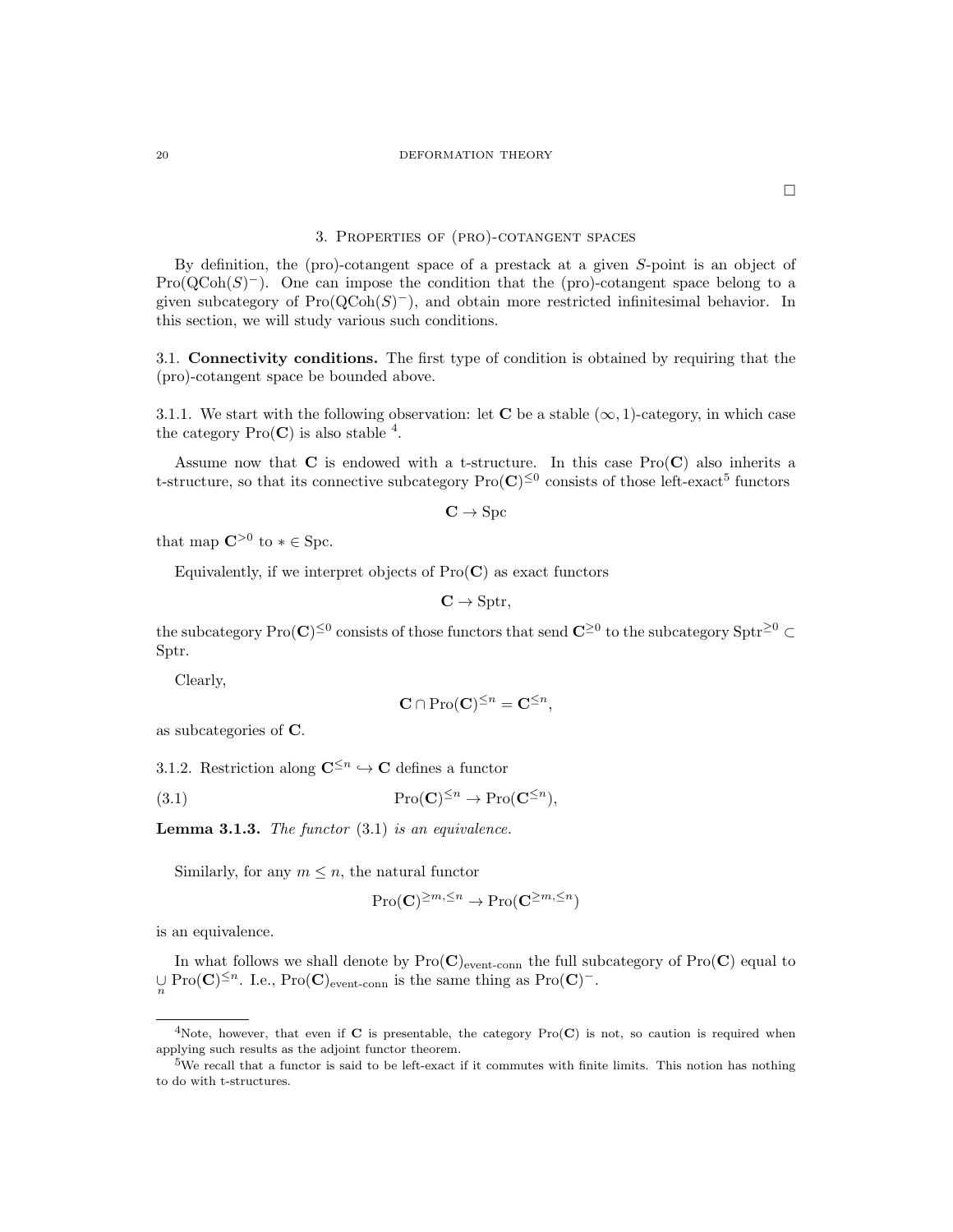3.1.4. We give the following definitions:

**Definition 3.1.5.** Let  $X$  be an object of PreStk.

(a) We shall say that X admits a  $(-n)$ -connective pro-cotangent (resp., cotangent) space at x if it admits a pro-cotangent (resp., cotangent) space at x and  $T_x^*(\mathfrak{X}) \in \mathrm{Pro}(\mathrm{QCoh}(S)^{\leq n})$ .

(a) We shall say that  $\mathfrak X$  admits an eventually connective pro-cotangent space at x if it admits  $a(-n)$ -connective pro-cotangent space at x for some n.

(b) We shall that  $\mathfrak X$  admits  $(-n)$ -connective pro-cotangent (resp., cotangent) spaces, if it admits a  $(-n)$ -connective pro-cotangent (resp., cotangent) space for every  $(S, x) \in (\text{Sch}^{\text{aff}})_{/\Upsilon}$ .

(b') We shall that X admits locally eventually connective pro-cotangent spaces, if it admits an eventually connective pro-cotangent space for every  $(S, x) \in (\text{Sch}^{\text{aff}})_{/\Upsilon}$ .

(c) We shall that  $X$  admits uniformly eventually connective pro-cotangent (resp., cotangent) spaces, if there exists an integer  $n \in \mathbb{Z}$  such that X admits a  $(-n)$ -connective pro-cotangent (resp., cotangent) space for every  $(S, x) \in (\text{Sch}^{\text{aff}})_{/\Upsilon}$ .

3.1.6. Tautologically, if  $X$  admits a pro-cotangent space at  $x$ , then this pro-cotangent space is  $(-n)$ -connective if and only if for some/any  $i \geq 0$  and  $\mathcal{F} \in \mathrm{QCoh}(S)^{\geq -i, \leq 0}$ , the space

$$
\text{Maps}_{S}/(S_{\mathcal{F}}, \mathfrak{X})
$$

is  $(n + i)$ -truncated.

3.1.7. Let us consider separately the case when  $n = 0$  (in this case, we shall say 'connective' instead of '0-connective'). Almost tautologically, we have:

**Lemma 3.1.8.** A prestack X admits a connective pro-cotangent space at  $x : S \to \mathcal{X}$  if and only if the functor (2.1) commutes with finite limits (equivalently, takes pullbacks to pullbacks).

Remark 3.1.9. The point of Lemma 3.1.8 is that the condition of admitting a connective procotangent space is stronger than that of just admitting a pro-cotangent space: the former requires that functor (2.1) take any pullback square in  $Q\text{Coh}(S)^{\leq 0}$  to a pullback square, while the latter does so only for those pullback squares in  $Q\text{Coh}(S)^{\leq 0}$  that stay pullback squares in all of  $\text{QCoh}(S)$ .

3.1.10. From Lemma 1.3.3(b) we obtain:

Corollary 3.1.11. Every  $\mathfrak{X} = X \in \text{Sch } admits \ connective \ proof.$ 

3.2. Pro-cotangent vs cotangent. Assume that  $\mathfrak X$  admits a  $(-n)$ -connective pro-cotangent space at x. We wish to give a criterion for when  $\mathfrak X$  admits a cotangent space at x. In this case,  $T_x^*(\mathfrak{X})$  would be an object of  $\mathrm{QCoh}(S)^{\leq n}$ .

3.2.1. We have:

**Lemma 3.2.2.** Let C be as in Sect. 3.1.1, and let c be an object of Pro( $\mathbb{C}^{\leq n}$ ). Assume that C contains filtered limits and retracts. Then c belongs to  $\mathbb{C}^{\leq n}$  if and only if the corresponding functor  $\mathbf{C}^{\leq n} \to \text{Spc}$  commutes with filtered limits.

3.2.3. From the lemma we obtain:

Corollary 3.2.4. If X admits a  $(-n)$ -connective pro-cotangent space at x, then it admits a cotangent space at x if and only if the functor  $(2.1)$  commutes with filtered limits.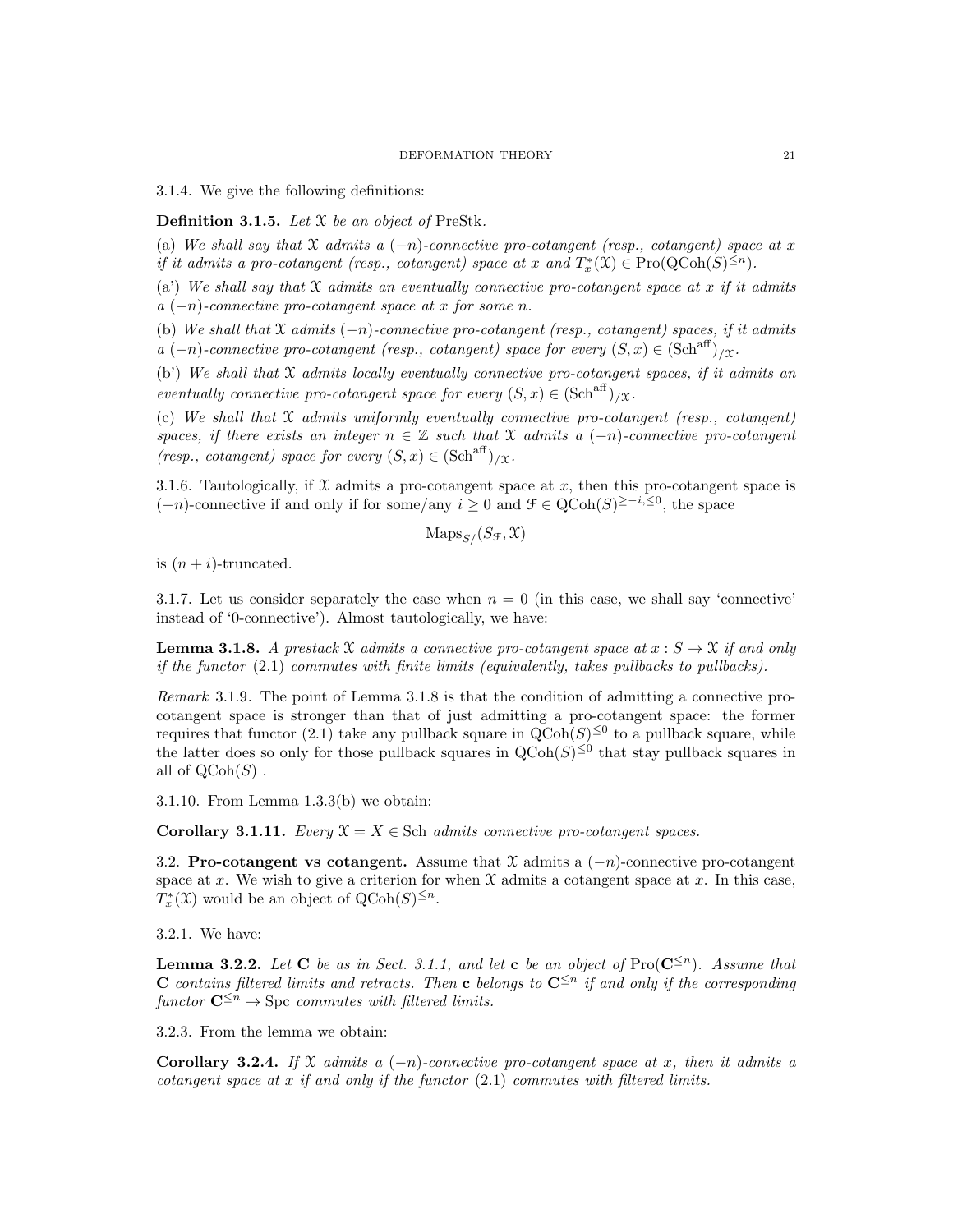#### 22 DEFORMATION THEORY

3.2.5. We now claim:

**Proposition 3.2.6.** Any  $X = X \in$  Sch admits connective cotangent spaces.

Proof. According to Corollaries 3.1.11, we only need to show that the composite functor

$$
\text{RealSplitSqZ} : (\text{QCoh}(S)^{\leq 0})^{\text{op}} \to (\text{Sch}^{\text{aff}})_{S/} \to \text{Sch}_{S/} \to \text{Sch}
$$

commutes with filtered colimits. However, taking into account Lemma 2.1.5, this follows from the fact that the forgetful functor  $\text{Sch}_{S/} \rightarrow \text{Sch}$  commutes with colimits *indexed by any con*tractible category.

 $\Box$ 

3.3. The convergence condition. The convergence condition says that the value of the (pro) cotangent space on a given  $\mathcal{F} \in \text{QCoh}(S)^-$  is determined by the cohomological truncations  $\tau^{\geq -n}(\mathcal{F})$ . It is the infinitesimal version of the condition of convergence on a prestack itself.

3.3.1. For  $S \in \mathsf{Sch}^{\mathrm{aff}}$ , we let

$$
^{conv}\mathrm{Pro}(\mathrm{QCoh}(S)^-) \subset \mathrm{Pro}(\mathrm{QCoh}(S)^-)
$$

denote the full subcategory spanned by objects  $\Phi$  that satisfy the following convergence condition:

We require that when  $\Phi \in \text{Pro}(\text{QCoh}(S)^-)$  is viewed as a functor  $\text{QCoh}(S)^{\leq 0} \to \text{Spc}$ , then for any  $\mathfrak{F} \in \mathrm{QCoh}(S)^{\leq 0}$ , the map

$$
\Phi(\mathcal{F}) \to \lim_{n} \Phi(\tau^{\geq -n}(\mathcal{F}))
$$

be an isomorphism.

We note the analogy between this definition and the notion of convergence for objects of PreStk, see [Chapter I.2, Sect. 1.4].

3.3.2. The following is nearly tautological:

**Lemma 3.3.3.** Suppose that  $X \in \text{PreStk}$  is convergent, and suppose that it admits a procotangent space at  $(S, x) \in (\text{Sch}^{\text{aff}})/x$ . Then  $T_x^*(\mathfrak{X})$  belongs to <sup>conv</sup>Pro $(\text{QCoh}(S)^-)$ .

In addition, we have:

**Lemma 3.3.4.** Suppose that  $X \in \text{PreStk}$  is convergent. Then in order to test whether X admits pro-cotangent spaces (resp.,  $(-n)$ -connective pro-cotangent spaces), it is enough to do so for  $(S, x)$  with S eventually coconnective and check that (2.3) is an isomorphism for  $\mathcal{F}_i \in$  $Q\text{Coh}(S)^{>-\infty, \leq 0}, i=1,2.$ 

Similarly, we have the following extension of Lemma 2.4.5:

**Lemma 3.3.5.** Let  $\pi : \mathcal{X} \to \mathcal{X}_0$  be a morphism in <sup>conv</sup>PreStk. Then in order to check that  $\mathcal{X}$  admits pro-cotangent spaces relative to  $\mathfrak{X}_0$ , it sufficient to check that for every  $S_0 \in (\text{``Sch}^{\text{aff}})_{/\mathfrak{X}_0}$ , the fiber product  $S_0 \underset{\mathcal{X}_0}{\times} \mathcal{X}$  admits pro-cotangent spaces.

3.4. The almost finite type condition. In this subsection we introduce another condition on an object of  $\text{Pro}(\text{QCoh}(X)^-)$ , namely, that it be 'almost of finite type'.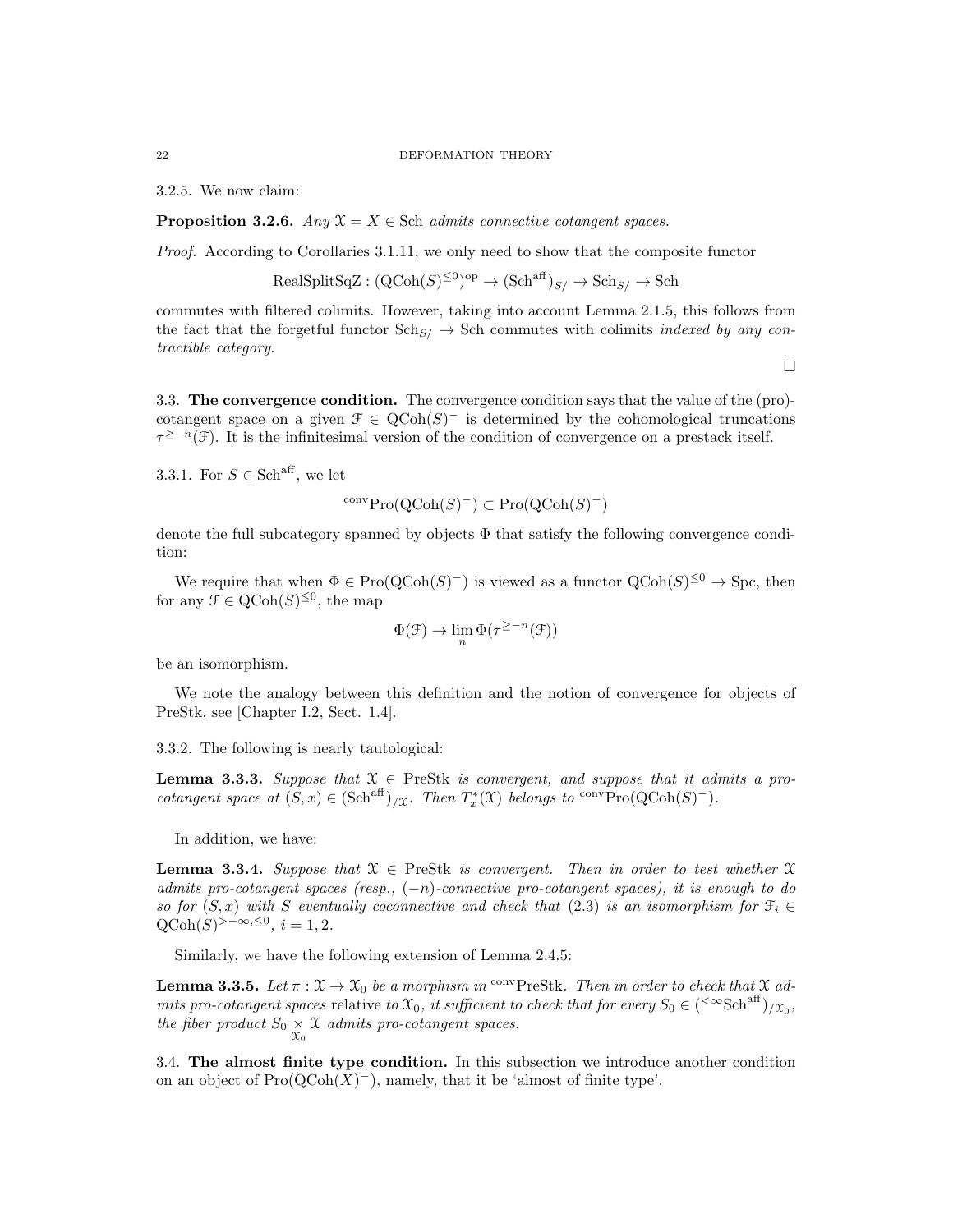#### DEFORMATION THEORY 23

3.4.1. For a scheme  $X$ , let

# $\mathrm{Pro}(\mathrm{QCoh}(X)^-)_{\mathrm{laft}} \subset \mathrm{Pro}(\mathrm{QCoh}(X)^-)$

denote the full subcategory consisting of objects  $\Phi$  satisfying the following two conditions:

- (1)  $\Phi \in \text{convPro}(\text{QCoh}(X)^-);$
- (2) For every  $m \geq 0$ , the resulting functor  $\Phi : \text{QCoh}(X)^{\geq -m, \leq 0} \to \text{Spc}$  commutes with filtered colimits.

We note the analogy between the above definition and the corresponding definition for prestacks, see [Chapter I.2, Sect. 1.7].

3.4.2. From now until the end of this subsection we will assume that  $X \in \text{Sch}_{\text{aft}}$ . In particular, we have a well-defined (non-cocomplete) DG subcategory

$$
Coh(X) \subset QCoh(X).
$$

3.4.3. Here is a more explicit interpretation of Condition (2) in Sect. 3.4.1 in the eventually connective case.

Let X be an object of Sch<sub>aft</sub>, and let  $\Phi$  be an object of Pro $(QCoh(X)^{\leq n})$  for some n. We have:

Lemma 3.4.4. The following conditions are equivalent:

(a) For every  $m \geq 0$ , the functor  $\Phi : \text{QCoh}(X)^{\geq -m, \leq 0} \to \text{Spc}$  commutes with filtered colimits.

(b) For every  $m \geq 0$ , the truncation  $\tau^{\geq -m}(\Phi)$  belongs to the full subcategory

 $\mathrm{Pro}(\mathrm{Coh}(X)^{\geq -m,\leq n}) \subset \mathrm{Pro}(\mathrm{QCoh}(X)^{\geq -m,\leq n}).$ 

(c) The cohomologies of  $\Phi$  belong to  $\text{Pro}(\text{Coh}(X)^{\heartsuit}) \subset \text{Pro}(\text{QCoh}(X)^{\heartsuit})$ .

3.4.5. Note that restriction along  $Coh(X) \hookrightarrow \text{QCoh}(X)$  defines a functor

(3.2)  $\mathrm{Pro}(\mathrm{QCoh}(X)^-) \to \mathrm{Pro}(\mathrm{Coh}(X)).$ 

We claim:

Proposition 3.4.6. The functor (3.2) defines an equivaence

 $Pro(QCoh(X)^-)_{\text{laft}} \to Pro(Coh(X)).$ 

Remark 3.4.7. Note the analogy between this proposition and the corresponding assertion in [Chapter I.2, Proposition 1.7.6].

Proof of Proposition 3.4.6. We construct the inverse functor as follows.

Given  $\widetilde{\Phi} \in \mathrm{Pro}(\mathrm{Coh}(X))$ , viewed as a functor

$$
Coh(X)^{\leq 0} \to \text{Spc},
$$

we construct a functor

$$
\Phi^b: \text{QCoh}(X)^{>-\infty, \leq 0} \to \text{Spc},
$$

as the *left Kan extension* of  $\overline{\Phi}$  under

$$
Coh(X)^{\leq 0} \hookrightarrow \mathrm{QCoh}(X)^{>-\infty, \leq 0}.
$$

We define the sought-for functor  $\Phi : \text{QCoh}(X)^{\leq 0} \to \text{Spc}$  as the *right Kan extension* of  $\Phi^b$ under

$$
Q\text{Coh}(X)^{>-\infty, \leq 0} \hookrightarrow Q\text{Coh}(X)^{\leq 0}.
$$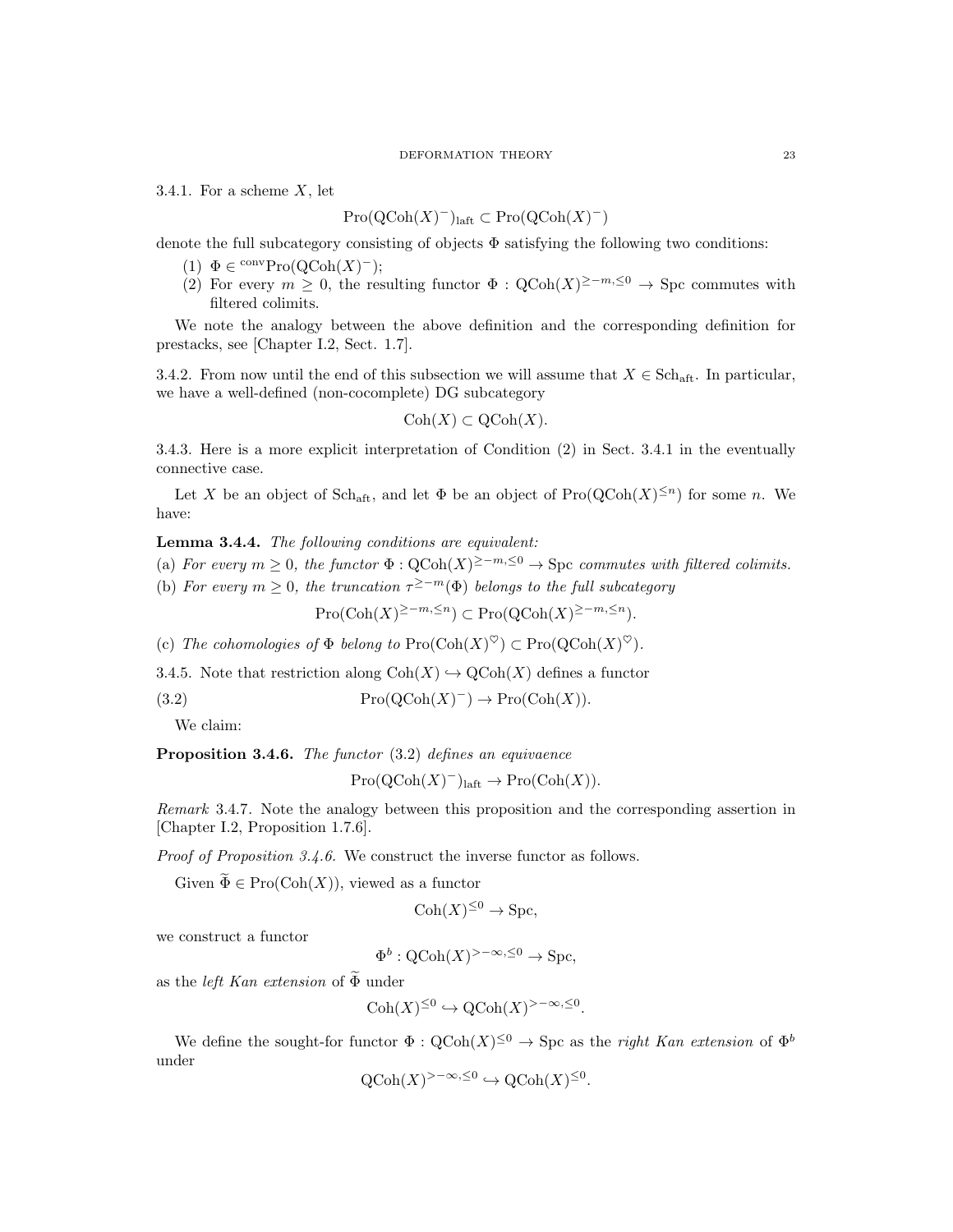Explicitly,

$$
\Phi(\mathcal{F}) = \lim_{m} \Phi^{b}(\tau^{\geq -m}(\mathcal{F})).
$$

It is easy to check that the construction  $\widetilde{\Phi} \mapsto \Phi$  is the inverse to (3.2).

Corollary 3.4.8. For  $X \in \text{Sch}_{\text{aff}}$  there exists a canonical equivalence

$$
\left(\mathrm{Pro}(\mathrm{QCoh}(X)^{-})_{\mathrm{laft}}\right)^{\mathrm{op}} \simeq \mathrm{IndCoh}(X).
$$

*Proof.* Follows from the canonical equivalence between  $(Pro(Coh(X)))^{op}$  and IndCoh(X) given by Serre duality

$$
\mathbb{D}_S^{\text{Serre}} : (\text{Coh}(X))^{\text{op}} \overset{\sim}{\to} \text{Coh}(X),
$$

see [Chapter II.2, Sect. 4.2.10].

The following results from the construction:

### Lemma 3.4.9.

(a) Under the equivalence of Corollary 3.4.8, the full subcategory of  $(Pro(QCoh(X)^{-})<sub>latt</sub>)<sup>op</sup>$ corresponding to

$$
Pro(QCoh(X)^{-})laff \cap Pro(QCoh(X)^{-})event-conn \subset Pro(QCoh(X)^{-})
$$

maps onto  $\text{IndCoh}(X)^+ \subset \text{IndCoh}(X)$ .

(b) Under the equivalence of Corollary 3.4.8, the full subcategory of  $(Pro(QCoh(X)^{-})_{\text{laff}})^{\text{op}}$ corresponding to

$$
Pro(QCoh(X)^-)_{\text{laft}} \cap QCoh(X)^- \subset Pro(QCoh(X)^-)
$$

maps onto the full subcategory of  $\text{IndCoh}(X)^+$ , consisting of objects with coherent cohomologies.

3.5. Prestacks locally almost of finite type. In this subsection, we will study what the 'locally almost of finite type' condition on a prestack implies about its (pro)-cotangent spaces.

3.5.1. The definition of the subcategory

$$
\mathrm{PreStk}_{\mathrm{laft}}\subset\mathrm{PreStk}
$$

implies:

**Lemma 3.5.2.** Suppose that  $X \in \text{PreStk}$  belongs to PreStk<sub>laft</sub>, and suppose that it admits a pro-cotangent space at  $(S, x) \in (\text{Sch}^{\text{aff}})_{/\mathfrak{X}}$ . Then  $T_x^*(\mathfrak{X})$  belongs to

$$
Pro(QCoh(S)^-)_{\text{laft}} \subset Pro(QCoh(S)^-).
$$

Moreover, we have:

**Lemma 3.5.3.** Suppose that X belongs to PreStk<sub>laft</sub>. Then the condition on X to have procotangent spaces is enough to check on  $(S, x)$  with  $S \in \text{&}\text{Sch}_{\text{ft}}^{\text{aff}}$  and  $\mathcal{F}_i \in \text{Coh}(S)^{\leq 0}$ ,  $i = 1, 2$ .

We also have following extension of Lemma 2.4.5:

**Lemma 3.5.4.** Let  $\pi : \mathcal{X} \to \mathcal{X}_0$  be a morphism in PreStk<sub>laft</sub>. Then in order to check that  $\mathcal{X}$  admits pro-cotangent spaces relative to  $\mathfrak{X}_0$ , it sufficient to check that for every  $S_0 \in (\text{&Sch}_H^{\text{aff}})_{/\mathfrak{X}_0}$ , the fiber product  $S_0 \underset{\mathcal{X}_0}{\times} \mathcal{X}$  admits pro-cotangent spaces.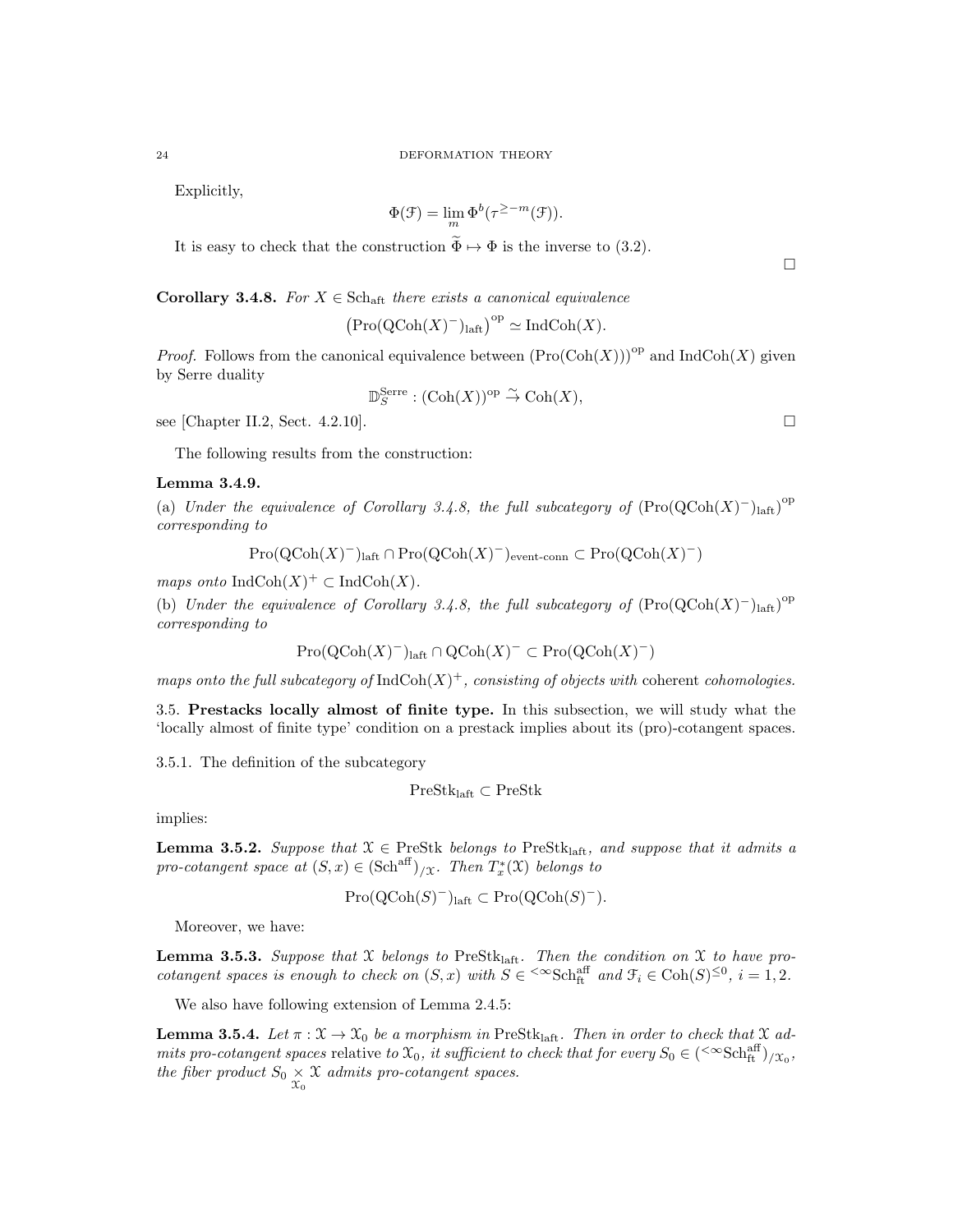3.5.5. Suppose that  $\mathfrak{X} = X \in Sch_{\mathrm{laff}},$  and let  $(x : S \to X) \in (Sch^{aff})_{/X}$  with  $S \in Sch^{aff}_{\mathrm{aff}}.$ Consider the object

$$
T_x^*(X) \in \text{QCoh}(S)^{\leq 0}.
$$

From Lemma 3.4.4 we obtain:

**Corollary 3.5.6.** The object object  $T_x^*(X)$  has coherent cohomologies.

3.5.7. The tangent space. Using Corollary 3.4.8 and Lemma 3.5.2, we obtain that if  $\mathcal{X} \in$ PreStk<sub>laft</sub> admits a pro-cotangent space at x for  $(S, x) \in (Sch<sub>aff</sub><sup>aff</sup>)_{X}$ , then it admits a welldefined tangent space

$$
T_x(\mathfrak{X}) \in \mathrm{IndCoh}(S).
$$

Namely, we let  $T_x(\mathfrak{X})$  be the object of  $\text{IndCoh}(S)$  corresponding to  $T_x^*(\mathfrak{X})$  via the contravariant equivalence of Corollary 3.4.8.

## 4. The (pro)-cotangent complex

A prestack admits a pro-cotangent complex if it admits pro-cotangent spaces that are compatible under the operation of pullback. We will study this notion in this section.

4.1. Functoriality of (pro)-cotangent spaces. In this section we define what it means for a prestack to admit a (pro)-cotangent complex. We reformulate this definition as compatibility with a certain type of push-outs.

4.1.1. Let  $f: S_1 \to S_2$  be a map of affine schemes. Consider the functor

$$
f^* : \mathrm{QCoh}(S_2)^- \to \mathrm{QCoh}(S_1)^-,
$$

and let  $\text{Pro}(f^*)$  denote the resulting functor

$$
Pro(QCoh(S_2)^-) \to Pro(QCoh(S_1)^-).
$$

Note that we when regard  $\text{Pro}(\text{QCoh}(S_i)^-)$  as a full subcategory of (the opposite of)

Funct( $Q\text{Coh}(S_i)^{\leq 0}$ , Spc),

the functor  $\text{Pro}(f^*)$  is induced by the functor

$$
\text{LKE}_{f^*}: \text{Funct}(\text{QCoh}(S_2)^{\leq 0}, \text{Spc}) \to \text{Funct}(\text{QCoh}(S_1)^{\leq 0}, \text{Spc}).
$$

Even more explicitly, for  $\mathcal{F}_1 \in \text{QCoh}(S_1)^{\leq 0}$  and  $\Phi_2 \in \text{Pro}(\text{QCoh}(S_2)^-)$ , we have:

(4.1) 
$$
((\text{Pro}(f^*)(\Phi_2)))(\mathcal{F}_1) = \Phi_2(f_*(\mathcal{F}_1)).
$$

4.1.2. Note also (see [Lu1, Theorem 7.3.4.18]) that we have a commutative diagram of functors

(4.2) 
$$
\operatorname{QCoh}(S_1)^{\leq 0} \xrightarrow{f_*} \operatorname{QCoh}(S_2)^{\leq 0}
$$

$$
\operatorname{RealSplitSqZ} \downarrow \qquad \qquad \downarrow \operatorname{RealSplitSqZ}
$$

$$
(\operatorname{Sch}^{\operatorname{aff}})_{S_1/} \xrightarrow{\qquad} (\operatorname{Sch}^{\operatorname{aff}})_{S_2/},
$$

where the bottom horizontal arrow is given by push-out.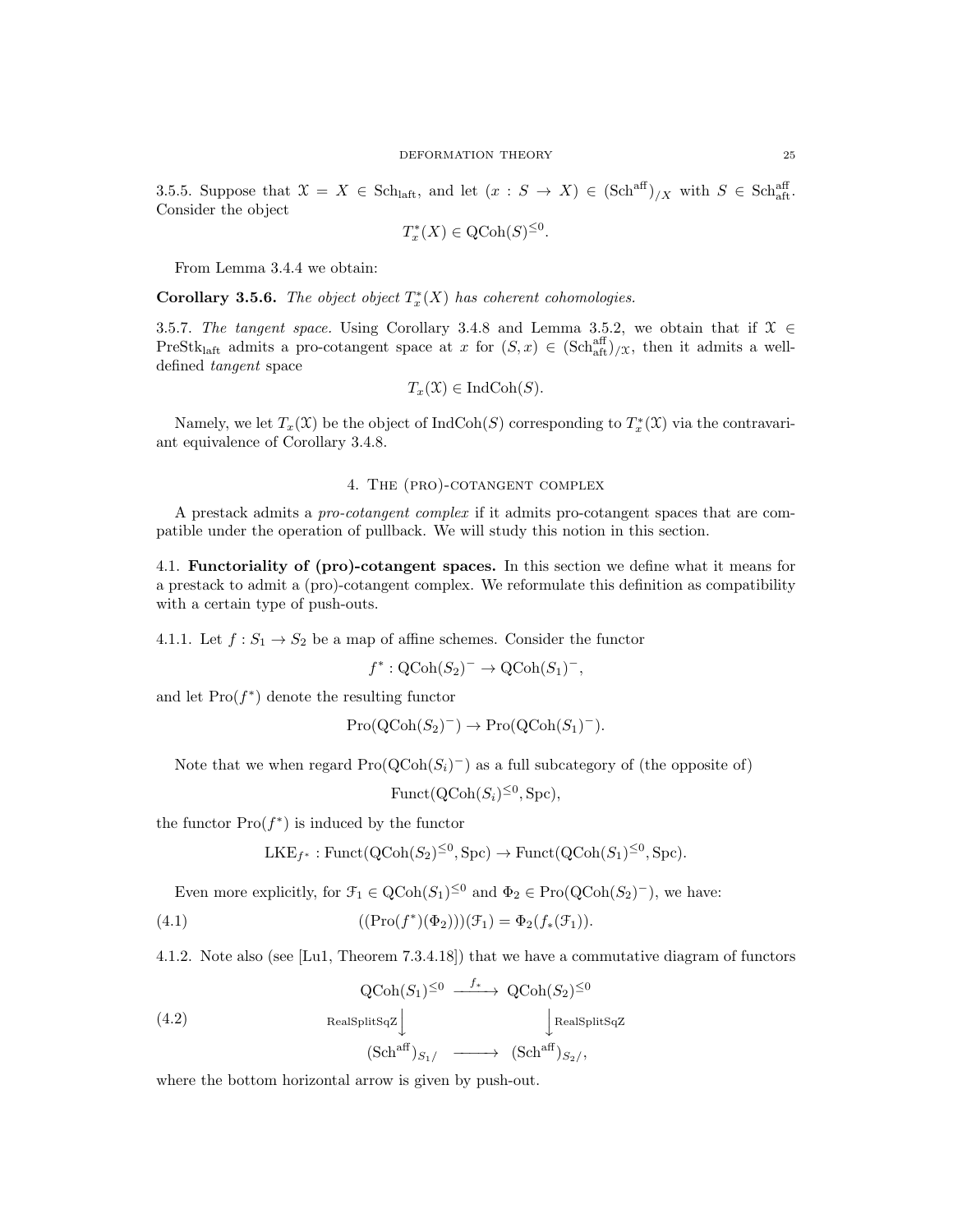4.1.3. Let X be an object of PreStk that admits pro-cotangent spaces. Let  $f: S_1 \to S_2$  be a map of affine schemes. Let  $x_2 : S_2 \to \mathfrak{X}$  and denote  $x_1 := x_2 \circ f$ .

From (4.2), for  $\mathcal{F}_1 \in \text{QCoh}(S_1)^{\leq 0}$ , we obtain a canonically defined map

(4.3) 
$$
\operatorname{Maps}_{S_2/}((S_2)_{f_*(\mathcal{F}_1)}, \mathfrak{X}) \to \operatorname{Maps}_{S_1/}((S_1)_{\mathcal{F}_1}, \mathfrak{X}),
$$

which depends functorially on  $\mathcal{F}_1$ .

We can interpret the map (4.3) as a map

(4.4) 
$$
T_{x_1}^*(\mathfrak{X}) \to \mathrm{Pro}(f^*)(T_{x_2}^*(\mathfrak{X}))
$$

in  $\text{Pro}(\text{QCoh}(S_1)^-)$ .

**Definition 4.1.4.** We shall say that  $X$  admits a pro-cotangent complex if it admits procotangent spaces and the map (4.4) is an isomorphism for any  $(S_2, x_2 : S_2 \to \mathcal{X})$  and f as above.

4.1.5. Equivalently,  $\mathfrak X$  admits a pro-cotangent complex if it admits pro-cotangent spaces and the map (4.3) is an isomorphism for any  $(S_2, x_2 : S_2 \to \mathfrak{X})$ , f and  $\mathfrak{F}_1$  as above.

Still equivalently, from  $(4.2)$ , we obtain that  $\mathfrak X$  admits a pro-cotangent complex it admits pro-cotangent spaces and takes push-outs of the form

$$
(S_1)_{\mathcal{F}_1} \underset{S_1}{\sqcup} S_2,
$$

where  $(S_1)_{\mathcal{F}_1}$  is a split square-zero extension of  $S_1$ , to pullbacks in Spc.

Remark 4.1.6. Note that both the condition of admitting pro-cotangent spaces and a procotangent complex are expressed as the property of taking certain push-outs in Sch<sup>aff</sup> to pullbacks in Spc.

4.1.7. The cotangent complex. We give the following definition:

**Definition 4.1.8.** We shall say that  $\mathfrak X$  admits a cotangent complex it admits cotangent spaces and a pro-cotangent complex.

In other words, we require that for every  $(S, x)$ , the object  $T_x^*(\mathfrak{X})$  belong to  $\mathrm{QCoh}(S)^-$ , and that for a map  $f: S_1 \to S_2$ , the resulting canonical map

$$
T_{x_1}^*(\mathfrak{X}) \to f^*(T_{x_2}^*(\mathfrak{X}))
$$

be an isomorphism in  $\text{QCoh}(S_1)^-$ .

Thus, if  $X$  admits a cotangent complex, the assignment

$$
(S, x) \in (\mathrm{Sch}^{\mathrm{aff}})_{/\mathfrak{X}} \leadsto T_x^*(\mathfrak{X}) \in \mathrm{QCoh}(S)
$$

defines an object of  $Q\text{Coh}(\mathfrak{X})$ , which we shall denote by  $T^{\ast}(\mathfrak{X})$  and refer to as the *cotangent* complex of X.

4.1.9. Let  $Z \in Sch$ , regarded as a prestack. We already know that Z admits cotangent spaces. Moreover, from Lemma  $1.3.3(b)$ , it follows that the maps  $(4.3)$  are isomorphisms. Hence, we obtain that Z admits a cotangent complex.

4.1.10. The relative situation. The same definitions apply in the relative situation, when we consider prestacks and affine schemes over a given prestack  $\mathfrak{X}_0$ .

The analog of Lemma 2.4.5 holds when we replace 'cotangent spaces' by 'cotangent complex'.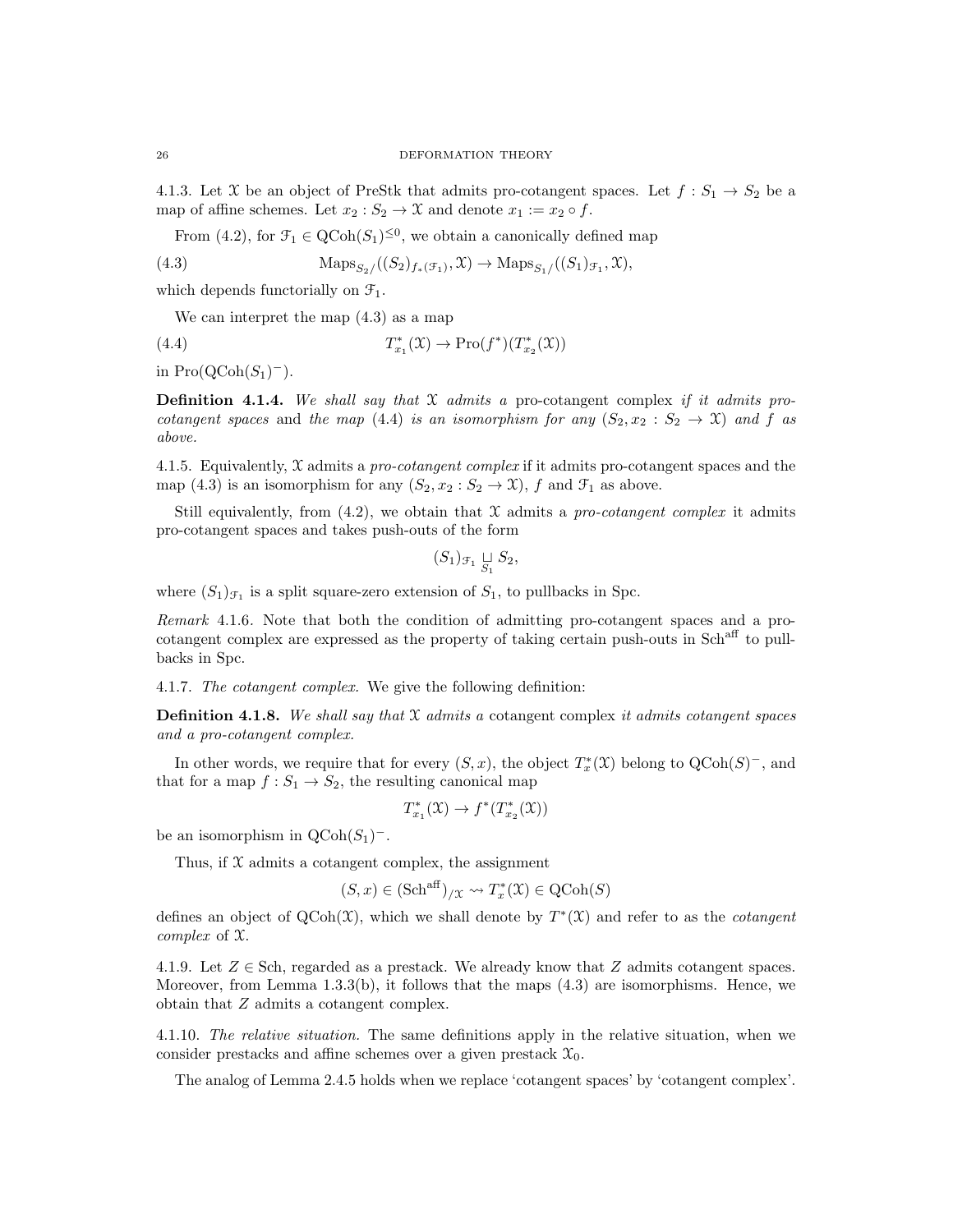#### DEFORMATION THEORY 27

4.2. Conditions on the (pro)-cotangent complex. In this subsection we introduce various conditions that one can impose on the (pro)-cotangent complex of a prestack.

4.2.1. Connectivity conditions.

# Definition 4.2.2.

(a) We shall say that  $X$  admits an  $(-n)$ -connective pro-cotangent complex (resp., cotangent complex) if it admits (−n)-connective pro-cotangent spaces (resp., cotangent spaces) and a procotangent complex.

(b) We shall say that  $X$  admits a locally eventually connective pro-cotangent complex if it admits a pro-cotangent complex and its pro-cotangent spaces are eventually connective.

(c) We shall say that  $\mathfrak X$  admits a uniformly eventually connective pro-cotangent complex (resp., cotangent complex) if there exists an integer n such that  $X$  admits an  $(-n)$ -connective procotangent complex (resp., cotangent complex).

For example, we obtain that any  $X \in Sch$ , regarded as an object of PreStk, admits a connective cotangent complex.

4.2.3. The (pro)-cotangent complex in the convergent/finite type case. Suppose now that  $\mathfrak X$  is convergent (resp., belongs to  $PreStk<sub>latt</sub>$ ). By Lemma 3.3.4 (resp., Lemma 3.5.3), the condition that  $X$  admit pro-cotangent spaces is sufficient to test on affine schemes that are eventually coconnective (resp., eventually coconnective and of finite type).

Similarly, we have:

## Lemma 4.2.4.

(a) Assume that  $\mathfrak X$  is convergent. Then  $\mathfrak X$  admits a pro-cotangent complex if and only if it admits pro-cotangent spaces, and the map (4.3) is an isomorphism for  $S_1, S_2 \in \text{&Sch}^{\text{aff}}$  and  $\mathfrak{F}_1 \in \mathrm{QCoh}(S_1)^{>-\infty,\leq 0}.$ 

(b) Assume that  $\mathfrak{X} \in \mathrm{PreStk}_{\mathrm{laff}}$ . Then  $\mathfrak{X}$  admits a pro-cotangent complex if and only if it admits pro-cotangent spaces, and for any map  $f: S_1 \to S_2$  in  $({\rm \infty Sch}^{\rm aff}_{\rm ft})_{/\mathfrak{X}}$  and  $\mathfrak{F}_1 \in \rm Coh(S_1)^{\leq 0}$ , the map

$$
\underset{\mathcal{F}_2 \in \mathrm{Coh}(S_2)^{\leq 0}, f^*(\mathcal{F}_2) \to \mathcal{F}_1}{\mathrm{Coh}(S_2)_{\mathcal{F}_2}} \mathrm{Maps}_{S_2}/((S_2)_{\mathcal{F}_2}, \mathfrak{X}) \to \mathrm{Maps}_{S_1}/((S_1)_{\mathcal{F}_1}, \mathfrak{X})
$$

is an isomorphism in Spc.

In addition:

**Lemma 4.2.5.** Let  $\pi : \mathcal{X} \to \mathcal{X}_0$  be a morphism in <sup>conv</sup>PreStk (resp., PreStk<sub>laft</sub>). Then in order to check that X admits a pro-cotangent complex relative to  $\mathfrak{X}_0$ , it is sufficient to check that for any  $S_0 \in \langle \infty (\text{Sch}^{\text{aff}})_{X_0} \text{ (resp., } S_0 \in (\langle \infty \text{Sch}^{\text{aff}}_{\text{ft}})_{X_0} \text{), the fiber product } S_0 \times \mathcal{X} \text{ admits }$ 

a pro-cotangent complex.

4.2.6. Cotangent vs (pro)-cotangent. We observe the following:

**Proposition 4.2.7.** Let  $X$  be convergent (resp., locally almost of finite type) and admit a locally eventually connective pro-cotangent complex. Suppose that  $\mathfrak X$  admits cotangent spaces for all  $S \to \mathfrak{X}$  with  $S \in \text{ (resp.,  $S \in \text{). Then  $\mathfrak{X}$  admits a cotangent complex.$$ 

Proof. First, we note that the assertion in the locally almost of finite type case follows formally from that in the convergent case.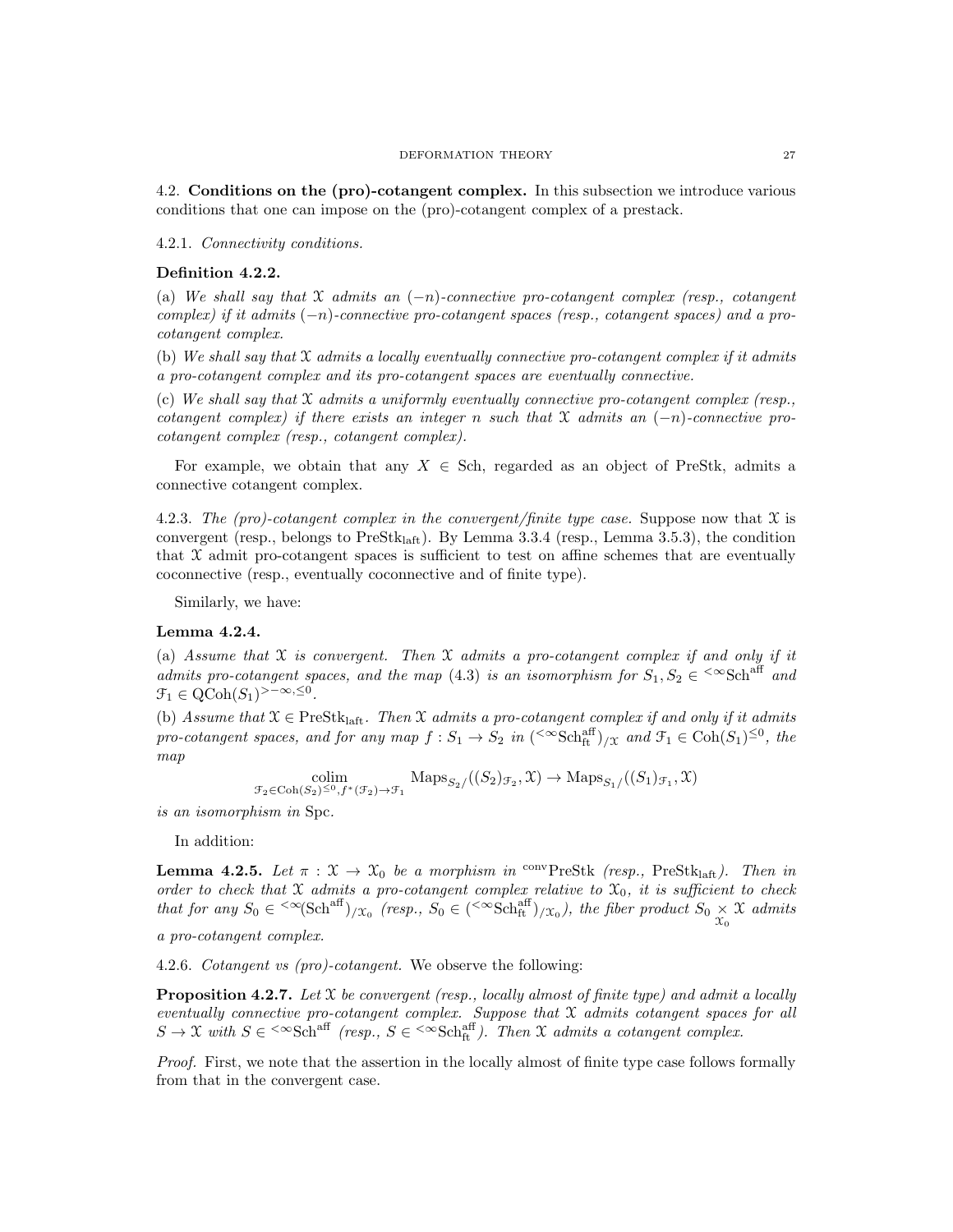To prove the latter we need to show the following. Let T be an object of  $\text{Pro}(\text{QCoh}(S)^{\leq 0})$ , such that for every truncation  $i_n: \leq^n S \to S$ , we have

$$
(\mathrm{Pro}(i_n^*)) (\mathfrak{T}) \in \mathrm{QCoh}({}^{\leq n}S)^{\leq 0}.
$$

Then  $\mathfrak{T} \in \mathrm{QCoh}(S)^{\leq 0}$ .

This follows from the next general observation (which is a particular case of [Chapter I.3, Proposition 3.6.10]):

**Lemma 4.2.8.** The functors  $\{i_n^*\}$  define an equivalence

$$
Q\text{Coh}(S)^{\leq 0} \to \lim_{n} Q\text{Coh}({}^{\leq n}S)^{\leq 0}.
$$

4.3. The pro-cotangent complex as an object of a category. In this subsection we will show that for a prestack  $\mathfrak X$  locally almost of finite type that admits a (pro)-cotangent complex, there exists a *tangent* complex, which is naturally an object of  $IndCoh(\mathcal{X})$ .

4.3.1. Let  $X$  be a prestack. We define the category

$$
\mathrm{Pro}(\mathrm{QCoh}(\mathfrak{X})^-)^{\mathrm{fake}}
$$

as

$$
\lim_{(S,x)\in(\text{Sch}^{\text{aff}})/x} \text{Pro}(\text{QCoh}(S)^-).
$$

Let us emphasize that  $\text{Pro}(\text{QCoh}(\mathfrak{X})^{-})^{\text{fake}}$  is *not* the same as  $\text{Pro}(\text{QCoh}(\mathfrak{X})^{-})$  where the latter is the pro-completion of the category

$$
Q\mathrm{Coh}(\mathfrak{X})^- := \mathop{\cup}\limits_{n} Q\mathrm{Coh}(\mathfrak{X})^{\leq n}.
$$

We have a fully faithful embedding

$$
Q\text{Coh}(\mathfrak{X})^- \to \text{Pro}(Q\text{Coh}(\mathfrak{X})^-)^{\text{fake}},
$$

given by  $\mathrm{QCoh}(S)^-\hookrightarrow \mathrm{Pro}(\mathrm{QCoh}(S)^-)$  for every  $(S, x)\in (\mathrm{Sch}^{\mathrm{aff}})_{/\mathfrak{X}}$ .

4.3.2. By definition, if  $\mathfrak X$  admits a pro-cotangent complex, then we have a well-defined object

$$
T^*(\mathfrak{X}) \in \mathrm{Pro}(\mathrm{QCoh}(\mathfrak{X})^-)^{\mathrm{fake}},
$$

whose value on every  $(S, x) \in (\text{Sch}^{\text{aff}})_{\text{/}\mathfrak{X}}$  is  $T_x^*(\mathfrak{X}) \in \text{Pro}(\text{QCoh}(S)^-)$ .

4.3.3. Let

$$
{}^{\text{conv}}\text{Pro}(\text{QCoh}(\mathfrak{X})^-)^{\text{fake}} \subset \text{Pro}(\text{QCoh}(\mathfrak{X})^-)^{\text{fake}}
$$

be the full subcategory equal to

$$
\lim_{(S,x)\in(\text{Sch}^{\text{aff}})/x} \text{conv}\text{Pro}(\text{QCoh}(S)^{-}).
$$

We note:

**Lemma 4.3.4.** Assume that  $X$  is convergent. Then the restriction functor

$$
{}^{\text{conv}}\text{Pro}(\text{QCoh}(\mathfrak{X})^{-})^{\text{fake}} = \lim_{(S,x)\in(\text{Sch}^{\text{aff}})/x} {}^{\text{conv}}\text{Pro}(\text{QCoh}(S)^{-}) \to
$$

$$
\to \lim_{(S,x)\in(\langle\infty^{\infty}\text{Sch}^{\text{aff}})/x} {}^{\text{conv}}\text{Pro}(\text{QCoh}(S)^{-})
$$

is an equivalence.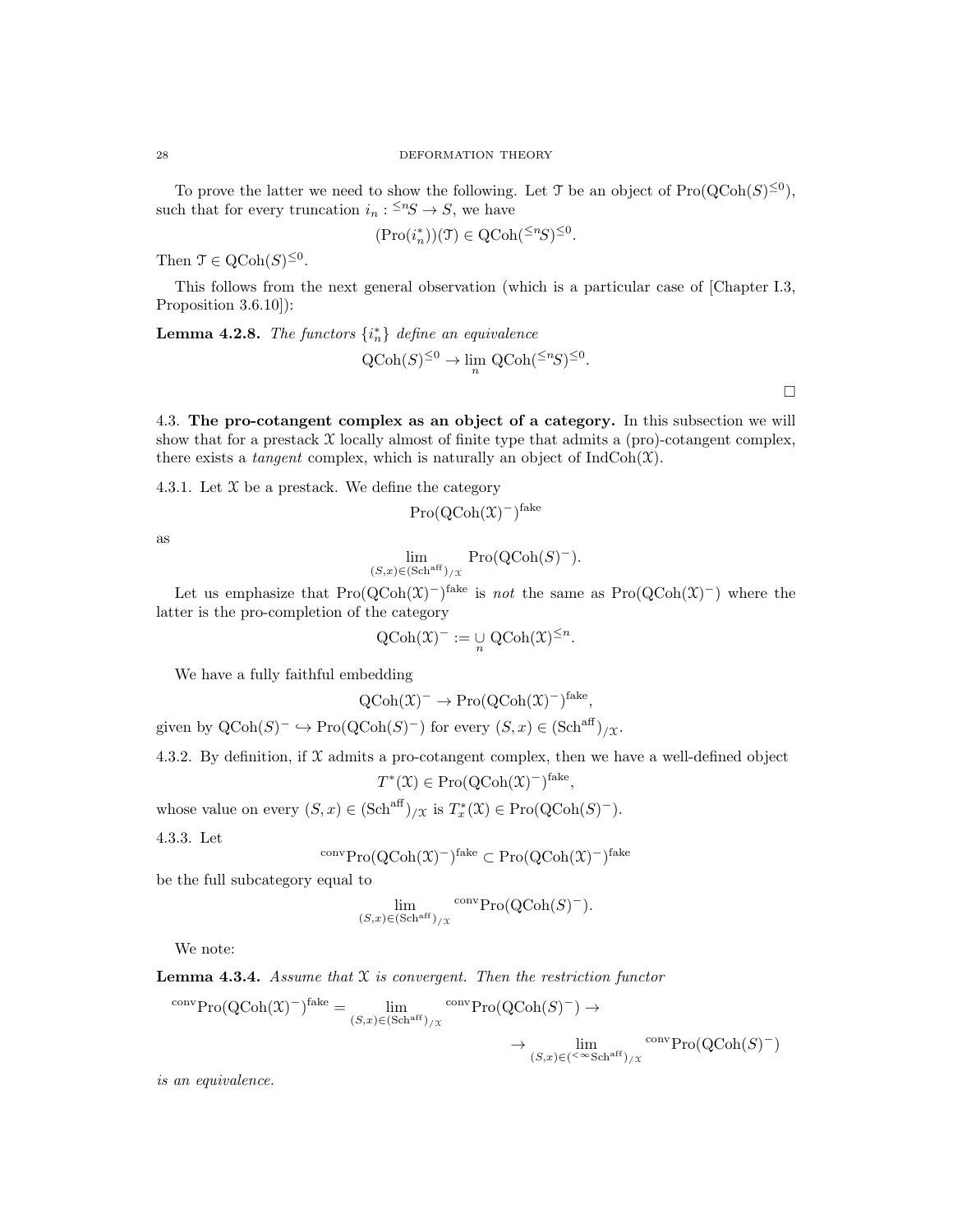$$
T^*(\mathfrak{X}) \in {}^{\mathrm{conv}}\mathrm{Pro}(\mathrm{QCoh}(\mathfrak{X})^-)^{\mathrm{fake}}.
$$

4.3.6. Assume now that  $\mathcal{X} \in \text{PreStk}_{\text{laff}}$ . By Lemma 4.3.4, we can rewrite

(4.5) 
$$
\text{conv} \text{Pro} (\text{QCoh}(\mathfrak{X})^{-})^{\text{fake}} \simeq \lim_{(S,x)\in (\leq \infty \text{Sch}_{\text{ft}}^{\text{aff}}) / x} \text{conv} \text{Pro} (\text{QCoh}(S)^{-}).
$$

Let

$$
\mathrm{Pro}(\mathrm{QCoh}(\mathfrak{X})^-)^{\mathrm{fake}}_{\mathrm{laff}} \subset {}^{\mathrm{conv}}\mathrm{Pro}(\mathrm{QCoh}(\mathfrak{X})^-)^{\mathrm{fake}}
$$

be the full subcategory equal, in terms of (4.5), to

$$
\lim_{(S,x)\in ({{}^< \infty}\mathrm{Sch}^{\mathrm{aff}}_{\mathrm{ft}})/x} \mathrm{Pro}(\mathrm{QCoh}(S)^-)_{\mathrm{laft}}\subset \lim_{(S,x)\in ({}^< \infty}\mathrm{Sch}^{\mathrm{aff}}_{\mathrm{ft}})/x} \mathrm{conv}\mathrm{Pro}(\mathrm{QCoh}(S)^-).
$$

By Lemma 3.5.2, obtain that if  $X$  belongs to PreStk<sub>laft</sub> and admits a pro-cotangent complex, we have

$$
T^*(\mathfrak{X}) \in \mathrm{Pro}(\mathrm{QCoh}(\mathfrak{X})^-)_{\mathrm{laft}}^{\mathrm{fake}}.
$$

#### 4.4. The tangent complex.

4.4.1. Assume again that  $\mathcal{X} \in \text{PreStk}_{\text{laff}}$ . By Corollary 3.4.8 and the convergence property of IndCoh (see [Chapter II.2, Sect. 3.4.1]), we obtain:

Corollary 4.4.2. There exists a canonically defined equivalence

$$
\big(\mathrm{Pro}(\mathrm{QCoh}(\mathfrak{X})^-)^{\mathrm{fake}}_\mathrm{laft}\big)^\mathrm{op}\simeq\mathrm{Ind}\mathrm{Coh}(\mathfrak{X}).
$$

4.4.3. Assume now that admits a pro-cotangent complex. We obtain that there exists a canonically defined object

$$
T(\mathfrak{X}) \in \mathrm{IndCoh}(\mathfrak{X}),
$$

which is obtained from  $T^*(\mathfrak{X}) \in \mathrm{Pro}({\rm QCoh}(\mathfrak{X})^{-})^{\text{fake}}_{\text{half}}$  via the equivalence of Corollary 4.4.2 above.

Concretely,  $T(\mathfrak{X})$  is given by the assignment

$$
(S, x) \in (\mathrm{Sch}^{\mathrm{aff}}_{\mathrm{aff}})_{/\mathfrak{X}} \leadsto T_x(\mathfrak{X})
$$

(see Sect. 3.5.7 for the notation  $T_x(\mathfrak{X})$ ).

We shall refer to  $T(\mathfrak{X})$  as the *tangent complex* of  $\mathfrak{X}$ .

4.5. The (co)differential. We will now introduce another basic structure associated with the pro-cotangent complex, namely, the co-differential map.

4.5.1. Let  $S$  be an object of  $Sch<sup>aff</sup>$ . By the above, we have a canonical object

$$
T^*(S) \in \text{QCoh}(S).
$$

We claim that there is a canonical map of schemes under  $S$ :

(4.6)  $\mathfrak{d}: S_{T^*(S)} \to S$ ,

where  $T^*(S)$  is regarded as an object of  $\text{QCoh}(S)^{\leq 0}$ .

Indeed, the map d corresponds to the identity map on the left-hand side in the isomorphism

 $\text{Maps}(T^*(S), T^*(S)) \simeq \text{Maps}_{S}/(S_{T^*(S)}, S),$ 

where we take the target prestack X to be S, and the map  $x : S \to \mathfrak{X}$  to be the identity map.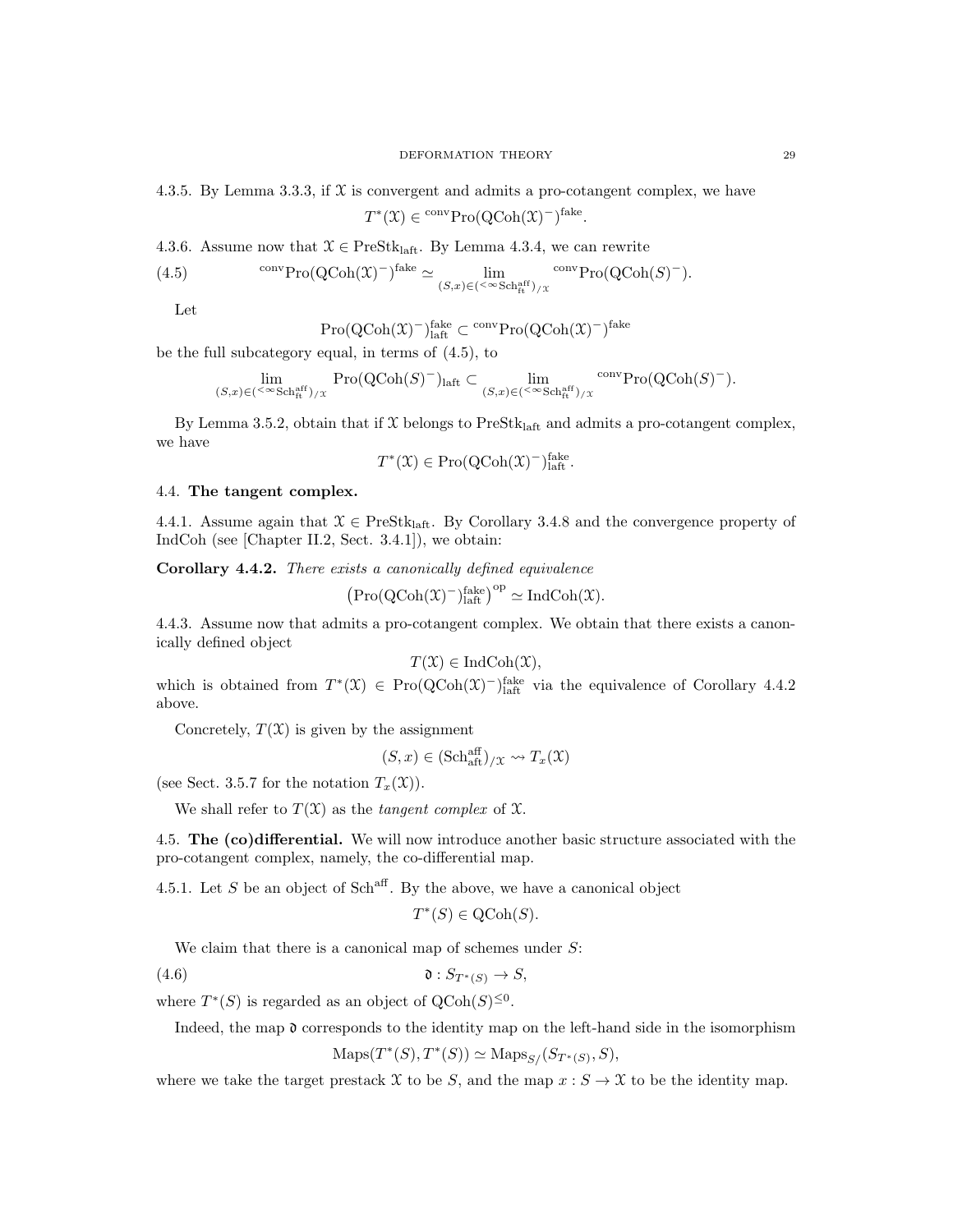4.5.2. Let X be an object of PreStk that admits pro-cotangent spaces, and let  $x : S \to \mathfrak{X}$  be a map. We claim that there is a canonical map in  $\text{Pro}(\text{QCoh}(S)^-)$ .

$$
(dx)^* : T^*_x(\mathfrak{X}) \to T^*(S).
$$

The map  $(dx)^*$  corresponds via the isomorphism

$$
Maps(T^*_{x}(\mathfrak{X}), T^*(S)) \simeq Maps_{S}/(S_{T^*(S)}, \mathfrak{X}),
$$

to the map

$$
S_{T^*(S)} \xrightarrow{\mathfrak{d}} S \xrightarrow{x} \mathfrak{X}.
$$

We shall refer to  $(dx)^*$  as the *codifferential* of x.

4.5.3. Assume for a moment that  $\mathfrak{X} \in \text{PreStk}_{\text{laff}}$  and  $S \in \text{Sch}_{\text{aff}}^{\text{aff}}$ . In this case  $(dx)^*$  corresponds to a canonically defined map in  $\text{IndCoh}(Z)$ ,

$$
dx: T(S) \to T_x(\mathfrak{X}),
$$

which we shall refer to as the *differential* of  $x$ .

4.5.4. Finally, let us note that the construction of the map  $\mathfrak d$  is local in the Zariski topology. Hence, we obtain that it is well-defined for any  $X \in Sch$ , which is not necessarily affine:

$$
\mathfrak{d}: X_{T^*(X)} \to X,
$$

4.6. The value of the (pro)-cotangent complex on a non-affine scheme. In this subsection we will study the pullback of the (pro)-cotangent complex of a prestack to a non-affine scheme.

4.6.1. Let Z be a scheme.

$$
(4.7) \t\t Z = \underset{a \in A}{\text{colim}} U_a
$$

where  $U_a \in \text{Sch}^{\text{aff}}$ , the maps  $U_\alpha \to Z$  are open embeddings, and where the colimit is taken in Sch.

We have a pair of mutually adjoint functors

(4.8) 
$$
\lim_{a \in A} \operatorname{Pro}(\operatorname{QCoh}(U_a)^-) \rightleftarrows \operatorname{Pro}(\operatorname{QCoh}(Z)^-),
$$

where the functor  $\leftarrow$  is given by left Kan extension along each  $j_a^*$ , and the functor  $\rightarrow$  sends a compatible family

$$
\{\Phi_a \in \mathrm{Pro}(\mathrm{QCoh}(U_a)^-)\}
$$

to the functor  $\Phi$ :  $\text{QCoh}(Z)^ \rightarrow$  Vect given by

$$
\Phi(\mathcal{F}) := \lim_{a \in A} \Phi_a(j_a^*(\mathcal{F})).
$$

We have:

**Lemma 4.6.2.** Let Z be quasi-compact. Then functors in  $(4.8)$  are mutually inverse equivalences.

Proof. Follows easily from the fact that we can replace the limit over the category A by a finite limit.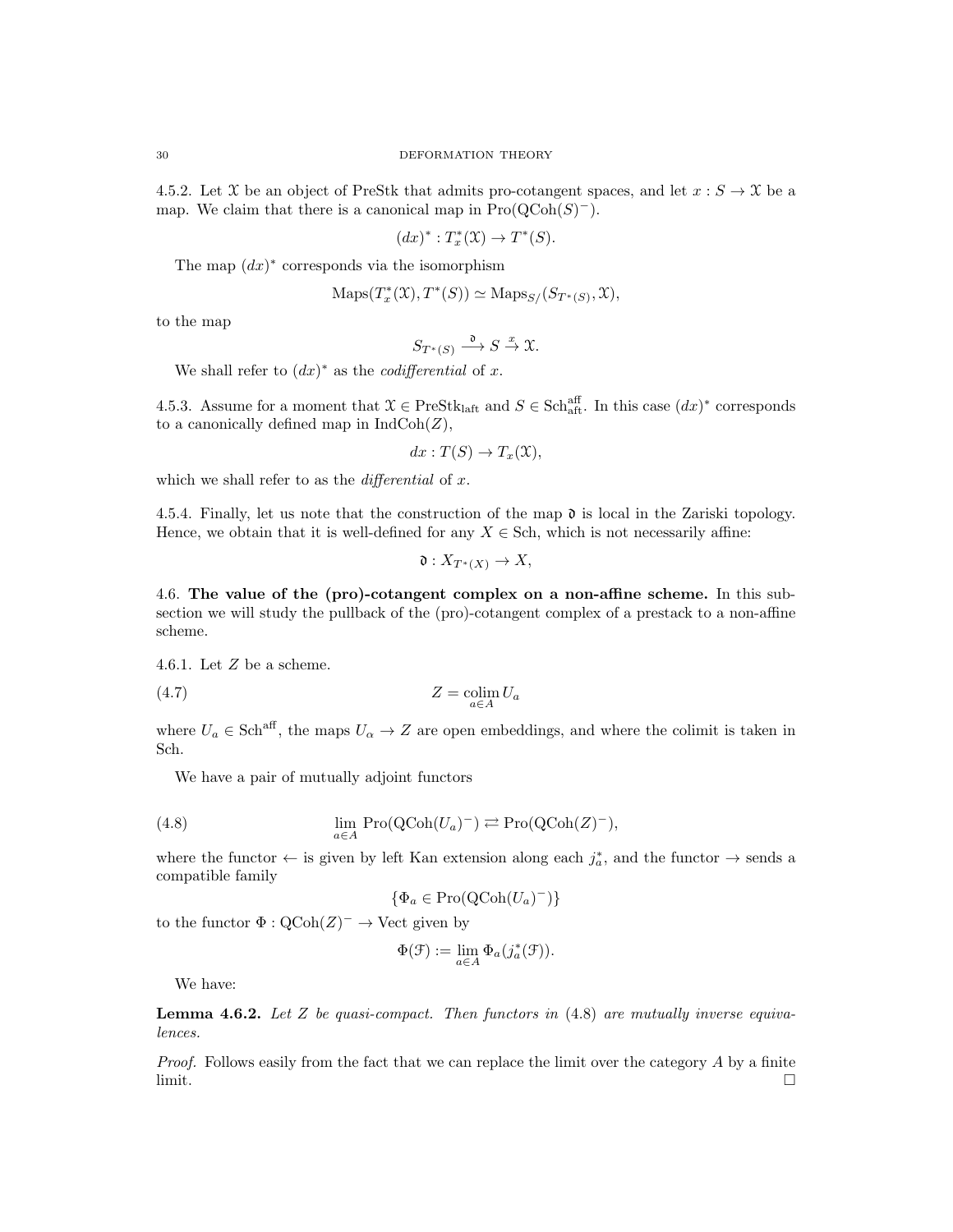4.6.3. Let  $\mathfrak X$  be a prestack that admits a pro-cotangent complex. Assume that  $\mathfrak X$  is a sheaf in the Zariski topology. Let Z be a quasi-compact scheme.

Let  $x: Z \to \mathfrak{X}$  be a map. Recall that according to Sect. 2.3.5, we have a well-defined object  $T_x^*(\mathfrak{X}) \in \mathrm{Pro}(\mathrm{QCoh}(Z)^-)$ .

The fact that the map (4.4) is an isomorphism implies that  $T^*(\mathfrak{X})$  gives rise to a well-defined object

(4.9) 
$$
\{T_{x|_{U_a}}^*(\mathfrak{X})\} \in \lim_{a \in A} \operatorname{Pro}(\operatorname{QCoh}(U_a)^-).
$$

By definition, we have:

**Lemma 4.6.4.** The object  $T_x^*(\mathfrak{X})$  is canonically isomorphic to the image of  $\{T_{x|_{U_a}}^*(\mathfrak{X})\}$  under the functor  $\rightarrow$  in (4.8).

In particular, from Lemma 4.6.2 we obtain:

Corollary 4.6.5. Let 
$$
f : Z_1 \to Z_2
$$
 be a map in  $(Sch_{qc})_{/X}$ . Then the canonical map  

$$
T_{x_1}^*(X) \to \text{Pro}(f^*)(T_{x_2}^*(X))
$$

is an isomorphism in  $\text{Pro}(\text{QCoh}(Z_1)^-)$ .

4.6.6. The Zariski-locality of the construction in Sect. 4.5.2 implies that that there exists a canonically defined map

$$
(dx)^* : T^*_x(\mathfrak{X}) \to T^*(Z).
$$

Furthermore, if  $\mathcal{X} \in \text{PreStk}_{\text{laff}}$  and  $Z \in \text{Sch}_{\text{aff}}$ ,  $(dx)^*$  corresponds to a map in  $\text{IndCoh}(Z)$ ,

$$
dx: T(Z) \to T_x(\mathfrak{X}).
$$

# 5. Digression: square-zero extensions

The notion of square-zero extension is central to deformation theory. It allows to obtain nilpotent embeddings of a scheme by iterating a certain linear construction.

5.1. The notion of square-zero extension. In this subsection we introduce (following [Lu1, Sect. 7.4.1) the notion of square-zero extension and study its basic properties.

5.1.1. Let X be an object of Sch. The category of square-zero extensions is by definition

$$
\left((\mathrm{QCoh}(X)^{\leq -1})_{T^*(X)/}\right)^{\mathrm{op}}.
$$

There is a naturally defined functor

(5.1) 
$$
\text{RealSqZ}: \left( (\text{QCoh}(X)^{\leq -1})_{T^*(X)/} \right)^{\text{op}} \to \text{Sch}_{X/}
$$

that sends

$$
T^*(X) \stackrel{\gamma}{\to} \mathcal{F} \in (\mathrm{QCoh}(X)^{\leq -1})_{T^*(X)}/
$$

to

$$
X' := X \mathop{\sqcup}\limits_{X_{\mathcal{F}}} X,
$$

where the two maps  $X_{\mathcal{F}} \rightrightarrows \mathcal{F}$  are the tautological projection  $X_{\mathcal{F}} \rightrightarrows X$ , and the map

$$
X_{\mathcal{F}} \stackrel{\gamma}{\to} X_{T^*(X)} \stackrel{\mathfrak{d}}{\longrightarrow} X,
$$

respectively. The map  $X \to X'$  corresponds to the first factor in  $X \underset{X_{\mathcal{F}}}{\cup} X$ ; it is a closed nil-isomorphism.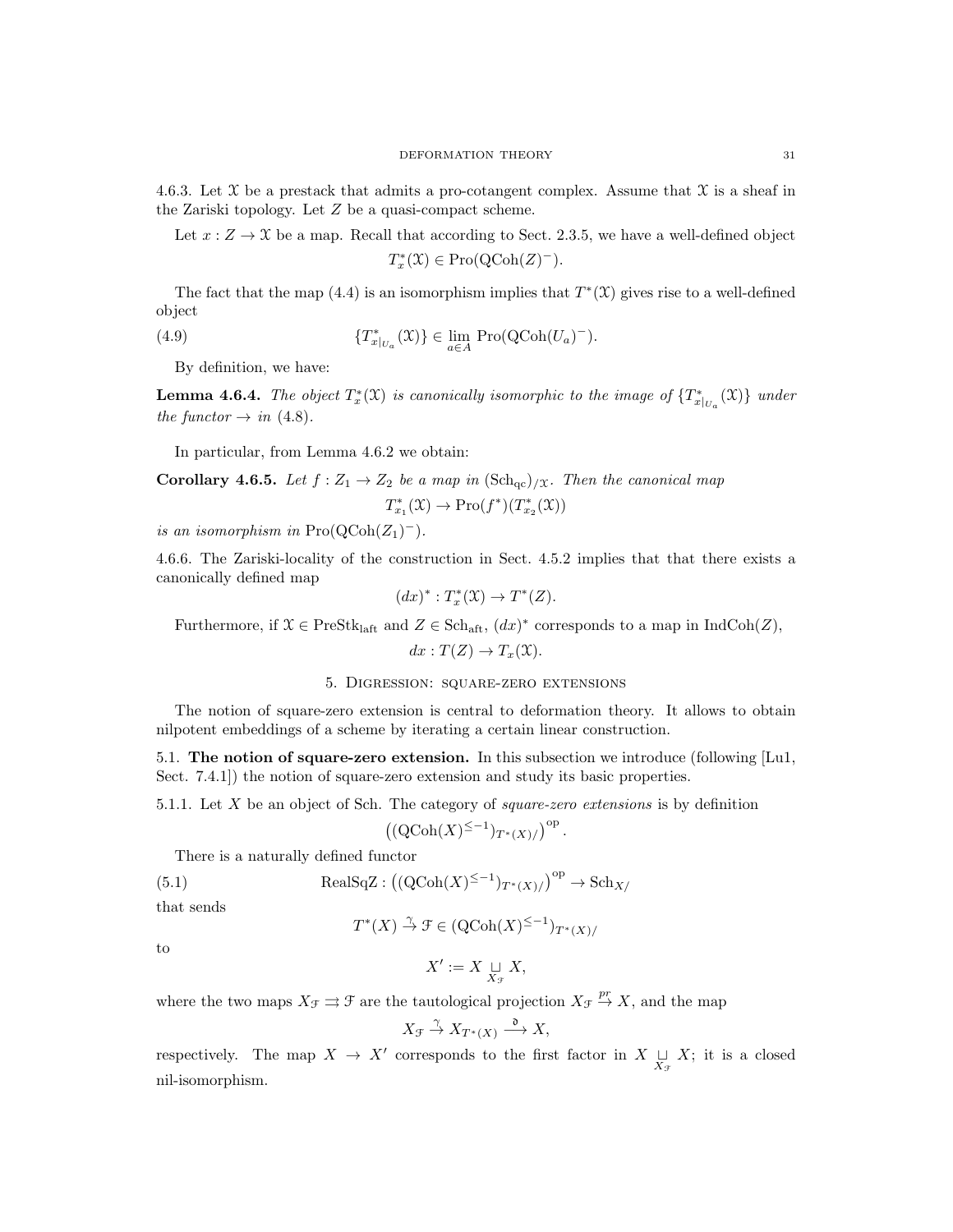5.1.2. Here is a functorial interpretation of the functor (5.1):

Given  $X \in Sch$ , let  $Sch_{X/\text{, inf-closed}}$  be the full subcategory of  $Sch_{X/\text{,}}$  spanned by those  $f: X \to Y$ , for which the codifferential

$$
(df)^* : T^*_{f}(Y) = f^*(T^*(Y)) \to T^*(X)
$$

induces a surjection on  $H^0$ . I.e.,  $T^*(X/Y) \in Q\text{Coh}(X)^{\leq -1}$ .

We have a functor

(5.2) 
$$
\mathrm{Sch}_{X/\, \mathrm{inf\text{-}closed}} \to ((\mathrm{QCoh}(X)^{\leq -1})_{T^*(X)}/\mathrm{)^{op}}, \quad (Y, f) \mapsto T^*(X/Y).
$$

Unwinding the definitions, we see that the functor RealSqZ of (5.1) is the left adjoint of  $(5.2).$ 

5.1.3. The following observation may be helpful in parsing the above construction of the functor RealSqZ. Let  $\mathcal F$  be an object of  $Q\text{Coh}(X)^{\leq -1}$ , and let  $\gamma_1, \gamma_2$  be maps  $T^*(X) \to \mathcal F$ . We have:

**Lemma 5.1.4.** There is a canonical isomorphism in  $(\text{Sch})_{X/L}$ 

$$
X \underset{0, X_{\mathcal{F}}, \gamma}{\sqcup} X \simeq X \underset{\gamma_1, X_{\mathcal{F}}, \gamma_2}{\sqcup} X,
$$

where X maps to both sides via the left copy of X in the push-out, and  $\gamma = \gamma_1 - \gamma_2$ .

*Proof.* By definition, the left-hand and the-right side are the co-equalizers in  $\text{Sch}_{X/}$  of the maps

$$
X_{\mathcal{F}} \rightrightarrows X,
$$

equal to  $(pr, \mathfrak{d} \circ \gamma)$  and  $(\mathfrak{d} \circ \gamma_1, \mathfrak{d} \circ \gamma_2)$ , respectively.

Given a map  $x : X \to Y$ , where  $Y \in Sch$ , in each of the two cases, the datum of a map

$$
\operatorname{co-Eq}(X_{\mathcal{F}} \rightrightarrows X) \to Y
$$

in  $\mathrm{Sch}_{X/}$  is equivalent to that of a map

$$
T_x^*(Y) \to \text{Eq}(T^*(X) \rightrightarrows \mathcal{F}),
$$

where  $T_x^*(Y) \to T^*(X)$  is  $(dx)^*$ , and the maps  $T^*(X) \rightrightarrows \mathcal{F}$  are

 $(0, \gamma)$  and  $(\gamma_1, \gamma_2)$ ,

respectively. This makes the assertion of the lemma manifest.

 $\Box$ 

5.1.5. We shall denote the category

$$
\left((\operatorname{QCoh}(X)^{\leq -1})_{T^*(X)/}\right)^{\operatorname{op}}
$$

also by  $SqZ(X)$ , and refer to its objects as *square-zero extensions of X*. Compare this with the notation SplitSqZ $(X)$  in Sect. 2.1.6.

Thus, RealSqZ is a functor

$$
\mathrm{SqZ}(X) \to \mathrm{Sch}_{X}/.
$$

We shall say that  $(X \hookrightarrow X') \in Sch_{X/\mathbb{R}}$  has a structure of square-zero extension if it given as the image of an object of  $SqZ(X)$  under the functor RealSqZ.

Note, however, that in general, the functor RealSqZ is not fully faithful.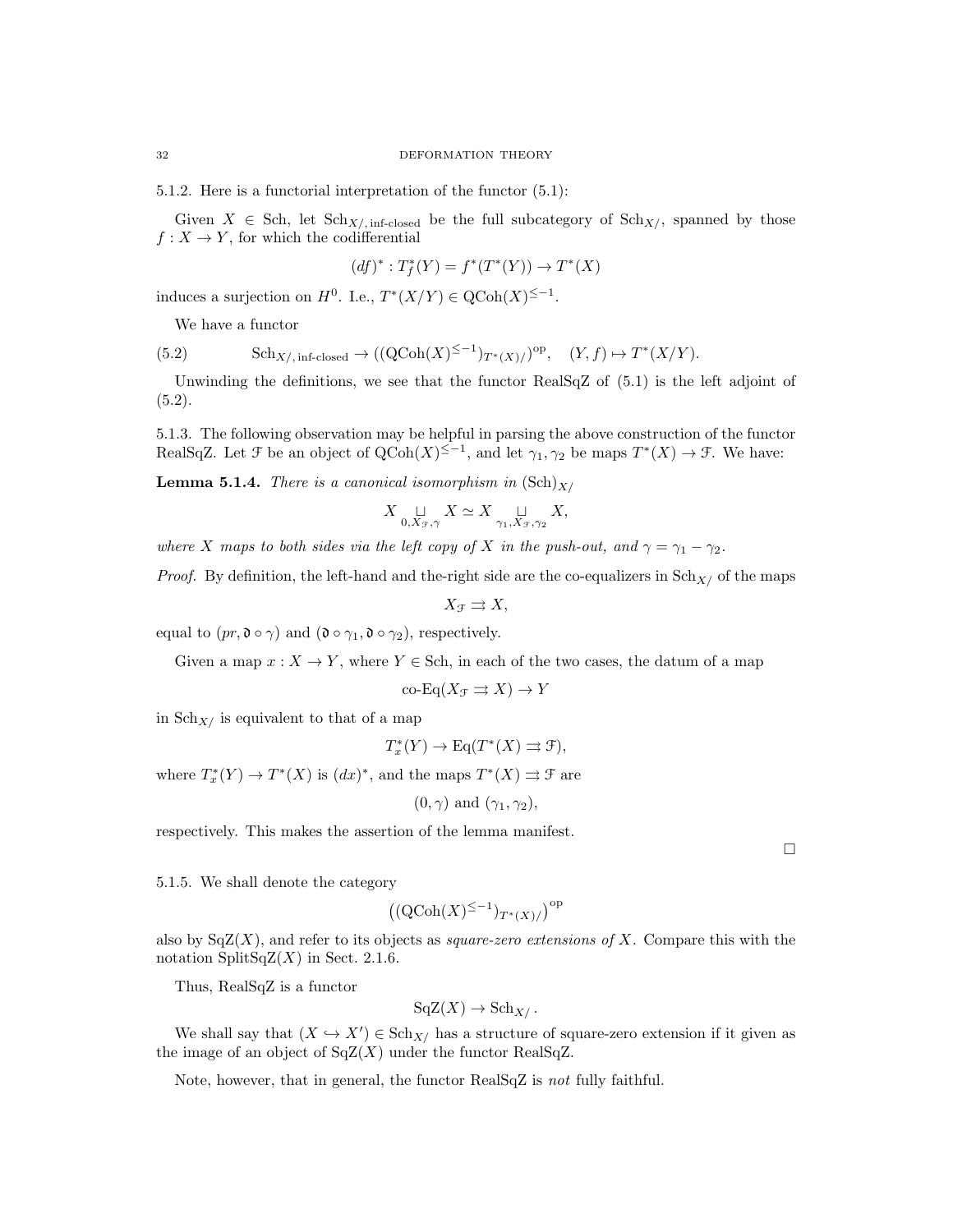5.1.6. For a fixed  $\mathcal{F} \in \mathrm{QCoh}(X)^{\leq -1}$ , we shall refer to the category (in fact, space)

 $\mathrm{Maps}(T^*(X), \mathcal{F})$ 

as that of square-zero extensions of X by means of  $\mathfrak{I} := \mathfrak{F}[-1]$ .

The reason for this terminology is the following. Let

$$
(X \xrightarrow{i} X') = \text{RealSqZ}(T^*(X) \to \mathcal{F}).
$$

Then from the construction of  $X'$  as a push-out it follows that we have a fiber sequence in  $\mathrm{QCoh}(X')$ :

op

(5.3) 
$$
i_*(\mathfrak{I}) \to \mathfrak{O}_{X'} \to i_*(\mathfrak{O}_X),
$$

where i denotes the closed embedding  $X \to X'$ . I.e., J is the 'ideal' of X inside X'.

5.1.7. Finally, let us note that we have the following pullback diagram of categories:

$$
(\text{QCoh}(X)^{\leq 0})^{\text{op}} \longrightarrow ((\text{QCoh}(X)^{\leq -1})_{T^*(X)}/ )
$$
\n
$$
= \downarrow \qquad \qquad \downarrow =
$$
\n
$$
\text{SplitSqZ}(X) \longrightarrow \text{SqZ}(X)
$$
\n
$$
\text{RealSplitSqZ} \downarrow \qquad \qquad \downarrow \text{RealSqZ}
$$
\n
$$
(\text{Sch})_{X//X} \longrightarrow (\text{Sch})_{X/},
$$

where the top horizontal arrow is the functor

$$
\mathcal{F}\in \operatorname{QCoh}(X)^{\leq 0} \quad \mapsto \quad (T^*(X)\xrightarrow{0} \mathcal{F}[1]) \in (\operatorname{QCoh}(X)^{\leq -1})_{T^*(X)/}.
$$

5.2. Functoriality of square-zero extensions. In this subsection we will study how squarezero extensions behave under push-outs under affine morphisms.

5.2.1. Let  $f: X_1 \to X_2$  be an *affine* map in Sch. We claim that there is a canonically defined functor

(5.4) 
$$
(\text{QCoh}(X_1)^{\leq -1})_{T^*(X_1)}/ \to (\text{QCoh}(X_2)^{\leq -1})_{T^*(X_2)}/
$$

that makes the diagram

$$
\begin{array}{ccc}\n\text{SqZ}(X_1) & \longrightarrow & \text{SqZ}(X_2) \\
\downarrow & \downarrow & \downarrow \\
\text{RealSqZ} & & \downarrow \\
\text{Sch}_{X_1/} & \longrightarrow & \text{Sch}_{X_2/}\n\end{array}
$$

commute, where the functor 
$$
Sch_{X_1/} \to Sch_{X_2/}
$$
 is given by push-out:

$$
(X_1 \hookrightarrow X_1') \mapsto (X_2 \hookrightarrow X_2 \underset{X_1}{\sqcup} X_1').
$$

Indeed, the functor (5.4) sends  $\gamma_1: T^*(X_1) \to \mathcal{F}_1$  to

$$
\gamma_2: T^*(X_2) \to f_*(\mathfrak{F}_1),
$$

where  $\gamma_2$  is obtained by the  $(f^*, f_*)$ -adjunction from the composition

$$
f^*(T^*(X_2)) \simeq T_f^*(X_2) \xrightarrow{(df)^*} T^*(X_1) \xrightarrow{\gamma_1} \mathcal{F}_1.
$$

Note that the assumption that f be affine was used to ensure that  $f_*(\mathcal{F}_1) \in \text{QCoh}(X_2)^{\leq -1}$ .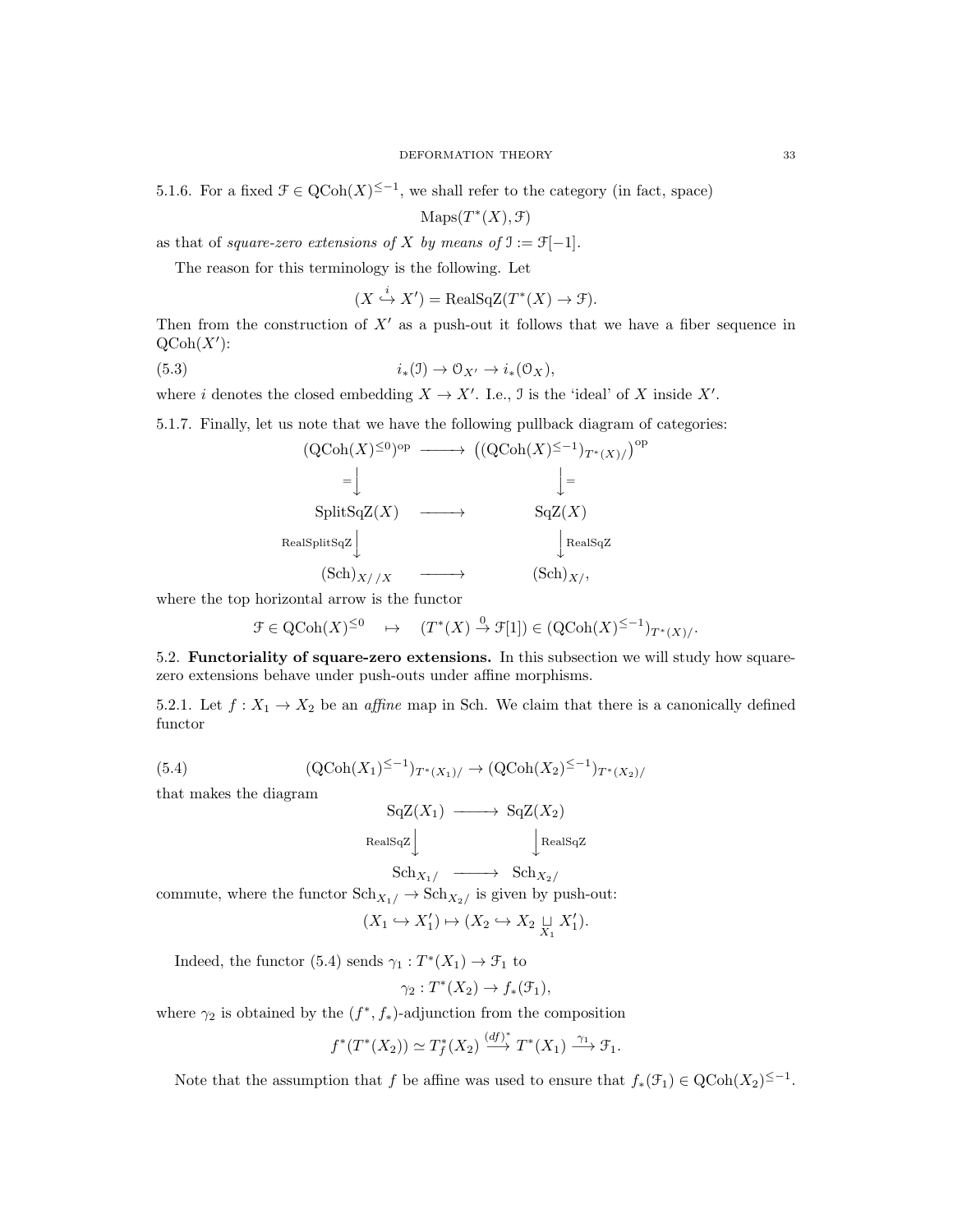Remark 5.2.2. Note that for a map  $f: X_1 \to X_2$  as above, the diagram  $\text{SplitSqZ}(X_1) \longrightarrow \text{SplitSqZ}(X_2)$ 

$$
\downarrow \qquad \qquad \downarrow
$$
  
\n
$$
\downarrow \qquad \qquad \downarrow
$$
  
\n
$$
\downarrow \qquad \qquad \downarrow
$$
  
\n
$$
\downarrow
$$
  
\n
$$
\downarrow
$$
  
\n
$$
\downarrow
$$
  
\n
$$
\downarrow
$$
  
\n
$$
\downarrow
$$
  
\n
$$
\downarrow
$$
  
\n
$$
\downarrow
$$
  
\n
$$
\downarrow
$$
  
\n
$$
\downarrow
$$
  
\n
$$
\downarrow
$$
  
\n
$$
\downarrow
$$
  
\n
$$
\downarrow
$$
  
\n
$$
\downarrow
$$
  
\n
$$
\downarrow
$$
  
\n
$$
\downarrow
$$
  
\n
$$
\downarrow
$$
  
\n
$$
\downarrow
$$
  
\n
$$
\downarrow
$$
  
\n
$$
\downarrow
$$
  
\n
$$
\downarrow
$$
  
\n
$$
\downarrow
$$
  
\n
$$
\downarrow
$$
  
\n
$$
\downarrow
$$
  
\n
$$
\downarrow
$$
  
\n
$$
\downarrow
$$
  
\n
$$
\downarrow
$$
  
\n
$$
\downarrow
$$
  
\n
$$
\downarrow
$$
  
\n
$$
\downarrow
$$
  
\n
$$
\downarrow
$$
  
\n
$$
\downarrow
$$
  
\n
$$
\downarrow
$$
  
\n
$$
\downarrow
$$
  
\n
$$
\downarrow
$$
  
\n
$$
\downarrow
$$
  
\n
$$
\downarrow
$$
  
\n
$$
\downarrow
$$
  
\n
$$
\downarrow
$$
  
\n
$$
\downarrow
$$
  
\n
$$
\downarrow
$$
  
\n
$$
\downarrow
$$
  
\n
$$
\downarrow
$$
  
\n
$$
\downarrow
$$
  
\n
$$
\downarrow
$$
  
\n
$$
\downarrow
$$
  
\n
$$
\downarrow
$$
  
\n
$$
\downarrow
$$
  
\n
$$
\downarrow
$$
  
\n
$$
\downarrow
$$
  
\n
$$
\downarrow
$$

commutes, where the top horizontal arrow is

 $f_*: \mathrm{QCoh}(X_1)^{\leq 0} \to \mathrm{QCoh}(X_2)^{\leq 0}.$ 

5.2.3. The construction in Sect. 5.2.1 makes the assignment

$$
X \rightsquigarrow \mathrm{SqZ}(X)
$$

into a functor  $(Sch)_{\text{affine}} \rightarrow 1$ -Cat, where

$$
(\mathrm{Sch})_{\mathrm{affine}} \subset \mathrm{Sch}
$$

is the 1-full subcategory, where we restrict 1-morphisms to be affine.

Thus we obtain a co-Cartesian fibration

$$
(SqZ(Sch))affine \to (Sch)affine,
$$

whose fiber over  $X \in Sch$  is  $SqZ(X)$ .

5.2.4. In particular, given an affine map  $f: X_1 \to X_2$  and objects

$$
(T^*(X_i) \stackrel{\gamma_i}{\to} \mathcal{F}_i) \in \text{SqZ}(X_i), \quad i = 1, 2
$$

we obtain a well-defined notion of map of square-zero extensions

$$
(T^*(X_1) \stackrel{\gamma_i}{\to} \mathcal{F}_1) \to (T^*(X_2) \stackrel{\gamma_i}{\to} \mathcal{F}_2),
$$

extending f.

By definition, a datum of such a map amounts to a morphism  $\mathfrak{F}_2 \to f_*(\mathfrak{F}_1)$ , equipped with a datum of commutativity of the diagram

$$
f^*(T^*(X_2)) \xrightarrow{(df)^*} T^*(X_1)
$$
  

$$
\gamma_2 \downarrow \qquad \qquad \downarrow \gamma_1
$$
  

$$
f^*(\mathcal{F}_2) \longrightarrow \mathcal{F}_1.
$$

In the above circumstances we shall say that for

$$
(X_i \hookrightarrow X_i') = \text{RealSqZ}(T^*(X_i) \overset{\gamma_i}{\to} \mathcal{F}_i),
$$

the resulting commutative diagram

$$
X_1 \longrightarrow X'_1
$$
  

$$
f \downarrow \qquad \qquad \downarrow f'
$$
  

$$
X_2 \longrightarrow X'_2
$$

has been given a structure of map of sqaure-zero extensions.

5.3. Pull-back of square-zero extensions. In this subsection we will show that, in addition to push-outs of square-zero extensions with respect to the source, one can also form pullbacks with respect to maps of the target.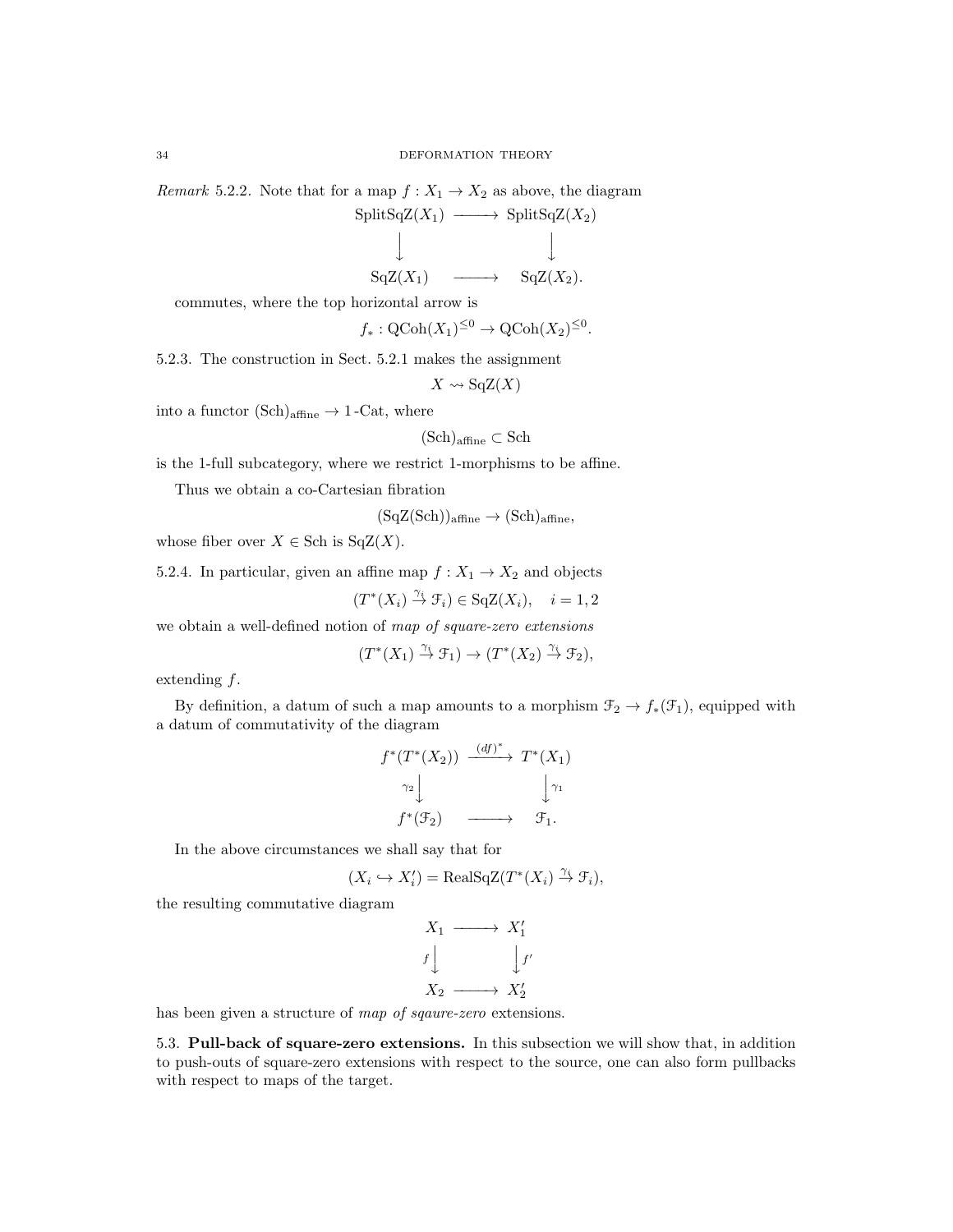5.3.1. Note that the category  $SqZ(Sch)_{affine}$ , introduced above, admits a forgetful functor to the category Funct([1],  $(\text{Sch})_{\text{affine}}$ ) of pairs of schemes  $(X \to X')$  and affine maps between them.

The functor

$$
targ: \text{Funct}([1], (\text{Sch})_{\text{affine}}) \to (\text{Sch})_{\text{affine}}, \quad (X \to X') \to X'
$$

is a Cartesian fibration (via the formation of fiber products).

We claim:

Proposition 5.3.2. The composite functor

(5.5) 
$$
\mathrm{SqZ}(\mathrm{Sch})_{\mathrm{affine}} \to \mathrm{Funct}([1], (\mathrm{Sch})_{\mathrm{affine}}) \stackrel{\mathrm{targ}}{\longrightarrow} (\mathrm{Sch})_{\mathrm{affine}}
$$

is a Cartesian fibration, and the forgetful functor

$$
\text{SqZ}(\text{Sch})_{\text{affine}} \to \text{Funct}([1], (\text{Sch})_{\text{affine}})
$$

sends Cartesian arrows to Cartesian arrows.

5.3.3. The concrete meaning of this proposition is that if

$$
(X \hookrightarrow X') = \text{RealSqZ}(T^*(X) \xrightarrow{\gamma_X} \mathcal{F}_X),
$$

then for an affine map  $Y' \to X'$ , the object

$$
(X \underset{X'}{\times} Y' =: Y \hookrightarrow Y') \in \mathrm{Sch}_{Y/}
$$

has a canonical structure of square-zero extension; moreover as such it satisfies an appropriate universal property (for mapping into it).

5.3.4. Proof of Proposition 5.3.2. In the notations of Sect. 5.3.3, note that  $\gamma_X$  canonically factors as

$$
T^*(X) \to T^*(X/X') \xrightarrow{\gamma'_X} \mathfrak{F}_X.
$$

Set  $\mathfrak{F}_Y := f^*(\mathfrak{F}_X)$ . We construct the morphism

$$
\gamma_Y: T^*(Y) \to \mathcal{F}_Y
$$

as the composite

$$
T^*(Y) \to T^*(Y/Y') \simeq f^*(T^*(X/X')) \stackrel{f^*(\gamma'_X)}{\longrightarrow} f^*(\mathfrak{F}_X).
$$

By Sect. 5.1.2, the square-zero extension of Y corresponding to  $\gamma_Y$  is equipped with a canonical map to  $Y'$ . This map is an isomorphism by  $(5.3)$ .

The fact that this square-zero extension satisfies the required universal property is a straightforward verification.

 $\Box$ 

5.3.5. The construction of pullback in Proposition 5.3.2 is local in the Zariski topology. This allows to extend the Cartesian fibration (5.5) to a Cartesian fibration

$$
SqZ(Sch) \to Sch,
$$

i.e., the formation of structure of square-zero extension on the pullback is applicable to not necessarily affine morphisms between schemes.

5.4. Square-zero extensions and truncations. In this subsection we will establish a crucial fact that a scheme can be obtained as a succession of square-zero extensions of its n-coconnective truncations.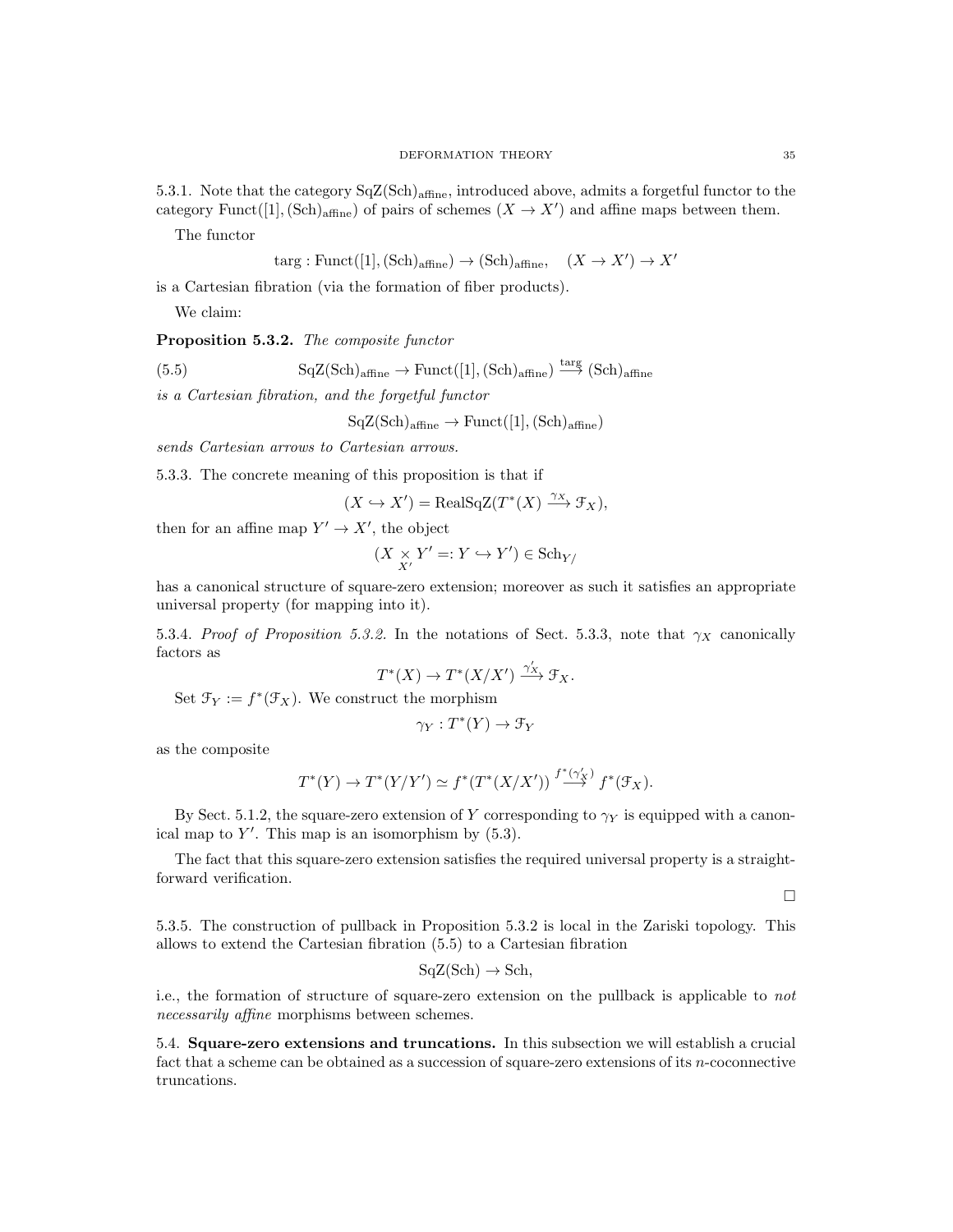5.4.1. We claim (which is essentially [Lu1, Theorem 7.4.1.26]):

# Proposition 5.4.2.

(a) For  $X \in C^1$ Sch, the category of its square-zero extensions by means of objects of  $Q \text{Coh}(X)^\heartsuit$ is equivalent to that of closed embeddings of classical schemes  $X \hookrightarrow X'$ , where the ideal of X in  $X'$  is such that its square vanishes.

(b) For  $X_n \in \leq^n \text{Sch}$ , the category of

$$
(X_{n+1} \in \frac{1}{2}n+1} \text{Sch}, \frac{1}{2}nX_{n+1} \simeq X_n)
$$

is canonically equivalent to that of square-zero extensions of  $X_n$  by objects of

$$
\mathrm{QCoh}(X_n)^\heartsuit[n+1] \subset \mathrm{QCoh}(X_n).
$$

Proof. We will prove point (b), as the proof of point (a) is similar but simpler. We have the fiber sequence

$$
i_*(\mathcal{F}[-1]) \to \mathcal{O}_{X_{n+1}} \to i_*(\mathcal{O}_{X_n}),
$$

where  $\mathcal{F} \in (\mathrm{QCoh}(X_n)^\heartsuit)[n+2].$ 

We claim that  $X_{n+1}$  has a structure of square-zero extension of  $X_n$ , corresponding to a canonically defined map  $\gamma: T^*(X_n) \to \mathcal{F}.$ 

Indeed, consider the fiber sequence

$$
T_i^*(X_{n+1}) \stackrel{(di)^*}{\rightarrow} T^*(X_n) \rightarrow T^*(X_n/X_{n+1}),
$$

and the existence and canonicity of the required map  $\gamma$  follows from the next observation:

$$
\begin{cases} H^k(T^*(X_n/X_{n+1})) = 0 \text{ for } k \ge -n-1\\ H^{-n-2}(T^*(X_n/X_{n+1})) \simeq \mathcal{F}, \end{cases}
$$

which in turns results from the following general assertion (see [Lu1, Theorem 7.4.3.1]):

**Lemma 5.4.3.** Let  $i: X \to Y$  be a closed embedding of schemes. Consider the corresponding fiber sequence

 $\mathcal{I} \to \mathcal{O}_Y \to i_*(\mathcal{O}_X).$ 

Then:

(a) 
$$
H^0(T^*(X/Y)) = 0
$$
 and

$$
H^{-1}(T^*(X/Y)) = H^0(i^*(\mathfrak{I}))
$$

as objects of  $\mathrm{QCoh}(X)^\heartsuit$ .

(b) For  $n \geq 0$  we have:

$$
\tau^{\geq -n}(\mathfrak{I}) = 0 \Rightarrow \tau^{\geq -n-1}(T^*(X/Y)) = 0.
$$

In the latter case  ${}^{cl}X \simeq {}^{cl}Y$  and

$$
H^{-n-2}(T^*(X/Y)) \simeq H^{-n-1}(\mathfrak{I})
$$

as objects of  $\mathrm{QCoh}(X)^\heartsuit \simeq \mathrm{QCoh}(Y)^\heartsuit$ .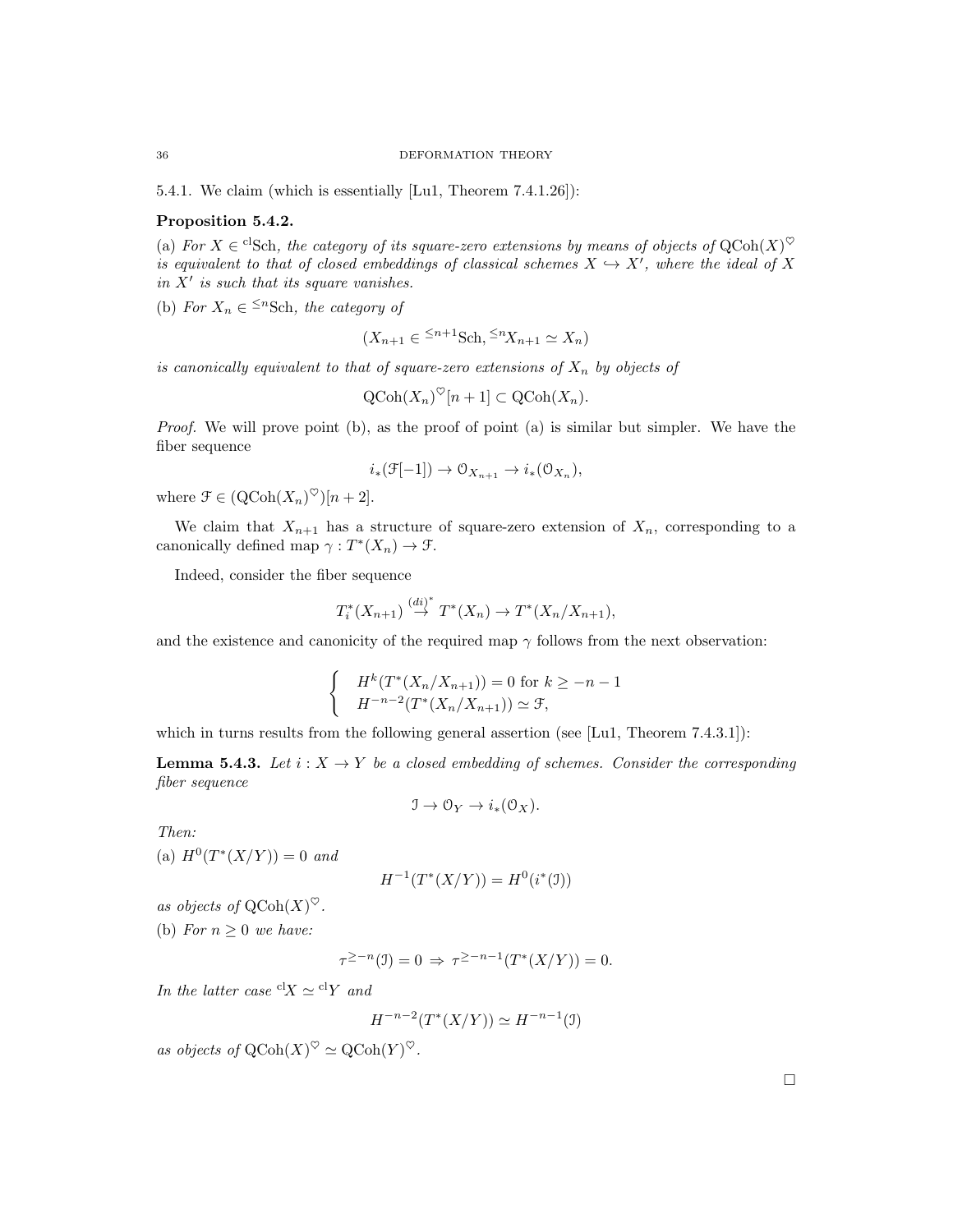5.4.4. The assertion of Proposition 5.4.2(b) in particular constructs a functor

(5.6) 
$$
\leq^{n+1} \text{Sch} \to \text{SqZ}(\text{Sch})_{\text{affine}} \underset{\text{Sch} \times \text{Sch}}{\times} (\leq^{n} \text{Sch} \times \leq^{n+1} \text{Sch}).
$$

**Proposition 5.4.5.** The functor (5.6) is the (fully faithful) right adjoint of the forgetful functor  $SqZ(Sch)_{affine} \times (\leq^{n} Sch \times \leq^{n+1}Sch) \rightarrow \leq^{n+1}Sch.$ 

$$
\text{SqZ}(\text{Sch})_{\text{affine}} \underset{\text{Sch} \times \text{Sch}}{\times} (-\text{Set} \times \text{Set} \times \text{Set}) \rightarrow -\text{Set} \text{Set}
$$

Proof. We construct the unit of the adjunction as follows. Given a square-zero extension

$$
(T^*(X) \stackrel{\gamma}{\longrightarrow} \mathcal{F}), \quad X \in \ {}^{\leq n} {\mathrm{Sch}}, \ {\mathcal{F}} \in {\mathrm{QCoh}}(X)^{\geq -n-2, \leq -1},
$$

denote

$$
(X \hookrightarrow X') := \text{RealSqZ}(T^*(X) \xrightarrow{\gamma} \mathcal{F}),
$$

and note that there exists a canonically defined commutative diagram of scheme<sup>6</sup>

$$
X \longrightarrow X'
$$
  
 $f \downarrow \qquad \qquad \downarrow id$   
 $\leq^n X'$   $\longrightarrow X'.$ 

Let  $(X \hookrightarrow X')$  be given by a map  $\gamma : T^*(X) \to \mathcal{F}$ , where  $\mathcal{F} \in \mathrm{QCoh}(X)^{\geq -n-2, \leq -1}$ . We obtain a commutative diagram in  $\mathrm{QCoh}(X)$ :

$$
f^*(T^*(\leq^n X')) \longrightarrow f^*(T^*(\leq^n X'/X'))
$$
  
\n(df)\*\downarrow \qquad \qquad \downarrow  
\nT^\*(X) \longrightarrow f.

We note that F lives in the cohomological degrees  $\geq -n-2$ , while, by Lemma 5.4.3,  $T^{*}({}^{\leq n}X'/X')$  lives in the cohomological degrees  $\leq -n-2$  with

$$
H^{-n-2}(T^*(\leq^n\!\!X'/X'))\simeq H^{-n-1}(\mathfrak{I}),
$$

where  $T^*(\leq^n X') \to \mathcal{I}[1]$  is the map defining the square-zero extension  $\leq^n X' \hookrightarrow X'$ .

Hence, the map  $f^*(T^*(\leq^n X'/X')) \to \mathcal{F}$  canonically gives rise to a map  $f^*(\mathcal{I}[1]) \to \mathcal{F}$ , and we obtain a commutative diagram

$$
f^*(T^*(\leq^n X')) \longrightarrow f^*(\mathcal{I}[1])
$$
  
\n
$$
(df)^* \downarrow \qquad \qquad \downarrow
$$
  
\n
$$
T^*(X) \longrightarrow \mathcal{F},
$$

which defines the sought-for unit for the adjunction. The fact that it satisfies the adjunction axioms is a straightforward check.

 $\Box$ 

5.5. Nilpotent embeddings. In this subsection we will show that a nilpotent embedding of a scheme can be obtained as a (infinite) composition of square-zero extensions.

5.5.1. We shall say that a map  $X \to Y$  of schemes is a nilpotent embedding if  ${}^{\text{cl}}X \to {}^{\text{cl}}Y$  is a closed embedding of classical schemes, such that the ideal of  ${}^{cl}X$  in  ${}^{cl}Y$  is nilpotent (i.e., there exists a power  $n$  that annihilates every section).

<sup>&</sup>lt;sup>6</sup>In order to unburden the notation, for the duration of this Chapter, for a scheme Y, we will denote by  $\leq^n Y$ the object of Sch that should be properly denoted by  $L_{\tau} \leq n(Y)$ , see [Chapter I.2, Sect. 2.6.2]. I.e., this is the n-coconnective truncation of Y, viewed as an object of Sch, rather than  $\leq^{n}$ Sch.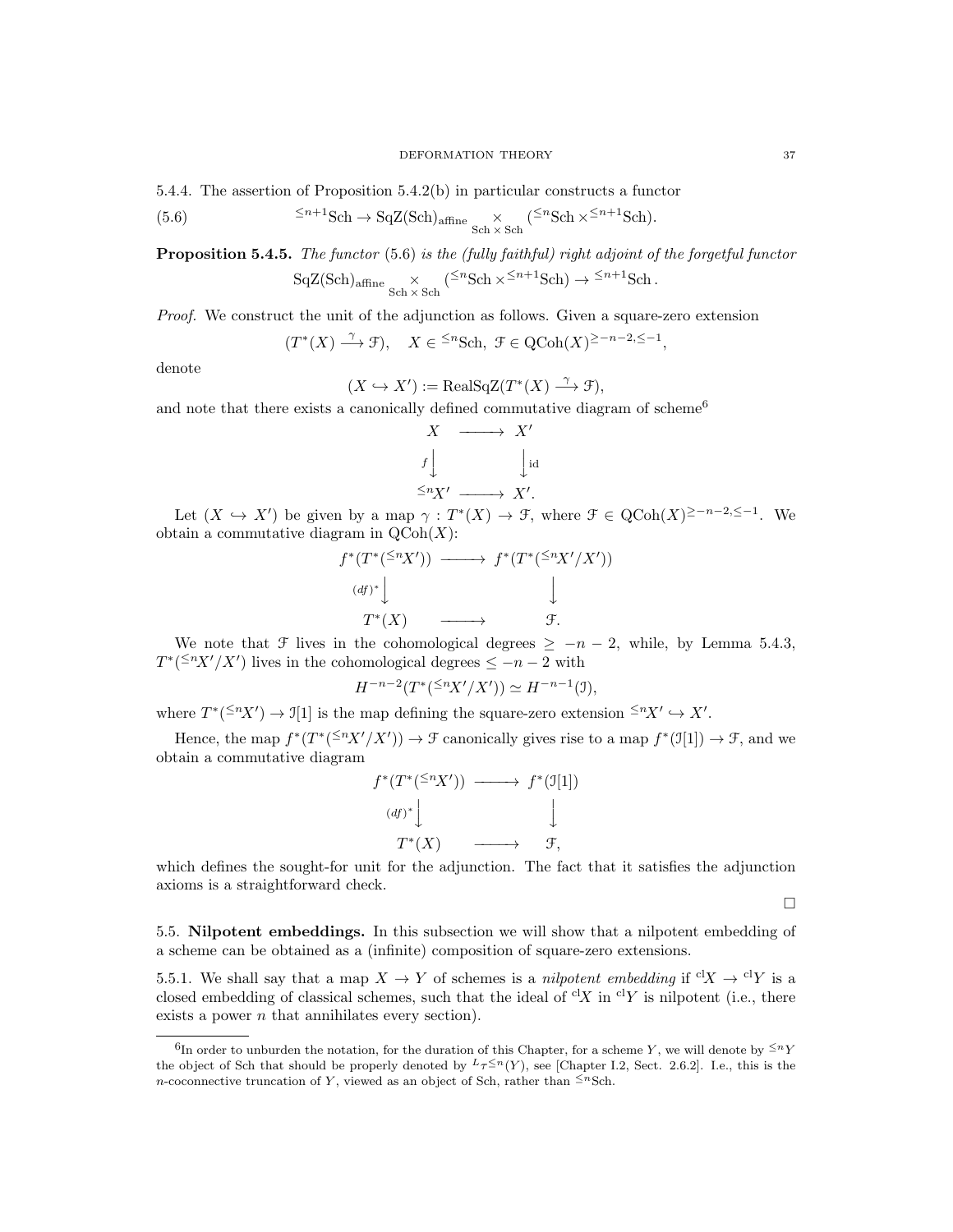5.5.2. We are going to prove the following useful result:

**Proposition 5.5.3.** Let  $X \to Y$  be a nilpotent embedding of schemes. There exists a sequence of schemes

$$
X = X_0^0 \hookrightarrow X_0^1 \hookrightarrow \dots \hookrightarrow X_0^i \hookrightarrow \dots \hookrightarrow X_0^n = X_0 \hookrightarrow X_1 \hookrightarrow \dots \hookrightarrow X_j \hookrightarrow \dots \hookrightarrow Y,
$$

such that:

- Each of the maps  $X_0^i \hookrightarrow X_0^{i+1}$ ,  $X_0' \hookrightarrow X_0$  and  $X_j \hookrightarrow X_{j+1}$  has a structure of square-zero extension;
- For every j, the map  $g_j: X_j \to Y$  induces an isomorphism  $\leq jX_j \to \leq jY$ .

The rest of this subsection is devoted to the proof of Proposition 5.5.3.

5.5.4. Step 1. Let

$$
{}^{\mathrm{cl}} \! X = X_{\mathrm{cl},0}^{0} \hookrightarrow X_{\mathrm{cl},0}^{1} \hookrightarrow \ldots \hookrightarrow X_{\mathrm{cl},0}^{k} \hookrightarrow \ldots X_{\mathrm{cl},0}^{n} = {}^{\mathrm{cl}} Y
$$

be a sequence of square-zero extensions of classical schemes. It exists by the assumption that the ideal of the closed embedding  ${}^{cl}X \rightarrow {}^{cl}Y$  is nilpotent. Set

$$
X_0^i := X_0^0 \underset{\mathrm{cl}_{X_{\mathrm{cl},0}^0}}{\sqcup} X_{\mathrm{cl},0}^k.
$$

By construction,  $g_0: X_0 \to Y$  induces an isomorphism  ${}^{cl}X_0 \to {}^{cl}Y$ .

5.5.5. Step 2. Starting from  $g_0: X_0 \to Y$ , we shall construct  $g_1: X_1 \to Y$  using the following general procedure. The same procedure constructs  $g_{i+1}: X_{i+1} \to Y$  starting from  $g_i: X_i \to Y$ .

Let  $h: Z \to Y$  be a map that induces an isomorphism of the underlying classical schemes, and such that  $T^*(Z/Y)$  lives in the cohomological degrees  $\leq -(k+1)$  with  $k \geq 0$ .

We will construct a map  $f: Z \hookrightarrow Z'$  with a structure of square-zero extension by an object  $\mathcal{J} \in \mathrm{QCoh}(Z)^\heartsuit[k]$ , and an extension of the map h to a map  $h' : Z' \to Y$  so that h' such that  $T^*(Z/Y)$  lives in the cohomological degrees  $\leq -(k+2)$ . (Hence, by Lemma 5.4.3, the 'ideal' of Z' in Y lives in degrees  $\leq -(k+1)$ , and in particular,  $\leq k$  $\geq k$ Y is an isomorphism.)

Namely, consider the fiber sequence

$$
T_h^*(Y) \to T^*(Z) \to T^*(Z/Y),
$$

and take

$$
\mathcal{J} := H^{-k-1}(T^*(Z/Y))[k] = \tau^{\geq -(k+1)}(T^*(Z/Y))[-1].
$$

We let the sought-for square-zero extension  $Z \hookrightarrow Z'$  be given by the composite map

$$
T^*(Z) \to T^*(Z/Y) \to \mathcal{J}[1].
$$

The composition

$$
T^*_h(Y) \to T^*(Z) \to \mathcal{J}[1]
$$

acquires a canonical null-homotopy by constriction, thereby giving rise to a map  $h': Z' \to Y$ .

In order to show that  $T^*(Z'/Y)$  lives in  $Q\text{Coh}(Z')^{\leq -(k+2)}$ , consider the fiber sequences

$$
\mathfrak{I} \to \mathcal{O}_Y \to h_*(\mathcal{O}_Z)
$$
 and  $\mathfrak{I}' \to \mathcal{O}_Y \to h'_*(\mathcal{O}_{Z'})$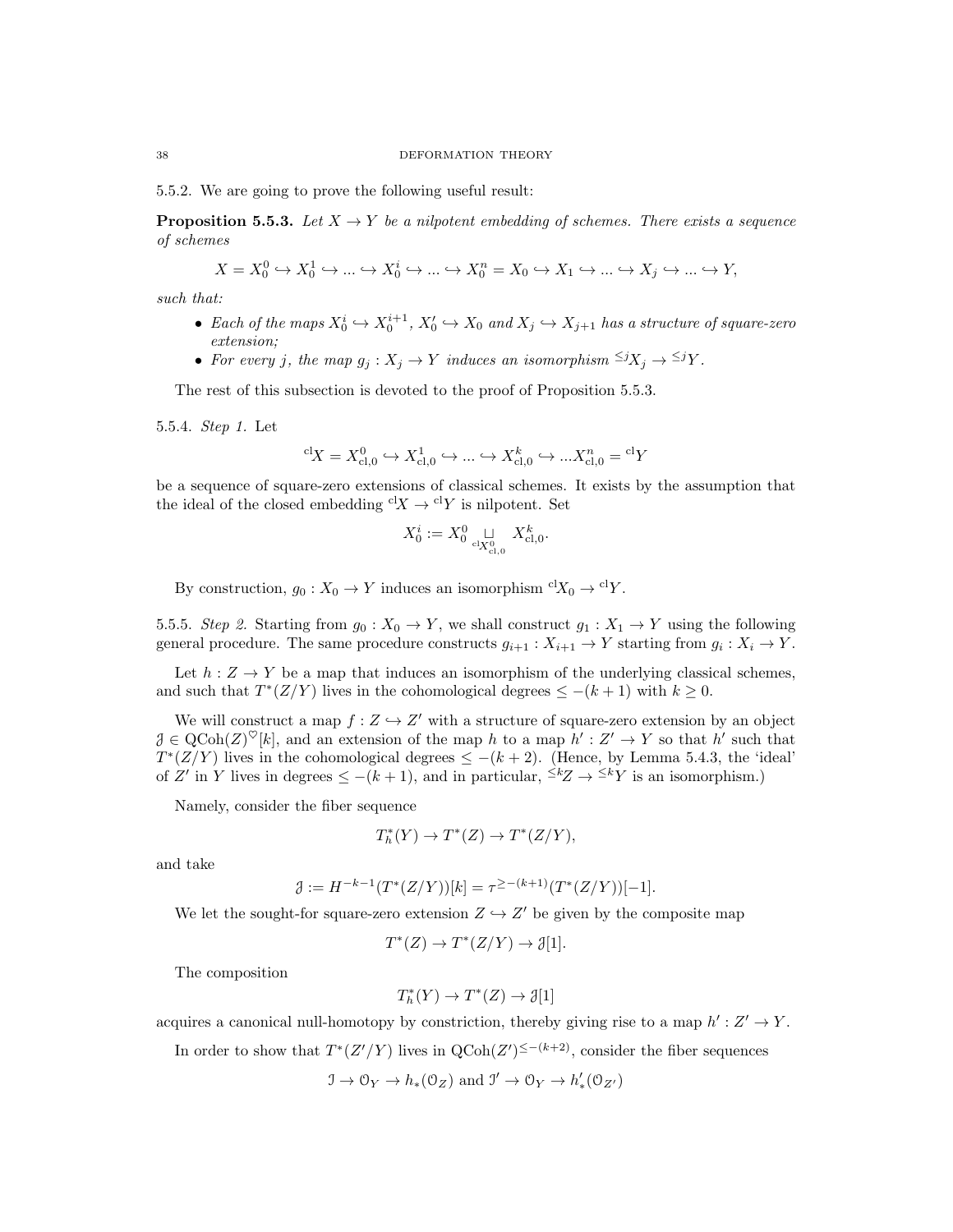#### DEFORMATION THEORY 39

and the diagram



By Lemma 5.4.3, the map  $\mathcal{I} \to h_*(\mathcal{J})$  identifies with the truncation map

$$
\mathfrak{I} \to \tau^{\geq -k}(\mathfrak{I}).
$$

Hence,  $\mathcal{I}' \in \text{QCoh}(Y)^{\leq -(k-1)}$ . Now, this implies that  $T^*(Z'/Y) \in \text{QCoh}(Z')^{\leq -(k+2)}$  again by Lemma 5.4.3.

 $\Box$ 

### 6. Infinitesimal cohesiveness

Infinitesimal cohesiveness is a property of a prestack that allows to describe maps into it from a square-zero extension of an affine scheme S as a data involving  $QCoh(S)$ .

6.1. Infinitesimal cohesiveness of a prestack. In this subsection we introduce the notion of infinitesimal cohesiveness in terms of compatibility with certain type of push-outs.

6.1.1. Let  $\mathfrak{X} \in \text{PreStk}$ , and let  $(S, x)$  be an object of  $(\text{Sch}^{\text{aff}})_{/\mathfrak{X}}$ . For

$$
T^*(S) \stackrel{\gamma}{\to} \mathcal{F} \in \left( \text{QCoh}(S)^{\leq -1} \right)_{T^*(S)/} \right)^{\text{op}} = \text{SqZ}(S)
$$

and the corresponding

$$
(S \hookrightarrow S') := \text{RealSqZ}(T^*(S) \stackrel{\gamma}{\to} \mathcal{F}) = S \underset{S_{\mathcal{F}}}{\sqcup} S
$$

we obtain a canonically defined map

(6.1) 
$$
\text{Maps}_{S}/(S', \mathfrak{X}) \to * \underset{\text{Maps}(S_{\mathcal{F}}, \mathfrak{X})}{\times} \text{Maps}(S, \mathfrak{X}),
$$

where  $* \to \text{Maps}(S_{\mathcal{F}}, \mathcal{X})$  corresponds to the composition

$$
S_{\mathcal{F}} \xrightarrow{pr} S \xrightarrow{x} \mathfrak{X}.
$$

**Definition 6.1.2.** We shall say that  $X$  is infinitesimally cohesive if the map (6.1) is an isomorphism for all  $S, x$  and

$$
(T^*(S) \stackrel{\gamma}{\to} \mathcal{F}) \in \left((\operatorname{QCoh}(S)^{\leq -1})_{T^*(S)}/\right)^{\operatorname{op}}
$$

as above.

We observe that by Lemma 1.3.3(b), any  $\mathcal{X} = X \in \text{Sch}$  is infinitesimally cohesive.

6.1.3. Suppose that  $\mathfrak X$  is convergent (resp., belongs to PreStk<sub>laft</sub>). Then as in Lemmas 3.3.4 (resp., 3.5.3), in order to verify the condition of infinitesimal cohesiveness, it is sufficient to consider  $S \in \langle \infty \text{Sch}^{\text{aff}} \text{ and } \mathcal{F} \in \text{QCoh}(S) \rangle - \infty$  (resp.,  $S \in \langle \infty \text{Sch}^{\text{aff}}_{\text{ft}} \text{ and } \mathcal{F} \in \text{Coh}(S) \rangle$ ).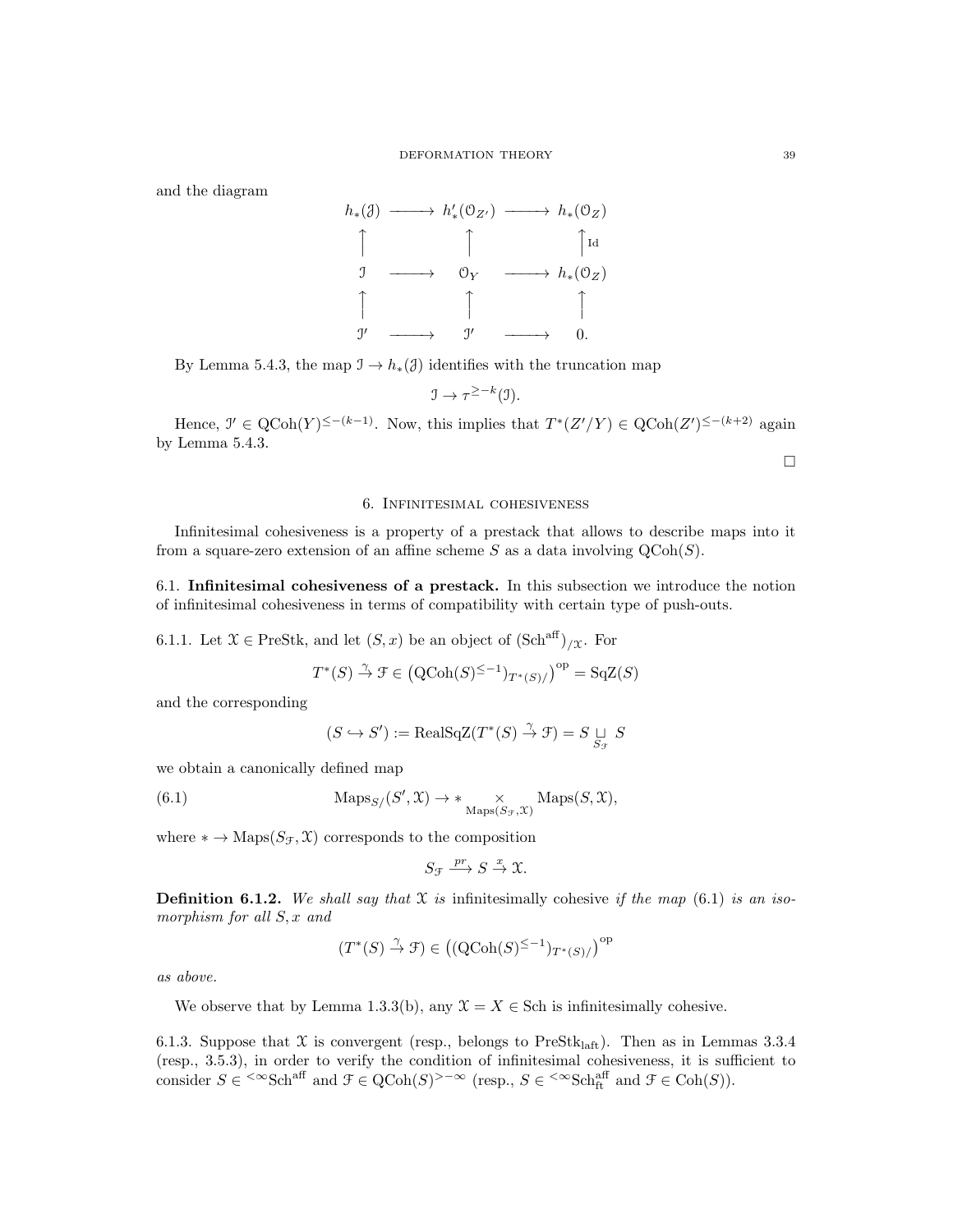6.1.4. The relative situation. The notion of infinitesimal cohesiveness renders automatically to the relative situation.

We note that the analog of Lemma 2.4.5 holds when we replace 'admitting cotangent spaces' by 'infinitesimal cohesiveness'.

We also note that when  $\mathfrak X$  and  $\mathfrak X_0$  are convergent (resp., locally almost of finite type), the analog of Lemma 4.2.5 holds.

6.2. Rewriting the condition of infinitesimal cohesiveness. We will now rewrite the definition of infinitesimal cohesiveness in terms of QCoh.

6.2.1. Note that the space

$$
* \underset{\mathrm{Maps}(S_{\mathcal{F}}, \mathcal{X})}{\times} \mathrm{Maps}(S, \mathcal{X})
$$

identifies with the space of homotopies between the following two points of  $\text{Maps}_{S}(S_{\mathcal{F}}, \mathcal{X})$ : the first being

$$
S_{\mathcal{F}} \xrightarrow{pr} S \xrightarrow{x} \mathfrak{X},
$$

and the second being

$$
S_{\mathcal{F}} \stackrel{\gamma}{\to} S_{T^*(S)} \stackrel{\mathfrak{d}}{\longrightarrow} S \stackrel{x}{\to} \mathfrak{X}.
$$

6.2.2. Assume that  $X$  admits a pro-cotangent space at x. We obtain that the space

$$
* \underset{\mathrm{Maps}(S_{\mathcal{F}},\mathfrak{X})}{\times} \mathrm{Maps}(S,\mathfrak{X})
$$

identifies with the space of null-homotopies of the composed map

$$
T^*_x(\mathfrak{X}) \stackrel{(dx)^*}{\longrightarrow} T^*(S) \stackrel{\gamma}{\to} \mathfrak{F}.
$$

6.2.3. Thus, we obtain that if  $\mathfrak X$  admits pro-cotangent spaces, the condition of infinitesimal cohesiveness can be formulated as saying that given  $(S, x)$ , for every

$$
(T^*(S) \to \mathcal{F}) \in (\mathrm{QCoh}(S)^{\le -1})_{T^*(S)}
$$

and the corresponding

$$
(S \hookrightarrow S') = \text{RealSqZ}(T^*(S) \to \mathcal{F}) \in \text{Sch}^{\text{aff}}_{S/}
$$

the canonical map of spaces

(6.2) 
$$
\operatorname{Maps}_{S}/(S', \mathfrak{X}) \simeq \{\text{null homotopies of } T_x^*(\mathfrak{X}) \stackrel{(dx)^*}{\to} T^*(S) \to \mathfrak{F}\}
$$

be an isomorphism.

Equivalently, this can be phrased as saying that for  $(S, x)$ , the functor

$$
(\mathrm{Sch}^{\mathrm{aff}})_{S//\mathfrak{X}} \underset{(\mathrm{Sch}^{\mathrm{aff}})_{S/}}{\times} \mathrm{SqZ}(S) \to (\mathrm{QCoh}(S)^{\leq -1})_{\mathrm{coFib}(T_x^*(\mathfrak{X}) \stackrel{(dx)^*}{\to} T^*(S))/}
$$

is an equivalence.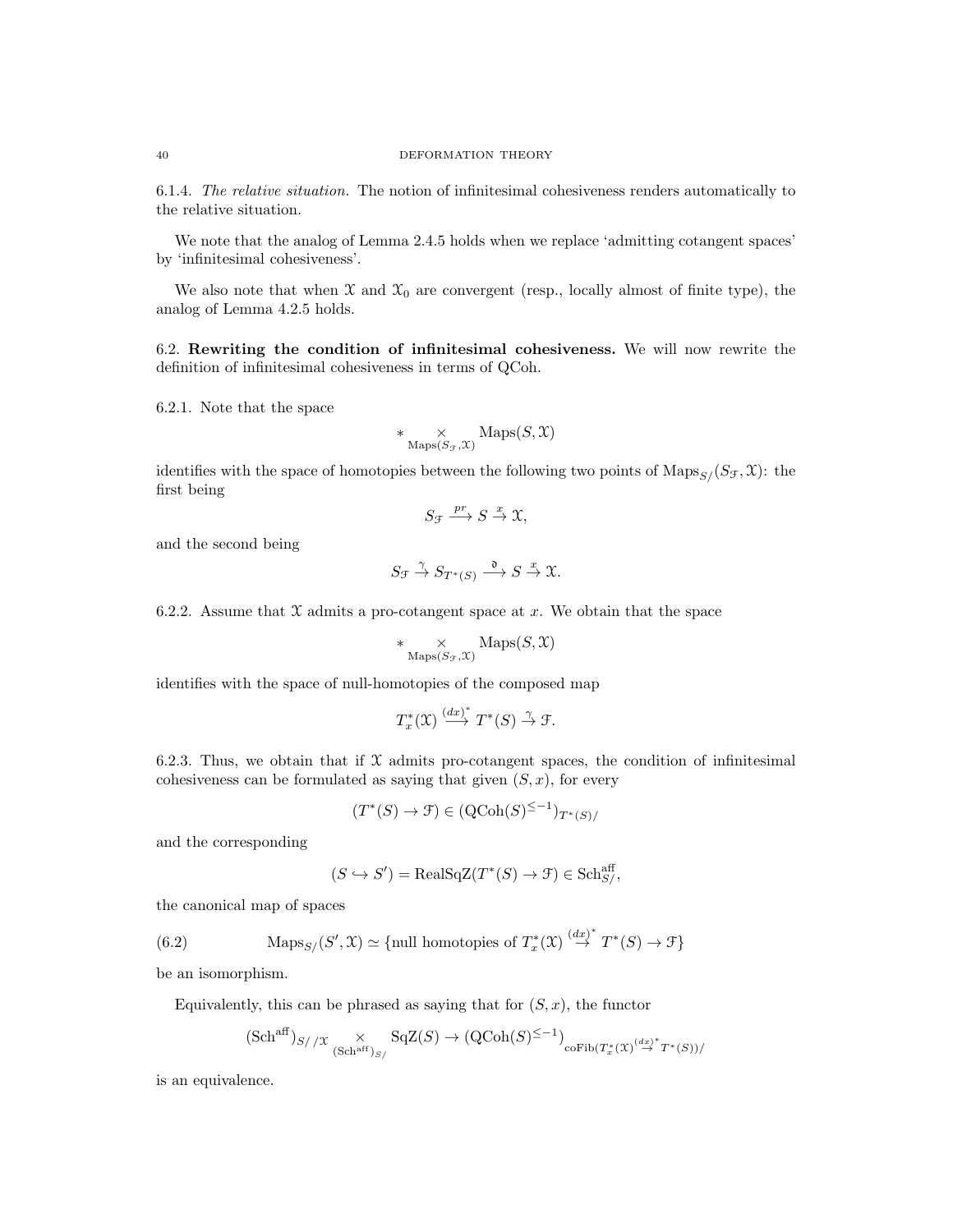6.2.4. Suppose that  $X$  both admits a pro-cotangent complex and is infinitesimally cohesive. Assume also that  $\mathfrak X$  is a sheaf in the Zariski topology.

Let Z be a scheme. From Lemma 4.6.2, we obtain:

Corollary 6.2.5. For 
$$
(T^*(Z) \to \mathcal{F}) \in (\mathrm{QCoh}(Z)^{\leq -1})_{/T^*(Z)}
$$
 and  
\n $(Z \hookrightarrow Z') = \mathrm{RealSqZ}(T^*(Z) \to \mathcal{F}) \in \mathrm{Sch}_{Z/}$ 

the map

$$
\operatorname{Maps}_{Z/}(Z', \mathfrak{X}) \to \{ \text{null homotopies of } T_x^*(\mathfrak{X}) \stackrel{(dx)^*}{\to} T^*(Z) \to \mathfrak{F} \}
$$

is an isomorphism.

6.3. Consequences of infinitesimal cohesiveness. If a prestack is infinitesimally cohesive, one can deduce that it has certain properties from the fact that the underlying reduced prestack has these properties.

6.3.1. First, combining Sect. 6.2.2 and Proposition 5.4.2, we obtain:

**Lemma 6.3.2.** Assume that  $X \in \text{PreStk }$  admits  $(-k)$ -connective pro-cotangent spaces and is infinitesimally cohesive. Let S be an object of  $\leq n\,\text{Sch}^{\text{aff}}$ , and let  $S_0 \subset \text{cl}S$  be given by a nilpotent ideal. Then the fibers of the map

$$
Maps(S, \mathcal{X}) \to Maps(S_0, \mathcal{X})
$$

are  $(k+n)$ -truncated.

In particular, we obtain that if <sup>cl</sup> $\mathcal{X}$  takes values in Sets  $\subset$  Spc, then for  $S \in \leq^n\text{Sch}^{\text{aff}}$ , the space  $Maps(S, \mathcal{X})$  is *n*-truncated.

6.3.3. From Sect. 5.2.1 we obtain:

**Lemma 6.3.4.** Let  $X$  be an object of PreStk, which both admits a pro-cotangent complex and is infinitesimally cohesive. Then if

$$
S_1' \underset{S_1}{\sqcup} S_2 \to S_2'
$$

is a push-out diagram in Sch<sup>aff</sup>, where  $S_1 \hookrightarrow S'_1$  has a structure of a square-zero extension. Then

$$
\mathrm{Maps}(S_2',\mathfrak{X})\to\mathrm{Maps}(S_1',\mathfrak{X})\underset{\mathrm{Maps}(S_1,\mathfrak{X})}{\times}\mathrm{Maps}(S_2,\mathfrak{X})
$$

is a pullback diagram.

Iterating, from Lemma 6.3.4, we obtain:

**Corollary 6.3.5.** Let  $X$  be an object of PreStk which both admits a pro-cotangent complex and is infinitesimally cohesive. Let

$$
S'_1 \underset{S_1}{\sqcup} S_2 \to S'_2
$$

be a push-out diagram in Sch<sup>aff</sup> such that  $S'_1$  can be obtained from  $S_1$  as a finite succession of square-zero extensions. Then

$$
\mathrm{Maps}(S'_2,\mathcal{X})\to\mathrm{Maps}(S'_1,\mathcal{X})\underset{\mathrm{Maps}(S_1,\mathcal{X})}{\times}\mathrm{Maps}(S_2,\mathcal{X})
$$

is a pullback diagram.

Furthermore, from Corollary 6.2.5, we obtain: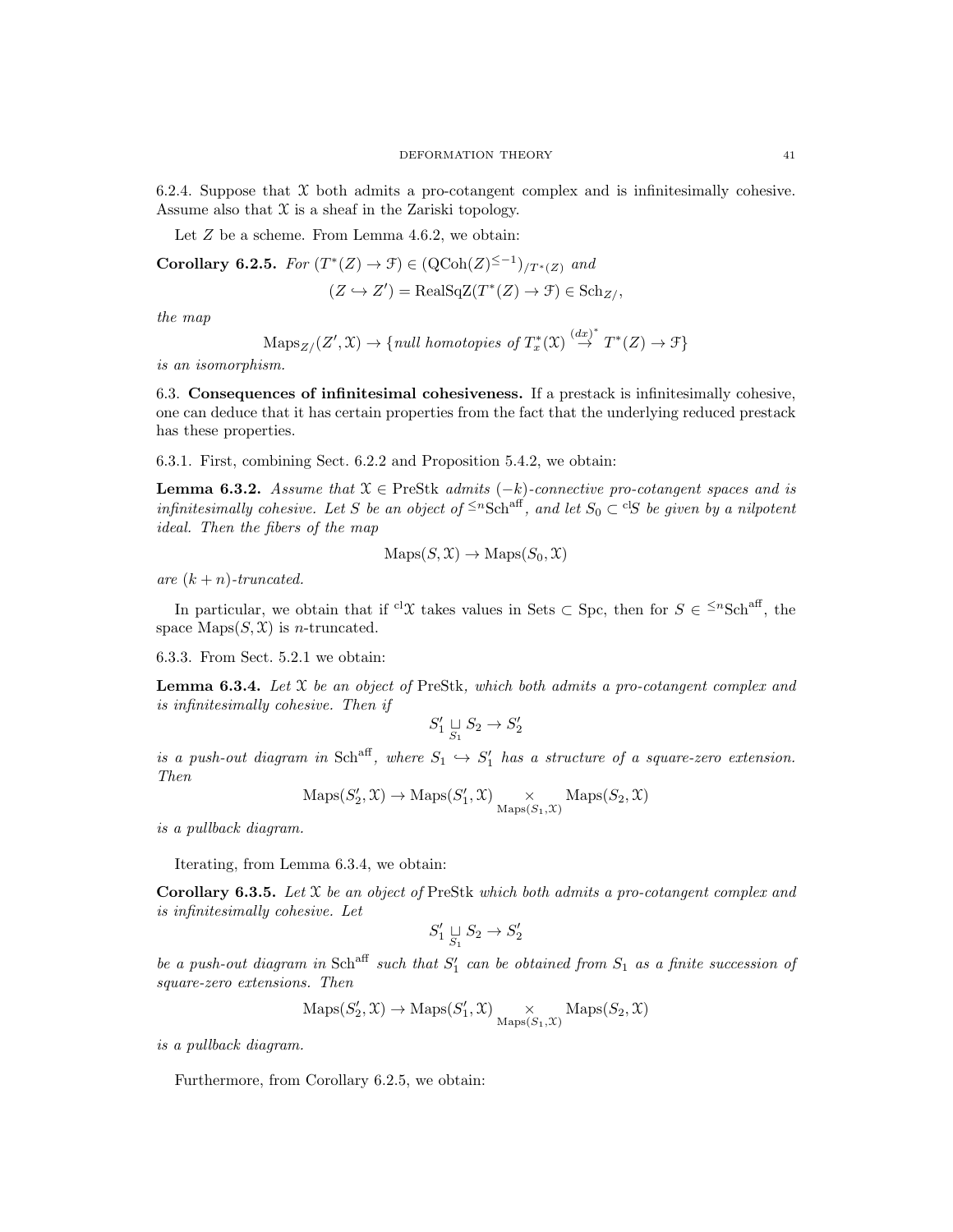**Corollary 6.3.6.** Let  $\mathfrak X$  be an object of PreStk which both admits a pro-cotangent complex and is infinitesimally cohesive. Assume also that  $X$  is a sheaf in the Zariski topology. Let

$$
Z'_1 \underset{Z_1}{\sqcup} Z_2 \to Z'_2
$$

be a push-out diagram in Sch, where the map  $Z_1 \rightarrow Z_2$  is affine, and  $Z'_1$  can be obtained from  $Z_1$  as a finite succession of square-zero extensions. Then the map

$$
\mathrm{Maps}(Z'_2,\mathfrak{X})\to\mathrm{Maps}(Z'_1,\mathfrak{X})\underset{\mathrm{Maps}(Z_1,\mathfrak{X})}{\times}\mathrm{Maps}(Z_2,\mathfrak{X})
$$

is an isomorphism.

### 7. Deformation theory

In this section we finally define what it means for a prestack to admit deformation theory, and discuss some basic consequences of this property.

7.1. Prestacks with deformation theory. In this subsection we give the definition of admitting deformation theory.

7.1.1. We now give the following crucial definition:

**Definition 7.1.2.** Let  $\mathcal{X}$  be a prestack. We shall say that  $\mathcal{X}$  admits deformation theory (resp., admits corepresentable deformation theory) if:

- It is convergent;
- It admits a pro-cotangent (resp., cotangent) complex;
- It is infinitesimally cohesive.

Note that the last two conditions are of the form that the functor  $\mathfrak X$  should send certain push-outs in Schaff to pullbacks in Spc; see also Sect. 7.2.4.

7.1.3. In what follows we shall denote by

 $PreStk_{def} \subset PreStk_{ant}$  and  $PreStk_{left-def} \subset PreStk_{left}$ 

the full subcategories spanned by objects that admit deformation theory.

It is clear that the above subcategories are closed under finite limits taken in PreStk.

7.1.4. We shall also consider the following variants:

#### Definition 7.1.5.

(a) We shall say that  $\mathfrak X$  admits an  $(-n)$ -connective deformation theory (resp., corepresentable deformation theory) if it admits deformation theory (resp., corepresentable deformation theory) and its cotangent spaces are  $(-n)$ -connective.

(b) We shall say that  $\mathfrak X$  admits a locally eventually connective deformation theory if it admits deformation theory and its pro-cotangent spaces are locally eventually connective.

(c) We shall say that  $\mathfrak X$  admits a uniformly eventually connective deformation theory (resp., corepresentable deformation theory) if there exists an integer n such that  $\mathfrak X$  admits a  $(-n)$ connective deformation theory (resp., corepresentable deformation theory).

As was mentioned above, any scheme X admits a connective corepresentable deformation theory.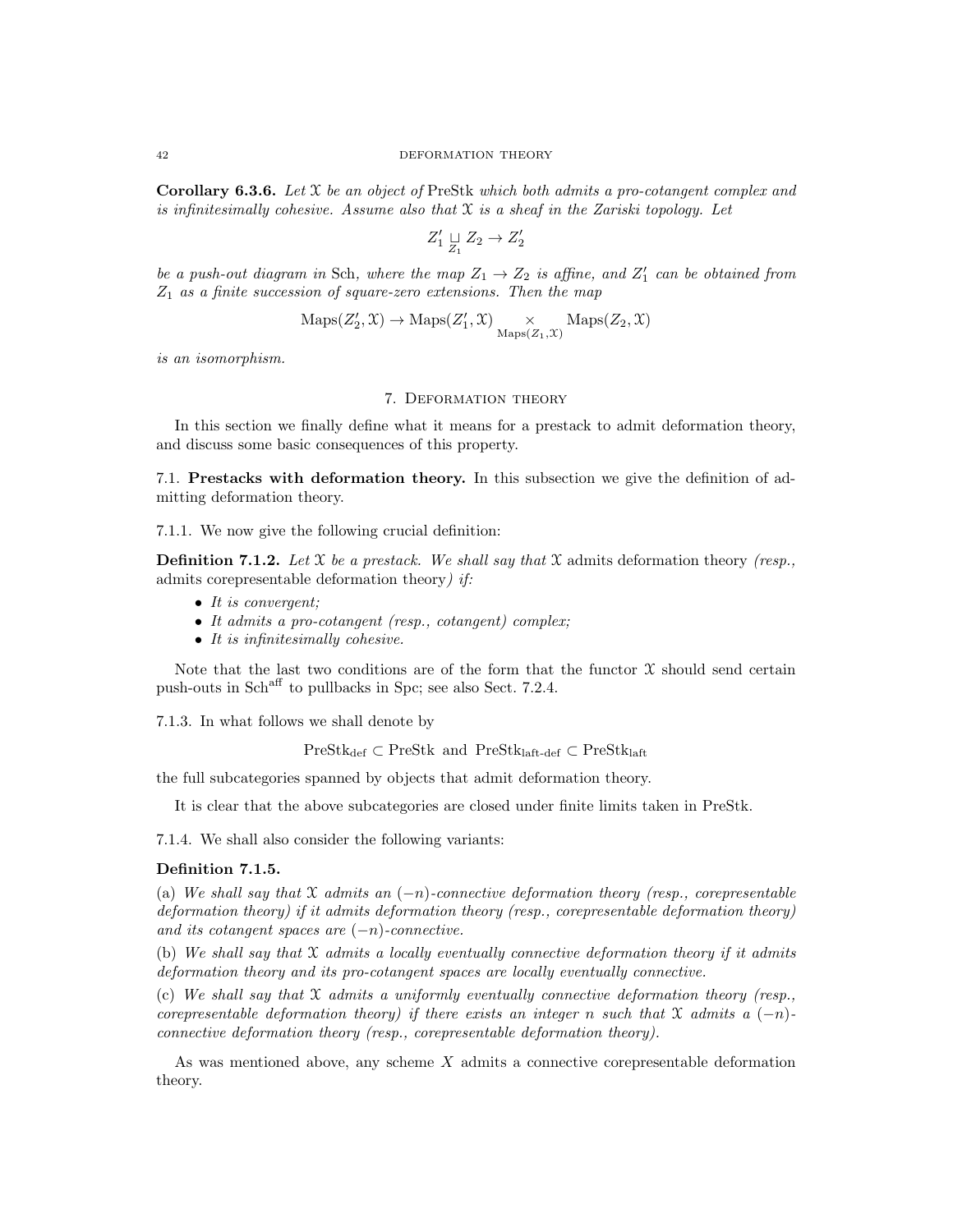7.1.6. The same definitions carry over to the relative situations for  $\mathcal{X} \in \text{PreStk}_{/\mathcal{X}_0}$  for some fixed  $\mathcal{X}_0 \in \text{PreStk.}$ 

Let  $\pi : \mathfrak{X} \to \mathfrak{X}_0$  be a morphism in PreStk. Replacing the words 'infinitesimal cohesiveness' by 'admitting deformation theory' we render the contents of Sect. 6.1.4 to the present context.

7.2. Compatibility with push-outs. In this subsection we rewrite the condition of admitting deformation theory in terms of compatibility with certain type of push-outs.

7.2.1. One of the main properties of prestacks with deformation theory is given by the following proposition:

**Proposition 7.2.2.** Assume that X admits deformation theory, and let  $S'_1 \underset{S_1}{\sqcup} S_2$  be a push-out

diagram in Sch<sup>aff</sup>, where the map  $S_1 \rightarrow S'_1$  is a nilpotent embedding. Then the map

$$
\mathrm{Maps}(S'_1 \underset{S_1}{\sqcup} S_2, \mathcal{X}) \to \mathrm{Maps}(S'_1, \mathcal{X}) \underset{\mathrm{Maps}(S_1, \mathcal{X})}{\times} \mathrm{Maps}(S_2, \mathcal{X})
$$

is an isomorphism.

Proof of Proposition 7.2.2. Follows from Corollary 6.3.5 using Proposition 5.5.3.

 $\Box$ 

Corollary 7.2.3. Assume that  $X$  admits deformation theory, and is a sheaf in the Zariski topology. Let

$$
Z'_1 \mathrel{\underset{Z_1}{\sqcup}} Z_2 \to Z'_2
$$

be a push-out diagram in Sch, where  $Z_1 \rightarrow Z'_1$  is a nilpotent embedding. Assume that the map  $Z_1 \rightarrow Z_2$  is affine. Then the map

$$
\mathrm{Maps}(Z'_2,\mathfrak{X}) \to \mathrm{Maps}(Z'_1,\mathfrak{X}) \underset{\mathrm{Maps}(Z_1,\mathfrak{X})}{\times} \mathrm{Maps}(Z_2,\mathfrak{X})
$$

is an isomorphism.

7.2.4. Now, we have that the following converse of Proposition 7.2.2 holds:

**Proposition 7.2.5.** Let  $X \in \text{PreStk}$  be convergent. Assume that whenever  $S'_{1} \underset{S_1}{\cup} S_2$  is a push-out

diagram in Sch<sup>aff</sup>, where the map  $S_1 \rightarrow S'_1$  is a nilpotent embedding, the map

$$
\mathrm{Maps}(S'_1 \sqcup_{S_1} S_2, \mathcal{X}) \to \mathrm{Maps}(S'_1, \mathcal{X}) \underset{\mathrm{Maps}(S_1, \mathcal{X})}{\times} \mathrm{Maps}(S_2, \mathcal{X})
$$

is an isomorphism. Then X admits deformation theory.

*Proof.* Let us first show that X admits pro-cotangent spaces. For  $(S, x) \in (\text{Sch}^{\text{aff}})_{/\mathcal{X}}$  and  $\mathcal{F} \in \mathrm{QCoh}(S)^{\leq 0}$ , consider the push-out diagram

$$
S \underset{S_{\mathcal{F}[1]}}{\sqcup} S \to S_{\mathcal{F}}
$$

(with both maps  $S_{\mathcal{F}[1]} \to S$  being pr), and the resulting map

(7.1) 
$$
\text{Maps}_{S/}(S_{\mathcal{F}}, \mathfrak{X}) \to \Omega(\text{Maps}_{S/}(S_{\mathcal{F}[1]}, \mathfrak{X})).
$$

Since the map  $S_{\mathcal{F}[1]} \to S$  is a nilpotent embedding, by assumption, the map (7.1) is an isomorphism.

Let now  $\mathfrak{F} \to \mathfrak{F}_1 \to \mathfrak{F}_2$  be a fiber sequence in  $\mathrm{QCoh}(S)$  with all three terms in  $\mathrm{QCoh}(S)^{\leq 0}$ . Consider the push-out diagrams

$$
S \underset{S_{\mathcal{F}_2}}{\sqcup} S_{\mathcal{F}_1} \to S_{\mathcal{F}}
$$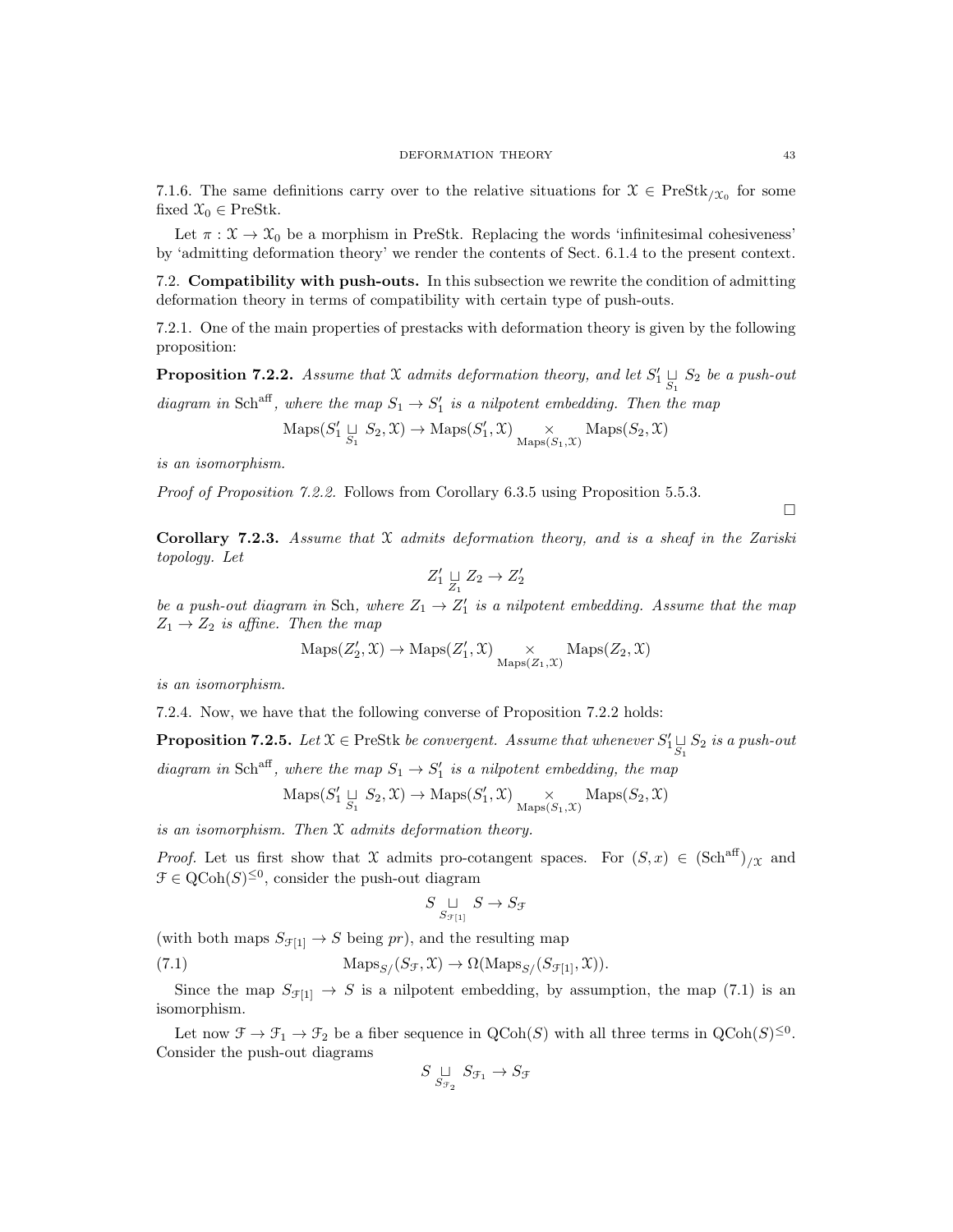and

$$
S \underset{S_{\mathcal{F}_2[1]}}{\sqcup} S_{\mathcal{F}_1[1]} \to S_{\mathcal{F}[1]},
$$

and the corresponding maps

(7.2) 
$$
\operatorname{Maps}_{S}/(S_{\mathcal{F}}, \mathfrak{X}) \to * \underset{\operatorname{Maps}_{S}/(S_{\mathcal{F}_2}, \mathfrak{X})}{\times} \operatorname{Maps}_{S}/(S_{\mathcal{F}_1}, \mathfrak{X})
$$

and

(7.3) 
$$
\operatorname{Maps}_{S/}(S_{\mathcal{F}[1]}, \mathcal{X}) \to * \underset{\operatorname{Maps}_{S/}(S_{\mathcal{F}_2[1]}, \mathcal{X})}{\times} \operatorname{Maps}_{S/}(S_{\mathcal{F}_1[1]}, \mathcal{X}).
$$

Since the map  $S_{\mathcal{F}_2[1]} \to S$  is a nilpotent embedding, the map (7.3) is an isomorphism. Taking loops and using (7.1) we obtain that (7.2) is also an isomorphism.

Hence,  $\mathfrak X$  admits pro-cotangent spaces. The fact that  $\mathfrak X$  admits a pro-cotangent complex follows from the fact that  $X$  takes push-outs of the form

$$
(S_1)_{\mathcal{F}_1} \underset{S_1}{\sqcup} S_2, \quad \mathcal{F}_1 \in \text{QCoh}(S_1)^{\leq 0}
$$

to pullbacks; the latter because  $S_1 \to (S_1)_{\mathcal{F}_1}$  is a nilpotent embedding.

Finally,  $\mathfrak X$  is infinitesimally cohesive because it takes push-outs of the form

$$
S \underset{S_{\mathcal{F}[1]}}{\sqcup} S, \quad \mathcal{F} \in \text{QCoh}(S)^{\leq 0}
$$

to pullbacks; the latter because  $S_{\mathcal{F}[1]} \to S$  is a nilpotent embedding.

Combining with Proposition 5.5.3, we obtain:

**Corollary 7.2.6.** Let  $X \in \text{PreStk}$  be convergent. Assume that whenever  $S'_1 \underset{S_1}{\cup} S_2$  is a push-out diagram in Sch<sup>aff</sup>, where the map  $S_1 \hookrightarrow S'_1$  has a structure of square-zero extension, the map

$$
\mathrm{Maps}(S'_1 \underset{S_1}{\sqcup} S_2, \mathcal{X}) \to \mathrm{Maps}(S'_1, \mathcal{X}) \underset{\mathrm{Maps}(S_1, \mathcal{X})}{\times} \mathrm{Maps}(S_2, \mathcal{X})
$$

is an isomorphism. Then X admits deformation theory.

7.2.7. It is easy to see that in the circumstances of Corollary 7.2.6, it is enough to consider  $S_1, S_2, S'_1$  that belong to <sup><∞</sup>Sch<sup>aff</sup>. Furthermore, if  $\mathfrak{X} \in \text{PreStk}_{\text{laff}},$  it is enough to take  $S_1, S_2, S'_1$ that belong to  $\rm{<}\infty\rm{Sch}^{\rm{aff}}_{\rm{ft}}$ .

Hence, we obtain:

Corollary 7.2.8. The subcategory PreStk<sub>def</sub>  $\subset$  <sup>conv</sup>PreStk is closed under filtered colimits, and the same is true for  $PreStk<sub>laff-def</sub> \subset PreStk<sub>laff</sub>$ .

*Proof.* Follows from the fact that filtered colimits commute with fiber products.  $\Box$ 

7.3. Formal smoothness. In this subsection we discuss the notion of formal smoothness of a prestack, and rewrite it for prestacks that admit deformation theory.

7.3.1. Let X be an object of PreStk. We shall say that X is *formally smooth*, if whenever  $S \to S'$ is a nilpotent embedding of affine schemes, the map

$$
\mathrm{Maps}(S', \mathcal{X}) \to \mathrm{Maps}(S, \mathcal{X})
$$

is surjective on  $\pi_0$ .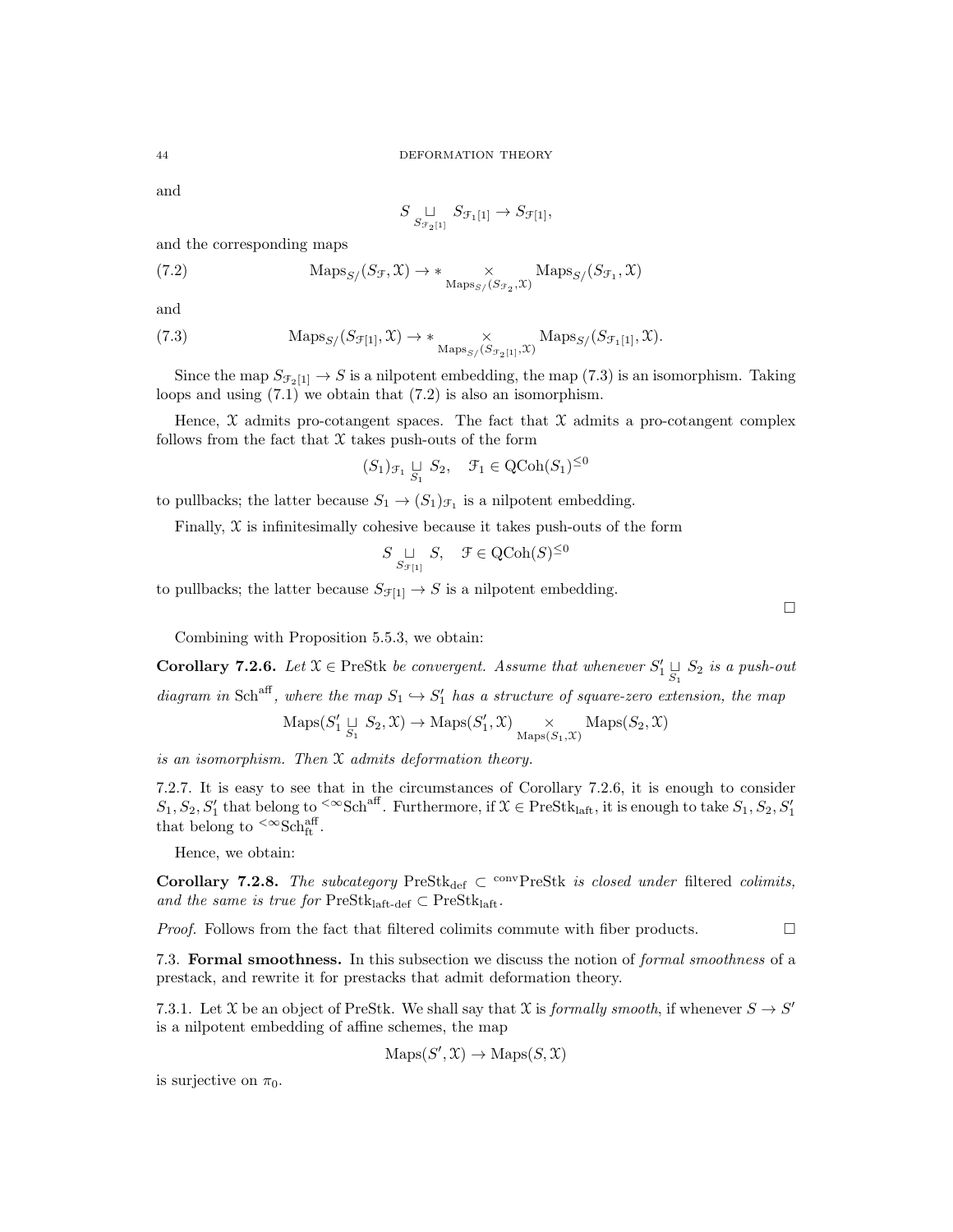7.3.2. We have the following basic result:

**Proposition 7.3.3.** Assume that  $\mathfrak X$  admits deformation theory. Then the following conditions are equivalent:

- (a)  $X$  is formally smooth.
- (b) For any  $n \geq 0$ , the restriction map

$$
Maps(S, \mathcal{X}) \to Maps({}^{\leq n}S, \mathcal{X}), \quad S \in Sch^{aff}
$$

induces an isomorphism on  $\pi_n$  (equivalently, on  $\pi_{n'}$  for  $n' \leq n$ ).

(b') The restriction map

$$
Maps(S, \mathcal{X}) \to \text{Maps}({}^{cl}S, \mathcal{X}), \quad S \in Sch^{aff}
$$

induces an isomorphism on  $\pi_0$ .

(c) For any  $(S, x) \in (\text{Sch}^{\text{aff}})_{/\mathfrak{X}}$  and  $\mathfrak{F} \in \text{QCoh}(S)^{\heartsuit}$ , we have

$$
Maps(T^*_x(\mathfrak{X}), \mathfrak{F}) \in Vect^{\leq 0}
$$

.

 $(c')$  Same as  $(c)$ , but assuming that S is classical.

*Proof.* The implications (b)  $\Rightarrow$  (b') and (c)  $\Rightarrow$  (c') are tautological.

The implication (a)  $\Rightarrow$  (c) is immediate: apply the definition to the nilpotent embedding  $S_{\mathcal{F}[i]} \to S$ . Similarly, (b') implies (c): use the fact that <sup>cl</sup>S  $\simeq$  <sup>cl</sup>S<sub>F[i]</sub> for  $i > 0$ .

The implication (c)  $\Rightarrow$  (b) follows from Proposition 5.4.2(b). The implication (c)  $\Rightarrow$  (a) follows from Proposition 5.5.3.

The implication (c')  $\Rightarrow$  (c) follows from the fact that any object of  $QCoh(S)^{\heartsuit}$  is the direct image under  ${}^{cl}S \rightarrow S$ .

7.3.4. Now, assume that  $\mathcal{X} \in \text{PreStk}_{\text{left-def}}$ . In this case we have:

Proposition 7.3.5. Then the following conditions are equivalent:

(i)  $X$  is formally smooth.

(i) The condition of formal smoothness is satisfied for nilpotent embeddings  $S \to S'$  with  $S, S' \in \sup^{\text{def}}_{\text{ft}}$ .

(ii) For any  $n \geq 0$ , the restriction map

$$
\mathrm{Maps}(S, \mathcal{X}) \to \mathrm{Maps}({}^{\leq n}S, \mathcal{X}), \quad S \in {}^{<\infty}\mathrm{Sch}^{\mathrm{aff}}_{\mathrm{ft}}
$$

induces an isomorphism on  $\pi_n$  (equivalently, on  $\pi_{n'}$  for  $n' \leq n$ ).

(ii') The restriction map

$$
\mathrm{Maps}(S, \mathcal{X}) \to \mathrm{Maps}({}^{\mathrm{cl}}S, \mathcal{X}), \quad S \in {}^{<\infty}\mathrm{Sch}^{\mathrm{aff}}_{\mathrm{ft}}
$$

induces an isomorphism on  $\pi_0$ .

(iii) For any  $(S, x) \in {\mathrm{clSch}}_{\mathrm{ft}}^{\mathrm{aff}}/_{X}$  and  $\mathcal{F} \in \mathrm{Coh}(S)^{\heartsuit}$ , we have

$$
Maps(T_x^*(\mathfrak{X}), \mathfrak{F}) \in Vect^{\leq 0}.
$$

(iii) Same as (iii), but assuming that  $S$  is reduced.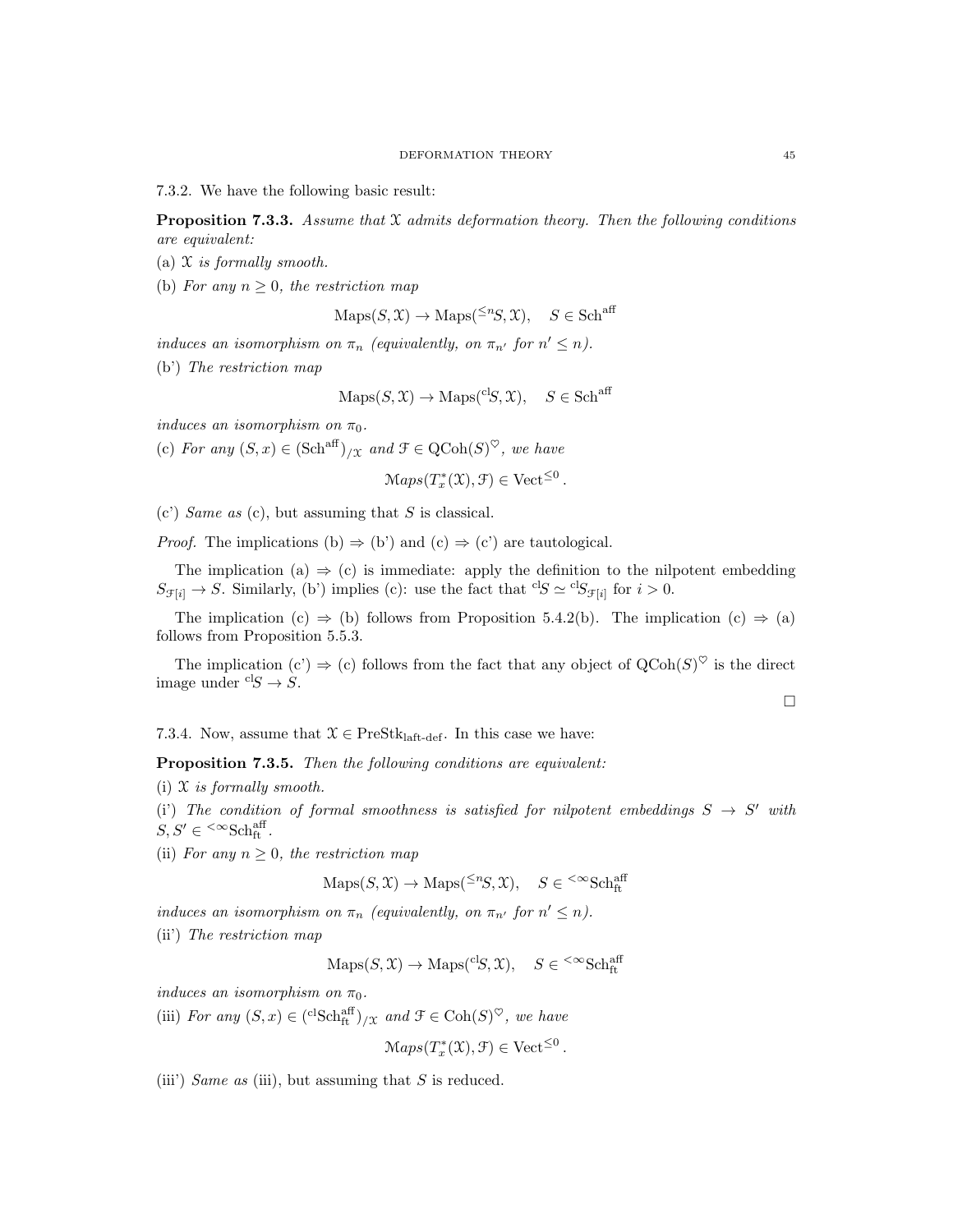*Proof.* The implications (i)  $\Rightarrow$  (i'), (ii)  $\Rightarrow$  (ii') and (iii)  $\Rightarrow$  (iii') are tautological. The implications  $(i') \Rightarrow (iii)$ ,  $(ii') \Rightarrow (iii)$  and  $(iii) \Rightarrow (ii)$  follow in the same way as in Proposition 7.3.3.

The fact that (iii) implies (iii) follows from the fact that any object in  $\text{QCoh}(S)^\heartsuit$  is a finite extension of ones coming as direct image under  $\text{red} S \to S$ .

It remains to show that (iii) implies (i). We will show that (iii) implies condition (c') from Proposition 7.3.3. Let  $(S', x')$  be an object of  $({}^{\text{cl}}\text{Sch}^{\text{aff}})_{/\mathfrak{X}}$  and  $\mathcal{F}' \in \text{QCoh}(S')^{\heartsuit}$ . Since X is locally almost of finite type, we can factor the map  $x': S' \to \mathfrak{X}$  as

$$
S' \xrightarrow{f} S \xrightarrow{x} \mathfrak{X},
$$

where  $S \in {}^{cl}Sch_{ft}^{aff}$ . Set  $\mathcal{F} := f_*(\mathcal{F}')$ . Since X admits a cotangent complex, we have

 $\mathrm{Maps}(T^*_{x'}(\mathfrak{X}), \mathfrak{F}'[i]) \simeq \mathrm{Maps}(T^*_{x}(\mathfrak{X}), \mathfrak{F}[i]).$ 

Write  ${\mathcal F}$  as a filtered colimit

$$
\operatorname{colim}_{\alpha} \mathcal{F}_{\alpha}, \quad \mathcal{F}_{\alpha} \in \operatorname{Coh}(S)^{\heartsuit}.
$$

Now, since  $T_x^*(\mathfrak{X})$  commutes with filtered colimits in  $\mathrm{QCoh}(S)^\heartsuit$  (by Lemma 3.5.2), we have:

$$
Maps(T_x^*(\mathfrak{X}), \mathcal{F}_\alpha[i]) = 0 \Rightarrow Maps(T_x^*(\mathfrak{X}), \mathcal{F}[i]) = 0,
$$

as required.

7.3.6. The definition of formal smoothness and Proposition 7.3.3 can be easily extended to a relative situation.

7.4. Artin stacks. In this subsection we show that Artin stacks, defined as in [Chapter I.3, Sect. 4], admit deformation theory.

7.4.1. We are going to prove:

### Proposition 7.4.2.

(a) Let X be an n-Artin stack. Then X admits an  $(-n)$ -connective corepresentable deformation theory.

(b) If X is smooth over a scheme Z, then for  $x : S \in {\text{clsch}}^{\text{aff}}/x$ , the relative cotangent complex  $T_x^*(\mathfrak{X}/Z)$  lives in  $\mathrm{QCoh}(S)^{\geq 0, \leq n}$ .

Arguing by induction on  $n$ , the proposition follows from the next lemma:

**Lemma 7.4.3.** Let  $f : \mathcal{Y} \to \mathcal{X}$  be a map in PreStk. Assume that:

- $\mathfrak X$  satisfies étale descent;
- $f$  is étale-locally surjective;
- *Y* admits deformation theory;
- $\mathcal{Y}$  admits deformation theory relative to  $\mathcal{X}$ ;
- $\mathcal Y$  is formally smooth over  $\mathfrak X$ .

Then X admits deformation theory.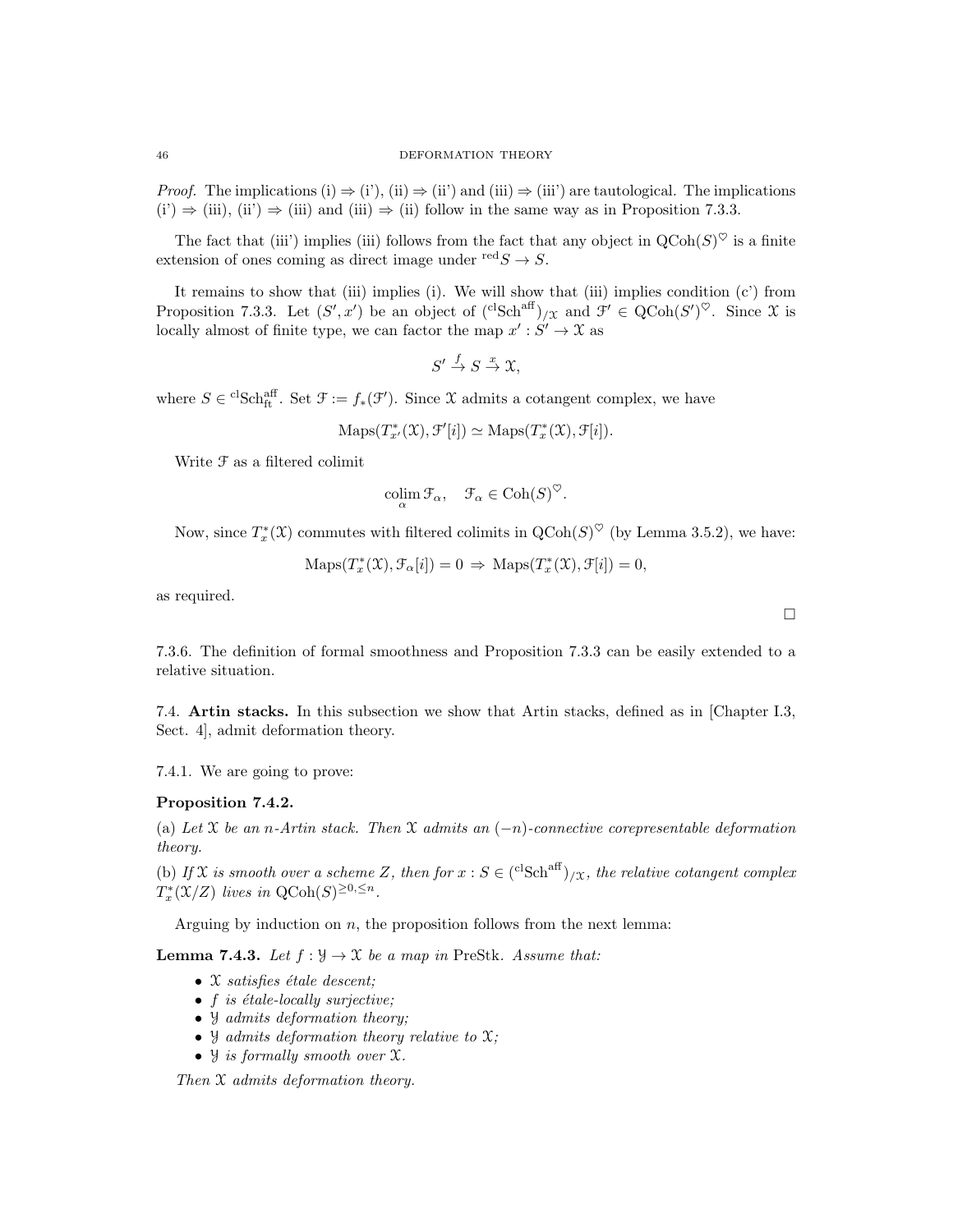7.4.4. Proof of Lemma 7.4.3. We will show that if

$$
S_1' \underset{S_1}{\sqcup} S_2 \to S_2'
$$

is a push-out diagram in Sch<sup>aff</sup>, where  $S_1 \to S_1'$  has a structure of a square-zero extension, then, given a map  $S_2 \to \mathfrak{X}$ , the map

$$
\operatorname{Maps}_{S_2/}(S'_2,\mathfrak{X})\to\operatorname{Maps}_{S_1/}(S'_1,\mathfrak{X})
$$

is an isomorphism. The other properties are proved similarly.

By étale descent for  $\mathfrak{X}$ , the statement is local in the étale topology on  $S_2$ . Hence, we can assume that the given map  $S_2 \to \mathfrak{X}$  admits a lift to a map  $S_2 \to \mathcal{Y}$ .

Let  $\mathcal{Y}^{\bullet}/\mathcal{X}$  be the Čech nerve of f. We have a commutative diagram

$$
\begin{array}{ccc}\n|\text{Maps}_{S_2}/(S'_2,\mathcal{Y}^{\bullet}/\mathcal{X})| & \longrightarrow & \text{Maps}_{S_2}/(S'_2,\mathcal{X}) \\
\downarrow & & \downarrow \\
|\text{Maps}_{S_1}/(S'_1,\mathcal{Y}^{\bullet}/\mathcal{X})| & \longrightarrow & \text{Maps}_{S_1}/(S'_1,\mathcal{X}),\n\end{array}
$$

where the horizontal arrows are monomorphisms.

We note that the terms of  $\mathcal{Y}^{\bullet}/\mathcal{X}$  admit deformation theory (by the deformation theory analog of Lemma 2.4.5). Hence, the left vertical arrow is an isomorphism.

Hence, it remains to show that the horizontal arrows are surjective. We claim that this follows from the last requirement on  $f$ . We claim that for any square-zero extension

$$
S \hookrightarrow S',
$$

a map  $x' : S' \to \mathfrak{X}$  and a lift of the composition

$$
x: S \to S' \to \mathfrak{X}
$$

to a map  $y : S \to Y$ , there exists a lift of x' to a map  $y' : S' \to Y$ .

Indeed, if  $S \hookrightarrow S'$  is given by a map  $T^*(S) \to \mathcal{F}$ , the space of lifts as above is the space of null-homotopies of the resulting map

$$
T_y^*(\mathcal{Y}/\mathcal{X}) \to \mathcal{F}.
$$

However, the above map admits a null-homotopy since  $\mathcal{F} \in \text{QCoh}(S)^{\leq -1}$  and the assumption that  $\mathcal{Y} \to \mathcal{X}$  is formally smooth.

 $\Box$ 

### 8. Consequences of admitting deformation theory

In this section we discuss further properties of prestacks that admit deformation theory.

8.1. Digression: properties of maps of prestacks. In this subsection we define several classes of morphisms of prestacks.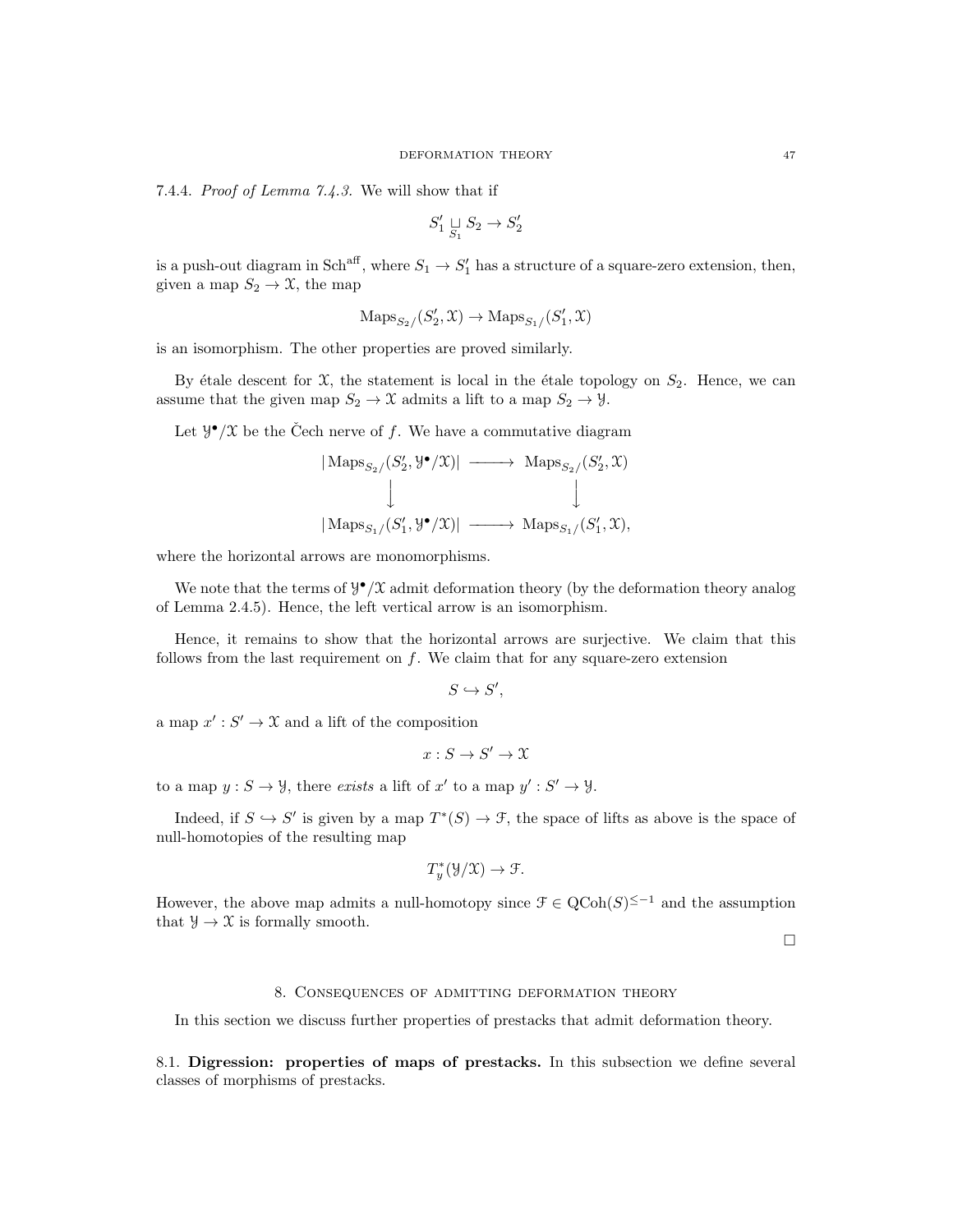8.1.1. Let <sup>red</sup>Sch<sup>aff</sup> denote the category of (classical) reduced affine schemes. For a prestack

$$
\mathcal{Y}: (\mathrm{Sch}^{\mathrm{aff}})^{\mathrm{op}} \to \mathrm{Spc},
$$

or an object  $\mathcal{Y} \in {}^{cl}P \text{reStk}$ , let  ${}^{red}\mathcal{Y}$  denote its restriction to  ${}^{red}Sch^{aff}$ , which we view as a functor

$$
(\text{redSch}^{\text{aff}})^{\text{op}} \to \text{Spc}.
$$

We give the following definitions:

**Definition 8.1.2.** Let  $f : \mathfrak{X}_1 \to \mathfrak{X}_2$  be a map in <sup>cl</sup>PreStk. (a) We shall say that  $f$  is a closed embedding if its base change by a classical affine scheme yields a closed embedding. I.e., if for  $S_2 \in {}^{(\mathrm{clSch} \mathrm{aff})}/\mathfrak{x}_2$ , the fiber product  $S_1 := S_2 \underset{\mathfrak{X}_2}{\times} \mathfrak{X}_1$ , taken in <sup>cl</sup>PreStk, belongs to <sup>cl</sup>Sch<sup>aff</sup>, and the map  $S_1 \rightarrow S_2$  is a closed embedding. (b) We shall say that f is a nil-isomorphism if it induces an isomorphism  $\text{red}\mathfrak{X}_1 \rightarrow \text{red}\mathfrak{X}_2$ . Equivalently, if for every  $S_2 \in (\text{redSch}^{\text{aff}})_{/\mathfrak{X}_2}$ , the map

$$
{}^{\rm red}(S_2\underset{\mathfrak{X}_2}{\times}\mathfrak{X}_1)\to S_2
$$

(the fiber product is taken in  ${}^{cl}$ PreStk) is an isomorphism.

(c) We shall say that f is nil-closed if for every  $S_2 \in {^{c}Sch}^{aff}$   $\mid \chi_2$ , the map

$$
{}^{\text{red}}(S_2 \underset{\mathcal{X}_2}{\times} \mathcal{X}_1) \to {}^{\text{red}}S_2
$$

(the fiber product is taken in  ${}^{cl}$ PreStk) is a closed embedding.

(d) We shall say that  $f$  is a nilpotent embedding if its base change by a classical affine scheme yields a nilpotent embedding. I.e., if in the situation of (a), the map  $S_1 \rightarrow S_2$  is a nilpotent embedding of classical schemes.

(d') We shall say that f is a pseudo-nilpotent embedding if it is a nil-isomorphism and for every  $S_2 \in {\rm (c^lSch^{aff})}_{/\mathfrak{T}_2}$ , there exists a commutative diagram

$$
S_1 \longrightarrow X_1
$$
  
\n
$$
\downarrow \qquad \qquad \downarrow
$$
  
\n
$$
S_2 \longrightarrow X_2
$$

with  $S_1 \in {}^{cl}Sch^{aff}$  and  $S_1 \to S_2$  a nilpotent embedding.

**Definition 8.1.3.** Let  $f: \mathfrak{X}_1 \to \mathfrak{X}_2$  be a map in PreStk. We shall say that f is a closed embedding (resp., nil-isomorphism, nil-closed, nilpotent embedding, pseudo-nilpotent embedding), if the corresponding map  ${}^{cl}\mathfrak{X}_1 \rightarrow {}^{cl}\mathfrak{X}_2$  has the corresponding property in the classical setting.

Clearly:

'closed embedding' ⇒ 'nil-closed';

'nilpotent embedding'  $\Rightarrow$  'closed embedding';

'nilpotent embedding' ⇒ 'nil-isomorphism' and 'pseudo-nilpotent embedding'.

'pseudo-nilpotent embedding' ⇒ 'nil-isomorphism'.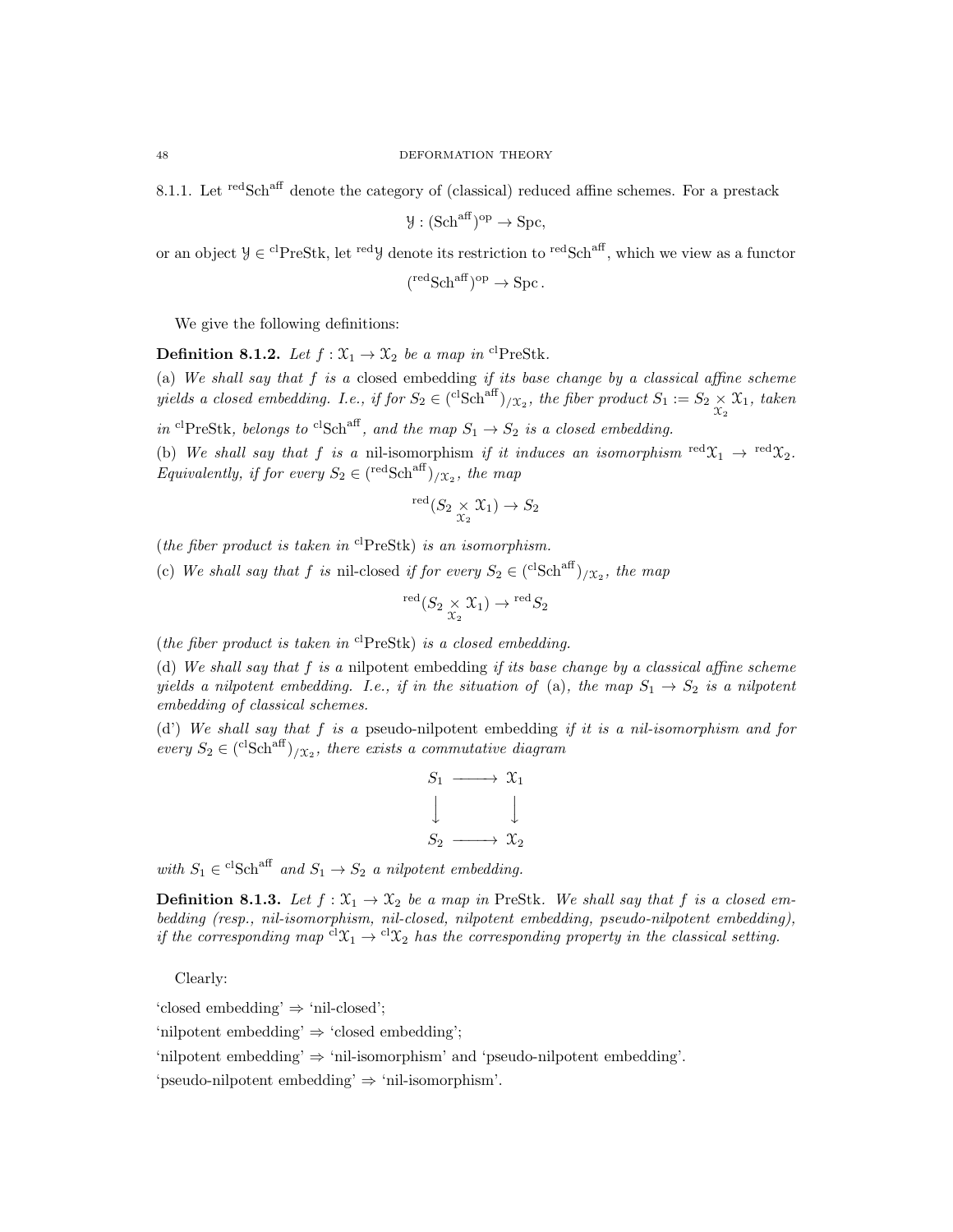#### DEFORMATION THEORY 49

8.1.4. The condition of being a pseudo-nilpotent embedding may appear a little obscure, but it turns out to be useful. We note, however, that due to the next proposition, the difference between 'nil-isomorphism' and 'pseudo-nilpotent embedding' only exists when our stacks are not locally of finite type:

**Lemma 8.1.5.** Let  $f : \mathfrak{X}_1 \to \mathfrak{X}_2$  be a nil-isomorphism in <sup>cl</sup>PreStk. Assume that  $\mathfrak{X}_2 \in$  $\mathrm{clPrestk}_{\mathrm{lft}}$ . Then f is a pseudo-nilpotent embedding.

*Proof.* Let  $S_2 \in C^1Sch^{aff}$ , and let  $S_2 \to \mathfrak{X}_2$  be a map. We need to find an object in the category of diagrams



where  $S_1 \in {}^{cl}Sch^{aff}$  and  $S_1 \to S_2$  is a nilpotent embedding.

By the assumption on  $\mathfrak{X}_2$ , we can assume that  $S_2 \in {}^{\mathrm{cl}}S\mathrm{ch}_{\mathrm{ft}}^{\mathrm{aff}}$ . In this case the required data is supplied by taking  $S_1 := {}^{\text{red}}S_2$ .

8.2. Descent properties. In this subsection we will show that one can deduce Zariski, Nisnevich or étale descent property of a prestack from the corresponding property at the classical level.

8.2.1. We will prove:

**Proposition 8.2.2.** Let  $\mathfrak{X} \in \text{PreStk } \text{admit } \text{deformation theory, and let } \mathfrak{X}_{0,\text{cl}} \to {}^{\text{cl}}\mathfrak{X} \text{ be a pseudo-}$ nilpotent embedding of classical prestacks.

(a) Assume that  $\mathfrak{X}_{0,\text{cl}}$  satisfies Zariski (resp., Nisnevich) descent. Then  $\mathfrak X$  also has this property.

(b) Assume that  $\mathfrak{X}_{0,\text{cl}}$  satisfies étale descent. Assume also that the pro-cotangent spaces of X are locally eventually connective. Then  $\mathfrak X$  also satisfies étale descent.

8.2.3. Proof of Proposition 8.2.2. By convergence and Proposition 5.4.2, it is enough to show that if

$$
S\hookrightarrow S'
$$

is a map of affine schemes that has a structure square-zero extension,  $x : S \to \mathcal{X}$  is a map and  $\pi : \mathring{S} \to S$  is a Zariski (resp., Nisnevich, étale) cover, then the map

$$
\mathrm{Maps}_{S/}(S',\mathfrak{X}) \to \mathrm{Tot}(\mathrm{Maps}_{\overset{\circ}{S}\bullet/}(\overset{\circ}{S'}\spadesuit,\mathfrak{X}))
$$

is an isomorphism, where  $\pi': \mathring{S}' \to S'$  is the corresponding cover, and  $\mathring{S}^{\bullet}$  (resp.,  $\mathring{S}'^{\bullet}$ ) is the Čech nerve of  $\pi$ , (resp.,  $\pi'$ ).

We rewrite  $\mathrm{Maps}_{S/}(S', \mathfrak{X})$  and each  $\mathrm{Maps}_{\mathcal{S}\bullet}(\mathcal{S}'\bullet, \mathfrak{X}))$  as in (6.2). So,  $\mathrm{Maps}_{S/}(S', \mathfrak{X})$  identifies with the space of null-homotopies of a certain map

$$
T^*_x(\mathfrak{X}) \to \mathfrak{F}, \quad \mathfrak{F} \in {\rm QCoh}(S)^{>-\infty}
$$

and  $\text{Tot}(\text{Maps}_{\overset{\circ}{S}\bullet}(\overset{\circ}{S}'\bullet,\mathfrak{X}))$  identifies with the totalization of the cosimplicial space of nullhomotopies of the corresponding maps

$$
T^*_x(\mathfrak{X}) \to \mathfrak{F}^\bullet,
$$

where  $\mathcal{F}^{\bullet}$  is the Čech resolution of  $\mathcal F$  corresponding to  $\pi$ .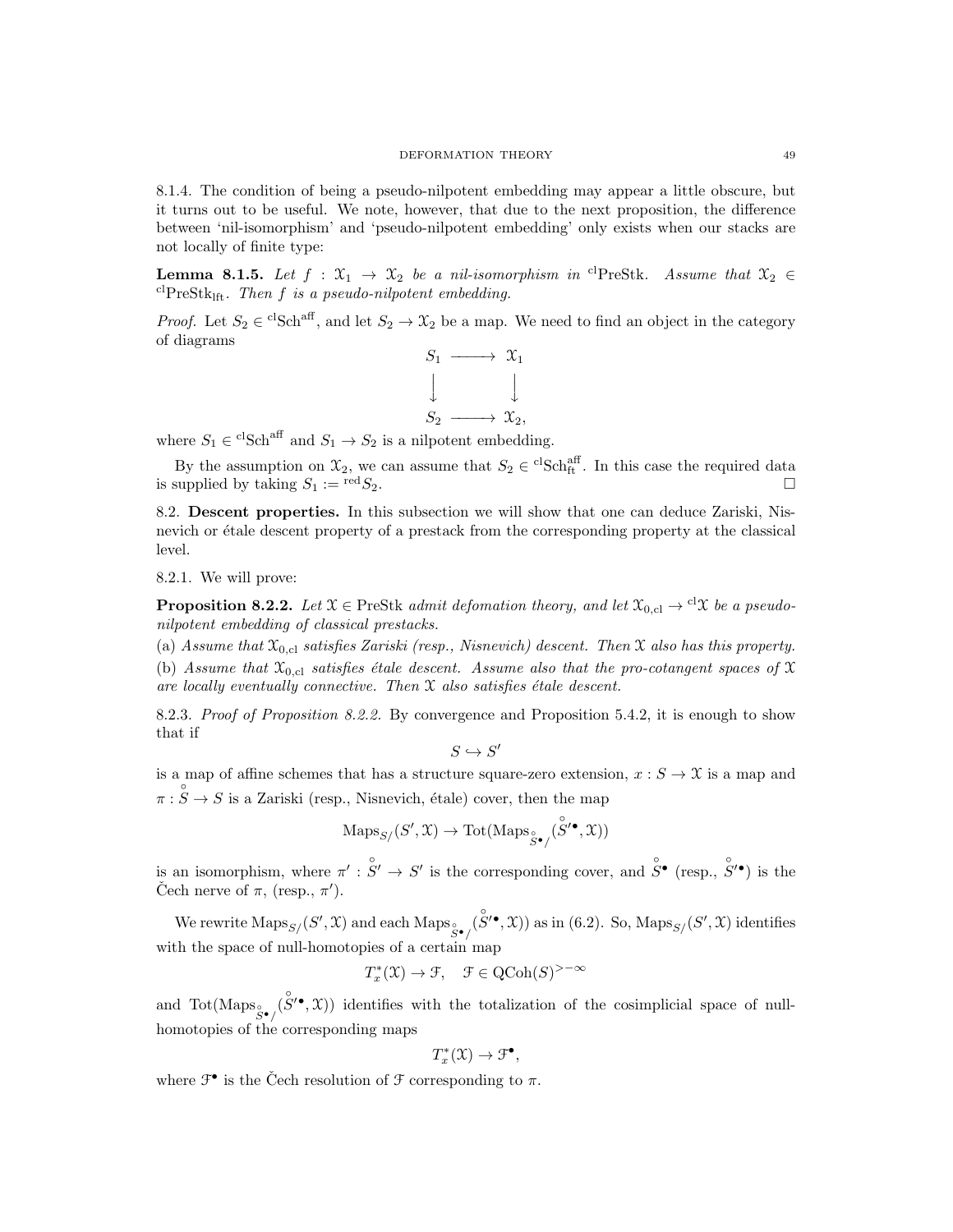Note, however, that in the case of Zariski and Nisnevich covers, one can replace the totalization by a limit over a finite category. Now, the required isomorphism follows from the commutation of  $\mathcal{M}aps(T^*_x(\mathfrak{X}),-)$  with finite limits.

For an étale cover, if  $T_x^*(\mathfrak{X})$  belongs to  $\text{Pro}(\text{QCoh}(S)^{\leq n})$  and  $\mathfrak{F} \in \text{QCoh}(S)^{\geq -k}$ , we can replace the totalization by the limit over the  $n + k$ -skeleton. Hence, the required isomorphism again follows from the commutation of  $\mathcal{M}aps(T^*_x(\mathfrak{X}),-)$  with finite limits.

 $\Box$ 

Remark 8.2.4. A recent result of Akhil Mathew shows that étale descent in Proposition 8.2.2 holds without the assumption of eventual connectivity.

8.3. Isomorphism properties. The property of having deformation theory can be used to show that certain maps between prestacks are isomorphisms.

8.3.1. We will prove:

**Proposition 8.3.2.** Let  $f : \mathfrak{X}_1 \to \mathfrak{X}_2$  be a map between objects of PreStk<sub>def</sub>. Suppose that there exists a commutative diagram



where  $g_1$  and  $g_2$  are pseudo-nilpotent embeddings, and  $\mathfrak{X}_{0,cl} \in {}^{cl}$ PreStk. Suppose also that for any  $S \in {}^{cl}Sch^{aff}$  and a map  $x_0 : S \to \mathfrak{X}_{0, cl}$ , for  $x_i := g_i \circ x_0$ , the induced map

$$
T_{x_2}^*(\mathfrak{X}_2) \to T_{x_1}^*(\mathfrak{X}_1)
$$

is an isomorphism. Then f is an isomorphism.

*Proof.* By induction and Proposition 5.4.2, we have to show that given  $S \in \text{Sch}^{\text{aff}}$  and a map  $S \hookrightarrow S'$  that has a structure of square-zero extension, for a map  $x_1 : S \to \mathfrak{X}_1$ , the space of extensions of  $x_1$  to a map  $S' \to \mathfrak{X}_1$  maps isomorphically to the space of extensions of  $x_2 := f \circ x_1$ to a map  $S' \to \mathfrak{X}_2$ .

Deformation theory implies that the spaces in question are the spaces of null-homotopies of the corresponding maps

$$
T_{x_1}^*(\mathfrak{X}_1) \to \mathfrak{F}
$$
 and  $T_{x_2}^*(\mathfrak{X}_2) \to \mathfrak{F}$ ,

respectively. Hence, it is enough to show that the map  $T_{x_2}^*(\mathcal{X}_2) \to T_{x_1}^*(\mathcal{X}_1)$  is an isomorphism in  $\text{Pro}(\text{QCoh}(S)^-)$ .

The assumption of the proposition implies that there exists a nilpotent embedding  $q : \widetilde{S} \to S$ , such that for  $\tilde{x}_i = x_i \circ g$ , the map

$$
T_{\widetilde{x}_2}^*(\mathfrak{X}_2) \to T_{\widetilde{x}_1}^*(\mathfrak{X}_1)
$$

is an isomorphism in  $\text{Pro}(\text{QCoh}(\tilde{S})^{-})$ . Therefore, it suffices to prove the following:

**Lemma 8.3.3.** For a nilpotent embedding  $g : \widetilde{S} \to S$ , the functor

$$
\mathrm{Pro}(g^*): \mathrm{Pro}(\mathrm{QCoh}(S)^-) \to \mathrm{Pro}(\mathrm{QCoh}(\widetilde{S})^-)
$$

is conservative when restricted to  $\text{conv}\text{Pro}(\text{QCoh}(S)^-)$ .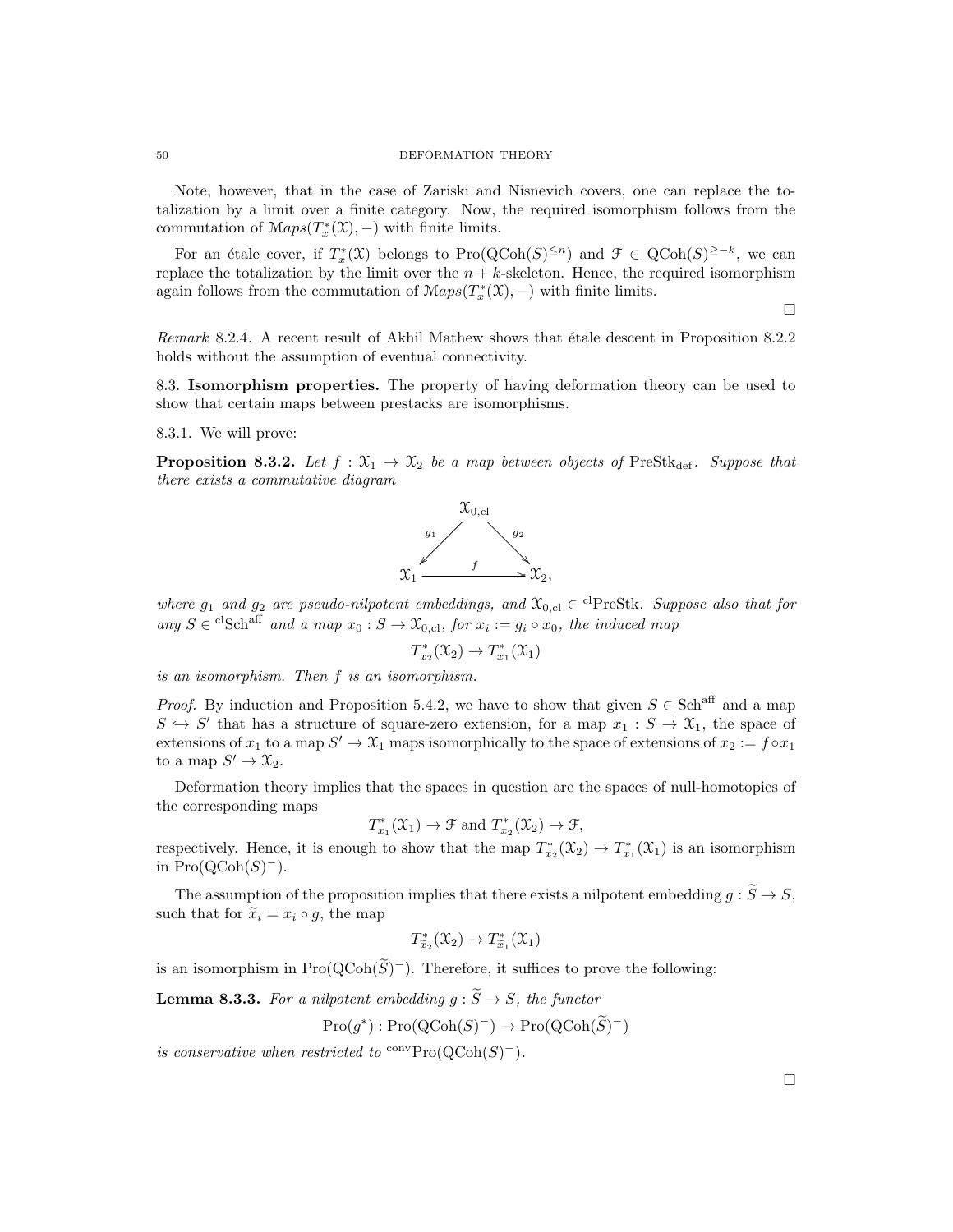8.3.4. Proof of Lemma 8.3.3. First, we claim that if  $\widetilde{S} \to S$  is a square-zero extension, then the functor

$$
\mathrm{Pro}(g^*): \mathrm{Pro}(\mathrm{QCoh}(S)^-) \to \mathrm{Pro}(\mathrm{QCoh}(\widetilde{S})^-)
$$

is conservative on all of  $\text{Pro}(\text{QCoh}(S)^-)$ .

Indeed, we need to show that if  $\mathcal{T} \in \text{Pro}(\text{QCoh}(S)^-)$  is such that  $\text{Maps}(\mathcal{T}, g_*(\mathcal{F})) = 0$  for all  $\widetilde{\mathcal{F}} \in \text{QCoh}(\widetilde{S})^-$ , then  $\text{Maps}(\mathcal{T}, \mathcal{F}) = 0$  for all  $\mathcal{F} \in \text{QCoh}(S)^-$ . However, this is obvious, since every object of  $Q\text{Coh}(S)^-$  is a two-step extension of objects in the essential image of  $g_*$ .

Hence, the functor  $\text{Pro}(g^*)$  is conservative if  $\widetilde{S} \to S$  can be written as a finite succession of square-zero extensions.

Using Proposition 5.5.3, we can construct a sequence of schemes

$$
S \to S_0 \to S_1 \to \dots \to S_k \to \dots \to S,
$$

such that for every k, the map  $\tilde{S} \to S_k$  is a finite succession of square-zero extensions and the map  $g_k : S_k \to S$  induces an isomorphism  $\leq k S_k \to \leq k$ .

Let  $\mathfrak{T} \in^{\text{conv}} \text{Pro}(\text{QCoh}(S)^-)$  be in the kernel of  $\text{Pro}(g^*)$ . By the above, it is then in the kernel of each  $\text{Pro}(g_k^*)$ . Note that for  $\mathcal{F} \in \text{QCoh}(S)^{\leq n}$ , the map

$$
\mathcal{F} \to (g_k)_* \circ (g_k)^*(\mathcal{F})
$$

induces an isomorphism

$$
\tau^{\geq n-k}(\mathfrak{F}) \to \tau^{\geq n-k}((g_k)_*\circ (g_k)^*(\mathfrak{F})).
$$

Hence, by convergence, for  $\mathcal{F} \in \mathrm{QCoh}(S)^-$ ,

$$
\mathrm{Maps}(\mathfrak{T}, \mathfrak{F}) \simeq \lim_{k} \mathrm{Maps}(\mathfrak{T}, (g_k)_* \circ (g_k)^*(\mathfrak{F})),
$$

while each Maps $(\mathcal{T}, (g_k)_* \circ (g_k)^*(\mathcal{F}))$  vanishes.

8.3.5. From Proposition 8.3.2 we obtain:

Corollary 8.3.6. Let

$$
\begin{array}{ccc}\n\mathfrak{X}_{1} & \xrightarrow{g_{1}} & \mathfrak{Y}_{1} \\
f_{X} & & \downarrow f_{Y} \\
\mathfrak{X}_{2} & \xrightarrow{g_{2}} & \mathfrak{Y}_{2}\n\end{array}
$$

be a Cartesian square of objects of  $PreStk_{def}$ , such that the horizontal maps are pseudo-nilpotent embeddings. Suppose that  $f_X$  is an isomorphism. Then  $f_Y$  is an isomorphism.

# 9. A criterion for being locally almost of finite type

Deformation theory can be used to show that a prestack is locally almost of finite type, see Theorem 9.1.2 below.

9.1. Statement of the result. In this subsection we state Theorem 9.1.2 and make some initial observations.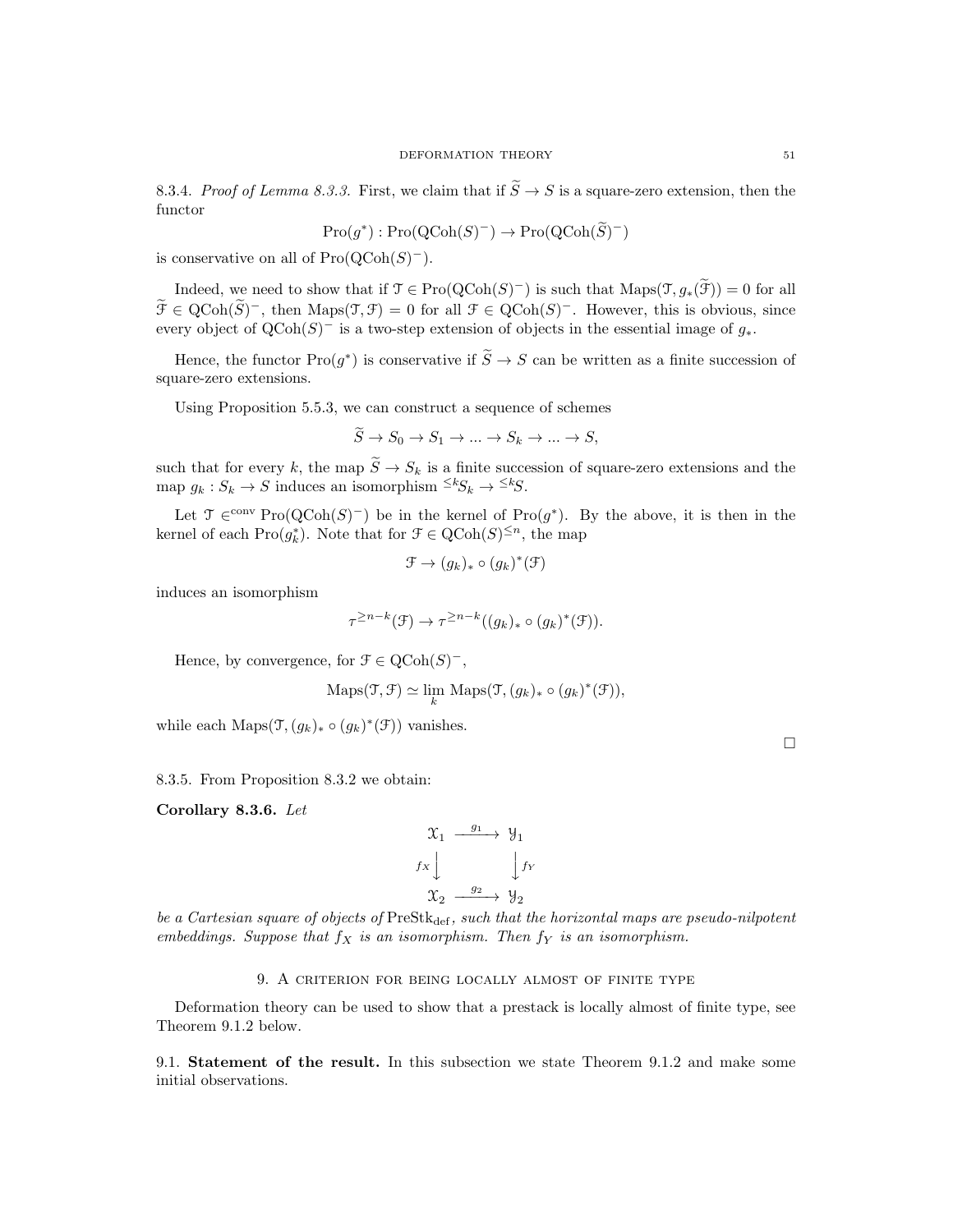9.1.1. The goal of this section is to prove the following:

**Theorem 9.1.2.** Let X be an object of PreStk<sub>def</sub>. Suppose that there exists a nilpotent embedding  $\mathfrak{X}_0 \rightarrow$  <sup>cl</sup> $\mathfrak{X}$ *, such that:* 

•  $\mathcal{X}_0 \in {}^{\mathrm{cl}}\mathrm{PreStk}_{\mathrm{lft}};$ 

• For any  $S \in {}^{cl}Sch_{ft}^{aff}$  and  $x : S \to \mathfrak{X}_0$ , we have  $T_x^*(\mathfrak{X}) \in \mathrm{Pro}(\mathrm{QCoh}(S)^-)_{\mathrm{laft}}$ .

Then  $\mathcal{X} \in \text{PreStk}_{\text{laft-def}}$ .

As an immediate corollary, we obtain:

**Corollary 9.1.3.** Let X be an object of PreStk<sub>def</sub>. Suppose that <sup>cl</sup> $\mathcal{X} \in$ <sup>cl</sup>PreStk<sub>lft</sub>, and that for any  $S \in {}^{\mathrm{cl}}\mathrm{Sch}^{\mathrm{aff}}_{\mathrm{ft}}$  and  $x : S \to \mathfrak{X}$ , we have

$$
T_x^*(\mathfrak{X}) \in \mathrm{Pro}(\mathrm{QCoh}(S)^-)_{\mathrm{laft}}.
$$

Then  $\mathcal{X} \in \text{PreStk}_{\text{laft-def}}$ .

In addition, we will prove:

**Theorem 9.1.4.** Let  $X$  be an object of PreStk<sub>laft-def</sub>. Then the fully faithful embedding functor

$$
(\mathrm{Sch}^{\mathrm{aff}}_{\mathrm{aft}})_{/\mathfrak{X}} \to (\mathrm{Sch}^{\mathrm{aff}})_{/\mathfrak{X}}
$$

is cofinal.

Remark 9.1.5. The assertion of Theorem 9.1.4 would be a tautology from the definition of PreStk<sub>laft</sub> if instead of Schaff  $\subset$  Sch<sup>aff</sup> we used <sup> $\leq n$ </sup>Schaff  $\subset$   $\leq n$ Sch<sup>aff</sup>.

Remark 9.1.6. We note that the proof of Theorem 9.1.4 given in Sect. 9.6 will show that a prestack, satisfying the assumption of Corollary 9.1.3 satisfies the conclusion of Theorem 9.1.4. So, one can use the proof of Theorem 9.1.4 as an alternative (and quicker) way to prove Corollary 9.1.3.

Remark 9.1.7. The proof of Theorem 9.1.4 shows that for a not necessarily affine (but quasicompact) sscheme  $Z$  equipped with a map to  $\mathfrak{X}$ , the category of factorizations of this map as

$$
Z \to Z' \to \mathfrak{X}, \quad Z' \in \mathbf{Sch}_{\mathbf{aft}}
$$

is contractible (in fact, the opposite category is filtered). Moreover, cofinal in this category is the subcategory consisting of those objects for which the map  $Z \to Z'$  is affine.

9.1.8. From now until Sect. 9.6, we will be concerned with the proof of Theorem 9.1.2. We begin with the following observation:

Let  $X$  be any prestack, and assume that it is convergent. The condition that  $X$  belongs to PreStk<sub>laft</sub> says that given  $n \geq 0$  and an object  $(S, x) \in (\leq^n \text{Sch}^{\text{aff}})_{/\mathfrak{X}}$ , the category, denoted Factor $(x, ft, \leq n)$ , of factorizations of x as

$$
S \to U \to \mathfrak{X}, \quad U \in \leq^n \text{Sch}^{\text{aff}}_{\text{ft}}
$$

is contractible.

Consider also the categories  $Factor(x, ft, < \infty)$ , Factor $(x, aft)$  of factorizations of x as

$$
S \to U \to \mathfrak{X},
$$

where we instead require that U belong to <sup> $\text{<}\infty$ </sup>Sch<sup>aff</sup> and Sch<sub>aff</sub>, respectively.

We have the fully faithful functors

$$
Factor(x, ft, \le n) \hookrightarrow Factor(x, ft, < \infty) \hookrightarrow Factor(x, aft),
$$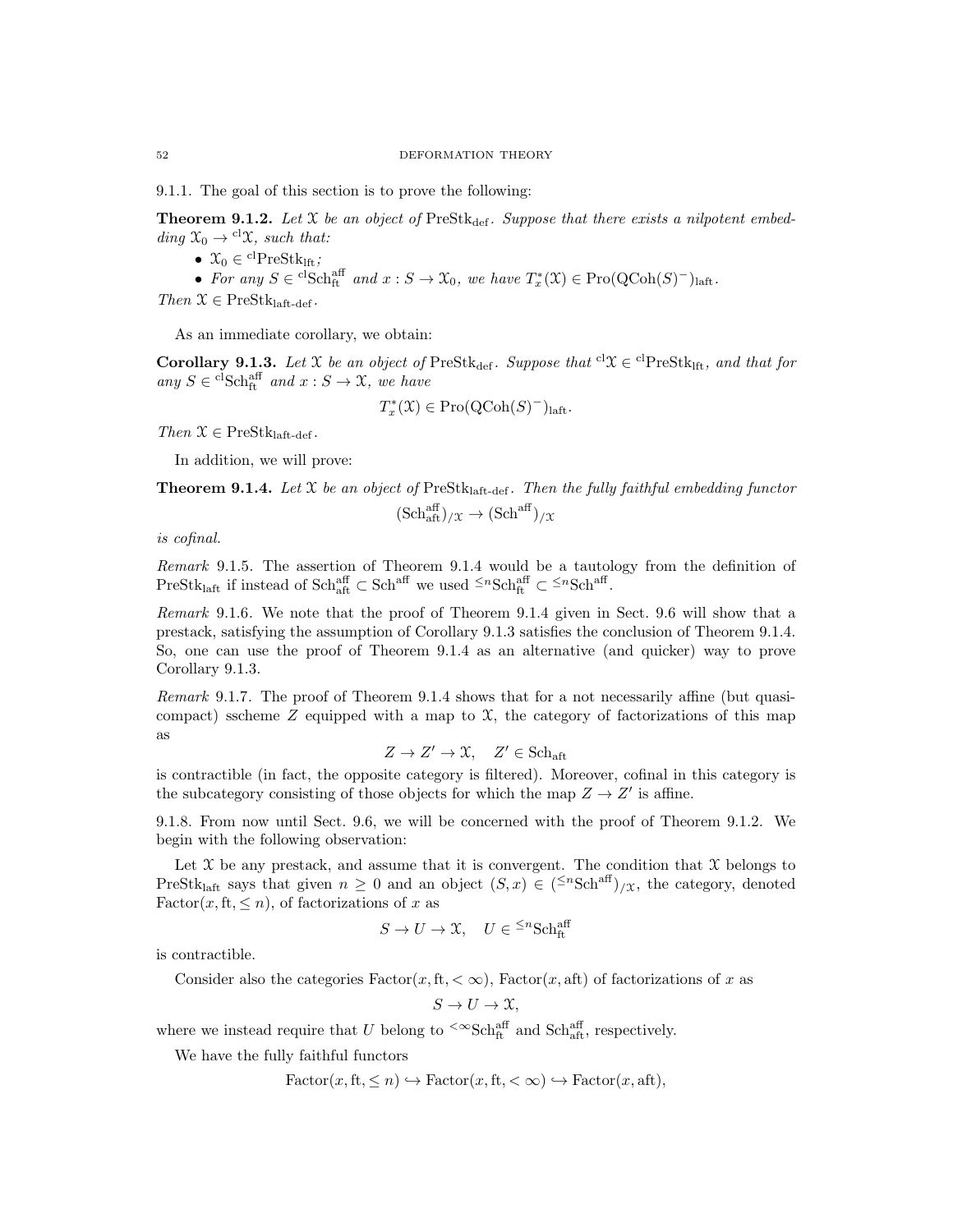and the map of  $Factor(x, ft, \leq n)$  into both  $Factor(x, ft, < \infty)$  and  $Factor(x, aft)$  admits a right adjoint, given by  $S_0 \mapsto {}^{\leq n}S_0$ .

Hence,  $Factor(x, ft, \leq n)$  is contractible if and only if  $Factor(x, ft, < \infty)$  is contractible and if and only if  $Factor(x, aft)$  is.

# 9.2. Step 1.

9.2.1. Suppose we have an object of  $(S, x) \in (\leq^n \text{Sch}^{\text{aff}})_{\text{in}}$ . We need to show that the category  $Factor(x, ft, \leq n)$  is contractible.

Set  $S_0 := {}^{cl}(S \underset{\chi}{\times} \mathfrak{X}_0)$ . Let  $x_0$  denote the resulting map  $S_0 \to \mathfrak{X}_0$ . By assumption, the category  $Factor(x_0, ft, cl)$  is contractible.

We introduce the category  $C$  to be that of diagrams

$$
S_0 \longrightarrow U_0 \longrightarrow \mathfrak{X}_0
$$
  

$$
\downarrow \qquad \qquad \downarrow \qquad \qquad \downarrow
$$
  

$$
S \longrightarrow U \longrightarrow \mathfrak{X},
$$

where  $U \in \leq^n \text{Sch}^{\text{aff}}_{\text{ft}}$  and  $U_0 \in \text{clSch}^{\text{aff}}_{\text{ft}}$ , and  $U_0 \to U$  is an arbitrary map.

We have the natural forgetful functors

$$
\text{Factor}(x, \text{ft}, \leq n) \leftarrow \mathbf{C} \rightarrow \text{Factor}(x_0, \text{ft}, \text{cl}).
$$

We will show that both these functors are homotopy equivalences. This would imply that  $Factor(x, ft, \leq n)$  is contractible.

9.2.2. The functor  $\mathbf{C} \to \text{Factor}(x, \text{ft}, \leq n)$  is a co-Cartesian fibration. Hence, in order to prove that it is a homotopy equivalence, it suffices to show that it has contractible fibers.

However, the fiber in question over a given  $(S \to U \to \mathfrak{X}) \in \text{Factor}(x, \text{ft}, \leq n)$  has a final object, namely, one with

$$
U_0:= {}^{\mathrm{cl}}(U\underset{\mathfrak{X}}{\times} \mathfrak{X}_0).
$$

9.2.3. The functor  $\mathbf{C} \to \text{Factor}(x_0, \text{ft}, \text{cl})$  is a Cartesian fibration. Hence, in order to prove that it is a homotopy equivalence, it suffices to show that it has contractible fibers.

We note that the fiber of the above functor over a given  $(S_0 \to U_0 \to X_0) \in$  Factor $(x_0, \text{ft}, \text{cl})$ can be described as follows.

Set  $S := S \sqcup_{S_0} U_0$ . Since X admits deformation theory, we have a canonical map  $\tilde{x} : S \to \mathfrak{X}$ .

The fiber in question is the category Factor( $\tilde{x}$ , ft,  $\leq n$ ) of factorizations of  $\tilde{x}$  as

$$
\widetilde{S} \to U \to \mathfrak{X}, \quad U \in \leq^n \mathrm{Sch}_\mathrm{ft}^\mathrm{aff}.
$$

#### 9.3. Resetting the problem.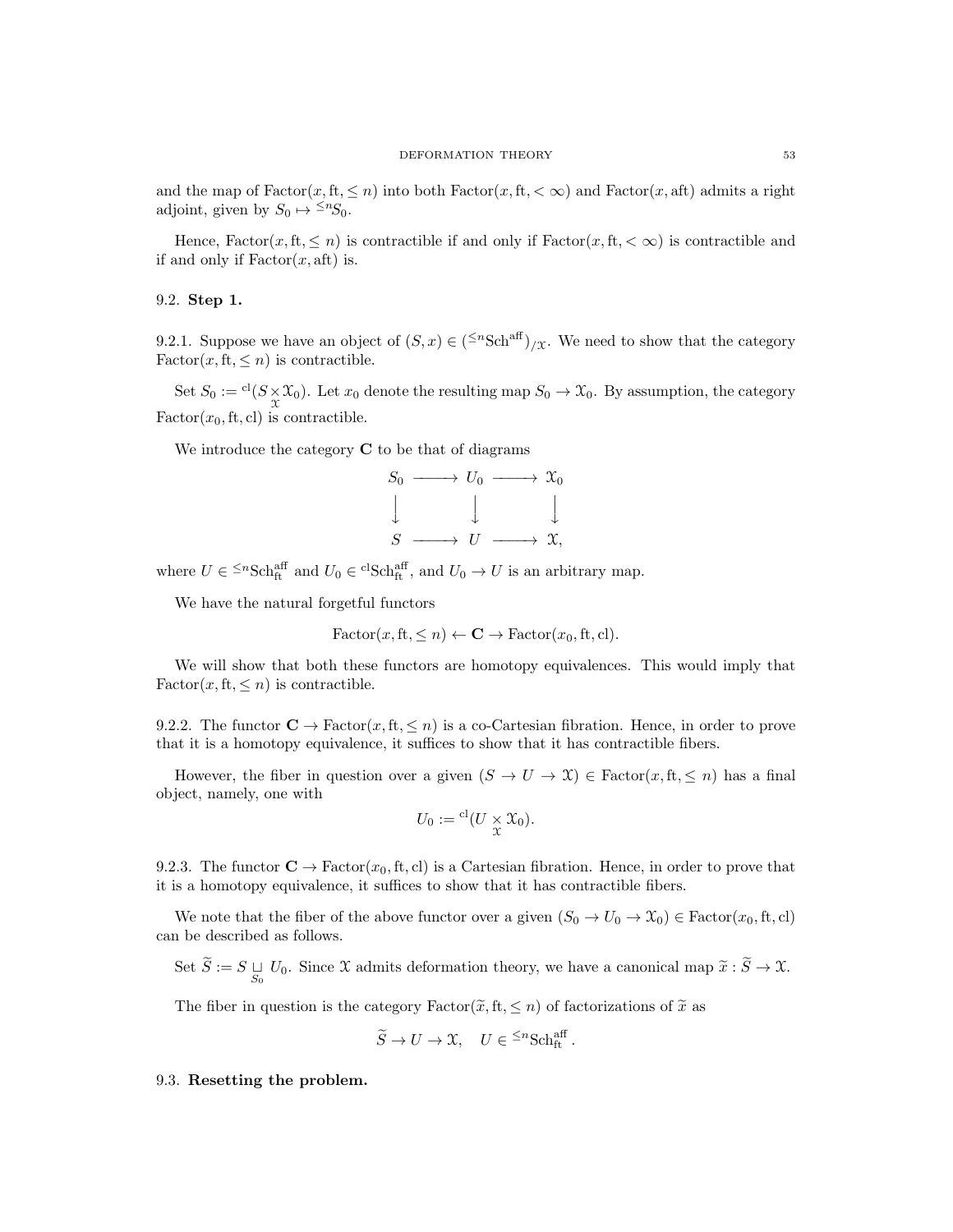9.3.1. By Step 1, it suffices to prove the contractibility of the category Factor(x, ft,  $\leq n$ ) under the additional assumption that there exists a nilpotent embedding

$$
S_0 \to S,
$$

where  $S_0 \in {}^{\mathrm{cl}}\mathrm{Sch}^{\mathrm{aff}}_{\mathrm{ft}}$ .

By Proposition 5.4.2, there exists a finite sequence of affine schemes

$$
S_0 \to S_1 \to \ldots \to S_{k-1} \to S_k = S, \quad S_i \in {}^{\leq n}Sch^{aff},
$$

such that for every *i*, the map  $S_i \hookrightarrow S_{i+1}$  has a structure of square-zero extension.

9.3.2. Repeating the manipulation of Step 1, by induction, we obtain that it suffices to prove the following: let S be an object of  $\leq^n \text{Sch}_{\text{ft}}^{\text{aff}}$ , and let  $S \hookrightarrow S'$  be a square-zero extension, where  $S' \in {}^{\leq n} {\rm Sch}^{\text{aff}}.$ 

Suppose we have a map  $x : S' \to \mathfrak{X}$ . We need to show that the category Factor $(x, ft, \leq n)$  is contractible.

9.4. Step 2. Let  $S \hookrightarrow S'$  be as in Sect. 9.3.2.

9.4.1. Let  $Factor(x, ft, \leq n)_{\text{SqZ}}$  be the category of factorizations of the map  $x : S' \to \mathfrak{X}$  as

$$
S' \to \widetilde{S}' \to \mathfrak{X},
$$

where the composition  $S \hookrightarrow \tilde{S}'$  is equipped with a structure of square-zero extension,  $S' \to \tilde{S}'$ is equipped with a structure of map in  $SqZ(S)$ , and where  $\widetilde{S}' \in {}^{\leq n}Sch^{\text{aff}}_{\text{ft}}$ .

Consider also the category **D** of factorizations of the map  $x : S' \to \mathcal{X}$  as

$$
S' \to \widetilde{S}' \to U \to \mathfrak{X},
$$

where the composition  $S \to \tilde{S}'$  is given a structure of square-zero extension,  $S' \to \tilde{S}'$  is given a structure of map in SqZ(S), and where  $\widetilde{S}'$ ,  $U \in \leq^n \text{Sch}^{\text{aff}}_{\text{ft}}$ .

We have the fogetful functors

$$
\text{Factor}(x, \text{ft}, \leq n)_{\text{SqZ}} \leftarrow \mathbf{D} \rightarrow \text{Factor}(x, \text{ft}, \leq n).
$$

We will show that both these functors are homotopy equivalences, whereas the category Factor(x, ft,  $\leq n$ )<sub>SqZ</sub> is contractible. This will imply that Factor(x, ft,  $\leq n$ ) is contractible.

9.4.2. We note that the functor

$$
\mathbf{D} \to \text{Factor}(x, \text{ft}, \leq n)_{\text{SqZ}}
$$

is a Cartesian fibration. Hence, in order to prove that it is a homotopy equivalence, it suffices to show that it has contractible fibers.

However, the fiber in question over a given  $(S' \to \tilde{S}' \to \mathcal{X}) \in \text{Factor}(x, f, f)_{\text{SqZ}}$  has an initial point, namely, one with  $U = \widetilde{S}'$ .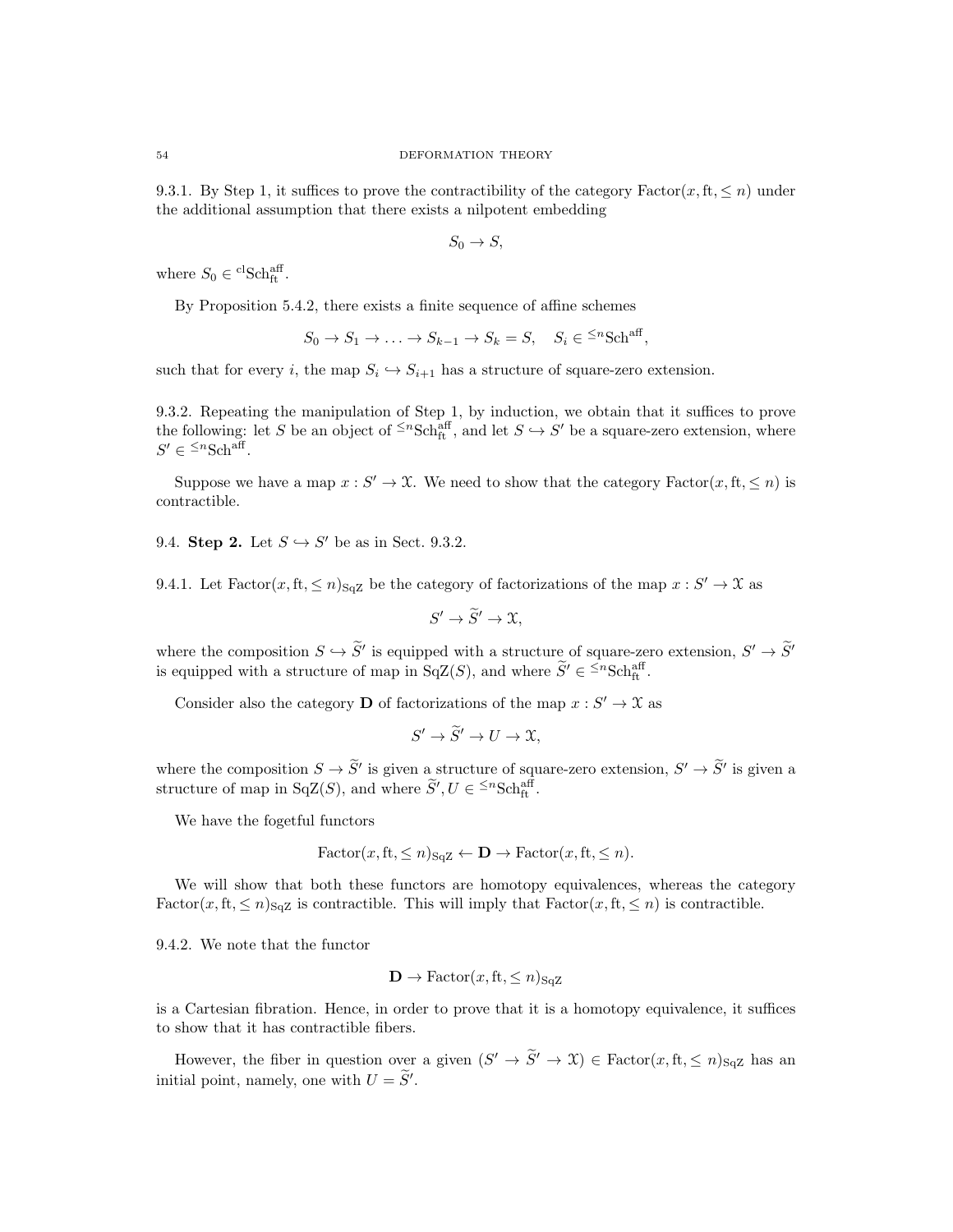#### DEFORMATION THEORY 55

9.4.3. The functor

$$
\mathbf{D} \to \text{Factor}(x, \text{ft}, \leq n)
$$

is a co-Cartesian fibration. Hence, in order to show that it is a homotopy equivalence, it suffices to show that it has contractible fibers.

However, we note that the fiber of **D** over an object  $(S' \to U \to \mathcal{X}) \in$  Factor $(x, ft, \leq n)$  is the category  $Factor(u, ft, \leq n)_{\text{SqZ}}$ , where u denotes the map  $S' \to U$ . I.e., this is a category of the same nature as  $Factor(x, ft, \leq n)_{\text{SqZ}}$ , but with X replaced by U.

Thus, it remains to prove the contractibilty of the category  $Factor(x, ft, \leq n)_{\text{SqZ}}$ .

# 9.5. Step 3.

9.5.1. Let the square-zero extension  $(S \hookrightarrow S')$  be given by

$$
T^*(S/\mathfrak{X}) \xrightarrow{\gamma} \mathfrak{F}, \quad \mathfrak{F} \in \text{QCoh}(S)^{\geq -n-1, \leq -1}.
$$

The category  $Factor(x', ft, \leq n)_{\text{SqZ}}$  is that of factorizations of  $\gamma$  as

$$
T^*(S/\mathfrak{X}) \stackrel{\widetilde{\gamma}}{\longrightarrow} \widetilde{\mathfrak{F}} \to \mathfrak{F},
$$

where  $\widetilde{\mathcal{F}} \in \text{Coh}(S)^{\geq -n-1, \leq -1}$ .

9.5.2. Note that  $\mathcal F$  is isomorphic to the filtered colimit

$$
\operatornamewithlimits{colim}_{\widetilde{\mathcal{F}} \in (\operatorname{Coh}(S)^{\geq -n-1},\leq -1)_{/\mathcal{F}}}\widetilde{\mathcal{F}}.
$$

Hence, in order to prove that  $Factor(x, ft, \leq n)_{\text{SqZ}}$  is contractible, it suffices to show that the functor

$$
\mathcal{M}aps(T^*(S/\mathfrak{X}), -): \mathrm{QCoh}(S)^{\geq -n-1, \leq -1} \to \mathrm{Vect}
$$

commutes with filtered colimits.

9.5.3. We have

$$
T^*(S/\mathfrak{X}) \simeq \mathrm{coFib}(T^*(S) \to T^*(\mathfrak{X})|_S).
$$

Since  $S \in \text{Sch}^{\text{aff}}_{\text{aff}}$ , it suffices to show that

$$
T^*(\mathfrak{X})|_S \in \mathrm{Pro}(\mathrm{QCoh}(S)^-)_{\mathrm{laft}}.
$$

This follows from the assumption on  $\mathfrak X$  and the next lemma:

**Lemma 9.5.4.** If  $i: S_0 \to S$  is a nilpotent embedding of objects of Schaff, and T is an object of  $\operatorname{conv} \operatorname{Pro} (\operatorname{QCoh}(S)^-)$  is such that

$$
(\mathrm{Pro}(i^*)) (\mathfrak{T}) \in \mathrm{Pro}(\mathrm{QCoh}(S_0)^-)_{\mathrm{laft}},
$$

then  $\mathfrak{T} \in \mathrm{Pro}(\mathrm{QCoh}(S)^-)_{\mathrm{laft}}$ .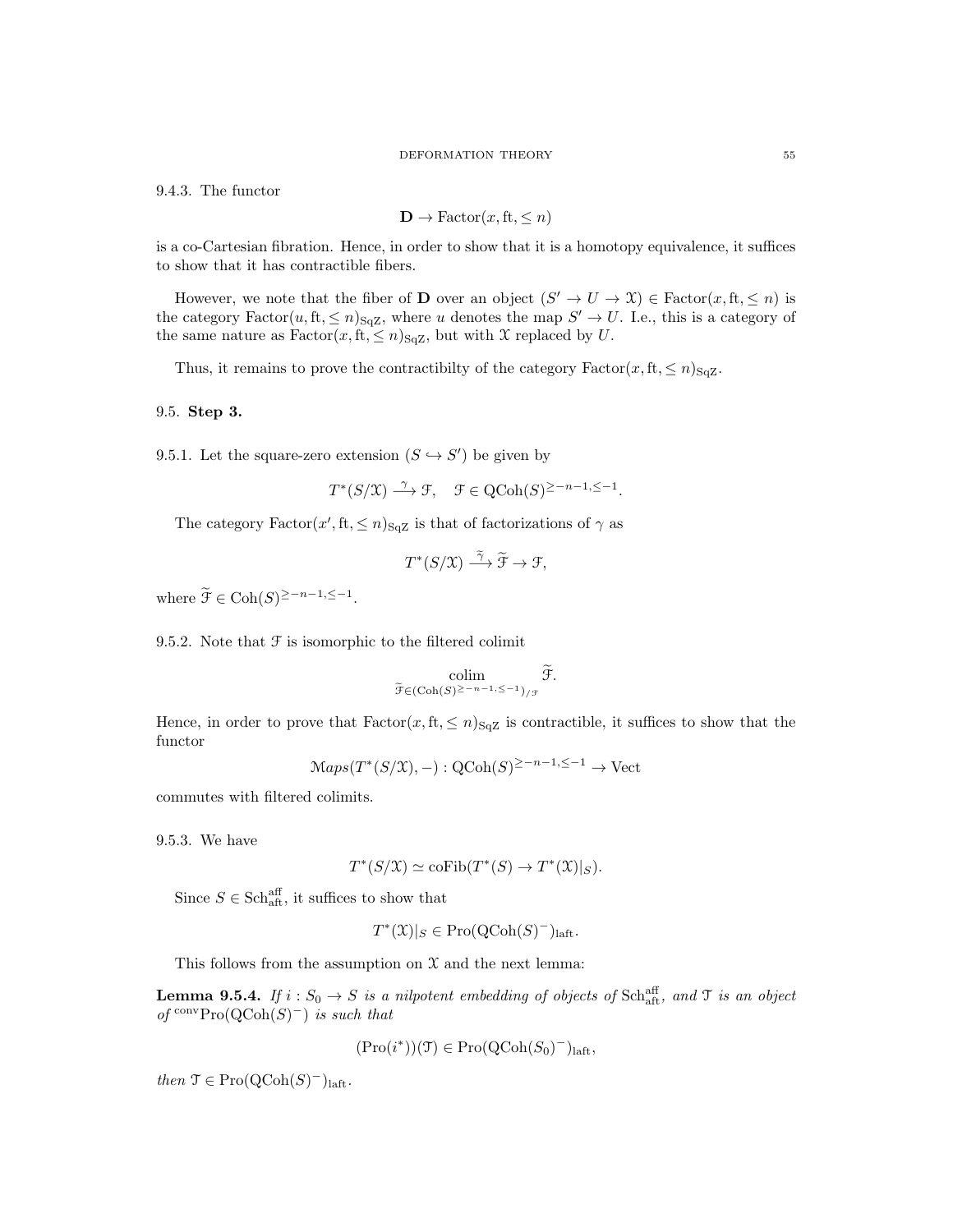9.5.5. Proof of Lemma 9.5.4. We need to show that the functor

$$
\mathrm{Maps}(\mathfrak{T}, -): \mathrm{QCoh}(S)^{\heartsuit}[n] \to \mathrm{Spc}
$$

commutes with filtered colimits for any n.

This allows to replace S and  $S_0$  by <sup>cl</sup>S and <sup>cl</sup>S<sub>0</sub>, respectively. I.e, we can assume that S and  $S_0$  are classical. Furthermore, by induction, we can assume that S is a classical square-zero extension of  $S_0$ . Now the required assertion follows from the fact that any  $\mathcal{F} \in \text{QCoh}(S)^\heartsuit$  can be written as an extension

$$
0 \to i_*(\mathcal{F}') \to \mathcal{F} \to i_*(\mathcal{F}'') \to 0,
$$

where  $\mathcal{F}', \mathcal{F}'' \in \text{QCoh}(S_0)^\heartsuit$  depend functorially on  $\mathcal{F}$  (in fact,  $\mathcal{F}'' := H^0(i^*(\mathcal{F}))).$ 

 $\Box$ 

### 9.6. Proof of Theorem 9.1.4.

9.6.1. Suppose we have an object  $(S, x) \in (\text{Sch}^{\text{aff}})_{X}$ . We need to show that the category  $Factor(x, aft)$  (see Sect. 9.1.8) of factorizations

$$
S \to U \to \mathfrak{X}, \quad U \in (\mathrm{Sch}^{\mathrm{aff}}_{\mathrm{aft}})_{/\mathfrak{X}}
$$

is contractible.

For every  $n \geq 0$ , consider the corresponding category  $Factor(x|_{\leq nS}, ft, \leq n)$  of factorizations

 $\leq^n S \to U_n \to \mathfrak{X}, \quad U_n \in \leq^n \text{Sch}^{\text{aff}}.$ 

We note that since  $\mathfrak X$  is convergent, we have

Factor
$$
(x, \text{aft}) \simeq \lim_{n} \text{Factor}(x | \leq n_S, \text{ft}, \leq n).
$$

We will use the following observation:

## Lemma 9.6.2. Let

$$
\mathbf{C}_0 \leftarrow \mathbf{C}_1 \leftarrow \mathbf{C}_2 \leftarrow \dots
$$

- be a sequence of  $(\infty, 1)$ -categories. Assume that:
- (i) The category  $\mathbf{C}_0$  is filtered.
- (ii) For every n, the category  $\mathbf{C}_{n+1}$  is filtered relative to  $\mathbf{C}_n$ .

Then the category

$$
\mathbf{C} := \lim_n \mathbf{C}_n
$$

is also filtered.

Let us recall that given a functor  $\mathbf{C}' \to \mathbf{D}$ , we say that  $\mathbf{C}'$  is filtered *relative* to  $\mathbf{D}$  if for every finite  $(\infty, 1)$ -category **K** and every diagram



has a lifting property. Here  $Cone(\mathbf{K})$  is obtained from  $\mathbf{K}$  by adjoining to it a final object. (For  $D = *$ , we obtain the usual notion of C' being filtered.)

We apply the above lemma to

$$
\mathbf{C}_n := (\text{Factor}(x | \leq n_S, \text{ft}, \leq n))^{\text{op}}.
$$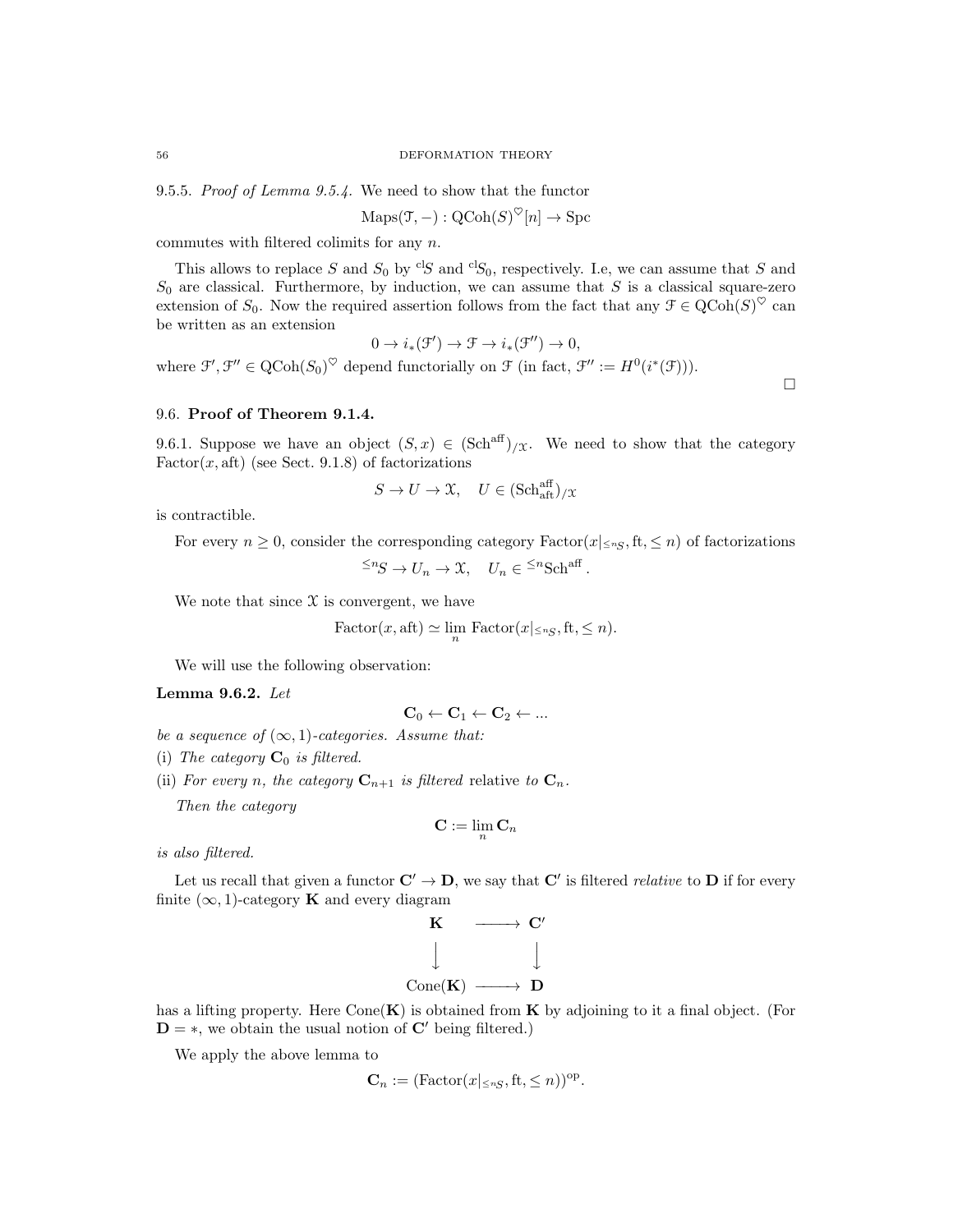**Lemma 9.6.4.** Let  $C' \rightarrow D$  be a co-Cartesian fibration in groupoids. Suppose that D is filtered and  $C'$  is contractible. Then  $C'$  is also filtered.

*Proof.* Let  $C' \to D$  correspond to a functor  $F : D \to \text{Spc}$ . Then the assumption that  $C'$  is contractible means that

$$
\operatornamewithlimits{colim}_{\mathbf D} F \simeq *.
$$

This is easily seen to imply the assertion of the lemma.

 $\Box$ 

We apply Lemma 9.6.4 to the functor

$$
\text{Factor}(x|_{\text{clg}}, \text{ft}, \text{cl}) \to {^{c1}\text{Sch}}^{\text{aff}})_{\text{clg}}.
$$

Indeed, the category  $Factor(x|_{cig}, ft, cl)$  is contractible because  ${}^{cl}\mathcal{X}$  belongs to  ${}^{cl}PreStk_{lft}$ . The category (opposite) to  $({}^{cl}Sch^{aff})_{/cl}$  is filtered by [Chapter I.2, Theorem 1.5.3(b)].

9.6.5. Let us now show that  $(Factor(x|_{\leq n+1S}, ft, \leq n+1))^{op}$  is filtered relative with respect to its projection  $(\text{Factor}(x | \leq n_S, \text{ft}, \leq n))^{\text{op}}$ .

Suppose we have a functor

$$
F_{n+1} : \mathbf{K} \to (\text{Factor}(x|_{\leq n+1S}, \text{ft}, \leq n+1))^{\text{op}}
$$

and its extension to a functor

$$
\overline{F}_n : \text{Cone}(\mathbf{K}) \to (\text{Factor}(x|_{\leq nS}, \text{ft}, \leq n))^{\text{op}}.
$$

Let us denote by

$$
\leq^n S \to U_n \to \mathfrak{X}
$$

the object of  $Factor(x|_{\leq nS},ft,\leq n)$  corresponding to the value of  $\overline{F}_n$  on the final object  $* \in$ Cone(K). For  $k \in K$  denote also

$$
U_{n+1}^{\mathbf{k}} = F_{n+1}(\mathbf{k}) \text{ and } U_n^{\mathbf{k}} = F_n(\mathbf{k}).
$$

Set

$$
U'_{n+1}:=\displaystyle{^{\leq n+1}\hspace{-0.1cm}S}\sqcup_{\leq n\hspace{-0.1cm}S}U_n.
$$

We have  $\leq^n U'_{n+1} = U_n$  and a **K**-diagram of maps

$$
(9.1) \t\t\t U'_{n+1} \to U^{\mathbf{k}}_{n+1} \to \mathfrak{X}.
$$

We need to show that there exists  $U_{n+1} \in \leq^{n+1} \text{Sch}_{\text{ft}}^{\text{aff}}$  equipped with a map

$$
U_{n+1}' \to U_{n+1}
$$

that induces an isomorphism on *n*-truncations, such that the **K**-diagram  $(9.1)$  extends to a diagram

(9.2) 
$$
U'_{n+1} \to U_{n+1} \to U^{\mathbf{k}}_{n+1} \to \mathfrak{X}
$$

that induces at the level of n-truncations the diagram

$$
U_n = U_n \to U_n^{\mathbf{k}} \to \mathfrak{X}
$$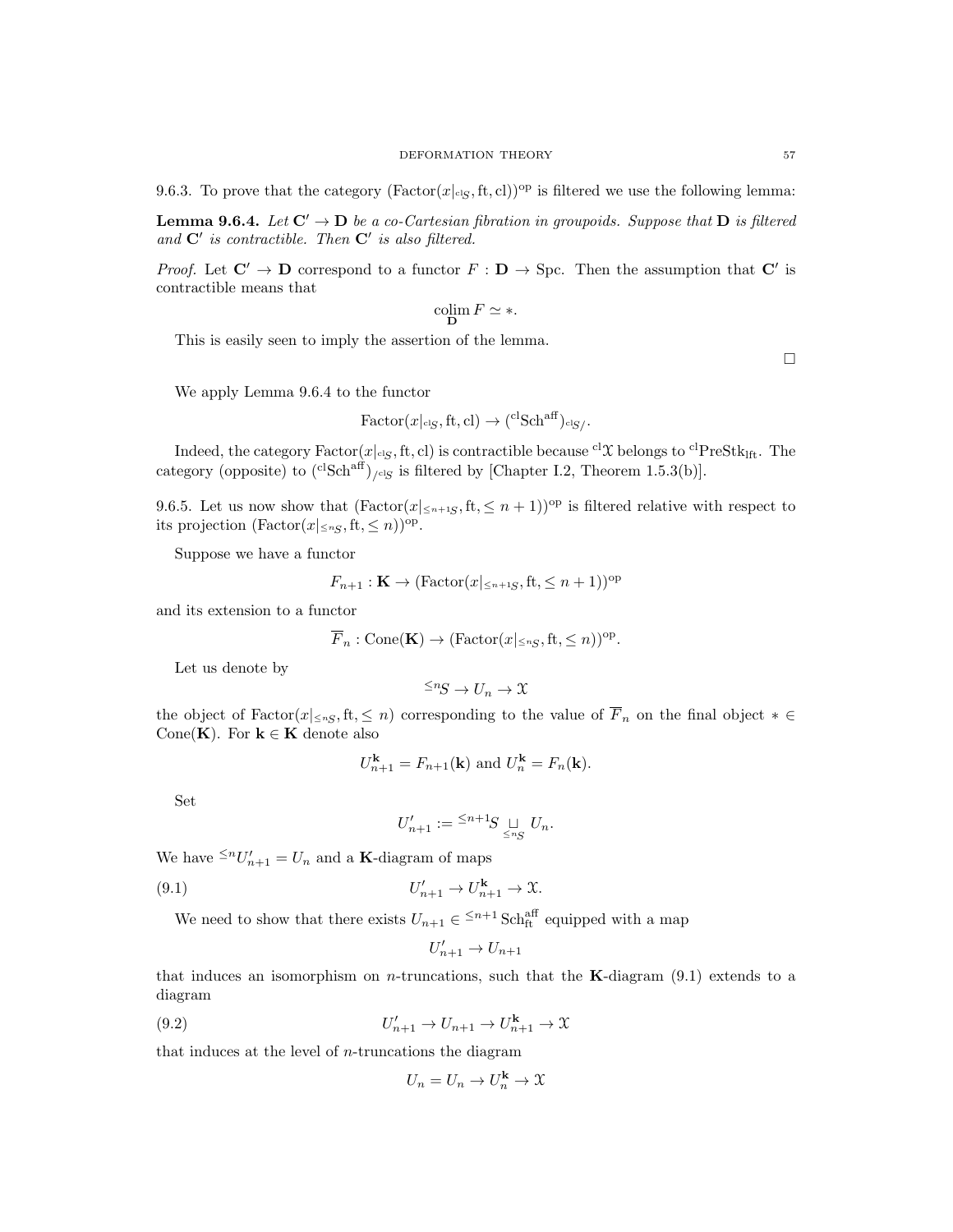9.6.6. Let  $f_{\mathbf{k}}$  denote the map  $\leq^n S \to U_n^{\mathbf{k}}$ . By Proposition 5.4.2(b), the map  $U_n^{\mathbf{k}} \to U_{n+1}^{\mathbf{k}}$  has a canonical structure of square-zero extension by means of some  $\mathcal{J}^{\mathbf{k}} \in \text{QCoh}(U_n^{\mathbf{k}})^\heartsuit[n+1]$ . Similarly,  $U_n \to U'_{n+1}$  has a canonical structure of square-zero extension by means of some  $\mathcal{I}' \in \mathrm{QCoh}(U_n)^\heartsuit[n+1].$ 

Then the datum of the diagram (9.1) is equivalent to that of the commutative diagram

$$
\begin{array}{ccc}\n\Pro(f_{\mathbf{k}}^{*})(T^{*}(U_{n}^{\mathbf{k}}/\mathfrak{X})) & \longrightarrow & T^{*}(U_{n}/\mathfrak{X}) \\
\downarrow & & \downarrow & \\
f_{\mathbf{k}}^{*}(\mathfrak{J}^{\mathbf{k}}) & \longrightarrow & \mathfrak{I}'\n\end{array}
$$

and its extension to a diagram (9.2) is equivalent to factoring the above commutative diagram as

$$
\begin{array}{ccc}\n\operatorname{Pro}(f_{\mathbf{k}}^*) (T^*(U_n^{\mathbf{k}}/\mathfrak{X})) & \xrightarrow{\hspace*{1cm}} & T^*(U_n/\mathfrak{X}) \\
\downarrow & & \downarrow & & \downarrow \\
f_{\mathbf{k}}^*(\mathfrak{J}^{\mathbf{k}}) & \xrightarrow{\hspace*{1cm}} & \mathfrak{I} & \xrightarrow{\hspace*{1cm}} & \mathfrak{I}',\n\end{array}
$$

where  $\mathfrak{I} \in \text{Coh}(U_n)^\heartsuit[n+1].$ 

The existence of such an extension follows from the combination of the following facts:

- (i) The category  $\bf{K}$  is finite;
- (ii) The objects  $\text{Pro}(f_{\mathbf{k}}^{*})(T^{*}(U_{n}^{\mathbf{k}}/\mathfrak{X}))$  belong to  $\text{Pro}(S^{-})_{\text{la}}$ ,
- (iii)  $\mathcal{I}'$  can be written as filtered colimit of  $\mathcal{I}$  with  $\mathcal{I} \in \text{Coh}(U_n)^\heartsuit[n+1]$ .

### 10. Square-zero extensions of prestacks

This section is auxilliary (it will be needed in [Chapter IV.2, Sect. 2.5]), and can be skipped on first pass. We define and (attempt to) classify square-zero extensions of a given prestack  $\mathfrak X$ by an object  $\mathcal{F} \in \mathrm{QCoh}(\mathfrak{X})^{\leq 0}$ .

10.1. The notion of square-zero extension of a prestack. We define the notion of squarezero extension of a prestack via pullback to affine schemes.

10.1.1. Let X be a prestack and let J be an object of  $QCoh(\mathcal{X})^{\leq 0}$  (i.e., J is an object of  $QCoh(\mathcal{X})$ , whose pullback to every affine scheme is connective.)

We define the notion of *square-zero extension of*  $X$  by means of  $J$  to be the datum of a schematic affine map of prestacks  $\mathfrak{X} \hookrightarrow \mathfrak{X}'$ , and an assignment for every  $(S', x') \in (\text{Sch}^{\text{aff}})_{/\mathfrak{X}'}$  of a structure on the map

$$
S' \underset{\mathcal{X}'}{\times} \mathcal{X} =: S \hookrightarrow S'
$$

of square-zero extension of S by means of  $x^*(1)$  (where x is the resulting map  $S \to \mathfrak{X}$ ), which is functorial in  $(S', x')$  in the sense of Proposition 5.3.2.

Square-zero extensions of X by means of J form a space that we denote by  $SqZ(\mathfrak{X}, \mathfrak{I})$ .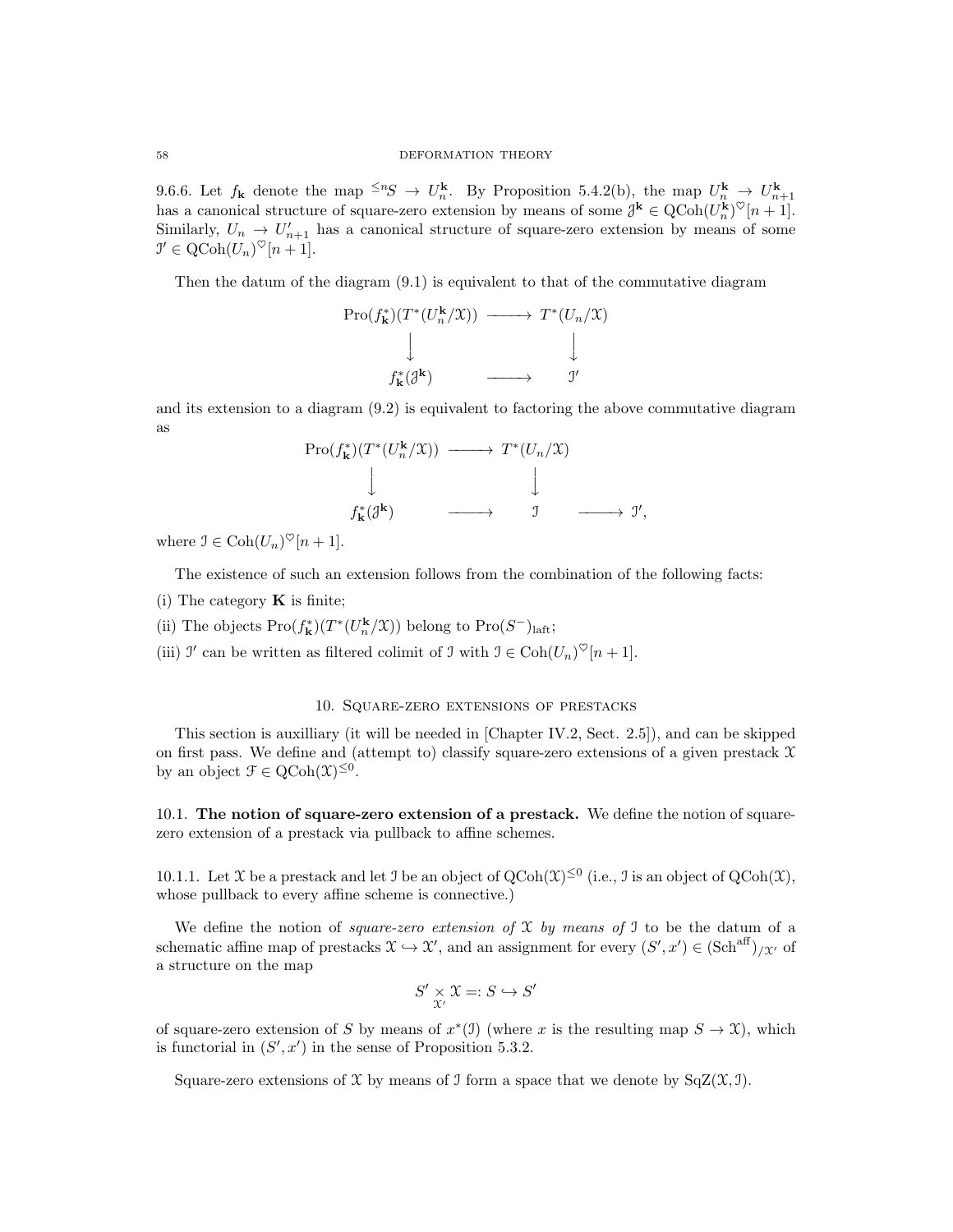10.1.2. Let

# $(PreStk, QCoh^{\leq 0}) \rightarrow PreStk$

denote the Cartesian fibration corresponding to the functor

 $(QCoh^{\leq 0})^*_{\text{PreStk}} : (\text{PreStk})^{\text{op}} \to 1\text{-Cat}.$ 

The construction of Proposition 5.3.2 defines a Cartesian fibration in spaces

$$
SqZ(PreStk) \to (PreStk, QCoh^{\leq 0}),
$$

whose fiber over a given  $(\mathfrak{X}, \mathfrak{I}) \in (\text{PreStk}, \text{QCoh}^{\leq 0})$  is  $\text{SqZ}(\mathfrak{X}, \mathfrak{I})$ .

In particular, given an index category  $I$ , and an  $I$ -family

(10.1) 
$$
i \mapsto (\mathfrak{X}_i, \mathfrak{I}_i), \quad I \to (\text{PreStk}, \text{QCoh}^{\leq 0}),
$$

we have a well-defined notion of an I-family of maps  $\mathfrak{X}_i \hookrightarrow \mathfrak{X}'_i$ , equipped with a structure of square-zero extension by means of  $\mathcal{I}_i$ , covering (10.1).

10.2. From square-zero extensions to maps in QCoh. In this subsection we will assume that  $\mathfrak X$  admits a pro-cotangent complex. We will show that a square-zero extension of  $\mathfrak X$  gives rise to a map in  $\mathrm{QCoh}(\mathfrak{X})$ .

10.2.1. We claim that there is a natural map of spaces

(10.2) 
$$
\mathrm{SqZ}(\mathfrak{X}, \mathfrak{I}) \to \mathrm{Maps}(T^*(\mathfrak{X}), \mathfrak{I}[1]),
$$

where we regard  $T^*(\mathfrak{X})$  and J as objects of  $\text{Pro}(\text{QCoh}(\mathfrak{X})^-)^\text{fake}$ , see Sect. 4.3.1.

To construct (10.2), given a map  $\mathfrak{X} \hookrightarrow \mathfrak{X}'$ , equipped with a structure of square-zero extension, and  $(S, x) \in (Sch<sup>aff</sup>)_{/\mathfrak{X}}$  we need to construct the corresponding map

 $T_x^*(\mathfrak{X}) \to x^*(\mathfrak{I})[1]$ 

in  $\text{Pro}(\text{QCoh}(S)^-)$ , functorially in  $(S, x)$ .

10.2.2. We will use the following lemma:

**Lemma 10.2.3.** For a schematic affine map of prestacks  $\mathfrak{X} \to \mathfrak{X}'$ , the functor

$$
(\mathrm{Sch}^{\mathrm{aff}})_{/\mathfrak{X}'} \to (\mathrm{Sch}^{\mathrm{aff}})_{/\mathfrak{X}}, \quad S' \mapsto S' \underset{\mathfrak{X}'}{\times} \mathfrak{X}
$$

is cofinal.

Proof. The functor in question admits a left adjoint, given by

$$
(S \to \mathfrak{X}) \mapsto (S \to \mathfrak{X} \to \mathfrak{X}').
$$

 $\Box$ 

10.2.4. Using the lemma, it suffices to construct the map

$$
T^*_x(\mathfrak{X})\to x^*(\mathfrak{I})[1],
$$

for every  $(S', x') \in (\mathrm{Sch}^{\mathrm{aff}})_{/\mathcal{X}'},$  where

$$
x: S = S' \underset{\mathfrak{X}}{\times} \mathfrak{X} \to \mathfrak{X}.
$$

The latter is given as the composition

$$
T_x^*(\mathfrak{X}) \stackrel{(dx)^*}{\longrightarrow} T^*(S) \to x^*(\mathfrak{I})[1],
$$

where the second arrow represents the structure of square-zero extension on  $S \hookrightarrow S'$ .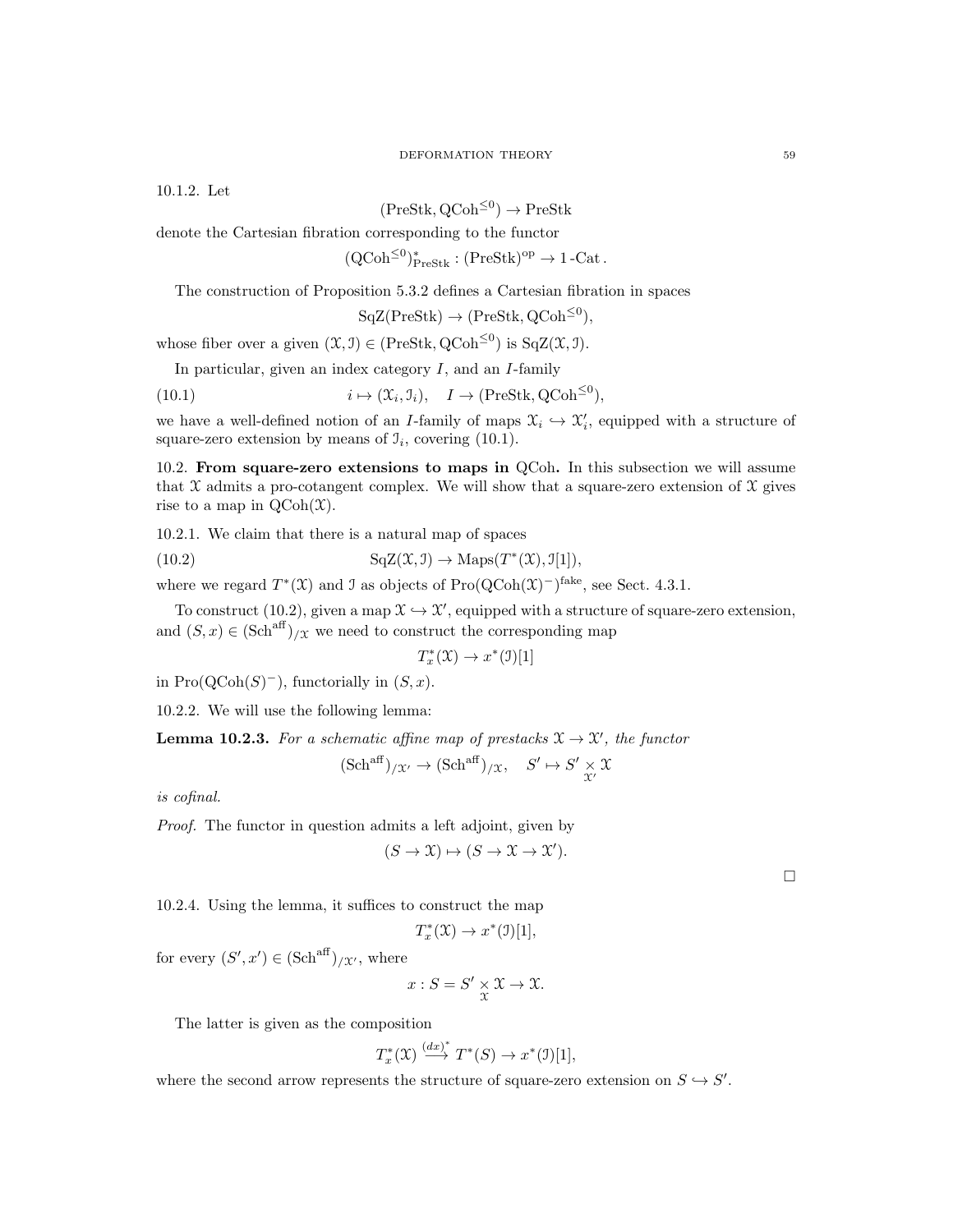10.2.5. The following assertion results from the definitions:

**Lemma 10.2.6.** Let  $\mathcal{Z}$  be a prestack that admits deformation theory, and let  $z : \mathcal{X} \to \mathcal{Z}$  be a map. Then for a map  $\mathfrak{X} \hookrightarrow \mathfrak{X}'$  equipped with a structure of square-zero extension by means of  $\mathfrak{I} \in \mathrm{QCoh}(\mathfrak{X})^{\leq 0}$ , the space of extensions of z to a map  $z': \mathfrak{X}' \to \mathfrak{X}$  is canonically equivalent to that of null-homotopies of the composed map

$$
z^*(T^*(\mathfrak{X})) \stackrel{(dz)^*}{\longrightarrow} T^*(\mathfrak{X}) \to \mathfrak{I}[1].
$$

10.3. Classifying square-zero extensions. In this subsection we keep the assumption that  $\mathfrak X$  admits deformation theory. We will (try to) classify square-zero extensions of  $\mathfrak X$ .

10.3.1. We would like to address the following general question:

Question 10.3.2. Is it true that the functor  $SqZ(\mathfrak{X}, \mathfrak{I}) \to \text{Maps}_{Q\text{Coh}(\mathfrak{X})}(T^*(\mathfrak{X}), \mathfrak{I}[1])$  of (10.2) is an isomorphism of spaces?

Unfortunately, we can't answer this question in general. In this subsection we will consider a certain particular case.

Remark 10.3.3. In [Chapter IV.4, Sect. 5.5] we will provide a far more satisfying answer under the assumption that  $X$  be locally almost of finite type.

10.3.4. Let Y be an object of Sch<sup>aff</sup>, and let  $Y \hookrightarrow Y'$  be given a structure of square-zero extension by means of  $\mathfrak{I}_Y \in \mathrm{QCoh}(Y)^{\leq 0}$ . Let

$$
\gamma_Y: T^*(Y) \to \mathcal{I}_Y[1]
$$

be the corresponding map.

Fix a map  $f: \mathfrak{X} \to Y$ , and denote  $\mathfrak{I}_X := f^*(\mathfrak{I}_Y)$ . Consider the space

$$
\mathrm{SqZ}(\mathfrak{X},\mathfrak{I}_{\mathfrak{X}})_{/\mathrm{SqZ}(Y,\mathfrak{I}_Y)}
$$

that classifies maps  $\mathfrak{X} \hookrightarrow \mathfrak{X}'$  equipped with a structure of square-zero extension by means of  $\mathcal{I}_x$ , and a commutative diagram

(10.3) 
$$
\begin{array}{ccc}\n\chi & \longrightarrow & \chi' \\
f & & f' \\
Y & \longrightarrow & Y'\n\end{array}
$$

equipped with a structure of map of square-zero extensions that corresponds to the tautological map  $f^*(\mathfrak{I}_Y) \to \mathfrak{I}_\mathfrak{X}.$ 

Consider the space

$$
\mathrm{Maps}_{\mathrm{QCoh}(\mathfrak{X})}(T^*(\mathfrak{X}), \mathfrak{I}_{\mathfrak{X}}[1])_{/\gamma_Y}
$$

that classifies maps

$$
\gamma_{\mathfrak{X}}: T^*(\mathfrak{X}) \to \mathfrak{I}_{\mathfrak{X}}[1],
$$

together with the data of commutativity of the diagram

$$
T^*(\mathfrak{X}) \xrightarrow{\gamma \mathfrak{X}} \mathfrak{I}_{\mathfrak{X}}[1],
$$
  
\n
$$
(df)^* \uparrow \qquad \qquad \uparrow \sim
$$
  
\n
$$
f^*(T^*(Y)) \xrightarrow{\gamma Y} f^*(\mathfrak{I}_Y)[1].
$$

As in Sect. 10.2, we have a canonically defined functor

(10.4) 
$$
\mathrm{SqZ}(\mathfrak{X},\mathfrak{I}_{\mathfrak{X}})_{/\mathrm{SqZ}(Y,\mathfrak{I}_{Y})} \to \mathrm{Maps}_{\mathrm{QCoh}(\mathfrak{X})}(T^{*}(\mathfrak{X}),\mathfrak{I}_{\mathfrak{X}}[1])_{/\gamma_{Y}}.
$$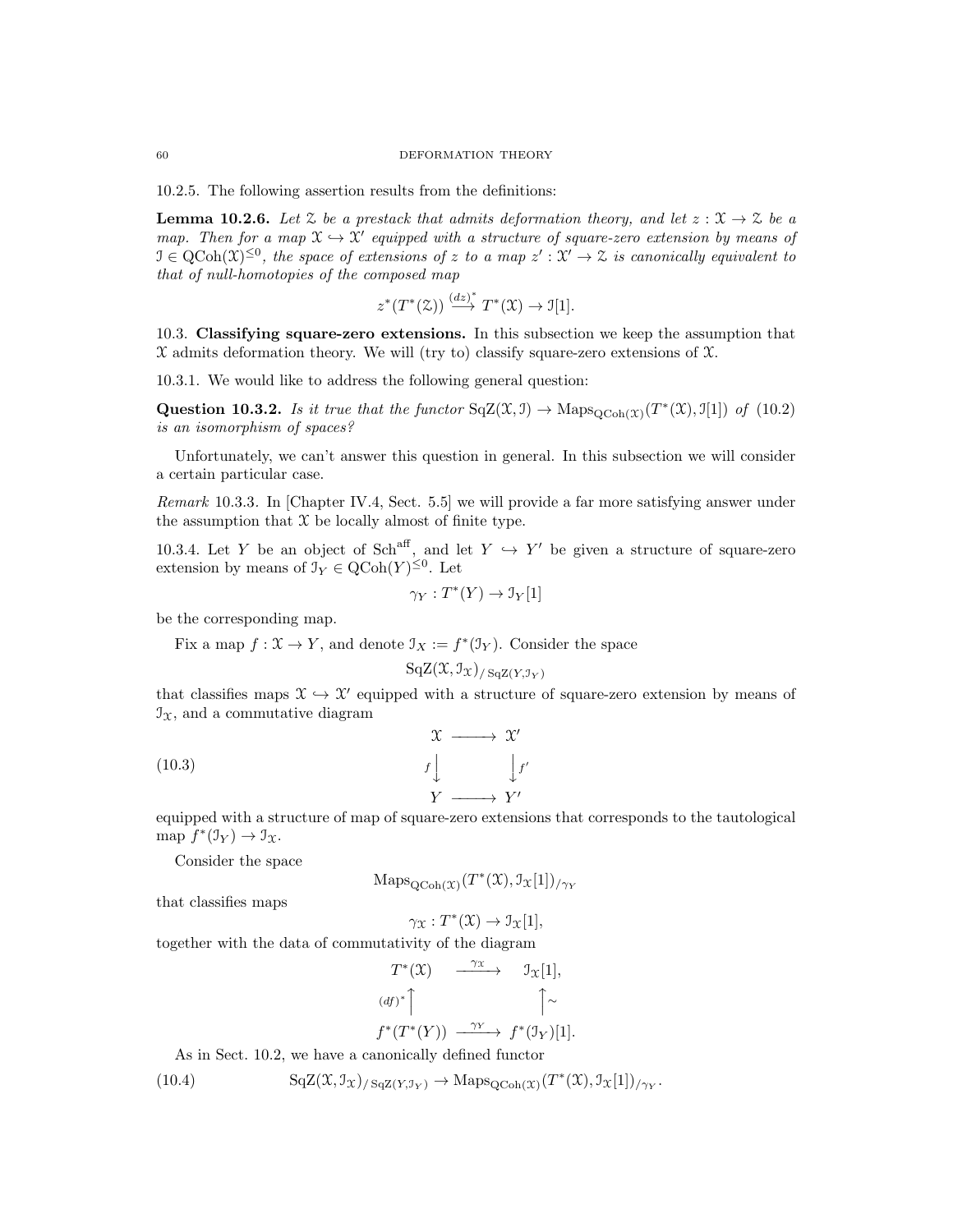We claim:

Proposition 10.3.5. The functor (10.4) is an isomorphism of spaces. Furthermore, for every object of  $SqZ(\mathfrak{X}, \mathfrak{I}_{\mathfrak{X}})_{/\mathit{SqZ}(Y, \mathfrak{I}_{Y})}$  the diagram (10.3) is Cartesian.

The rest of the subsection is devoted to the proof of this proposition.

10.3.6. We construct the map

(10.5) 
$$
\text{Maps}_{\text{QCoh}(\mathcal{X})}(T^*(\mathcal{X}), \mathcal{I}_{\mathcal{X}}[1])_{/\gamma_Y} \to \text{SqZ}(\mathcal{X}, \mathcal{I}_{\mathcal{X}})_{/\text{SqZ}(Y, \mathcal{I}_Y)}
$$

as follows.

Given  $\gamma: T^*(\mathfrak{X}) \to \mathfrak{I}_{\mathfrak{X}}[1]$ , we construct the prestack  $\mathfrak{X}'$  by letting for  $S' \in \mathbf{Sch}^{\text{aff}}$  the space  $\text{Maps}(S', \mathcal{X}')$  consist of the data of:

- $(S, x) \in (\text{Sch}^{\text{aff}})_{/\mathfrak{X}};$
- A map  $S \to S'$ ;
- A factorization of the map  $x^*(\gamma) : T_x^*(\mathfrak{X}) \to x^*(\mathfrak{I}_{\mathfrak{X}})[1]$  as

$$
T_x^*(\mathfrak{X}) \stackrel{(dx)^*}{\longrightarrow} T^*(S) \stackrel{\gamma_S}{\longrightarrow} x^*(\mathfrak{I}_{\mathfrak{X}})[1],
$$

• An isomorphism RealSqZ $(x^*(\mathcal{I}_{\mathcal{X}})[1], \gamma_S) \simeq (S \hookrightarrow S')$  in Sch<sup>aff</sup><sub>S</sub>.

Note that the construction of X' does not appeal to the datum of the map  $Y \hookrightarrow Y'$  or a structure on it of square-zero extension.

10.3.7. That above the datum of  $\text{Maps}(S', \mathcal{X}')$  can be rewritten as follows:

- A map  $y': S' \to Y'$  (denote  $S := S' \times Y$ ,  $y : S \to Y$  and  $\gamma_S : T^*(S) \to y^*(\mathcal{I}_Y)[1])$ ;
- A factorization of y as  $S \stackrel{x}{\longrightarrow} \mathfrak{X} \stackrel{f}{\longrightarrow} Y;$
- A datum of homotopy between

$$
x^*(T^*(\mathfrak{X})) = T_x^*(\mathfrak{X}) \xrightarrow{(dx)^*} T^*(S) \xrightarrow{\gamma_S} y^*(\mathfrak{I}_Y)[1] \simeq x^*(\mathfrak{I}_\mathfrak{X})[1]
$$

and  $x^*(\gamma x)$ .

10.3.8. The latter description implies that the space consisting of a data of a map  $x': S' \to \mathcal{X}'$ and a map  $S' \to S$ , which is the *left* inverse of the map  $S \to S'$  identifies canonically with the space Maps(S', X). Indeed, given a map  $S' \to \mathcal{X}'$ , both pieces of additional data amount to that of null-homotopy of the map  $x^*(\gamma x)$ .

This gives rise to a canonical map  $\mathfrak{X} \to \mathfrak{X}'$ , such that for every  $x' : S' \to \mathfrak{X}$ , the corresponding diagram



is Cartesian.

This gives the map  $\mathfrak{X} \hookrightarrow \mathfrak{X}'$  a structure of square-zero extension by means of  $\mathfrak{I}_X$ , thereby providing a map in (10.5). Furthermore, the diagram (10.3) is Cartesian also by construction.  $\Box$ 

10.4. Deformation theory property of square-zero extensions. In this subsection we let X and  $Y \hookrightarrow Y'$  be as in Proposition 10.3.5. We will show that pretacks  $\mathcal{X}'$  as in Proposition 10.3.5 themselves admit deformation theory.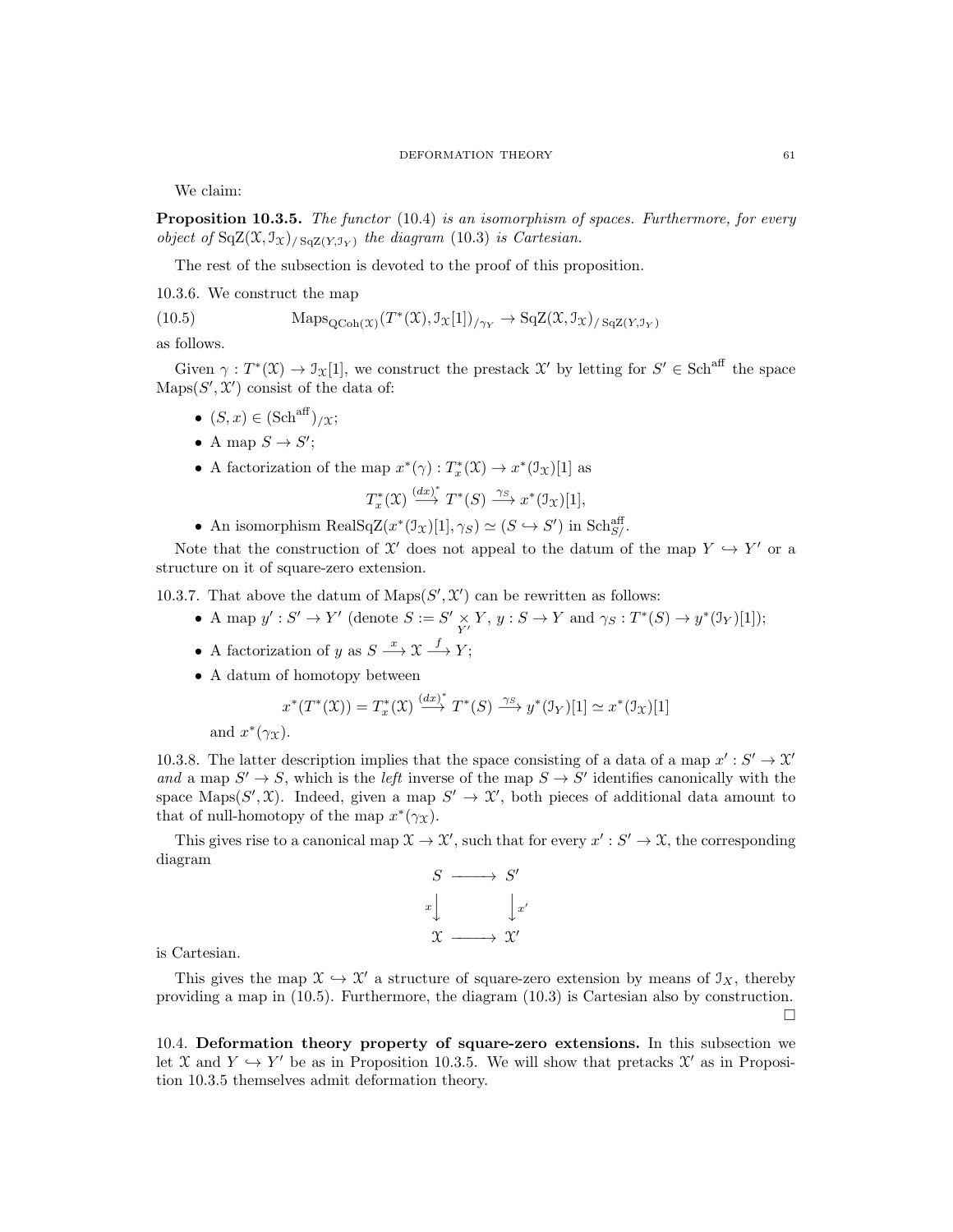10.4.1. Our goal is to show:

**Proposition 10.4.2.** For every object of  $SqZ(\mathfrak{X}, \mathfrak{I}_{\mathfrak{X}})$  squares have:

- (a) The prestack  $\mathfrak{X}'$  admits deformation theory.
- (b) If  $Y, Y' \in \text{Sch}_{\text{aff}}^{\text{aff}}$  and  $\mathfrak{X} \in \text{PreStk}_{\text{laff}},$  then  $\mathfrak{X}' \in \text{PreStk}_{\text{laff}}$ .

The rest of this subsection is devoted to the proof of this proposition.

10.4.3. First, we note that point (a) implies point (b):

We apply Theorem 9.1.2 to the nilpotent embedding  $\mathfrak{X} \hookrightarrow \mathfrak{X}'$ . It suffices to show that for any  $(S, x) \in (\text{Sch}_{\text{aff}}^{\text{aff}})/X$ , the pullback of  $T^*(\mathcal{X}/\mathcal{X}')$  under x belongs to  $\text{Pro}(\text{QCoh}(S)^-)_{\text{laft}}$ .

However, this pullback identifies with the pullback of  $T^*(\mathfrak{X}/\mathfrak{X}')$  under  $y := f \circ x$  of  $T^*(Y/Y')$ , and the assertion follows.

10.4.4. Convergence.

Using the interpretation of the space  $\text{Maps}(S', \mathcal{X}')$  given in Sect. 10.3.7, in order to prove that  $\mathcal{X}'$  is convergent, we need to show that the space of homotopies between two fixed maps

$$
x^*(T^*(\mathfrak{X})) \rightrightarrows y^*(\mathfrak{I}_Y)[1]
$$

is mapped isomorphically to the inverse limit over  $n$  over similar spaces for

$$
S_n := \left( \begin{matrix} \leq^n \hspace{-3pt} S' \\ \end{matrix} \right) \underset{Y'}{\times} Y.
$$

Note that for any  $n$ , we have:

$$
\leq^n (S_n) \simeq \leq^n S.
$$

Hence, the required assertion follows from the fact that

$$
x^*(T^*(\mathfrak{X})) = T_x^*(\mathfrak{X}) \in \mathrm{conv}\mathrm{Pro}(\mathrm{QCoh}(S)^-)
$$

(see Lemma 3.3.3).

10.4.5. Compatibility with push-outs. Let  $\widetilde{S}_2' := \widetilde{S}_1' \sqcup_{S_1'} S_2'$  be a push-out in Sch<sup>aff</sup>, where  $S_1' \to \widetilde{S}_1'$ is a nilpotent embedding. Let us show that the map

$$
\mathrm{Maps}(\widetilde{S}'_2, \mathcal{X}') \to \mathrm{Maps}(\widetilde{S}'_1, \mathcal{X}') \underset{\mathrm{Maps}(S'_1, \mathcal{X}')}{}{\times} \mathrm{Maps}(S'_2, \mathcal{X}')
$$

is an isomorphism.

It suffices to show that the map in question is an isomorphism over a given point of

$$
\operatorname{Maps}(\widetilde{S}'_2, Y') \simeq \operatorname{Maps}(\widetilde{S}'_1, Y') \underset{\operatorname{Maps}(S'_1, Y')}{\times} \operatorname{Maps}(S'_2, Y').
$$

Set

$$
S_1:=S'_1\underset{Y'}{\times}Y,~S_2:=S'_2\underset{Y'}{\times}Y,~\widetilde{S}_1:=\widetilde{S}'_1\underset{Y'}{\times}Y,~\widetilde{S}_2:=\widetilde{S}'_2\underset{Y'}{\times}Y.
$$

It is easy to see that the map

$$
\widetilde{S}_1 \underset{S_1}{\sqcup} S_2 \to \widetilde{S}_2
$$

is an isomorphism.

Using the interpretation of the space  $\text{Maps}(-, \mathcal{X}')$  given in Sect. 10.3.7, we obtain that it suffices to show that, given a map  $x : \widetilde{S}_2 \to \mathfrak{X}$ , the space of homotopies between two given maps

$$
x^*(T^*(\mathfrak{X})) \to y^*(\mathfrak{I}_Y)[1]
$$